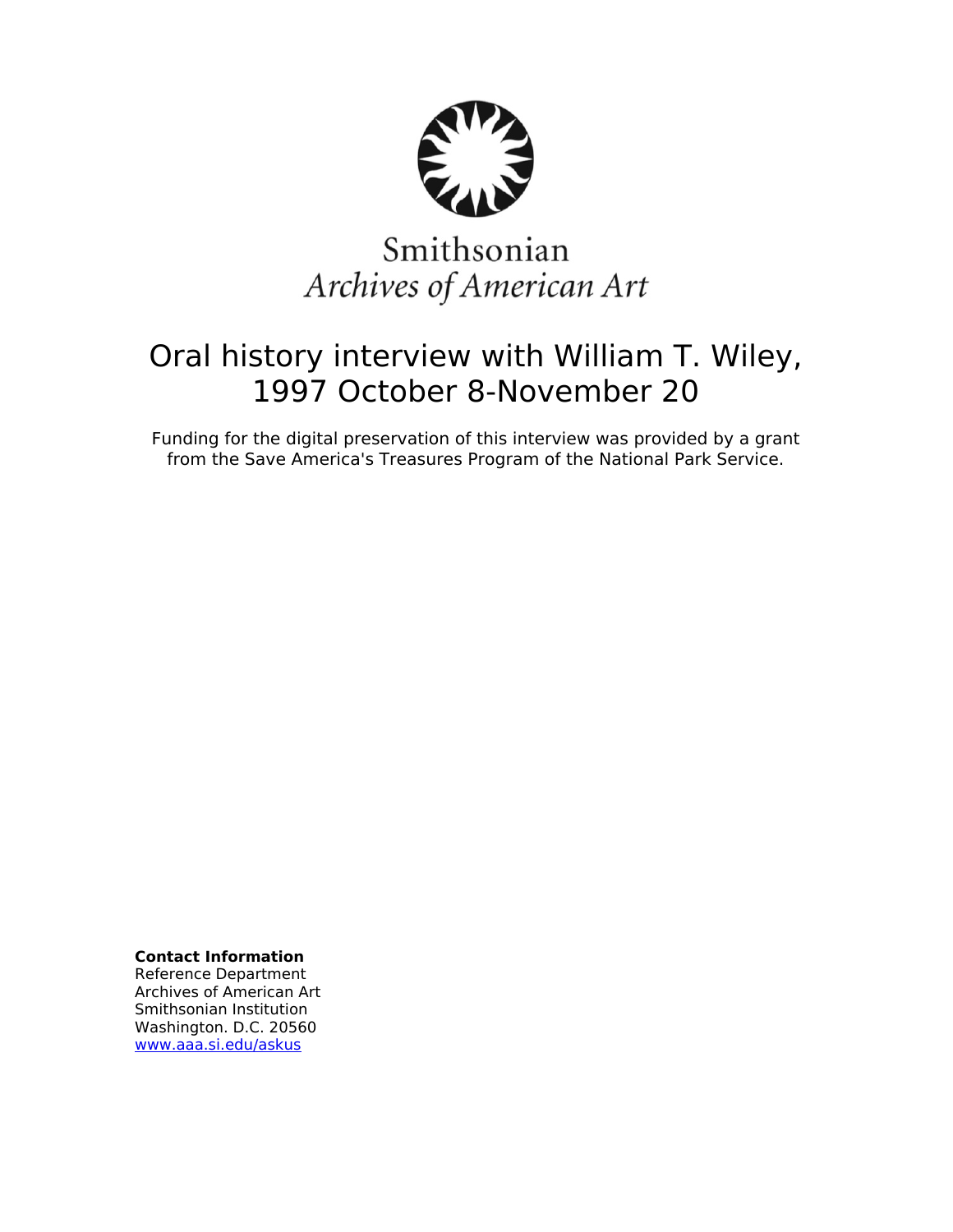# **Transcript**

# **Interview**

PAUL KARLSTROM: Smithsonian Institution, an interview with William T. Wiley, at his studio in Woodacre, California, north of San Francisco. The date is October 8, 1997. This is the first session in what I hope will be a somewhat extensive series. The interviewer for the archives is Paul Karlstrom. Okay, here we go, Bill. I've been looking forward to this interview for quite a long time, ever since we met back in, it was the mid-seventies, as a matter of fact. At that time, in fact, I visited right here in this studio. We talked about your papers and talked about sometime doing an interview, but for one reason or another, it didn't happen. Well, the advantage to that, as I mentioned earlier, is that a lot has transpired since then, which means we have a lot more to talk about. Anyway, we can't go backwards, and here we are. I wanted to start out by setting the stage for this interview. As I mentioned, Archive's [of American Art] interviews are comprehensive and tend to move along sort of biographical, chronological structure, at least it gives something to follow through. But what I would like to do first of all, just very briefly, is kind of set the stage, and by way of an observation that I would like to make, which is also, I think, a compliment. I remember one very early on, I think, it was in the mid to late seventies when I was thinking about there was a possibility of doing an interview with you, and even at one point we talked a little bit about a possible article, and it never came to pass. But it got me thinking at that time about you and how I would interview, and what I needed to try to ferret out, what I needed to discover. One of the things that struck me, and I still feel this way, is that despite the fact that in some ways your work seems to be iconoclastic, and has been described as coming out of Marcel Duchamp, and to have a sort of a Dada aroma to it, or a Dada interest and an interest in popular culture, certainly, looking even at the illustration in a comic book, and so forth, and this kind of humor. These are all observations that people have made, and it's a way of looking at your work that seems to disconnect it from a tradition, from art history. What I came to understand was that I personally didn't find it easy to understand your art, despite its, in some ways, accessibility and attractiveness. It was fun. I couldn't read it. And I think that that's an important word to introduce right off the bat, because you certainly were one of the artists who early on incorporated language, words into your imagery. It became like a fusion of words and puns and sayings with the images. I wasn't always sure I was getting it. What this made me realize is that you're a very complex person, and I think your art is very complex. This is just an observation I want to make to get us into our interview. Also, I wanted to mention this catalog for a little exhibition that was done at the [M.H.] de Young [Memorial] Museum. It was called "William T. Wiley: Nothing Lost From The Original." "William T. Wiley Looks At Art History." It was in 1996, a little over a year ago, a year and a half ago, an exhibition I saw. What was striking about it, and what I think may have surprised some people who knew something about your work, but maybe not in depth, was an obvious awareness of, and respect for, on your part, for art history, and for what we call the Old Masters, that, apparently, you saw yourself as connected to these traditions. I'd like to start out with that. Maybe you want to have something to say about that show and what it meant, and maybe about this observation that I just made--Bill Wiley and art history.

WILLIAM WILEY: Well, the first thing that comes to mind is just wanting to keep the experience, or the image, or the relationship to art, me, and life in some accessible tangible media. So, just common everyday materials, art that's been art for a long time. I wanted to work somehow and stay in that framework more so than into twentieth century televised digital framework. But as it turns out, you know, whether you enter into it or not consciously, you're already involved in it. But one connection--a little bit like Wendell Barry's essay of why he wasn't going to buy a computer. It has something to do with that, wherein he says the reason he won't buy a computer is it, first of all, would have to be an improvement on the pencil, which he doesn't think it is. But the most important reason, he would have to be able to fix it himself. So it's a kind of wanting to keep in touch with something that doesn't have anything to do with--

PK: Technology.

WW: --technology, I guess.

PK: Vulgarity in that sense. Technological vulgarity.

WW: I don't know if that's exactly. Maybe it's just wanting to stay in touch with something on some real intimate level that doesn't require any form of technology in some ways, not to lose some contact with whatever human beings find about that kind of exploration that's vital to being here from when we were first here. Charcoal and stuff, from the cave. Just wanting some kind of--there's so many things that want to be between you and that in some ways, I think, culturally and society things. So, the other part, as far the art history part, is, I guess sometimes people talk to me about it in terms of being eclectic and no one particular recognizable style evolving, which I thought for a long time should happen, and I still sometimes wish it would.

PK: You mean for you in your work.

WW: Yes. Sometimes I think of it in terms of language. It's like there are all these languages available, especially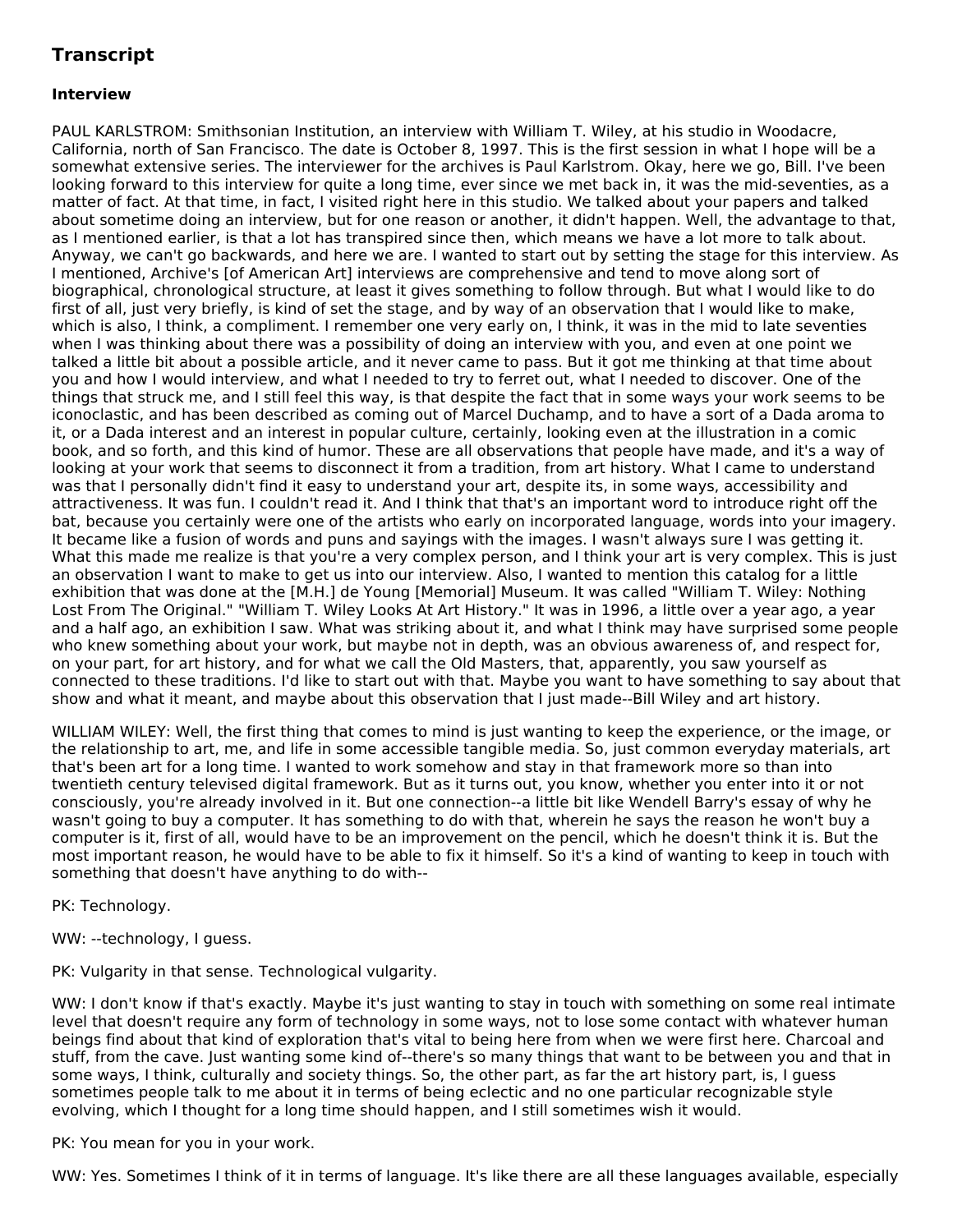in terms of image. Why confine yourself to only English? There's all these languages and possibilities and concepts to speak or communicate with them. So any of those that I'm interested in to be available to me, and also want it to be available and some low technical, quickly adaptable means. And in another sense, just in terms of what the work's about--I was thinking about this. Well, in some ways, I know I've used this metaphor before. I'm just a landscape painter. I look out the window and I see what's going on, and I paint it. While I'm painting it, I also write thoughts about what I see going on out there. The imagery I find from various sources sometimes just kind of filtered through me and other artists, but sometimes more directly taken from a specific source, because I feel the imagery will convey what it is. I'm being a little bit like the Afterburner show, which got me off into really literally kind of translating from [Hieronymus] Bosch and [Pieter] Bruegel] who have been inspirational for me. I've just always been attracted to those people that are in the catalog there for all the various reasons. So I also see them as a little bit like helpers that also come to you at different times when you're struggling to be an artist, make images, stay in touch with that that I'm talking about, that various artists from the past, and sometimes more in the peer group will occur or give me an idea, a bridge, something. So I think a lot of the work is about homaging those connections, since we're all kind of basically involved in the same thing, putting up a blank of some kind and letting it or filling it in when things happen at that point.

PK: It seems to me, looking through this very nice little catalog, that you are especially attracted, have been especially attracted, to Bosch and Bruegel. I'm curious to know why that's so. What is it about them, or about the images, about the compositions, maybe the stories that they're telling, that resonates for you, in which you feel somehow connected?

WW: Gee, just some of the images in there are so potent, powerful. And I think there's some part of my person that is a recycled medieval--some connection with medieval art for a long time, just when I first saw it. I think it also has to do with--well, in this particular case, I mean, using the burning village after Bosch, just to mention a few. I never thought--I mean, I've been attracted to imagery and occasionally I've drawn from it, but I never thought I'd be painting these paintings. I didn't have any desire to. I didn't want to. I didn't think there was any reason to. Although I found just the colors and the strange imagery in Bosch, just the fantastic imaginative devices, the combinations--duck creature on ice skates, and so lovingly painted in some ways and the strange, kind of partial primitive quality through Bosch, less so in Bruegel. I just found all those things--maybe it has something to do with that Francis Bacon statement--not the painter, the other guy. "There's no thing of excellent beauty," something to this effect, "which does not have within it some proportion of strangeness." I think the same thing attracted me into [Giorgio de] Chirico. It doesn't look quite professional. It looks slightly untutored. So there's a little more edge to it. It's like if it gets better than that, it becomes acceptable in some way that the mind doesn't engage.

PK: Or maybe even becomes what they called at one time "mannered." It becomes about facility and style, rather than something more basic. Already I'm getting this feeling from what you say that part of what you seek, or are attracted to, is this connection with the almost first principles of art, and certainly in materials, you're talking about that. Of course, materials and use of materials in combinations and investigations has been very much a part of your work. You've been very open to that. But what interests me, as we talk, is that that seems to be within a basic, a broader structure, or perspective, that although appearing to break with these traditions, has them very much in mind, that they're very much present.

WW: Well, the interesting part for me with the Bosch and Bruegel things was, like I say, I drew them occasionally just for imagery, or not even really sure exactly why, other than I found it attractive, and I didn't need any more reason than that. That's enough. Somebody else can figure out the reason. I don't have to. Because you can lose a whole lot of time over that one. But the thing that brought it back to me in some way was my friend, Holbrook Teeter [phonetic], going to the Chernobyl area and sending me that material of the Afterburner show did with Rena [Bransten]--all this material, people living in heavily radiated areas and eating radiated food, and their psychological and physiological responses and coping. It was just absolutely stunning, devastating material. I immediately wanted to respond to it as, like, looking at the landscape and seeing a sunset that moves you. It was some part of the landscape. It was very overwhelming in a way, and moving. I tried a drawing and contemporary imagery thought, laser-beam writing, all seemed too--

#### PK: Contrived?

WW: Yes, contrived and beside the point. You would just [snaps fingers] add it right in. The material that he sent me just literally knocked me out. I was sitting on this couch and I read it and I tried to do the story and I couldn't. I wanted to do something. I was just really wanting to respond to that, and it just wore me out. I just fell over on the couch and went to sleep for about twenty minutes. When I woke up, the Bosch book was laying on the floor, and I opened it to that burning village. I said, "That's the imagery. What I just read is reflected here." And it started me thinking, well, the other things got into it, in terms of Bosch and Bruegel. I started to see it in the landscape here, walked down a San Francisco street and there's Bosch and Bruegel right there in front of me, a guy looking for a handout. And suddenly the streets of 1996 on the edge of millennium look a lot like medieval times to me out there--rocket ships, you know, and guys from medieval times all totally intermingled here in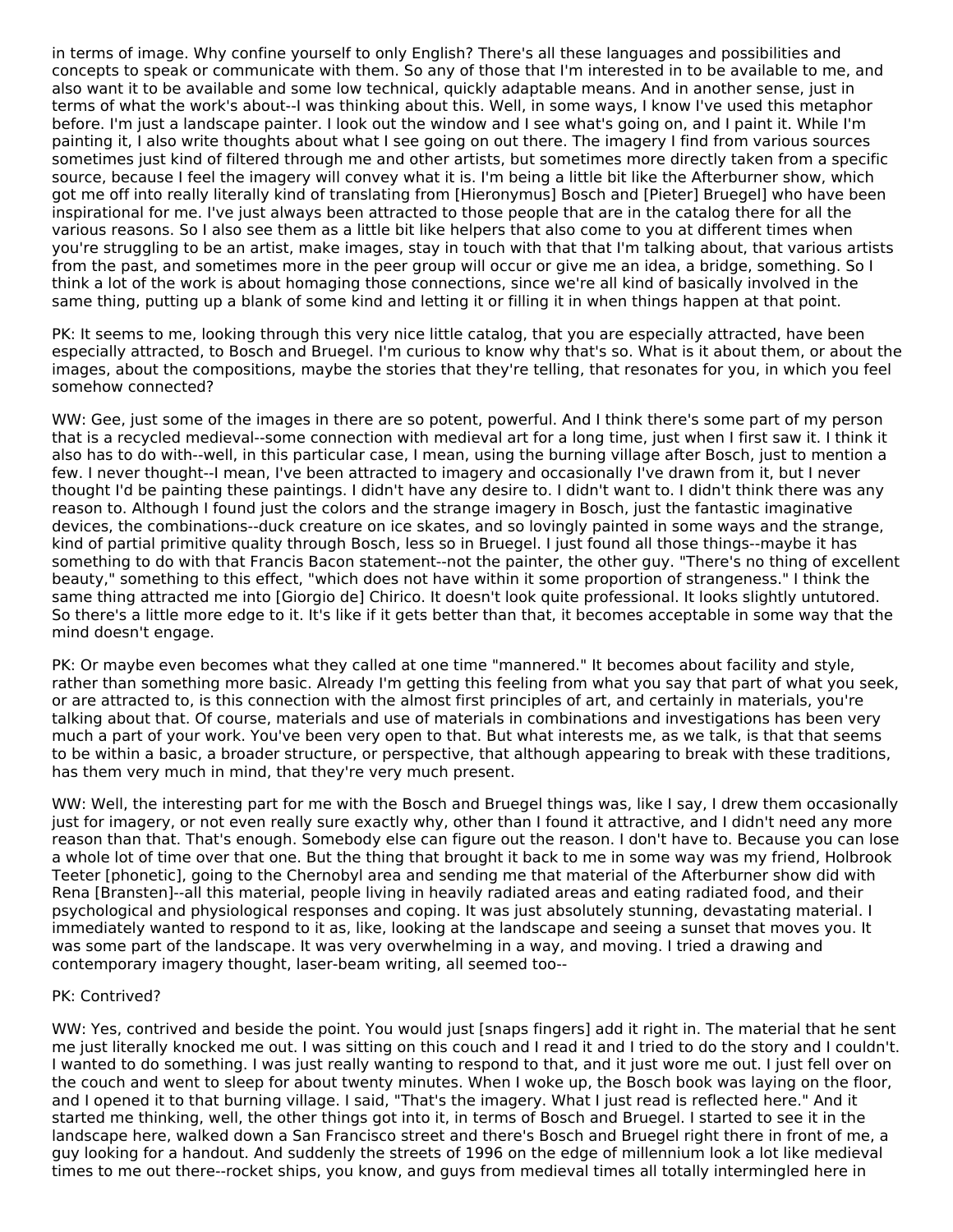#### modern times.

PK: I didn't see the Afterburner show. Could you tell me just a little bit about that? Tell me again the name of your friend who put [unclear].

WW: Holbrook Teeter.

PK: What were the images, the kinds of images, that he sent that moved you?

WW: Here, let me find them. This is excerpts from Byelorussian Supplement to the Mental Health Promotion Manual: a Practical Response to the Chernobyl Tragedy, by Holbrook Teeter, November 1993. "Milk and Honey. We're in the village of Grebney [phonetic], deep in the contaminated zone. The village has 240 self-described forgotten souls. One and a half years ago, the evacuation order was received. Panic ensued and all activity stopped. The collective farm chairman said people had only one thing on their minds: the word 'radiation.' The chairman is young and energetic. He is determined, but no one knows what direction determination should take. Like the others, he left this open handsome village, but now he and his family have returned, living in the close quarters of a tiny apartment in the Mesa. 'The city was like living with garbage,' he said. Now he is back. He goes hunting in the forest. 'We will live here forever,' he says. But there is a problem in the forest. The physicist who led our group is a hunter, too. Last year he shot an elk, and he tested the meat. It exceeded the capacity of the monitor which is 9.999 units of radiation. This borders on the fantastic." Skip to another part. "A woman brings in honey to be tested, and the honey, however, was contaminated eighteen times the acceptable limit. The pregnant woman whispered to the Byelorussian psychologist on our team that she had been giving honey to her son as a cold remedy. Her family and friends had all eaten the honey. The physicist told her to get rid of it, they should not eat honey again, and they are to destroy all the hives. Quickly, and without a word, she turned and left the room." It talks about visiting a collective farm where a calf has been born with its organs on the outside. It can't stand up. It's so radioactive, nobody wants to touch it. Nobody will come and get it, because when they come through the dust, it raises all the radioactivity again. So he just describes this group of farmers standing around this dead calf, kind of silent, stricken, not knowing quite what to say. So it just goes on and goes on.

# PK: I certainly get the idea.

WW: Testimony. So that's the initial drawing where I tried to draw and record some of this stuff, and then wasn't happy with that. Then got into the Bosch and Bruegel and some of those--there's Bruegel portrait in there. The title is, "We Eat the Berries and Blush." They're talking to one of the guys, one of the villagers. He says, yes, he still forages in the woods for mushrooms and berries. They said, "But don't you know the berries are heavily radiated?" He said, yes, he knew it, but he eats them anyway. When he said it, he blushed. So, some of those things surfaced in there.--

PK: Well, it seems to me that you, to a rather unusual degree, see the human story. It's premature to jump to these kinds of conclusions, but you see the human story and the march of history as very much of a piece, rather than in the old-fashioned modernist notion of progress, progress toward perfectibility, whether it's technological or social or anything like that. Because from what you said, and I think it's really interesting, you see, in the imagery that you were trying to seek out of written descriptions of Chernobyl, parallels, or connections, to imagery from the Middle Ages, the early Renaissance, that are of a kind. It appears to me that you're interested in extremes to a certain degree. Is that so? The extremity. And in this case, the consequence, the catastrophe from human, I suppose, arrogance, would be one way to put it. Then, of course, in the older times, this imagery that seemed so attractive to the surrealists, those who are interested in that kind of thing, was finally addressing religious issues, issues of sin, and consequences of sin. Am I over-interpreting this?

#### WW: Well, you're talking about them, I guess, not me. [Laughs]

PK: Well, no, but in your work it seems, at least to me, that this is a parallel interest, or exploration, or in your images these issues are present.

WW: Yes. Sure. Well, I think part of it is just the artist role. I think part of it is just that sensitivity and a whole lot of that which you don't see as being addressed in the world. It has to find expression somewhere, and artists often are where the shadow resides, where the thing that nobody wants to see is. It has to appear somewhere. I had a devil of a time getting that text published in that catalog. Rena didn't want to put it in there.

PK: Why?

WW: It's just too depressing.

PK: Rena said that?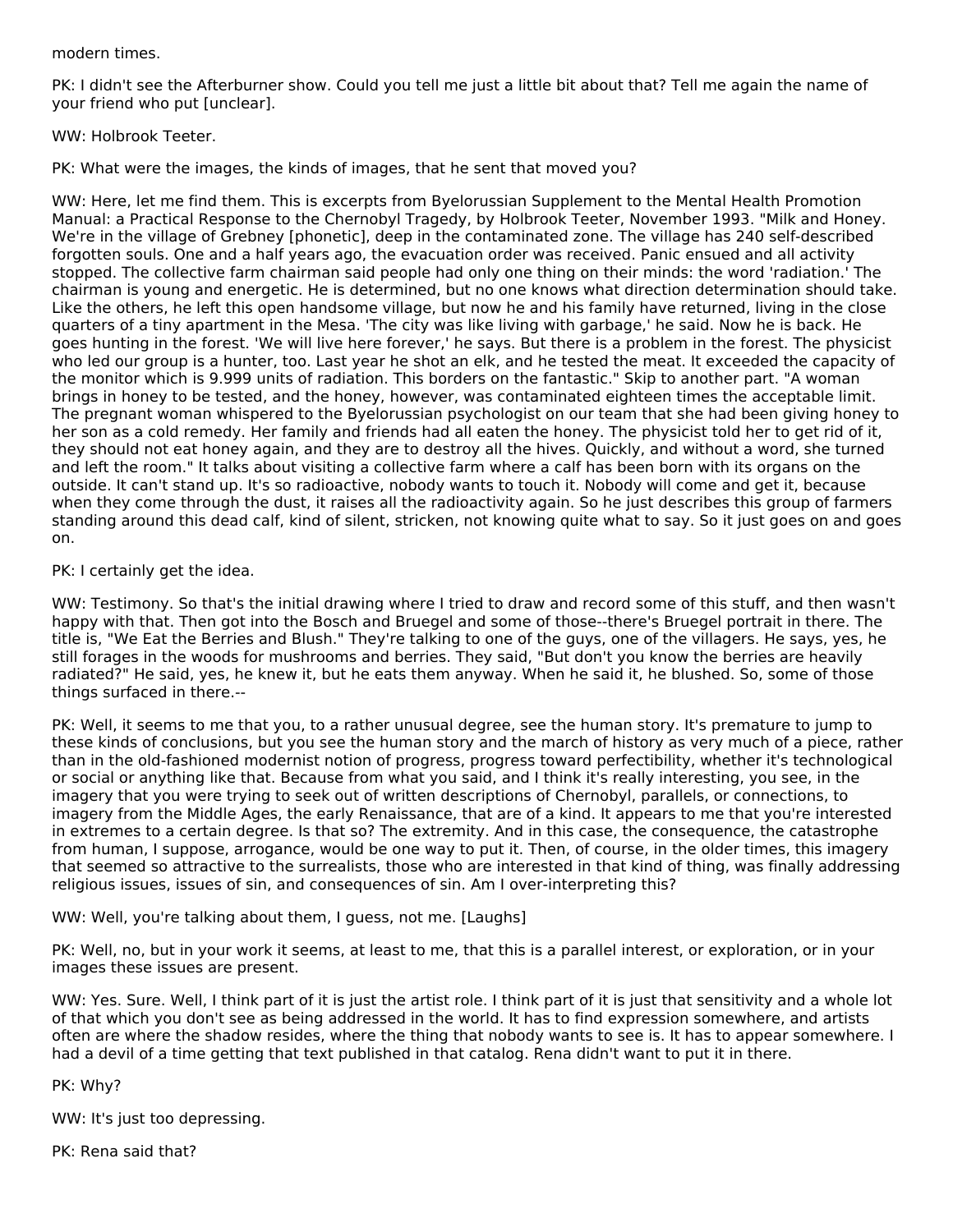WW: Yes.

PK: It seems to me it would have to be in there, because that was the impetus.

WW: You know, it's interesting in that people always want to know, where'd this work come from, or what stimulated the work, or whatever. And I said, "Here it is. I have it literally right here. This is what this work came out of, reading this text." I mean, it's part of the thing that the work, in a sense I just stated is about, is that people not wanting to look at the full picture, or deny it. It's denial of death.

PK: So you're dealing, in part, with, if I understood that, with the human capacity to not confront their world. The reality realm.

WW: Yes, if you want to present the full landscape, not some Walt Disney version of it, which is, with technology, where the world is heading ever faster into wanting the instant, always entertaining, digitalized reality there. So I think being an artist, or just being creative, or imaginative, or aware, right away, where I think everybody starts out, and by about the age of ten, that's been pretty effectively whipped out by education. All kids, when they go to school, are pretty good artists and dancers and singers and poets. Somebody pointed out recently who wrote a book called, How to Drop Out of School and Get a Life, before your training starts, to be part of whatever the culture has decided you should be, you've got all the poetry and dancing and creativity and all that stuff, and seeing the world in a really full pageant rather than that kind of chopped, schizophrenic view that eventually is moved into place. Where all that part that gets buried, basically through being educated, or brainwashed. finally doesn't have any place to come out, except at McDonald's with an occa [phonetic], and you slaughter a whole room full of kindergartners, because you're living some life that's detestable and no longer fun or creative. Doing jobs you hate.

PK: Did you feel that if humanity is to be redeemed from whatever evils we're subject to, and many of our own doing, that it's necessary to reestablish contact with, as they say, the child? The pre-educated child, one might say. Aspects of human nature that have been programmed through education. Or another way to put it is with the primitive, with the basic, with the fundamental. Does that fit at all with your thinking?

WW: I don't know. Those words are so loaded. In some sense. A little bit like Suzuki Rosche's [phonetic] Beginner's Mind, but I think, at sixty, the child part--hopefully, just when you talk about the interviews, enough time has evolved, and you're still alive on the planet, that you can still be in touch with that and bring another dimension.

PK: Continuing this first session with Bill Wiley. Sorry, Bill, you were interrupted.

WW: Just thinking about, to not have access to that aspect of consciousness really reduces the quality and the experience of just having been alive on this planet. Of course, if you don't know that, then I guess you're not missing it.

PK: Well, isn't that maybe part of the artist's job, to make sure that you do know the story, at least help you to see in a way that well.

WW: Yes, but for that to be heard or make sense, there has to be a spark inside of the onlooker as well. If that's been shunted and buried, then it's not a real transaction taking place, or at least it's not a sole transaction taking place. It's something maybe more monetary, or social, or culture, but that's not probably really feeding the spirit, or the soul's [unclear].

PK: Well, it appears that spirituality in some form, or the spirit, the soul, this kind of ember, if you will, of humanity, is a concern of yours, and something that you, no doubt, want to touch on in your art, which is not always the case with many contemporary artists. It strikes me already, although I, again, don't want to jump ahead, because we have a lot of ground to cover, but it strikes me that it's not that you're unique in this, but these kinds of concerns seem to be very important to you, and seem that perhaps it informed your world view, and therefore your art for a number of years.

#### WW: Yes, very true.

PK: You certainly have a relationship to nature. It's always been there. I've known this from looking at your work. I don't want to sound pompous or corny, to say that it's like a tribute, or honoring Mother Nature, but it certainly comes through that for the human experience to be a successful one, for any chance for us really to continue, we need to pay attention to our own relationship to it.

WW: Yes. We sure neglected that, I think. Yes.

PK: We were talking a little earlier, and again, this is a theme I know that we're going to touch on and return to,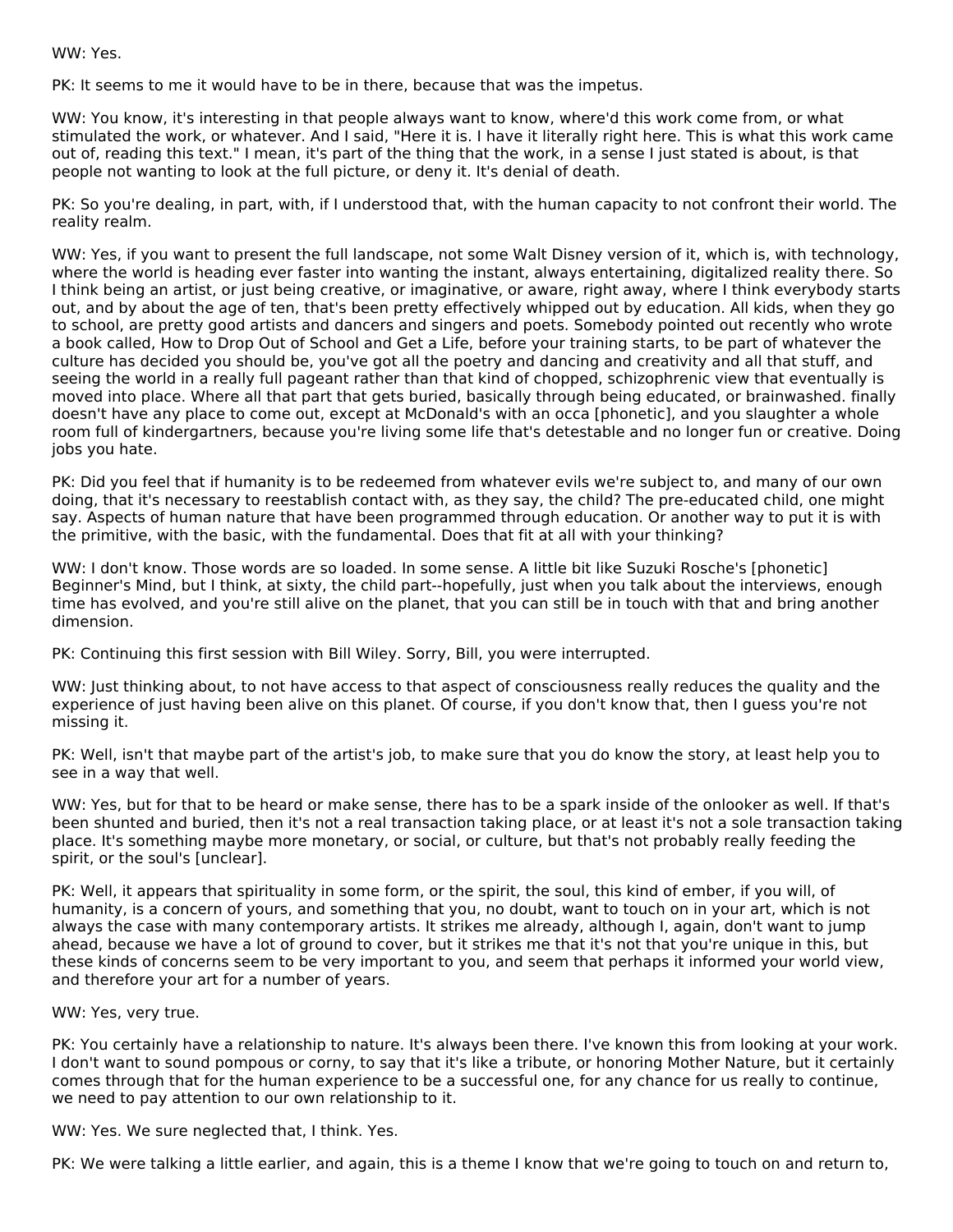so we certainly don't have to dispatch it, but lest I forget. When I first showed up here, I was looking around in the studio and glanced over at a work tacked to the wall down there, with old Mickey Mouse. We talked a little bit about Mickey, and I was telling you about my interviews that are going on right now with Llyn Foulkes [phonetic] in L.A., who has appointed Mickey Mouse, he calls him Mickey Rat, as the symbol of some of the evils that you identified, as well, but particularly corporate Disney, Disney as the evil empire, standing, of course, for an overwhelming corporate presence that seems to have imposed its own morality, if you will, its own terms on existence.

WW: Well, as Noam Chomsky--I mean, I'm kind of ignorant of lot of this stuff, but Noam Chomsky is very clear, I think, and he just pointed out real simply in some ways that corporations with all the advantages of an individual and none of the responsibilities. [Laughs]

PK: Well said. That's pretty straightforward.

WW: About as a clear as you can get it. So the whole Disney thing is really interesting, in a way, how that's so permeated life and the world and the planet. Well, the song. I love the song, it's a good song.

PK: Yes, what was that song that you mentioned earlier?

WW: Let me sing it for you.

PK: Oh, great. That would be terrific.

WW: Easiest way to remember it. This is a song that came through--started out, I was doing a painting called "Hinge," and what I thought was the total song turned out to be the chorus. It was about the time, I think, I first heard of cryogenics and that's where right at point of death the body is dropped sub-zero temperatures and entombed in a case. Anyway, I'll just sing the song. It's called Blind Mickey's Blues. In the vision I had when I was doing the painting, hearing about this, Mickey came to me older and blind and sang this little blues chorus to me. Later, about two, three years later, the rest of the song came, and the first part turned out to be the chorus. [Playing guitar] "Well, somewhere in the hills of California, deep underground, in a stainless steel container liquid nitrogen Walt Disney's buddy can be found. He's waiting for the resurrection and he hopes it's comin' soon. Meanwhile, there in the darkness, Walt, he's floating like a big balloon, and he's icy, too. [unclear] and he knows it. Took Uncle Walt's body and they froze it. Why, Mickey Mouse, didn't you know that I can see, whatever happened to Walt could have happened to you or me. Timothy Leary [unclear]. "Now, his mamma didn't know it, 'cause she was long since gone. His daddy didn't either, he'd already mingled with the lawn. Just his trusty keeper keepin' Walt real cold, keepin' that body frozen, so it will not get more old. I'm told he left a lot of money, here with me and you. Keep that body frozen now in that icy brew, they say it's true. [unclear] and he know it, yes. Took off Uncle Walt's body and they froze it. Oh, blind mouse you know that I can see, whatever happened to Walt, whew, happened to you and me. Mickey. "He wants to be revived one day. We can hardly wait. Technology will haul him back again for another dinner plate. Donald, Goofy, and Minnie, they'll be dancin' all around. Pluto, he'll be barking somewhere off in the background. What a happy day when Walt is back with us, humanizing animals and other fancy stuff. Old Walt's [unclear]. And that's enough. [unclear] and he knows it. Took Uncle Walt's body and they froze it. Bye, Mickey Mouse. You can see, what happened to Walt, whew, can happen to you and me. Baby. "How's this opera gonna end? We can only guess. If we don't keep old Walt real cold, it could be a mess. I'm glad he's gonna be here to speak right up for us about how we kept him frozen just to give him back to us, without much fuss. Sacred trust. [unclear] could we suppose it? Time came for Walt's body and unfroze him. I don't know what happened you know, 'cause I wasn't around. I wasn't rich enough to get frozen, so I just got stuck in the ground, under a little mound, without a sound. "Now, you know the story and what has come to pass. How we're using advanced technology to save Walt Disney's ass. Oh, what class. Permanent pass."

PK: [Applauds] That was great. Thank you. I love it. Boy, that sure fits.

WW: Tells the story. [Laughter]

PK: It sure does. Now I'm out of questions. Well, you see, that's what art does and music. It tells the story. I guess that's what this is all about. I'm going to, if you don't mind, play that for Llyn.

WW: Well, sure.

PK: I'm mean, he's going to absolutely love it. I swear, you guys have to get together. Anyway, it seems to me that at this stage in your career, a number of things that really matter to you have sort of surfaced, come to the core, or at least this is what I assume, because this often happens--how old are you now?

WW: I'll be sixty this month.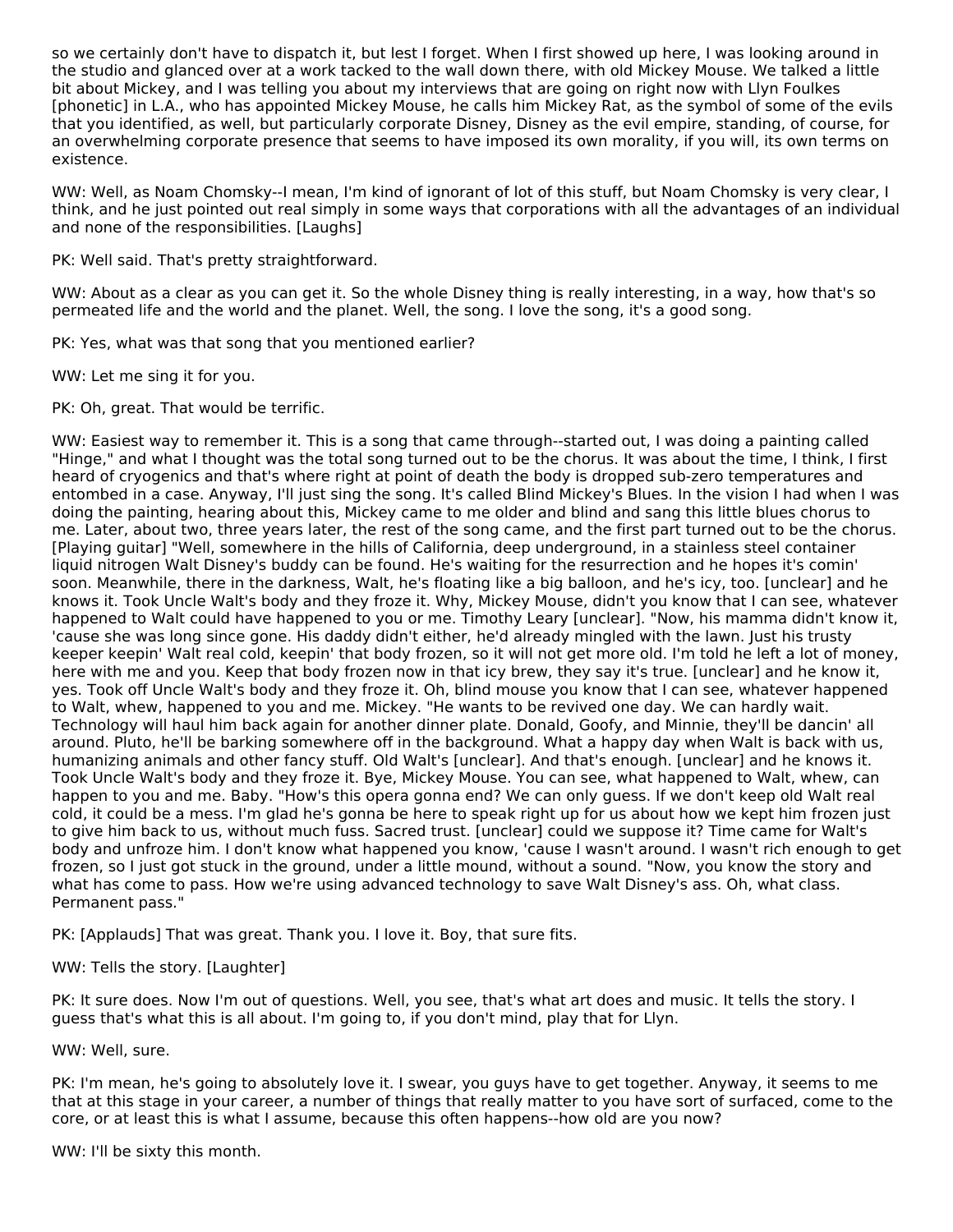PK: Really.

WW: Yes.

PK: What day?

WW: Twenty-first.

PK: It's coming up. Well, happy birthday in advance. In fact, we're going to do a second session right about that time. I'll have to bring a cake. At any rate, I think the theme of our interview, as we continue it, is going to be, to a certain degree, maybe tracing some of these concerns and interests and themes that then have maintained themselves.

WW: I think pretty easy to trace in some ways. Part of it, I think, just growing up as a kid, spent a lot of time in the country, with animals. Had a horse, I guess about three different horses, through my dad, anyway, growing up. Dogs. I spent a lot of time outside playing and working, too. So I always had a strong connection. And lived, probably the longest time, in San Francisco when I was going to the Art Institute. Probably the longest city dwelling I've had. Really kind of a semi-rural or some area like that. So it's been pretty necessary to me. Not even that conscious of it, but just kind of gravitated over to Marin [County] when I could. Like access to the mountains and the beaches and all that stuff, important. But I think, as far as the concerns and regard to art, that started as a kid. Just like I said, I think most kids just like drawing and painting and wasn't discouraged, and got into drawing and comic books. As I mentioned before in interviews, Fred Harmond [phonetic], who did Red Rider, was kind of an early example of somebody who combined the life and his art work. I also was, at the time, very interested in horses. So here was kind of somebody who looked like he had worked it out. He had a ranch in Colorado and he drew this comic strip. The comic strip, I don't know about the stories, but the drawings were quite good. He was a good draftsman. He could really draw.

PK: I sure remember that. I used to read Red Rider and Little Beaver.

WW: Big frieze with lots of action and a little bit of the same quality of Will James. I don't know if he was the illustrator, but Smokey--somebody doing some very nice, kind of Frederic Remington kind of drawings in that. So, connected to those things. Then that teacher I had in high school, in Richland, Washington, McGrath [phonetic], that [Robert] Hudson and Al and I all had, kind of really focused some of the ideas in terms of art. McGrath's approach was very inclusive. There just wasn't anything ruled out as a potential art voice or poetry, dance, music. It could all--

PK: What was his name again?

WW: McGrath. James McGrath.

PK: Of course, there was also, although we'll get to him, McCracken [phonetic].

WW: McCracken was a friend of McGrath's. Yes. Phil McCracken. So that whole Northwest early experience, I think with McGrath specifically, were things like spiritual values and connection with the land, and I think a more pantheistic--not named in any kind of doctrinal sense or anything. I think those things intermingle, just because McGrath brought the environment, made me aware of the environment in some way there. The desert, which was kind of being used as--I didn't really know it at the time--a radioactive garbage dump.

#### PK: Oh, really. Up in Washington?

WW: Yes, Richland, Washington. It's one of the most polluted areas on the planet. It's so polluted, they don't think they can ever clean it up.

# PK: Where is Richland?

WW: It's southeast corner, about thirty miles from the Oregon border, where the Yakima and the Columbia converge. It's where, along with Oak Ridge and New Mexico, where some of the first plutonium for the bomb was processed. My father was there working on construction, pouring cement. So, interesting. I mean, at the most advanced frontier of science research at that point, into that milieu comes McGrath, who, totally alive to the desert, brought native people in to lecture at the high school, and kind of brought the art world in some ways. Really an interesting man with a big range, inclusiveness rather than exclusiveness, and touched a lot of lives beyond the obvious people I've mentioned.

PK: So Bill Allen, was there, and Hudson as well? So it was the three of you, if I remember correctly, and then they actually kind of moved on as--

WW: We all three got scholarships to the Art Institute.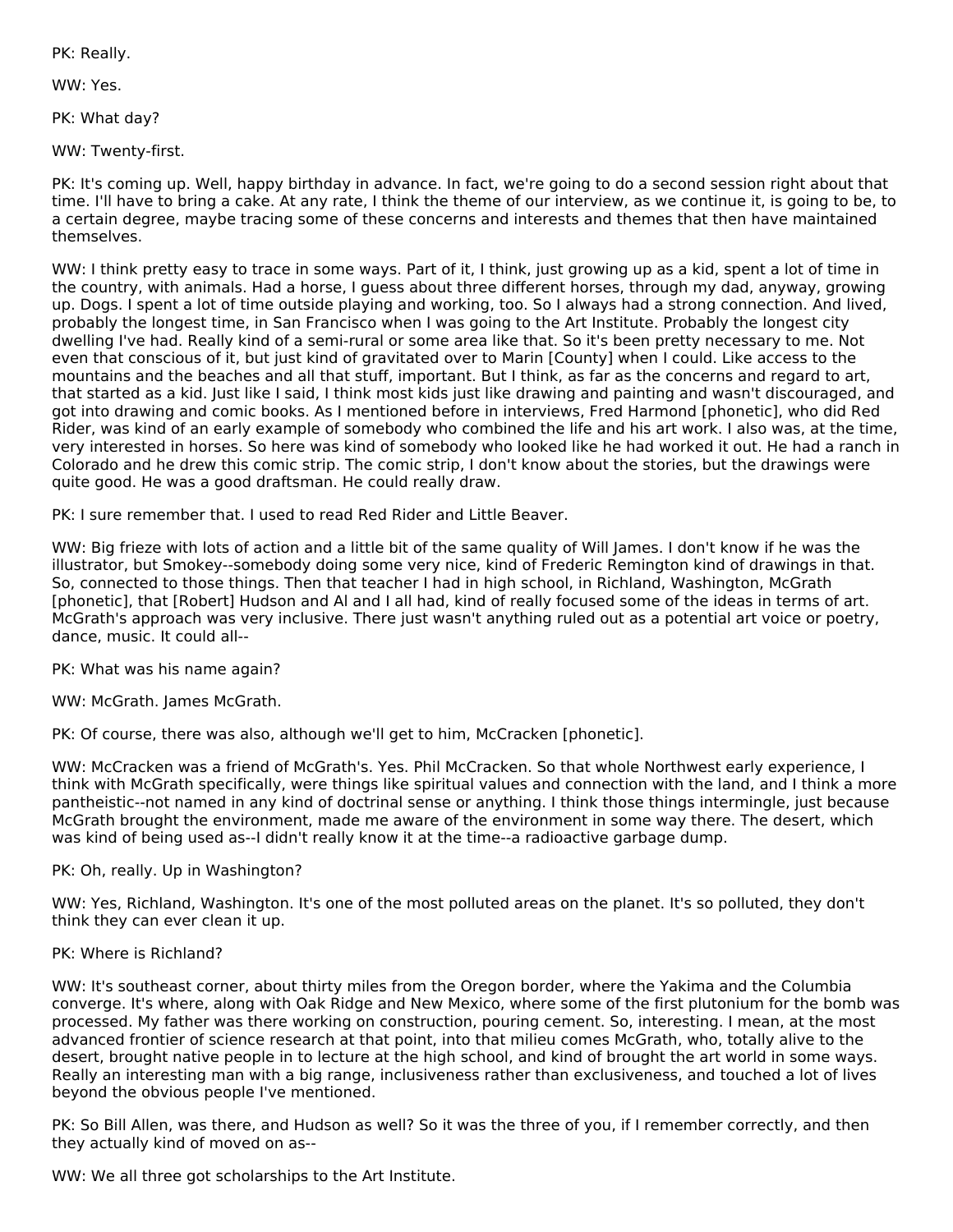PK: Probably at a strong recommendation of McGrath, no doubt.

WW: Well, sure.

PK: Did he direct you there?

WW: He made us aware of the junior scholastic art competition. In that you can put together a portfolio, and on it you list your first five or six schools. I didn't have any particular direction. I mean, he had recommendations, and he thought [unclear] and the Art Institute, although it was called California School of Fine Art. Bill Allen, who I didn't really know very much in high school, I knew him through McGrath, I knew the work. I think I saw it in the art room. He had come to the Art Institute on a scholarship, and came back one Christmas, and knew Hudson and I were really interested in art and stuff, and recommended the school to us. Personal recommendation. And I said, "Yes, okay, I'll try for it." So that was first on my portfolio. I got down there on that same scholarship. Hudson came down as an alternate. He didn't hit it first off. I remember he phoned me. We were buddies. We hung out together in high school, went drawing and hiking and stuff together. So, looking forward for that to continue. He initially didn't get the first pick, but he was an alternate, and the guy dropped out, so he went on the same scholarship. So, yes, McGrath really helped that happen. Still in touch with him. He's still around.

PK: Really.

WW: Yes. He's still teaching. He teaches now. He went from there, he taught for the Army in Europe. All the American schools in Germany, Europe, he was doing that. Also taught at the Santa Fe Indian School. He's very interested in cross-cultural conversation and imagery. He teaches Arabia and he taught at Yemen. A lot of adult teaching. Children as well.

PK: Where is he now?

WW: His home base is in Santa Fe. Santa Fe, New Mexico.

PK: Gee, I wonder if I ever met him, because, you know, I go there--it's part of my territory. Lucky me. I wonder if--gee, I must. I know a lot of people there. I wonder if he knows Terry and Joe Harvey Allen?

WW: He knows of them through me, but he's been there a long time. He's often travelling. He knows some of the older people around Santa Fe, but he just knows of Terry and Joe Harvey. I don't know if they've ever met McGrath. Last time, Dorothy and I were still together, we were there, we went to see McGrath, he happened to be in town.

PK: I should look him up.

WW: Oh, yes. Really an interesting man, I think. Really creative.

PK: He sounds like it. Well, he also, obviously, played a very important role in the life and lives of three--

WW: And Dorothy, too.

PK: Really.

WW: Yes, he was Dorothy's high school art teacher. Yes.

PK: So you guys were in high school together, right?

WW: I didn't know Dorothy in high school. She was ahead of me. There's actually another McGrath student in Mill Valley, Jim Scoggins [phonetic], who's an architect. And a poet who's moved back up to Washington, William Winthrop [phonetic], a published poet. Another painter, John Houdsey [phonetic], who's in Portland now. Those are just some of the students I know that worked with him that are still--

PK: Extraordinary.

WW: Yes. He's really an extraordinary person. Just kind of hammering the basics again, he just had the belief and knew that everybody had an artist in them, and that it needed tending, that you needed to recognize that on some level. He didn't necessarily confine it to painting and drawing; it really was more a state of mind, I mean, something verging on Zen, although I don't think I ever heard the word "Zen." Maybe heard it in relation to Grades and Toby. But my first kind of run-in with that was at Paul Elders Books, which used to be on corner of Stockton and Sutter. I worked at Duncan Vail [phonetic], a little art store down mid-street. At noon, coffee breaks, I'd go up to Paul Elders and look through the art books and came across Paul Repps' Zen Flesh, Zen Bones there. That was kind of my first significant encounter with Zen.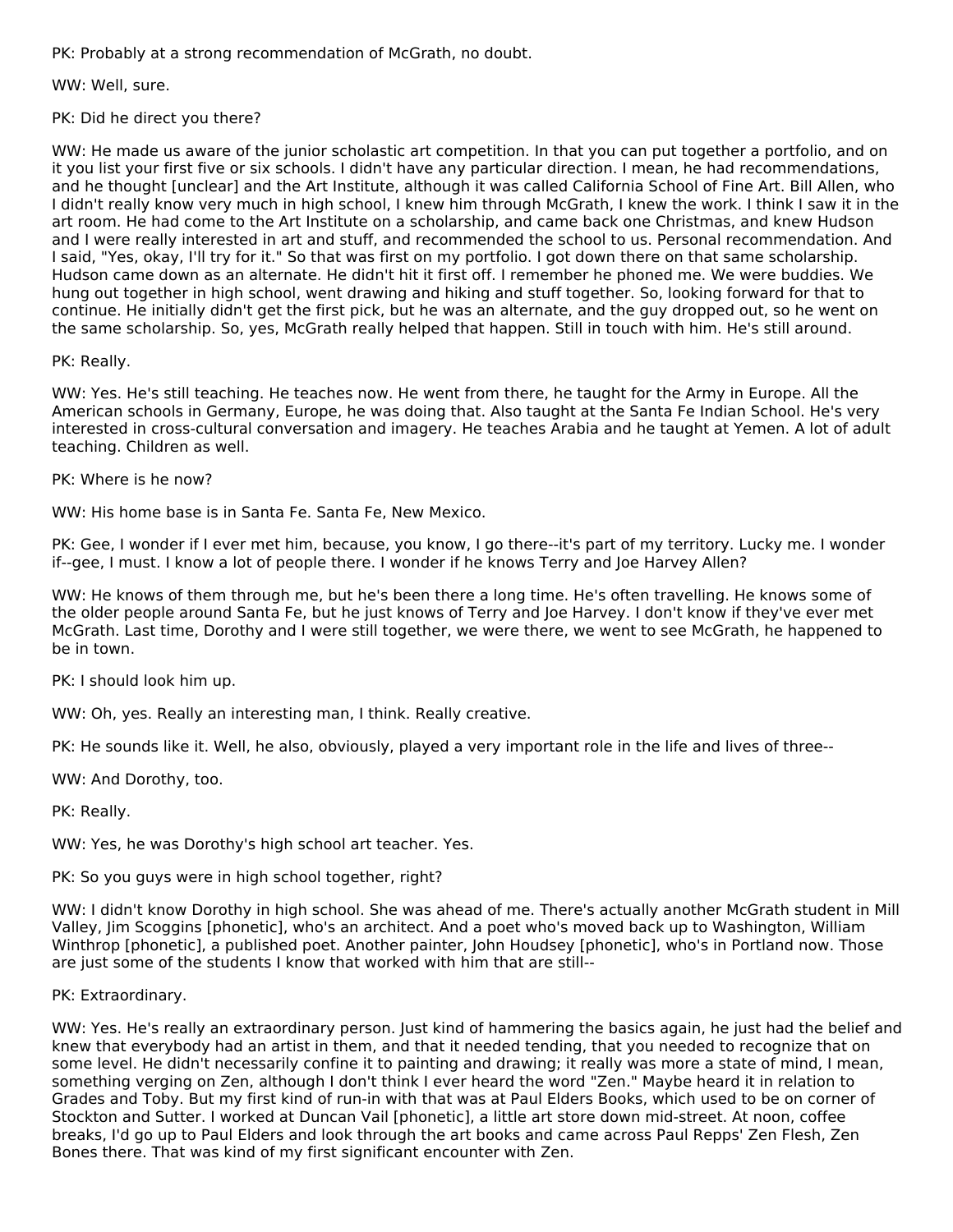PK: I never saw that. Zen Flesh, Zen Bones?

WW: Yes.

PK: Paul Repps?

WW: Yes. Paul Repps. He died not all that long ago, and he had a wonderful statement. Before he died, he said his one ambition while he'd been here was to try to land a human being on Earth.

PK: Well, a lot of directions to go with this. What I would like to do, if I may, is now get very much into biographical, chronological mode. I would be really interested to hear about your own background, including your family and where you came from. Grandparents, perhaps. To get more of an idea of where Bill Wiley comes from, I guess. You were born--I forget, was it in--

WW: Bedford, Indiana.

PK: Indiana. What about your family, the things that you remember, where your ancestors came from?

WW: As far as nationality, Irish is the prominent nationality in the family, but beyond that, I really don't know. I knew my grandfather on my father's side. Never knew my grandmother, don't remember her. Knew a little bit more of my grandparents on my mother's side. I see a lot of influence coming, especially artistic or creative influence, coming through on that side of the family, because my grandfather on my mother's side, named Zabel [phonetic], he was a blacksmith. He was also a little bit of a musician and could draw some.

# PK: This is your maternal grandfather?

WW: Grandfather, yes. Then one of his sons, my Uncle Marshall, took over the blacksmith shop. I had some kind of relationship with him, because I had a horse, and I used to take it in to be shod. I liked the blacksmith shop a lot and that whole, what was going on around there. It was attractive to me. My father really worked pretty much in construction most of the time, road-building and cement work, laborer, foreman, occasionally superintendent, usually running a crew, laborer. For a long time in Indiana, did a little surveying and some roadwork. Laid a lot of road in Indiana. Mother worked most of the time.

PK: What did she do?

WW: Generally worked in the bank. Teller.

PK: So was this a medium-size town, Bedford?

WW: Bedford, yes. Small, medium-sized Midwest town with a square.

PK: Fifty thousand, maybe?

WW: Gosh, now probably maybe 50,000. At the time probably a little smaller. And lived briefly in town, maybe the first five years of my life. Then somewhere around first grade, moved out into the country, a little five-acre farm.

PK: So you're a farm boy.

WW: Yes, basically. Although mini farm. My dad had been raised in a kind of partial rural atmosphere, so, horses and chickens and pigs and gardens, and, you know, things like that usually. Even Washington, later on, after we'd moved from Indiana, lived in a house trailer for a number of years. We sold the farm when I was ten and moved to the state of Washington, bought a house trailer.

#### PK: Why was that?

WW: I had an uncle, another uncle, who was in similar business, who also shared some interest in horses. He had a little pony ring outside of Bedford. I used to go over and break his ponies in the spring for riding for kids. Anyway, he'd decided to come to Washington because of Hanford, all the construction going on, the atomic stuff. Although this was after the war, moving into Atoms For Peace kind of syndrome. So, still people came from all over the United States. A huge trailer city. So we went out kind of following him, and just stayed a year. Actually, don't quite know why that was. But took off after a year, and ended up in Texas. Traded in the house trailer on a café and filling station about fifty miles south of Dallas.

PK: This is you and your folks?

WW: Yes.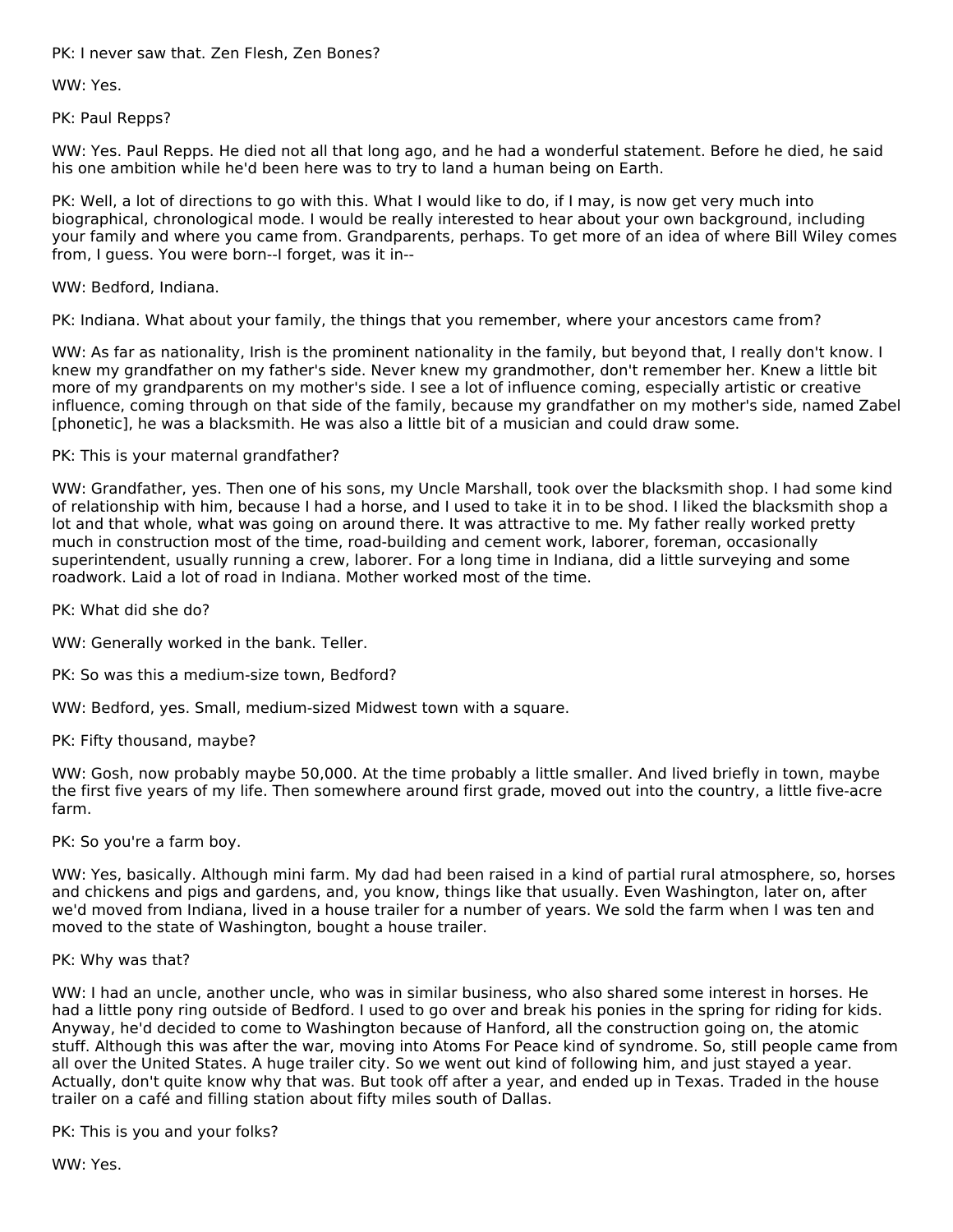# PK: Do you have any siblings?

WW: My brother, yes. Five years younger than me, my brother, Chuck.

#### PK: What's his name?

WW: Chuck. Charles. So, ended up there for a year. We'll say that had a probably a little bit more effect on my artistic career, because I was still drawing. Actually, my parents, during that brief stay in Texas, which I sometimes forget about, did sign me up for an art course one spring there, that a lady taught privately in a little town, Corsicana. I can remember going for a few sessions and kind of doing these standard charcoal still-life renderings.

# PK: That was your first formal training?

WW: Well, I messed around with it, you know, art, but it was just art classes. But, yes, that was something a little outside the usual, and a little unusual for my folks to do something like that, although they weren't particularly discouraging. My dad, once I got older in high school, and he saw I was really hooked on art, he had a lot of trepidation about it. He didn't know. If it had gone off into architecture, or drafting, or something practical--

PK: Professional.

WW: Well, it's just he didn't have any relationship to fine arts, other than the standard cliché artist star, "They're no good," blah, blah, blah. So he was highly suspicious of that as something I was going to survive on.

PK: Well, that was interesting then that they started signing you up for--

WW: Yes. Well, my mother was basically supportive through all that, soft-pedaled the practical. "Don't worry and just go ahead and try and do what you want and try to satisfy both things, your father, and get good grades." But as it turned out, he got me in the labor union. I worked on construction all the time I was going to school in the summer.

PK: Sounds like he was pretty supportive, basically.

WW: Basically.

PK: Given the natural limitations.

WW: I knew they loved me and cared for me.

PK: That's what matters most.

WW: Yes.

PK: Continuing this first session of interview with William T. Wiley. Bill, we now have you as a youth, I guess about eleven or twelve years old, in Texas, some town--what was it, below Dallas somewhere?

WW: Yes. Really the closest town was one called Rice, which was about a mile off the highway. It lay almost in the middle between Corsicana and Ennis. Those were the two towns of any size. We had a little café and filling station and house, and, actually, a little bit of land. I had enough for a horse there. My dad bought a beautiful little filly. Bought off a truck going to a slaughterhouse. Never actually got to totally mature that horse, because we moved again.Those summers between moving to Indiana, I think another important thing in terms of my work, my imagery, my exposure to language, and some of the pun stuff, and all that thing, came from between Indiana and Washington, travelling out there, very important, just everything you kind of encounter along the way. And then from Washington to Texas, the whole summer was spent travelling. My dad really was looking for, what he ended up buying in Texas, his own business. Had things been better business-wise in Texas, we might have stayed there, but the business wasn't that good. And water was a real problem there.

PK: Was it a drought?

WW: Just low water table and not much water yearly. So we had a lot rain barrels and things which captured a lot of water that you used.

PK: Were you on a highway there?

WW: Yes, it was the main highway between Houston and Dallas, Highway 50, I think it was. Yes. When you were mentioning Spike Jones, I saw Spike Jones at the Dallas State Fair one year. Spike Jones--it's funny, you know,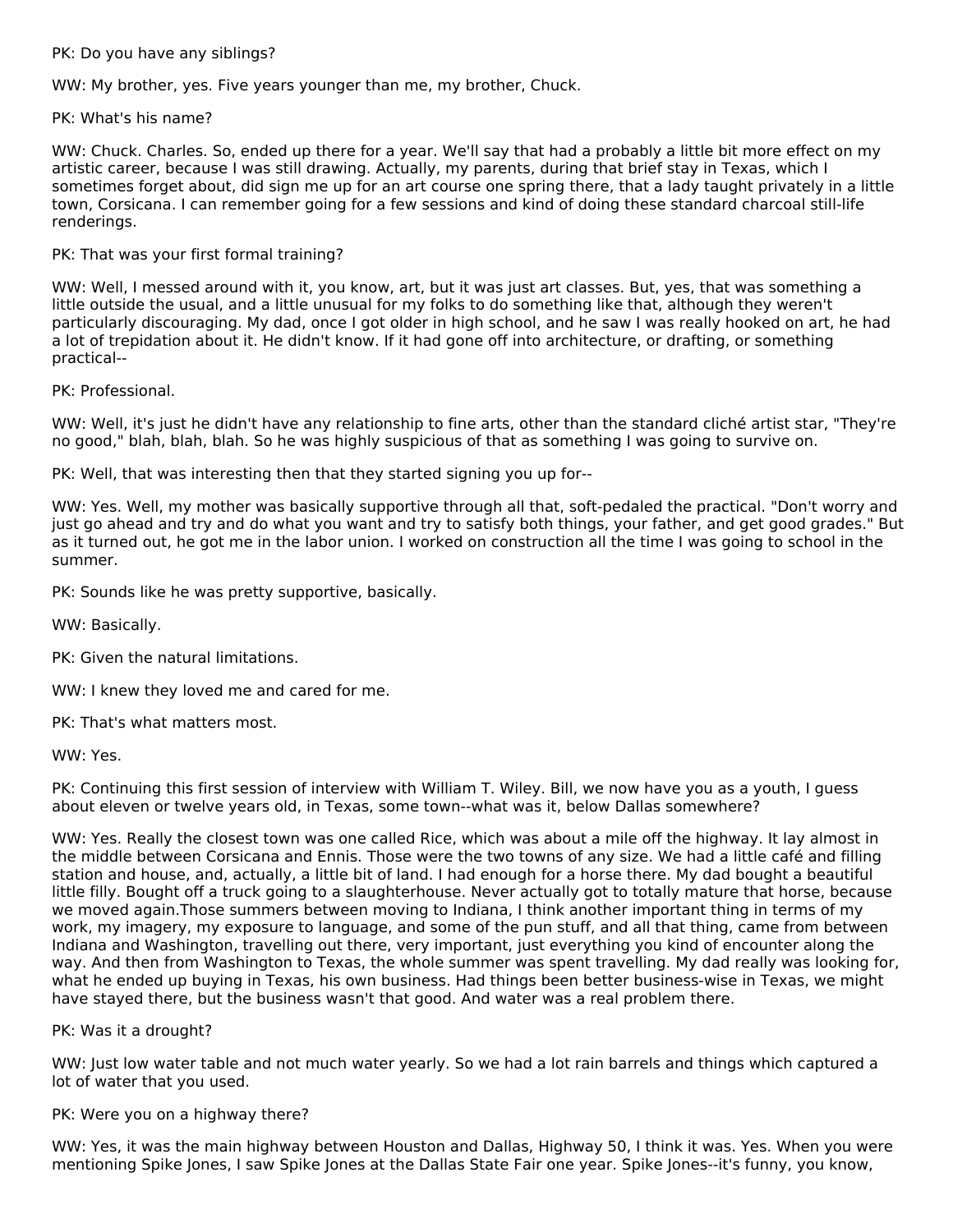the connections, the cross connections there [unclear]. My uncle, the blacksmith uncle, loved Spike Jones and I got first exposed to Spike Jones records and stuff in Indiana. A fun connection. But, yes, the summers in between Texas and Washington, and in between Texas and California, ended up spending time outside Visalia, California, in another trailer. We traveled a lot, mainly through the South, Midwest. Probably the only states we didn't get into were the New England states. But all the other states, Florida and all through--

PK: Where does this wanderlust come from?

WW: He was looking for another form of work besides construction and to, I think, be in his own business. Cafésfilling station combinations and motels, we looked at a lot along the way. Generally, moving on, but school year finally coming down and making a decision. Well, we had the trailer and here's the café, and they made a deal, and so off we went to school. But then at the end of the year, sold it and took off again. Ended up in California for a year.

PK: How long were you in Texas then, actually?

WW: A year.

PK: Just a year.

WW: Yes.

PK: So you really got moved around a bit.

WW: Yes, fifth grade in Washington, sixth grade in Texas, seventh grade in California, and then back to Washington again for the eighth grade.

PK: That was in Visalia?

WW: In California, yes. Just outside of Visalia.

PK: Then one year, and then back up to Richland?

WW: Yes, Richland. But as I say, I think important just in terms of my development, my exposure to things, those summers travelling. Actually, when you wanted to be outside playing, having spent the year inside school, summertime, have to climb in the car, and that was hard. But I think a lot of the artistic interest and reading filled in a lot of time there, and even music. Kind of taught myself to play the harmonica. So that kind of enforced period also caused other certain things to happen.

PK: So this was the way you would entertain yourself and fill your time. Did you stay at campground-type places?

WW: Yes, when we had the trailer. Yes.

PK: So it was really kind of a gypsy life, almost.

WW: Yes, a little bit.

PK: Which sounds romantic, but I guess for a kid it's not.

WW: It had both pros and cons, good and bad stuff. But I think a lot of this stuff with messing around with language and a lot of the humor in things, you run into that a lot in that on-the-road kind of [unclear].

PK: Again, a way of passing the time and entertaining.

WW: Narrative stories. You pick up a lot of that. And in the café itself, operating that for a year, you're kind of privy to a kind of theater. You're behind the counter there and these characters come and go.

PK: God, this sounds like a Sam Shepard play or something like that to me.

WW: Yes.

PK: Real middle-American blue-collar experience.

WW: Yes.

PK: Would you describe that pretty much as your background?

WW: Yes. Very much so.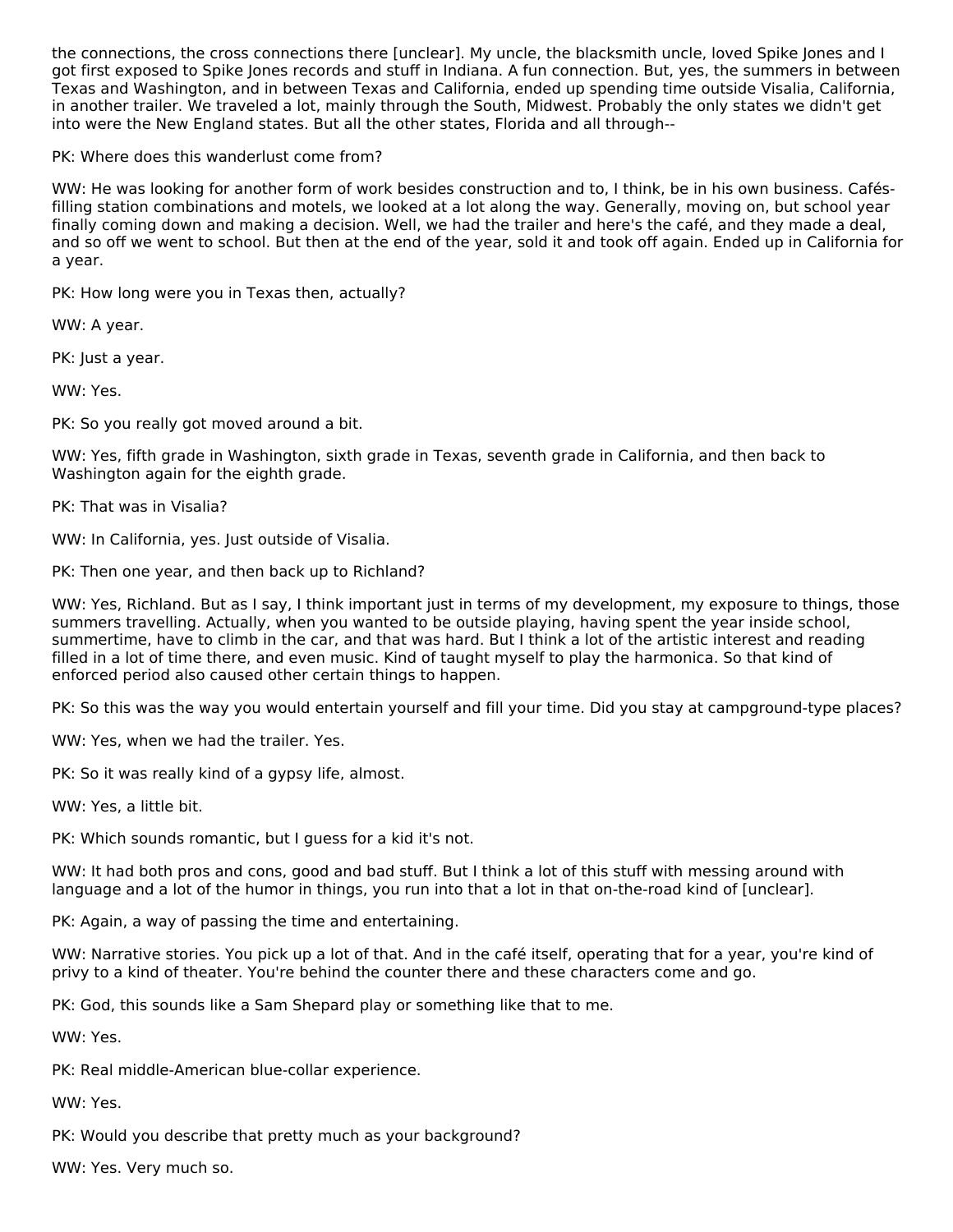PK: What did you read? I'm real interested in this. The growing interest in literature, or in stories anyway, if not literature. Do you remember?

WW: Yes. I was into reading pretty early, and some through parents and some through gifts from people. I had Huckleberry Finn and Tom Sawyer pretty much under my belt, probably at the right ages. Being interested in animals, a whole series of books by a woman, I'm not sure of her name, but they were historical novels. A woman writer. Since I was pretty involved in horses--a series. One was called Misty of Chincoteague, and it was based on those islands off the coast of Virginia that have wild ponies. Every year they bring them across. So that one, and another wonderful book, King of the Wind, which was based on how Arabian horses and European horses interbred.

PK: I think I know that.

WW: Yes, I can't think of her name. Mary Mapes Dodge, Hans Brinker and the Silver Skates. Interesting. I think in school there, too, a couple of teachers, end of the day, if everybody had been good, would read you a story. My mother read to me as a kid, The Yearling.

PK: Oh, yes. I loved that. Marjorie Kinnon Rawlings.

WW: Yes, beautiful illustrations. Those big N.C. Wyeth kind of--I don't know if he was the illustrator or not, but they had that kind of quality to them.

PK: Maybe an edition. Certainly, though, some of the Robert Louis Stevenson. I don't know if you ever read any of those.

WW: Yes.

PK: Wyeth did wonderful illustrations for those.

WW: Right. So that's another, I think, important art and literature. I've mentioned that in other interviews, kind of looking at pictures while you listen to words, before you're able to read. So, I guess, intermittent exposures do some really good, interesting books, kind of haphazardly in some ways. Then on my own, just by sheer accident, stumbled into [J.D.] Salinger, as a junior in high school, yes. The only reason I got it was I thought it was going to be a little sexier than it was, because it was something about a young boy's underground adventures in New York. I was about to take a bus trip to see my girlfriend, who had moved to the coast in high school, and the cover had been double printed, so it had a jitter to it. Catcher In The Rye. Strange title. So I picked up that and somebody else. I was already into [John] Steinbeck. I bought Of Mice And Men. I climbed on the bus and rode over to the coast and read Catcher in the Rye on the way, and just kind of flipped out. I mean, it was a really interesting encounter with that at that point, just perfect. But there wasn't anybody to talk to about it, because nobody had read it. I didn't run into it again until I got to the Art Institute and it was assigned [unclear].

PK: Of course, that was like a generational, almost [unclear], Catcher in the Rye.

WW: Yes.

PK: I certainly remember that. Did you identify with it in anyway, beyond just enjoying the story? I mean, did it suggest--

WW: Well, the multifaceted aspects of it, and the other members of the Glass family. I found it, in some ways I probably couldn't have articulated at the time, but just the implications, the intellectual aspects of it, symbolic stuff. The language, just his entering into that kid that he created there, I suppose himself, Holden Caulfield. And it being pretty much outside of my particular field of experience at that point, but still able to connect with it. And the poetry of how he wrote it in some ways.

PK: It's interesting that you were--well, not necessarily surprising, but attentive to these kinds of qualities that the writing itself, that there were differences, which, of course, is obviously a literary notion, but that some stories simply are told better than others, and the aspect of that kind of enhancing communication. Maybe drawing the reader or the viewer in. You mention Steinbeck, and I can't help but think, although I'm not citing your situation was at all the same, but the itinerant kind of experience, the experience of moving around, searching, seeking, more better opportunity, a business as your dad was. Did you--I'm sure you read Grapes of Wrath? Did you identify in any way with that?

WW: Oh, to some degree. Yes, it wasn't totally a foreign experience to me having worked farm work in Washington. Of course, I was--well, that was about the same time doing some of that picking stuff and working in fruit-picking and so forth. So, yes, I could identify with it to some extent. Dad was a little bit at the time in science fiction. Isaac Isomov. But not very much, actually.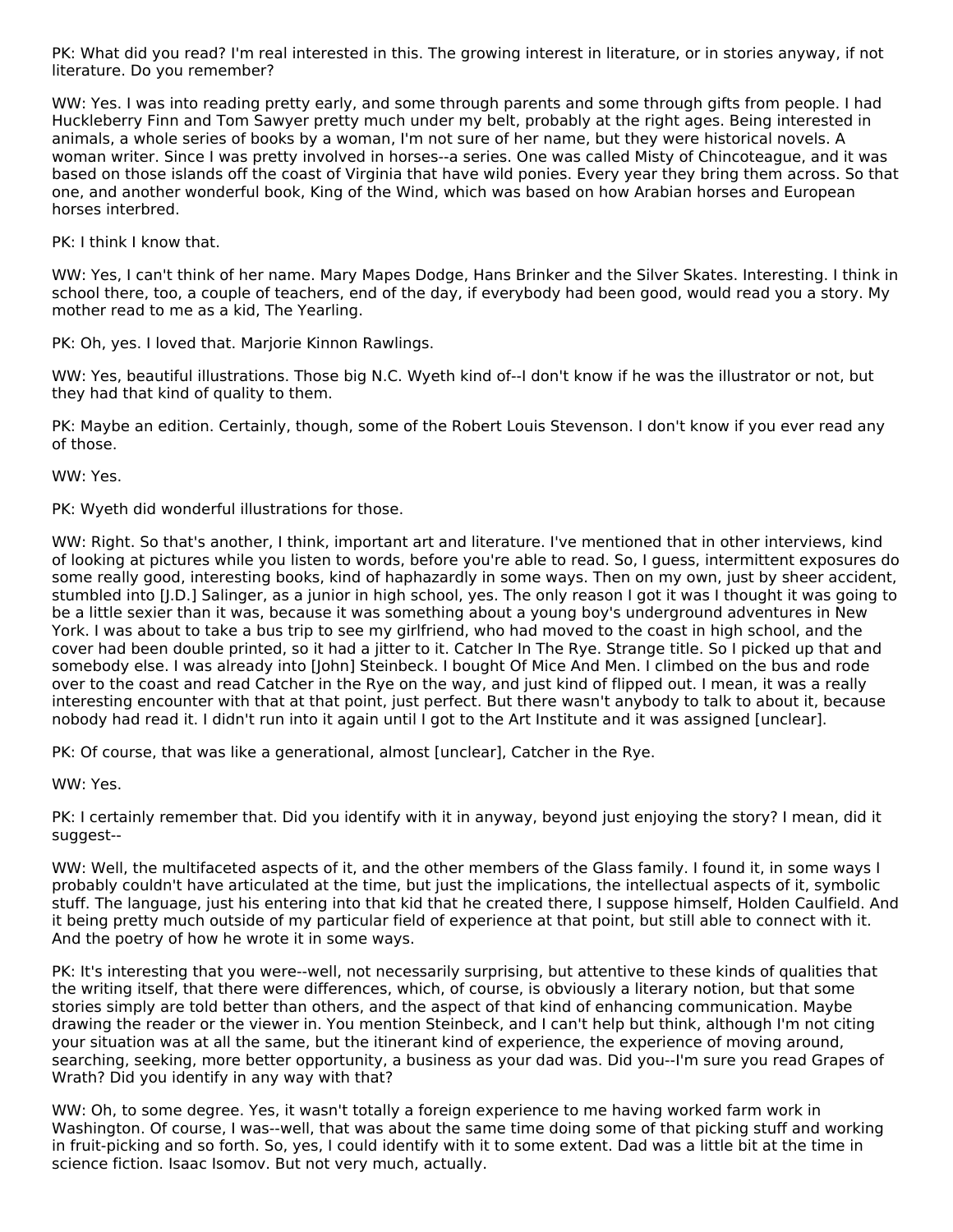PK: Did you read any [Robert] Heinecken, by any chance?

WW: No.

PK: I used to like Heinecken.

WW: No, just Isaac Isomov, I. Robot, I remember I read that. Oh, I know, probably the next guy when we were still driving around, reading was important, Ray Bradbury.

PK: Yes.

WW: Very important, interesting writer there for me at my age at that point.

PK: It really is interesting to me what it is that draws us as individuals, and, to a certain extent, an age group, to certain writers or certain stories. When you're a kid, you certainly aren't concerned with the list of great books or anything like that. It's got to work.

WW: Yes, it's got to connect.

PK: It's got to connect. Have you analyzed, at all, in your own experience in that respect--you've gone down a list of books, and actually explained why, in many cases, they were appealing to you. But do you remember how they worked for you, in what way, what it was? Was it creating a world that became your world that you could enter into by opening that book?

WW: I'm not sure. Yes, I think it's voyeurism on some level. It's like experience, vicarious experience. I was thinking, just recently I read Robin Davidson's Desert Places. The first book of hers I read was one called Tracks, where she took camels from Alice Springs to Perth.

PK: Oh, yes. Yes.

WW: In this most recent book, she's travelling with some of the last nomadic tribes in India. It's one of those books like the one I read when I was in Australia, Antarctic exploring. Just one of those books, I was glad she was taking the trip and I was experiencing it through her, rather than me being there with the nomads. [Laughs] It's amazing how literature, in that sense, when you're reading something you really connect with, it becomes part of you, becomes part of your experience to some degree, and maybe in some ways even more so than your actual experiences. I heard somebody explaining that the other day. Their reason for--they said, here you live sixty, seventy, eighty years, what do you remember of it? Pretty gappy, you know. So what's the good of all those experiences, if you only remember a dozen or so when you think back? And why do you remember those over some other experience, this particular one where you can name this and this? Why really is that one, and some really insignificant are locked in? Why am I thinking that again? The time somebody stuck their head around the corner and said, "Cuckoo." Why am I plagued by that memory? Anyway, they were speculating that those things you can recall that way were when you were fully present, that Zen totality present, that all your consciousness was there in some way, and so really you can re-illuminate that, because you weren't partially there, like we are most of the time.

PK: Like most of the time. I gather the connection then with reading, with literature, with fiction, is that, in fact, if you're drawn into the story, you are entirely there. Perhaps as you suggest, more so than most of the--which is an interesting--that's a pretty interesting philosophical question, because how is your reality and memory constructed. If it's through books, to a large extent, it's through others' stories, not your own. Although, of course, you adopt them. Let me carry that idea just a little bit further in connection with you and your art, because it seems to me, to a degree, your reality, and that is the images, or your artistic expression, is constructed from--and I don't want to say appropriated, because that's the post-modernist term, and we don't need to use that necessarily--but really is drawn--if you look around you, as we all do, and then draw on these various elements, bring them together to create the world according to Bill Wiley, which, of course, is your right, but it is interesting to consider how much of that may be drawn from other people's stories, perhaps Mr. Bosch and Mr. Bruegel. Where that leads us, I don't know, but it certainly makes you question the notice of autonomy, individual autonomy.

WW: Yes. Well, some of those twin studies they've done, the guys separated at birth and end up picking the same town to vacation in. The only reason they found each other is they both chose the same barber. He said, "No, you know, I cut your hair yesterday. It can't grow that fast." They both married, I think, women with the same name. They both had dogs that were the same. They both named their dogs the same name, Toy. Not Spot or Fido. Toy. They both flushed the toilet before and after they pissed. I mean, it just went on, on, on, right down the line.

PK: That really is, of course, extraordinary. I've heard of things sort of like it, but that sounds like a pretty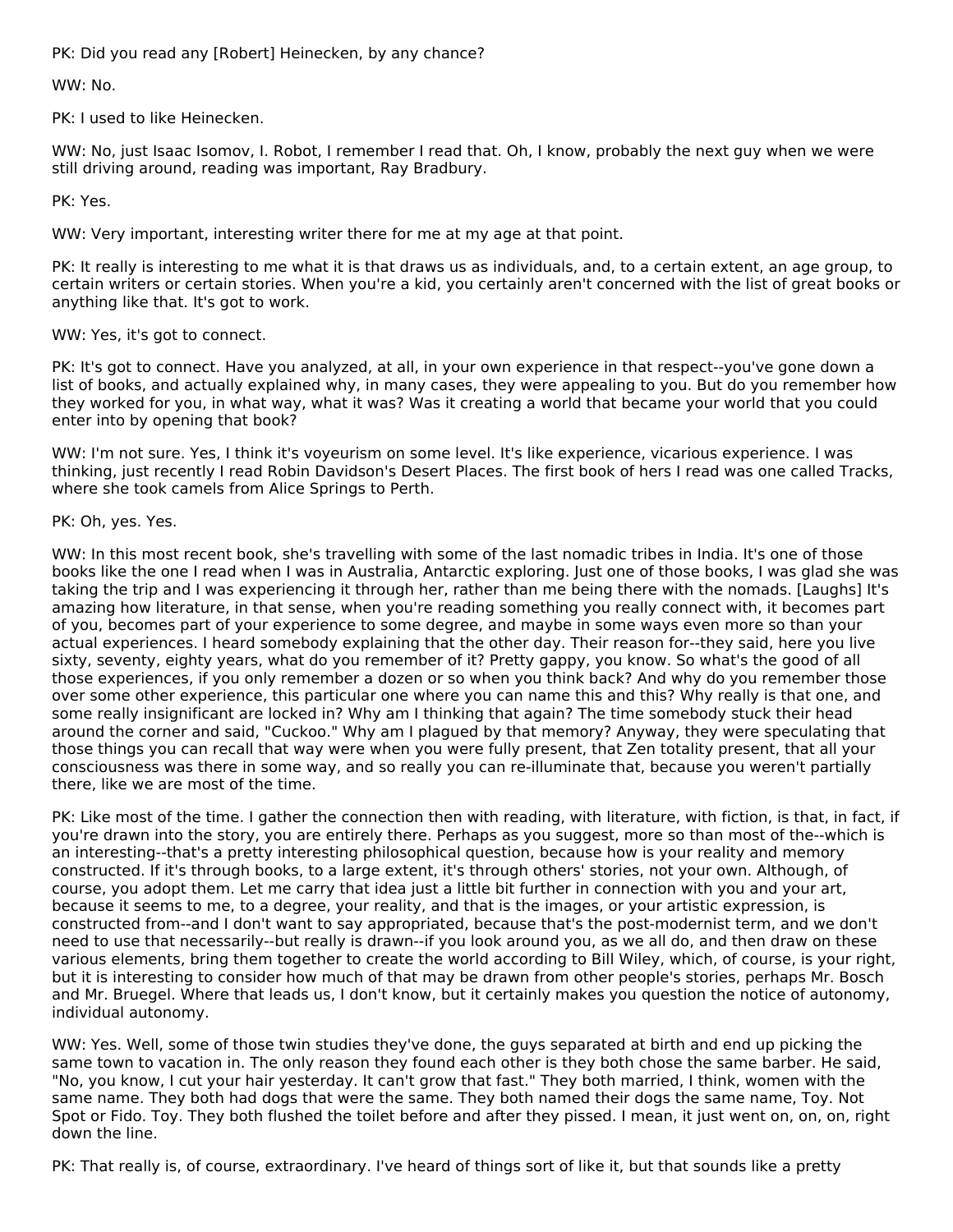extreme example.

WW: Yes, this was documented. Just really vastly similar.

PK: What about in art, though, since we're on this subject, sort of musing about it, I guess, but this idea, this phenomena we're discussing in fiction, in reading, where we, in some cases, maybe even get confused eventually about what our own experiences were, because they're so colored and conditioned. There are so many elements that we've drawn from literature.

WW: Boy, I run into a lot. I can remember certain things that happened a minute ago, but my memory since-especially things for songs, for voice, "You've got a phenomenal memory, you can remember that. When did you last sing that?" Twenty years ago. Yes. So the thing that's surprised me, among a number of friends, John Houdsey for one, who come back and tell me things that they remember, and they've remembered them wrong. Things they think they said that I said and vice versa, and if I didn't have such a keen memory for that, for some of those things, I would go along with it, but, you know, immediately know that it wasn't you who said that, I said that. But it's totally blurred, and people attributing things to me that I, "No, I didn't say that. I know that I didn't." So in some ways it doesn't matter, it all gets moved around where one wants it, in a sense.

PK: Well, now I think that's for sure. Everybody knows about selective memory, which, of course, is entirely selfserving, all of this is. We want to create a satisfactory world around us, not just the world around us, but our own history, if that's possible.

WW: Right.

PK: It's a kind of revisionism. It's why maybe we like to go back to reunions sometimes to, well, to get another chance, to project back in time and improve.

WW: Well, some psychiatrists say that you can do that if you can literally get yourself in the mood to whatever it is in the past that debilitated you. If you can get back there, you can literally relive that and relieve yourself of that anxiety. I heard her try to do it with somebody on the radio one time, who couldn't give it up. Said, "Now's your chance. We're back here in time. You can change this." They couldn't see--it was an interesting [unclear]. They couldn't let go of the thing. Which makes me think in some way real recently in Gerchef [phonetic]. He says, "People give up everything but their suffering." [Laughs] Absolutely refuse to give up the suffering.

PK: I suppose, although, let's bring it back to you, if we may. You mention that there are actually precious few things that you remember very well, and it has to do with this phenomenon of being totally present, or at least this is one explanation, and that gets imprinted. We, of course, then by a process that we certainly can't fully understand, do select. What about you? What are some of those few moments for you that really are vivid from the past?

WW: Gee, there are so many. [Laughs] Which to pick? The thing that's most prevalent in my mind now more than that, what we're talking about, is history, revisionist history, hearing Howard Zen one day on the radio, who has written a book called The People's History of the United States. He says as a young man growing up he'd always been interested in history and followed it up in college, and finally realized in college that year after year they'd publish these history books, new history books, and they all say the same thing. Not only that, they're all wrong. [Laughs]

PK: Well, he's right, it gets reinforced.

WW: So he said he decided to write a history book, instead of from the top looking down from the bottom, looking up. So he wrote The People's History of the United States.

# PK: What's his name?

WW: Howard Zen. He said that a high school teacher up in Oregon now uses his history book to teach history with. He walks around his class, and he sees a girl's purse laying on her desk, and he takes it, and she says, "Hey, you took my purse". He says, "No, I discovered it". [Laughs] He says then, he, Howard Zen, gets all these crazed letters from high school students saying, "Where do you get this stuff? I never heard anything like this before." He says, "It's easy. Columbus's diary. It's there. It tells what he did to the Indians." So the whole idea of history and what one remembers, and what we think went on, and what actually went on, and what did actually go on. [Laughs]

PK: That's a collective, or sort of cultural, or rather society's collective memory, which, as we're talking about it, seems to me, not at all unlike what we've described as happening with the individual, that it gets reinforced. Information is brought back to us. Our own memories fail. We then rely on other people's accounts. But I ask again, I'm just curious, if there are certain things that really are more vivid for you from any stage of your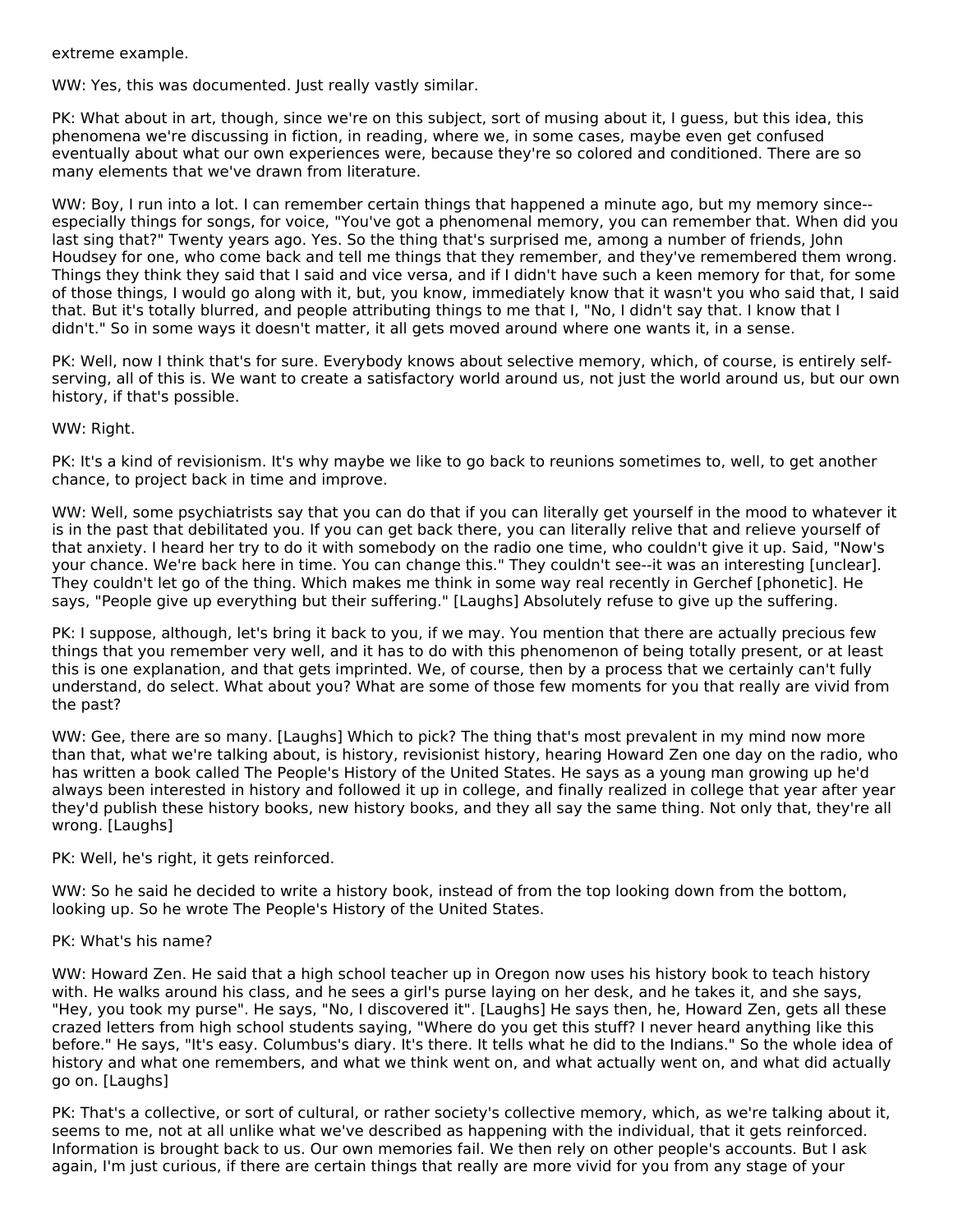lifethan others. Those things that, what should we say, in some ways you carry with you then as maybe even determining moments, but at least identifiers for you at certain times.

#### WW: Sure, yes.

PK: Can we turn the tape over? I don't want to get you in the midst of something and have to cut you off. Okay.

#### WW: Sure.

PK: Continuing the interview with Bill Wiley. I prematurely turned this tape over, because I didn't want to interrupt you. I'm trying to get you to share some, what should we say, significant memories following in this line of thought about how some things that we carry, they get more impressed when we carry them.

WW: Yes. We look at our own stupidity in terms of relationship to life, to each other, to the planet. How can you know, really, that the one's you think are significant are the ones that are really the directing forces? Probably the ones that you're not paying any attention to, or that you don't know really how they're operating in your life, though it's really shaping you. The easiest thing to respond to in that sense is just, well, when I was thirty and ran into an art wall, and kind of changed my relationship with art and myself, and started doing watercolors and then narrative, and that kind of thing. That's an easy kind of epiphany, significant in my own development, you know, which happened roughly thirty years ago. That was very significant.

PK: Do you explain it to yourself in anyway, though? What is your understanding of why?

WW: Of why that took place?

#### PK: Yes.

WW: Oh, I think maybe--I don't really know. Could be just some inevitable point that one reaches in regard to the inner self and the outer self, all the kind of things you've accumulated up to that point. I think, probably, chronologically thirty, it's about when you're no longer the boy. Supposedly these chronologically "more the man." "I ain't a kid no more" kind of thing. In some ways you start to get that advantage of what we're talking about, starting out with, not doing the interview at thirty, more interesting to do it at sixty. Orson Welles said, "Youth only knows youth, but age knows youth and age." Of course, that's another selective, selective term. But I think it was just an inevitable point in my own personal development that I really was just trying to--and a lot of it focused on the art, the art void. What is the art to be about? What is the subject matter? What are my concerns? I think it was just reaching some point where just making art, without knowing why, or just the raw impulse, was finally in question. I didn't know why I was making it, or what for, and went through the first probably real crisis of "Maybe I'm not an artist. Maybe I'm not going to be painting and drawing for the rest of my life like I'd always imagined I was." Here I'd had a year off from [University of California-] Davis, I got a Creative Arts grant, and was real dissatisfied with my work. There was stuff there that wanted to get through, and I'd had some success with it. It wasn't that it hadn't been recognized or responded to--it had--but I wasn't happy with my relationship with it.

PK: This was around '67?

WW: '67, '68. I ended up spending that winter, I first went to Europe for the first time and spent some time travelling there. Although I'd shown in New York, I had never been there, so I decided I should go. Also made some friends at that point, knew a couple people there. So Dorothy and I and the kids spent the winter, rented a place outside of New York, actually. Had studio space. Summer rental through the winter. So in that period of just kind of a blank, okay, I gave--it's a surrender point, I think. "Okay, I'm not supposed to be an artist. I'll give up on that idea. What now?" Fortunately, the urge to work came back, and the way to work, and what the work would be about became evident and obvious in kind of simple narrative, almost comic book kind of way. That's where it just sort of came back again. As I said many times, because I've talked to people and students about it, it was just a very simple kind of straightforward relationship with art again. Not very complicated. Just doing something I loved doing. Doing it simply and not too complicated, very small scale. There again, the kind of lowtech materials was important in a way. Some non-high art aspirational, watercolors, old ladies, delicate stuff. They just didn't have any high art, like oil painting. I didn't work in oils at that point, so you know, big canvas was serious stuff.

PK: You'd just been doing a lot of sculpture before that?

WW: No. At the Art Institute, I worked a lot in oils, got out, and again built up a habitual relation, a certain way of working with oils that I kept falling into. Acrylics came out about that time, and I just kind of forced myself to work with acrylics to get rid of some of the habits that I'd built up with working with oil. Went to a small scale, actually, with the acrylics and masonite, kind of a hardwood thing, trying to just break out of certain habits and certain imagery that I was tired of, or stuck with, or whatever. Felt it was derivative, or whatever. So, just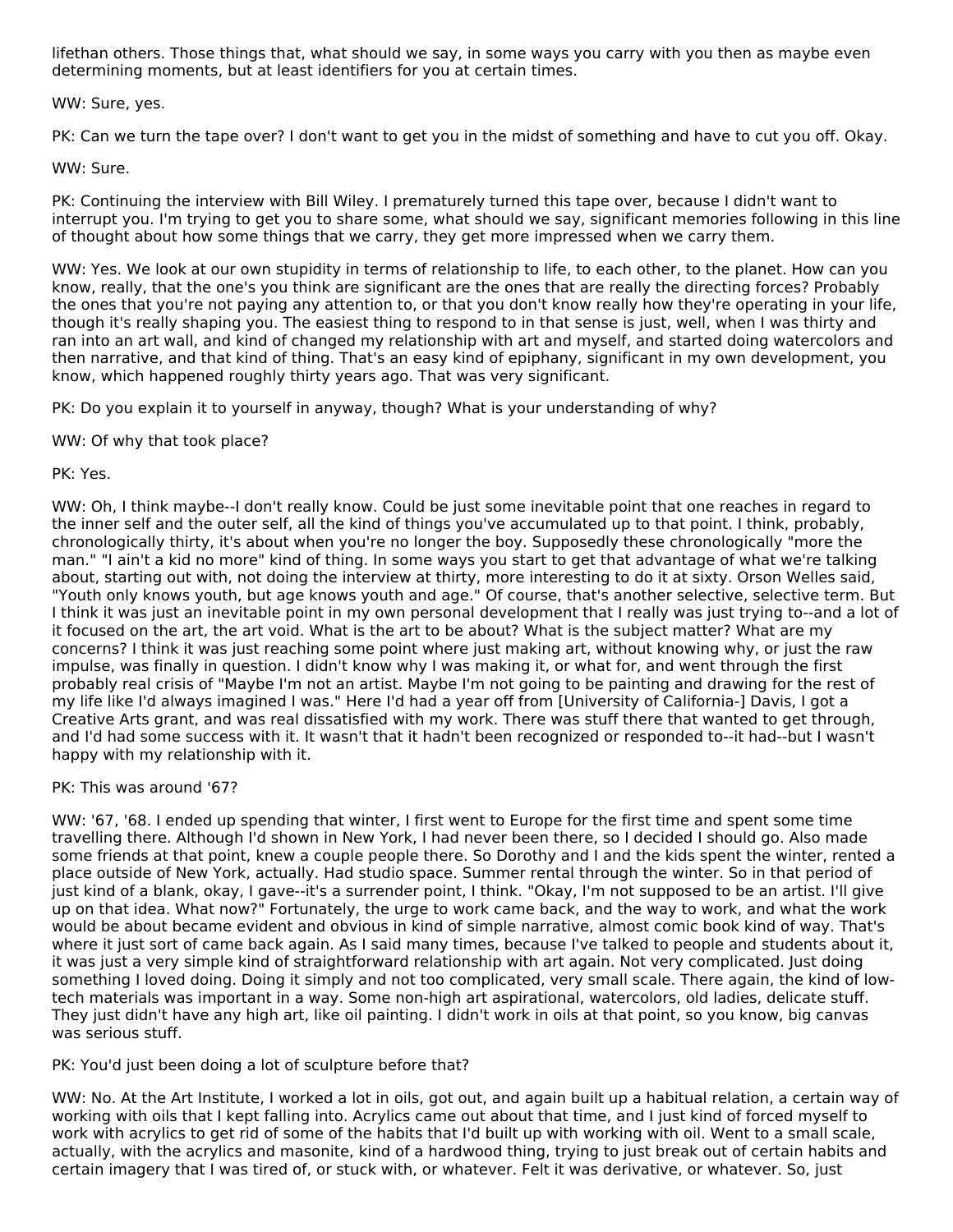messing around with it. Kind of fooled around with constructions off and on all the way through there, but they never were ever quite under the same focus as painting or drawing was. It was more like recreation.

PK: It's interesting though, because that, certainly for some, became a Wiley signature, some of those pieces. I'm not even sure construction--of course, that's the word. Well, I mean, God, if you look around your studio, it's all over the place. Yet I can think of--well, unfortunately, my memory is going, I can't think of names of specific works right now. But there's one that for a long time was on exhibition at the San Francisco Museum of Modern Art.

# WW: "Ship's Log."

PK: "Ship's Log." So, for many visitors to the museum, at any rate, that would be the Wiley they knew. So it's interesting to hear you say that, in a sense, this was almost a sidebar.

WW: Yes, but I also enjoyed it and wanted to keep it in that category. I wouldn't drag the same concerns from- one's serious and one's for fun. Although that was more of an intellectual thing than actual, because either could be either, and I'd also watch them change places. But a part of it is just avoiding the identification so you don't get caught in the traffic of identification. You do anyway. You get typecast to some degree.

PK: How did you know to turn to these almost, as you said, almost comic book or comic strip images, simple, you know, out of democratic, popular culture sources? How did it come? Did this just happen naturally? It's interesting that that then was your way out of this era of self-questioning, trying to reconnect with art and why you're an artist. Do you remember? Is that part of this vivid memory, part of why that watercolor, but why that kind of imagery?

WW: Well, I think, again, it relates to early exposure. Perhaps if I hadn't been read from those particular books, Red Rider, those comics hadn't been around, if I instead had had a European childhood and been taken to the Louvre, it might, as Bob Johnson says about, who was it, [Eugène] Delacroix or somebody in here, that made all the difference. His father took him and the brother to the Louvre, I think it was. The brother slid on the floor, and he looked at the pictures and that made all the difference. Who knows? I might have been the one sliding on the floor. Boy, interesting in that thing of what breaks through about art. Well, to finish up your question, there again, the materials were simple and available. I never really worked with watercolor very much. It had been oil paint. I messed with water-based paints in high school and stuff, and out of the Northwest that was a more acceptable tradition as a main voice, you know, with Graves and Toby.

#### PK: Also a smaller scale.

WW: Smaller scale, as well, yes. Coming to the Art Institute, if you were going to be serious, it had to be big and bold. That's pretty much out of the modernist, [unclear] view in some ways. But with the McGrath background, inclusive, not exclusive, always other voices happening in there that weren't being paid attention to, weren't being honored. So it was struggle to, what am I going to do with those? Try to edit them out? So, a whole lot of that was just acceptance, self-acceptance. I think the comic book thing, just because it was the easiest way to deal with it. It was the simplest. I could just simply compose a picture and make it about whatever was foremost on my mind at the time, and do it in the most obvious, kind of simple, straightforward way. If anything was complicated about it, I dropped that out, because I didn't want it to be that kind of angry angst sort of experience making art. Enough of that. Enough suffering over--

PK: Well, you said earlier that most of our memories, that which we keep, seem to have to do with suffering. Here's clearly a case where you didn't want that to be so. You wanted to find a way to turn your back on that. Did you then start your journals about that time?

WW: Yes, more specifically. I kept them a little bit before that, because McGrath, that was one of the graduation gifts he gave you, was a sketch book that he urged you to write and draw in. I had, kind of haphazardly over time, dabbled in that. But the writing became a real accompaniment at that point, yes.

PK: It seems to me, Bill, and I've always thought that, in looking, seeing your journals, that they were very direct, personal expression. What you've described, that makes all kind of sense for me, your interest in image and text. Although that's a fancy way to say it, but we know what we mean: pictures and words. This seems to grow out of your very early interests and experience. It sounds as if, at this moment of crisis, where you're struggling with ideas of high art, and maybe a little bit of the artificiality or the danger of becoming artificial, that what you turned to was that which was most authentically you from your own experience. You know, make it simple, get honest.

WW: Yes, remove all the--because also the art and technology was kind of a real crux. Gee, do I have to get rid of all this stuff and get vacuuming forming machines and--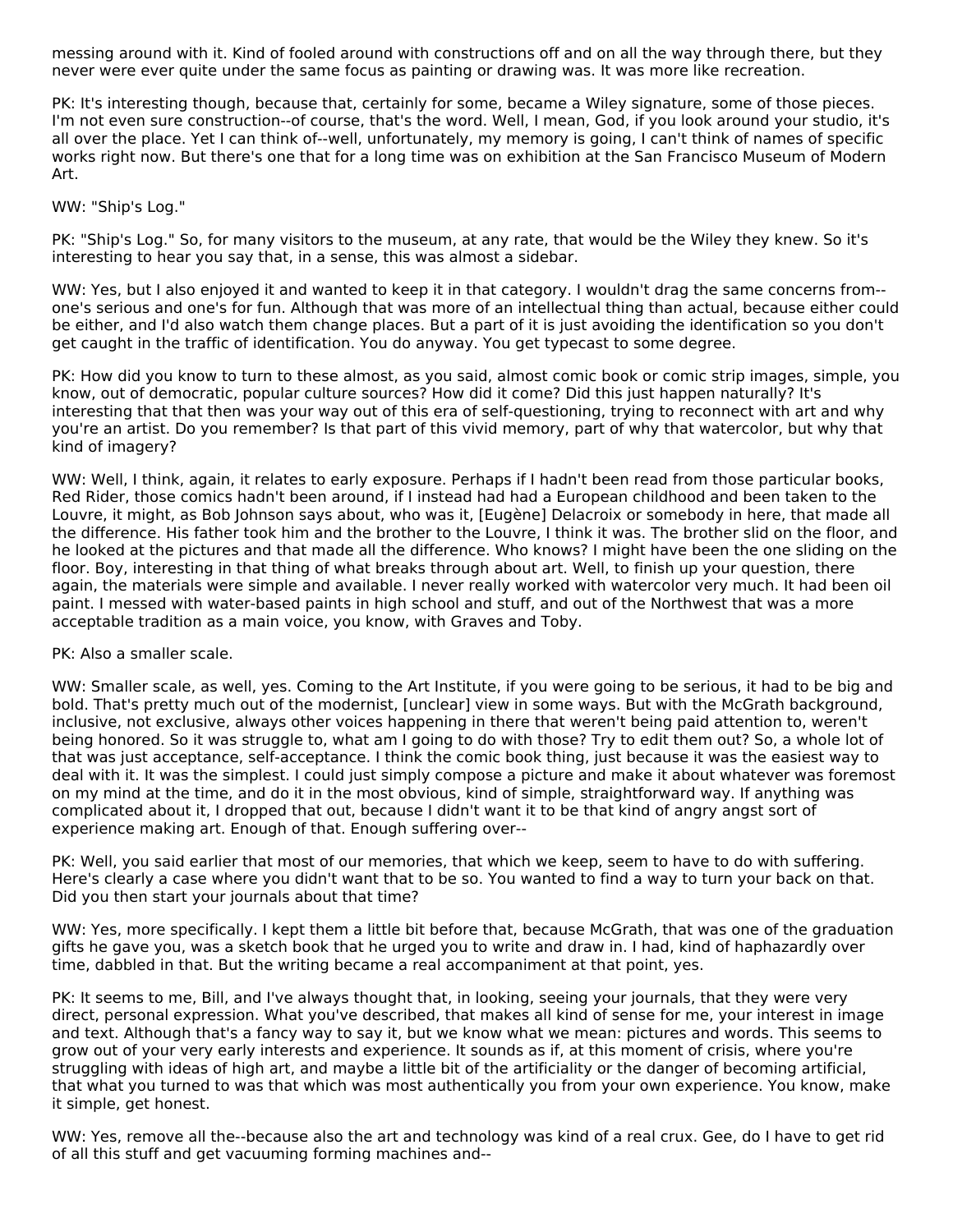PK: Oh, right, exactly.

WW: --high tech, laser, television sets, and all that stuff? I thought, I don't think so. Maybe, but I'm going to try this first. Just wanting the experience to be more first-hand and more available, and no technological excuses one way or the other in some ways.

PK: Well, it seemed to have served you well, this crisis, this epiphany that you had. It also underlines what, seems clear to me, is this personalism in your work. That's a much talked about thing now, of course. In our era, as an aspect of post-modernism, autobiography and personalism, but sometimes, frankly, this gets, at least in my judgment, it's in the hands of a skilled artist, pretty cloying. Pretty annoying, as a matter of fact. In your case, it seems to fit comfortably within some bigger ideas about what art, what you said, a responsibility of art. What I'm trying to say is, it doesn't seem to be just strictly and exclusively about you.

#### WW: Right.

PK: It's a way for you, yourself, and in using the tools that are familiar, and the images, to confront things that are more universal and matter more. But I shouldn't be saying that; you should be saying that. Sorry. [Laughs]

WW: That's okay. In some way it's part of the landscape, and how to fit it in in some way that I believe. I think often, occasionally, the art part gets sacrificed for the message. I can't think of some good art. It's like it worked out good, I think, with the Afterburner thing. This is mingling a number of things that I'm not too happy with at this point, but I don't know quite yet how to say it. So even if the art doesn't turn out good sometimes, I think the message matters a whole lot. I'll let it survive on that level.

PK: Well, that certainly is an assumption of much conceptual art. Frankly, I don't have very thrilling, esthetics experience in connection with much conceptual art, and you have to then just say, okay, the message, or the concept, is really what it's all about, and has some beauty, or at least significance to it.

WW: To continue to say it in that same voice over and over again with slight variations loses me. You know, one was enough. [Laughs] I'm sure people feel the same about mine. But it just gets too repetitious, too boring. Starts to enter into some stream that I can't depict it any longer or something. So, it's interesting, a lot of things that used to stop me in museums and I pondered, don't anymore.

PK: Really? Like what? What do you mean? Anything that comes specifically to mind?

WW: Yes, most of the Museum of Modern Art in New York, the last time through. I wasn't very interested to begin with. There was a huge Cy Twombly retrospective going on there. The blackboard Cy Twombly, those slowed me down.

PK: I saw that show down at MOCA in L.A., I think. You like those?

WW: Yes, they still--as I went through the show, those slowed me down. They looked as good to me as they did when I first saw them. I thought it was because I liked blackboard. There, again, it relates to me. It's something that I've, imagery that I've--but most of it didn't. Not to deny whatever achievement that I have responded to his work off and on over the years. But that whole museum full of it sure was not very much to hold me back in there. I have to put a lot of things back into context before I'll stop paying attention to them, in terms of the content or whatever it was I used to respond to. If I couldn't open a history book of my mind there with it, the piece itself wouldn't hold me.

#### PK: Interesting.

WW: Interesting. Chirico stopped me, made me go look at it. One early Jasper Johns piece. The piece itself somehow was interesting to me. I picked three or four very early Francis Bacon, one of those just barely, drawn on canvases, [unclear] and [unclear], one of those. Then a little show--I was real dissatisfied. I was just, "Ehh. Modern art. Oh, what a waste of time." Then just as I was leaving, I saw a little room full of Ray Dunes [phonetic]. A show of Ray Dunes' lithographs.

#### PK: Good old symbolism.

WW: Yes, and suddenly I was in there. "Well, maybe this is why I came to the museum today." So, different things from history and time and stuff. That's been kind of happening for the last ten, fifteen years. I go to see one thing, and then something else that totally turns me around, not the thing I went to see.

PK: What you're saying has some interesting implications or possible ramifications. We were talking about some of the Old Masters. We were talking about two things. The Museum of Modern Art is, of course, the canonical history of modernism according to certain views, sort of New York, European point of view. That, frankly, can get, I think, a bit stale. It's being questioned. Certainly it's being expanded, the notions of what modernism is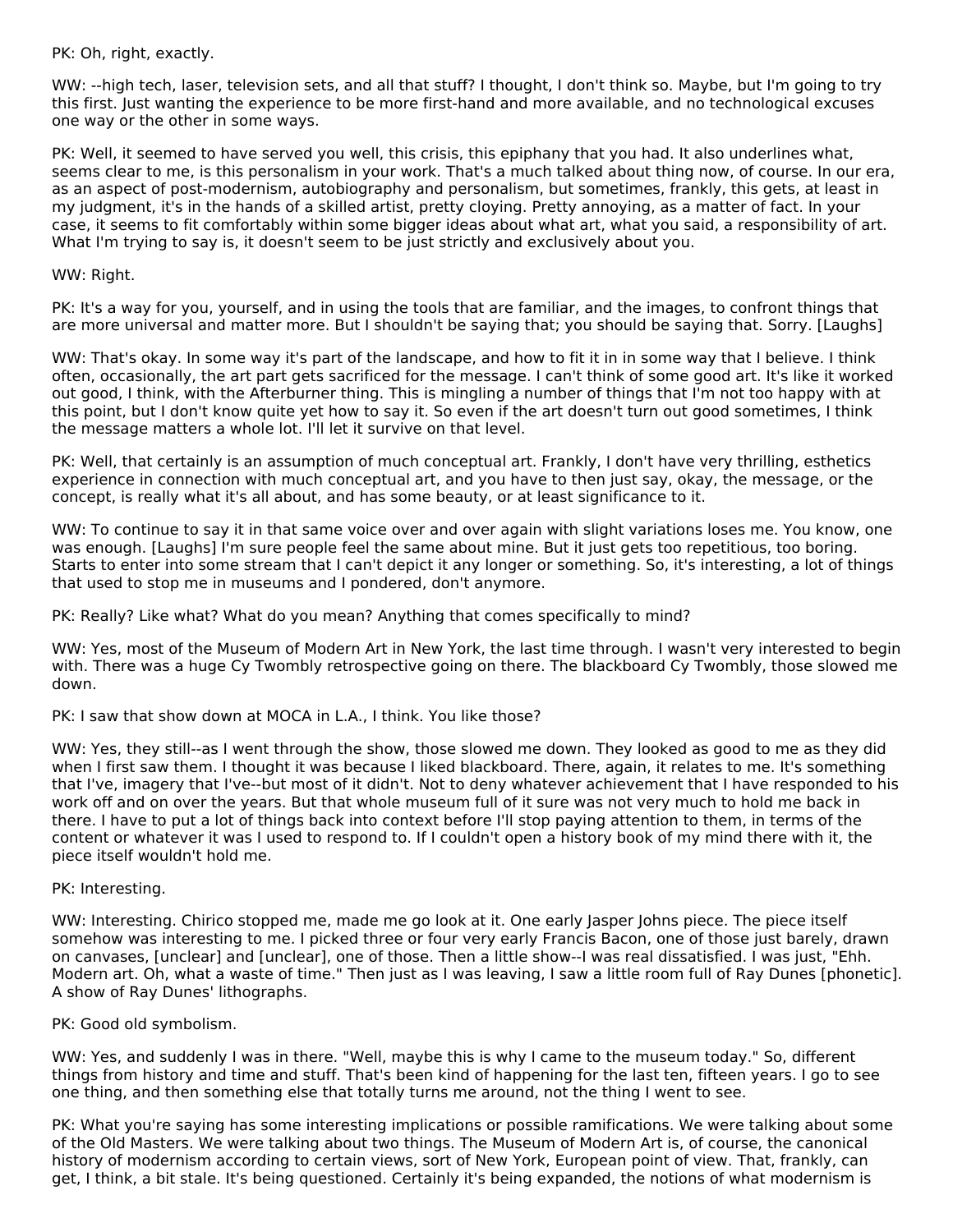and varieties of expression that didn't quite fit. But, nonetheless, this is supposed to be the art of our time, that which we naturally respond to. What you're saying, I think is very true, is being more and more readily acknowledged, that it doesn't have to be of a piece and engage our interest or attention, artist by artist, work by work. Then we were talking earlier about some of the Old Masters. I guess I would ask the question, then, if you went to the Met or to the Louvre or even to the de Young or Legion, you know, an historic collection, do you find that your interests are holding more or less with these admired figures--Bosch, Bruegel, Degas? You can see where my question is leading.

WW: Yes. Interesting, because I think when I was in school studying art, I wasn't interested in anything in the past. I was only modern. Now that I'm modern, I'm looking at a lot of stuff right here I never paid any attention to before.

PK: Sounds rather perverse on your part. [Laughs]

WW: Well, I'm pretty perverse. [Laughs] Mr. Cantankerous. Mr. [unclear]. Yes. So I think probably part of the reason is just--well, part of it's perverse. [Laughs]

PK: Maybe a need for change, too.

WW: Yes, sure, and having not looked at those things. Then the other part, too, is, what would I go look at? I mean, if I lived in Vienna it would be one thing. I don't. I looked at a lot of reproductions mostly, so I don't look at actual work. Things that inspire me most are reproductions and, of course, the overall sense of what somebody's works about or whatever. But in the Bosch and the Bruegels, it's those cropped version of the works I'm really interested in, whereas the whole work, like in "Temptation of St. Anthony" or "Garden of Delights," it might be a yawn, but getting down into--mainly that's a more modernist thing, what happens compositionally there. It starts to bring something back in that I'm interested in doing.

PK: I was going to ask if one of the reasons for the greater attraction now, some of the Old Masters, older art, as opposed to the modernist canon, might not have to do with the--well, at least with much of modern art--the rage for abstraction, for non-objectivity, and distillation, which, of course, we were beat over the head with that for quite a while. You were in school when that was happening. But Mr. Greenberg and Company, and you know, the formalist concerns. Not that all--I mean, that's not even the majority of twentieth century art. But I'm wondering if you, we, many of us, certainly you, don't find ourselves attracted to stories, even if we don't know what the story is. This is a true human experience. The comic books told stories. Bosch. I'm looking at a Goya up there. I don't have my glasses on. That's a cyclops, isn't it? I think.

#### WW: He's not cyclopean, but it's [unclear].

PK: Anyway, here we see these, and, of course, they're horrific in a sense, but they draw us in. I'm thinking that throughout the history of art, that which has moved us naturally has to do with a kind of illustration. I mean this in the highest sense--myth. Can be myth, legend, and maybe we are--God, this is a long question. Sorry. Maybe we are drawn then finally here at the end of the twentieth century, the post-modernist era, if you will, back to the kind of imagery which truly communicates, and where you don't need to read the progress of modernist art history to assign importance. Sorry about that long--what do you think?

WW: Well, for a while when this started to happen to me and I saw I was becoming disenfranchised from a lot of modernist work and thought, it got real simple for me, just in terms of like intuition. I'd kind of go into a room, and almost like a bee waiting to find out where the pollen really was. Not in terms of art, but in terms of what I needed to feed me. Actually, the nice part of that changeover that took place at thirty, although it's not so much in operation now, but I gave up judgment. I quit judging stuff, and I'd just go feed where the food tasted good, and I didn't bother on trying to eliminate anything else that didn't seem relevant. I'm still not quite in that frame of mind, but I can get there, and that's good. So, for a while, when I explain it to myself, it was that the art that was stopping me was art that was inspired by something. You couldn't not go ahead and say it. It wasn't just because you were making another painting, but the experience, whatever it was, had to find some other reflection out there and in those things would contain that imagery. Of course, they'd stop you, if you were a little bit awake or not already predetermined as to what you were gonna see. Anybody that walked into a room and told you something that really mattered to them, you would pay attention to some degree. It would be hard to ignore it, if it came out of something that literally was inspired. But if it wasn't, you know, you'd "uh-huh." There would be some frames of mind where somebody could be telling you something just absolutely be captivating, horrific, and you're not available for it. So that was part of the--

PK: Here we are again, Archives of American Art, Smithsonian Institution, continuing an interview with William T. Wiley. This is session two, October 30, 1997. It's been several weeks since we last met. The interviewer for the Archives is Paul Karlstrom and this is tape one, side A. Once again, in Mr. Wiley's studio in Woodacre. Last time we ended up having some what I thought were very interesting discussions about books and about memory. Certainly we weren't just doing a nice chronological story of your life and career. It seemed to me that we ended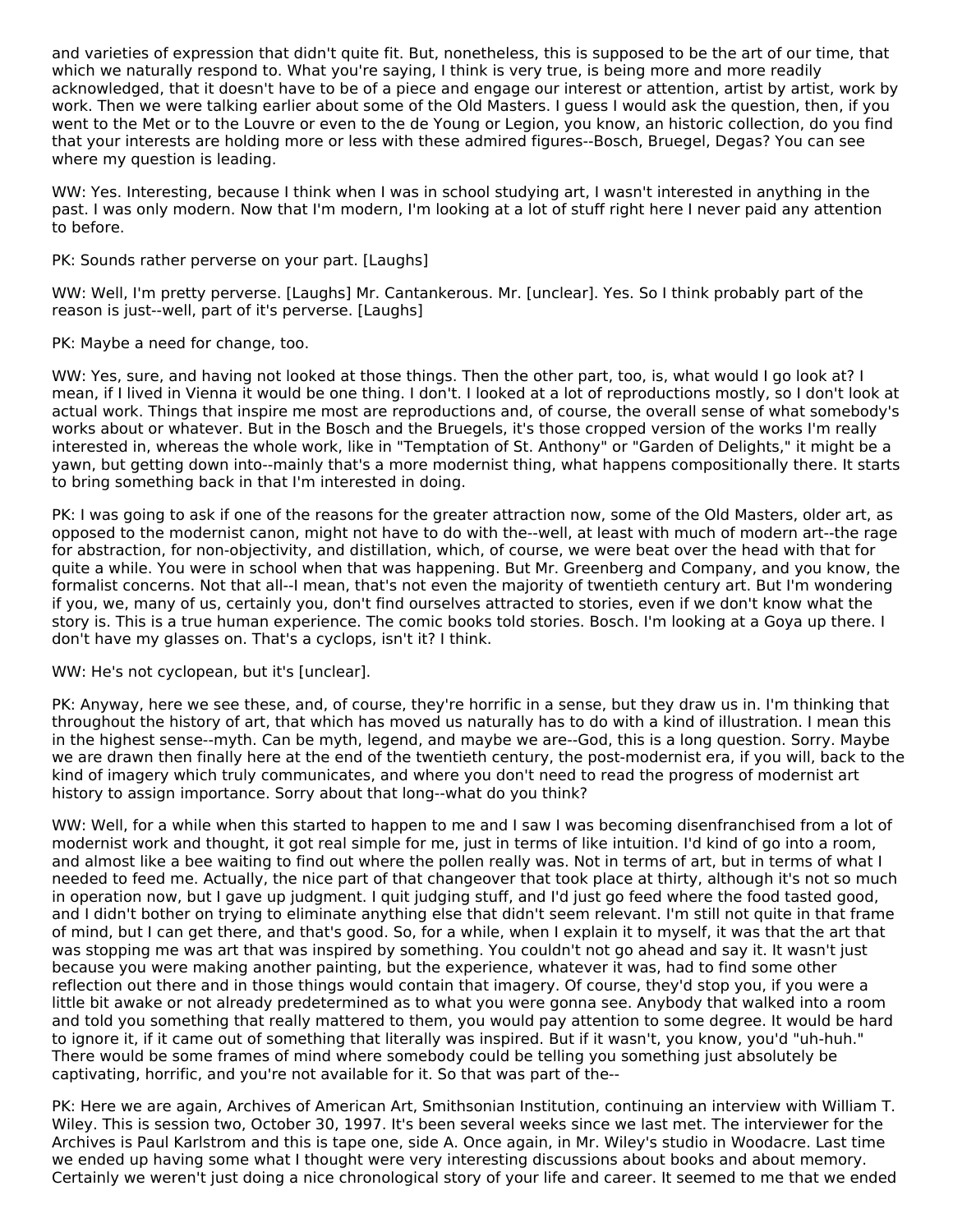up pretty much in the late sixties, maybe moving a bit into the early 1970s. The one thing that seemed really important in that narrative was what you described as a kind of crisis in 1967, '68, you placed it, where you were actually asking yourself, in effect, "Am I really an artist. Why am I making this stuff?" You had that kind of, I guess, a crisis maybe in confidence or direction, which we did talk about a bit, we could talk about it a little more. But one thing that occurred to me, or I noticed, was that it was a pretty important exhibition in 1967 organized by good old Peter Selz, and that was the Funk show at the University Art Museum. You were in that. In fact, I would say prominently in that, along with a number of your colleagues. It was clearly an effort by Peter, and I don't know if there were others involved in sort of dialogue or discussion, or even how much the artists were involved, but it seemed, in retrospect, like an effort by Peter to identify and describe and group different activities and artists, but within this rubric "funk." I would love to hear what you remember about the events leading up to the show, the show itself, and what kind of significance it really had in terms of a grouping and in terms of that word "funk." What does "funk" mean to you? Was that Peter's invention?

WW: Well, no. No, it wasn't his invention. I know I've recounted this before, because people are always asking. Now and again, it comes up, somebody asks about funk. My first encounter with the word was in a catalog and it was a painting by Debra Remmington [phonetic], called Phunky. I remember it being spelt P-H-U-N-K-Y.

# PK: Really.

WW: Yes, and I could be wrong about that, but I'm right about the title and who did it, I think. I remember asking [unclear], my first year at the Art Institute, 1956, I think. I was eighteen. I said, "What's this word mean, phunky?" I thought it was an interesting word. He said, "I think it's a jazz term. I think it has to do with music." So that made sense to me, although I can't say why. I wasn't a jazz listener, although at eighteen I didn't know anything about it. But then the next time I remember hearing it was just around the school, it being used in relationship to something homemade-looking. "Oh, that's funky." Then somewhere I remember hearing it's "down home." It means really down home. No bullshit. A lot of heart. Then probably when Selz did the show, I heard that other term related to New Orleans, jazz funky, that kind of, I think Peter said, it gives you that sad/happy feeling. So kind of a mixture of blues and rock or something. I don't know. But it kind of moved over. I mean, I didn't think of it in terms of music beyond knowing that as kind of where the roots of the word came from, but it got to be more a funky, no-frills, like this piece of sculpture here is kind of funky.

PK: Yes, I think you could say that. [Laughs] Sort of vaguely roughhewn a little bit, kind of scruffy, kind of thrown together, maybe.

WW: Yes, nothing too high-tech or specialized. The thing kind of manifested out of nothing, in a way. I associated the term and the work initially less so with my stuff, with Manuel Neri [phonetic].

PK: Really.

WW: Yes, his very funky approach to the plaster, working with plaster and paint, and sometimes fairly abstract. That seemed funky, not only kind of almost ready to fall apart, but a very, I don't know, down-home, deep--

PK: So the opposite would be--

WW: High-tech.

PK: Yes, or maybe even high art.

WW: Yes. Yes. Yes. Right. Yes, in terms of what we were talking about before the interview, much more femalebased. Earth, mother gendered, rather than male, high, rarified.

PK: Sort of refined or controlled, constructed or something. It seems to me--it doesn't matter what I think about funk, but--

WW: A real engagement--excuse me--with materials, an intermingling, kind of, of materials, so that you're not outside it in some way. More engaged and less theoretical. All that stuff always appealed--that kind of art has always appealed to me. So I did things that were funky because I liked that voice and have continued to work in that. But I don't think as naturally--I don't know. That's probably not true. But anyway, I know when the show finally came about, initially I kind of resented it. I thought it was like after the fact and that some things were included that I didn't feel, yes, they were funky, they weren't made very well or whatever, but they didn't seem that authenticate in feeling. More you could see the attitude represented without the soul in it.

PK: More calculated.

WW: Yes, not even calculated.

PK: Self-conscious?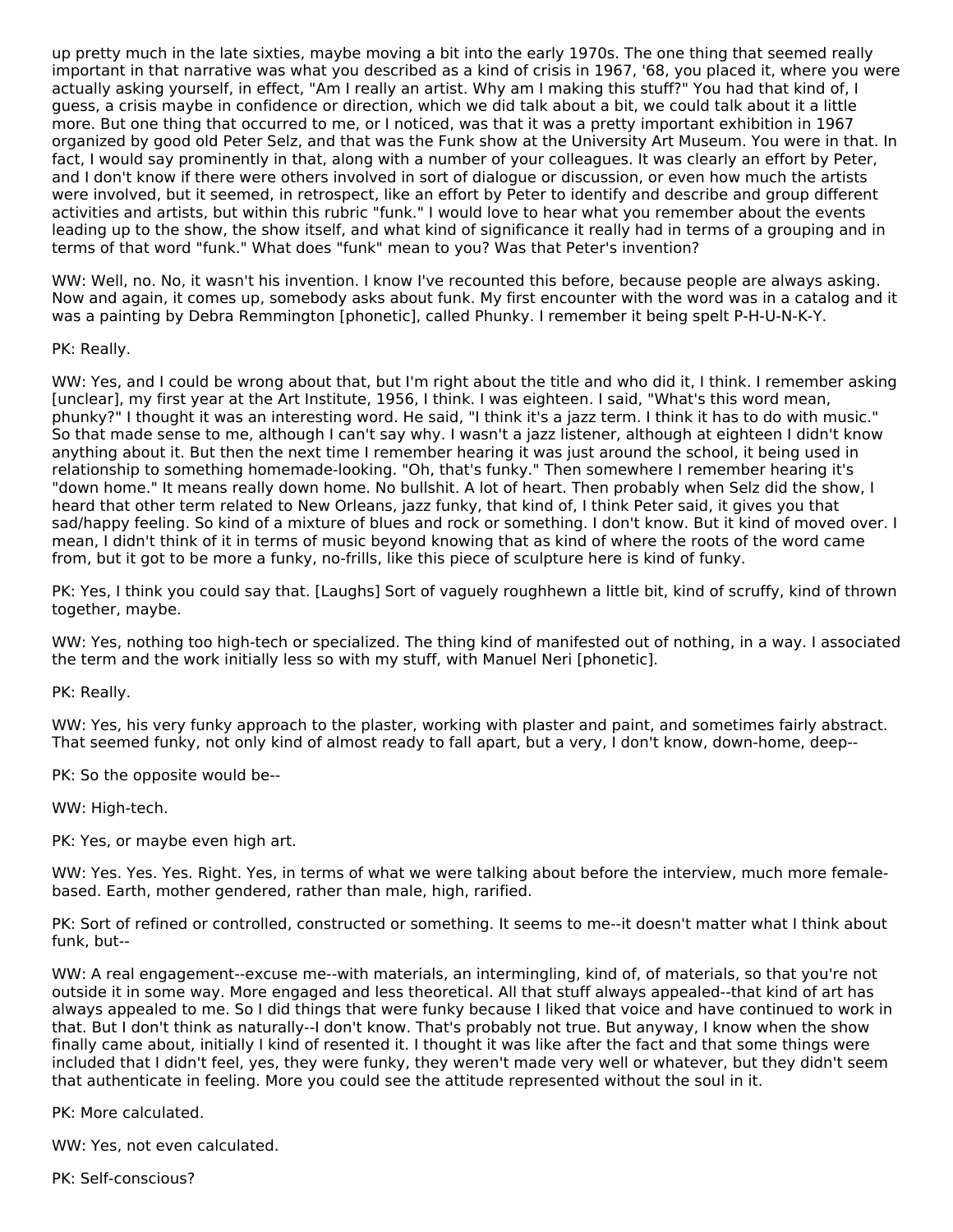WW: Self-conscious, or just not understanding. Ignorant. Just ignorant, I think, in a way. But because it looks easy, because materials are found, there's still a beauty and a balance to it that's no different than high art. It's like Francis Bacon's statement, "There's no thing of excellent beauty that does not have within itself some proportion of strangeness." So, you know, high and low meet at that point where authenticate expression emerges, I think, and some inspired expression emerges, whether it's with a razor blade or an old sock, it's whatever that particular thing. So you could have something there that, the most recent post-modern term is, "Looks like art, so it must be art." So I think at the time of the show there were things in there, maybe calculated, but I don't know. Some seem authentically funky, and others just didn't. But that's like that story about Picasso, two guys that fell to arguing over the Picasso painting, and to resolve it, the one guy saying, "You know Picasso. Go ask him." They showed it to him, and he looks at it for a little bit and he says, "It's a fake." The guy, "But I know you painted it." He said, "I paint real paintings and I paint fakes. It's a fake." [Laughs]

PK: How helpful. I take your meaning,though, and it's interesting. This concept of funk has been discussed back and forth in terms of Bay Area art ever since, at least since Peter's show. I, of course, have talked with a few other artists about it, Wally Hedrick [phonetic] being one of them. He's a neighbor of yours, isn't he?

WW: Yes.

PK: He knows a lot about music and he's a jazz aficionado. So I understand that. But I said, "Well, can you describe?" It's an elusive concept in a sense. I said, "Can you describe something that's funky to me?" He thinks a minute and he says, "Yes, it's the way Jaye used to keep her underwear in the refrigerator." [Laughs] That's pretty good.

WW: I'll show you actually [unclear]. I think [unclear]. Nobody's ever going to know about this piece or probably understand the brilliance of it. Where's the book on Wally Hedrick? He's a really amazing artist.

PK: Oh, yes.

WW: And Jay.

PK: Jay's getting a book worked on for her now.

WW: Good. And Bruce Conner [phonetic], I mean, various people, I think they're incredible artists in the area that have been chronicled. Anyway, back in New York one time down in SoHo somewhere, I'm walking along and I find this ruler. It's white with the numbers and stuff on it. So Wally was living in San Geronimo at the time, so I picked it up and brought it back. One day I was going down to see him about something, and Mr. Fix-It used to fix things for us.

#### PK: I remember.

WW: So I took it to him and I said, "Here, Wally, it's a broken ruler from the streets of New York." And one day he gave it back to me like this.

PK: "W.H. Golden rule fixed." It says, "Broken. Broken. White rule. Adjusted to the golden rule. Fixed." I like it. Is this funky to you?

WW: Yes, it's pretty funky. I think it's just brilliant.

PK: I wish we had the catalog. It's pretty rare now, by the way. But what were some of your works? How many works did you have in and can you recall what they were?

WW: Interesting. Offhand I don't. Yes, I don't. At the time, you know, thought it wasn't interesting in some ways. You have some real things in there, some not so real. I thought Peter, you know, it's just something he's doing. Later on, I appreciated it more, though. It was important. I know others, who will remain nameless, hate the term.

PK: Yes.

WW: Because it's like you're typecast as a bad guy. I see it continually in reference to me and people fix on that, "Ah! Bad guy." Or you always played a hero or the villain or something. You get that thing just keeps coming and nobody knows yet what it means exactly.

#### PK: Not exactly.

WW: Jay's pants in the refrigerator. I mean, that's why it's interesting. [Laughs] You know, if you have to ask them, you know, it's like the blues and stuff like that. But that's all so true, because, I mean, the things that haven't been--it's like art, it's not interested in your definition of it.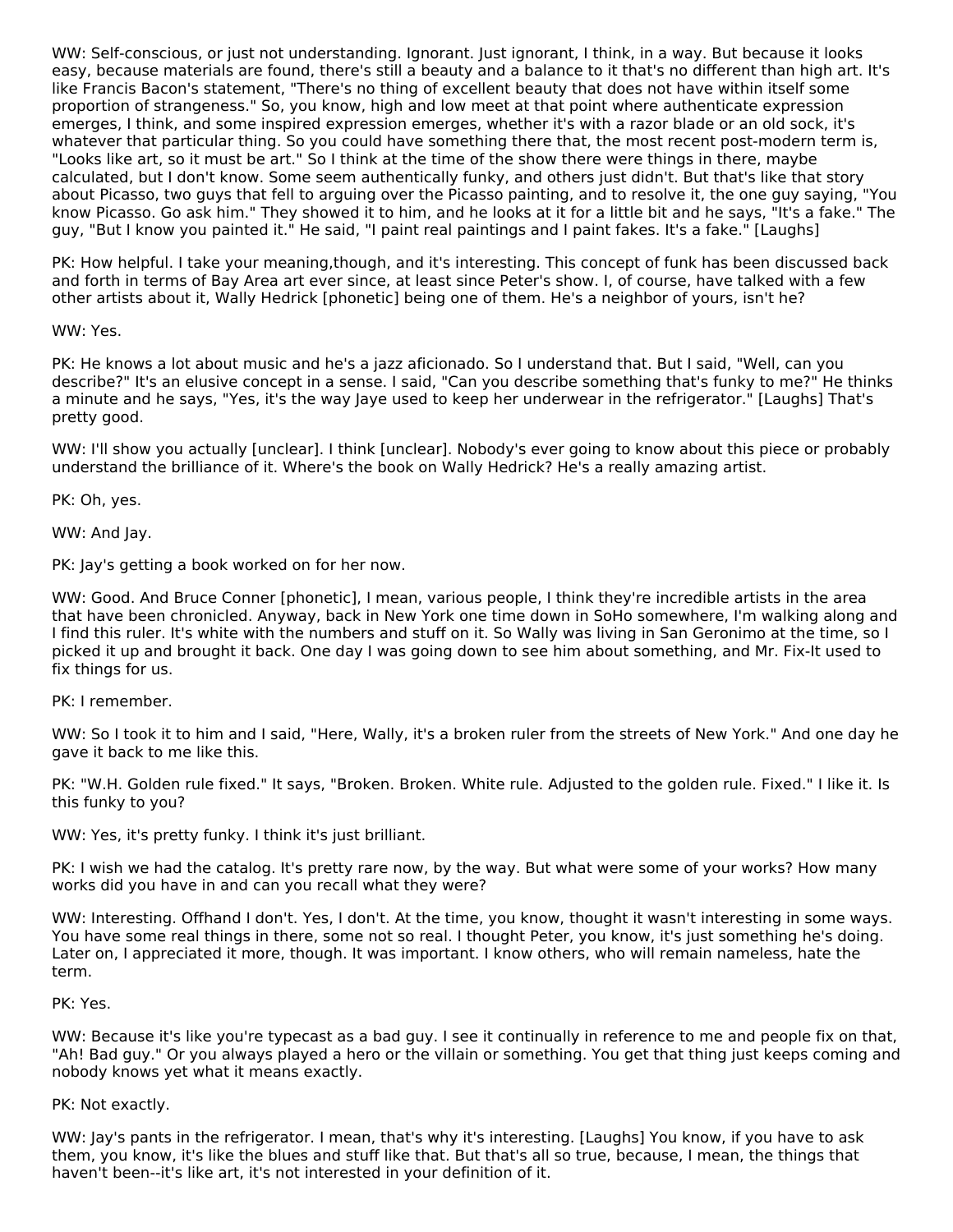PK: Well, you've got that right. Of course, Peter had a job, and we all do, art historians, museum people, those who write about it.

WW: The other part I was going to say, in some ways I think the only thing that made sense was that it was like most of things, it's happening many places at the same time. It met with an authentic response in Italy. Europe was doing art povera [phonetic] or however you say. I think it was because it was getting conceptual and so high-tech that it was leaving the planet, and so exclusive, that people were reaching back into something. Performance art which became--and a lot of music. That elusive thing that happens with music. You hear it and it's gone, unless it's recorded. In this day and age where everything is like this, what we're doing is recorded, and whatever, nothing--it's like where's mystery left? The Rupert Shelldrake [phonetic], the hundredth monkey syndrome. That theory, that when something--

PK: Oh, the great work of art will--

WW: No, just when something gains enough momentum, it suddenly--it stops doing chronological steps. You reach a certain point and it's everywhere. It's happening.

PK: A critical mass idea or something.

WW: Critical mass idea, yes. But I think that that was true, there were echoes happening in Europe and stuff. It's just coming out of the general cultural need and appetite for an alternative.

PK: I suppose. It's interesting that, of course, Peter Selz was here and for some reason--I've actually interviewed him and I'd have to go back and look, because I know we must have talked about this show. Shows how great my memory is. But what's so interesting about it is that there's this rage, or this need of curators and art historians to name things. In this case, Peter must have, and maybe in talking with artists, having these kinds of discussions, looking at art, sensed that he saw something, that there was this quality which was, if not uniquely in the Bay Area, which you suggest is not the case, at least very strongly and identifiable here among a certain number of artists. Now, I've heard some other artists say, who were even in the show, that they didn't think that there was anything funky about their work. That's what makes it seem a little bit, I wouldn't say to this Peter, and I don't know that I mean it, but you suspect that at a certain point it's a bit contrived. Yet I gather that you came to feel kind of comfortable with it, that you saw that word somehow as appropriate for some of your work and maybe some others.

WW: I think it just appropriately, you know, the term just surfaced out of this area, again, and I think it did define an attitude and part of it initially, I think, even then it was discussed that funky attitude grew out of neglect to some degree, feeling that, gee, there's nothing much. The local population doesn't value the art here very much and we're going to take a much different attitude about making it and the whole thing. I remember at the time some people said they didn't care what the show was called, it was just nice that somebody was doing a show and there would be a catalog and they wanted to be in it. [Laughs] You know, it didn't matter what they called it.

PK: Hey, I'm funky, too.

WW: Hard-edged funk reverse. Yes, I don't care what you call it, just give me a boost. [Laughs] That's a funky attitude, I guess. Just give me a chance.

PK: Just let me in. Let me be seen.

WW: Artists, gee, you like me, you want my work? Oh, God, here take it free, whatever.

PK: Call it whatever you want.

WW: Yes.

PK: Well, you know, there's certain, like Joan Brown and Manuel, some of those things they were doing even earlier, well, you know, like her famous rat, that, as far as I'm concerned is flat-out funky.

WW: Yes, right.

PK: There's some things like that, you know, it really becomes evident.

WW: The little rat bird, like the Egyptian mummy. I know he was also looking at that stuff. Yes.

PK: It's really inventive, too.

WW: It's just like this. I mean, that's a more sophisticated--I mean, Wally had more conceptual irony in his stuff, I think, than Joan or Manuel. More stuff. But it still, you can see that right--bam!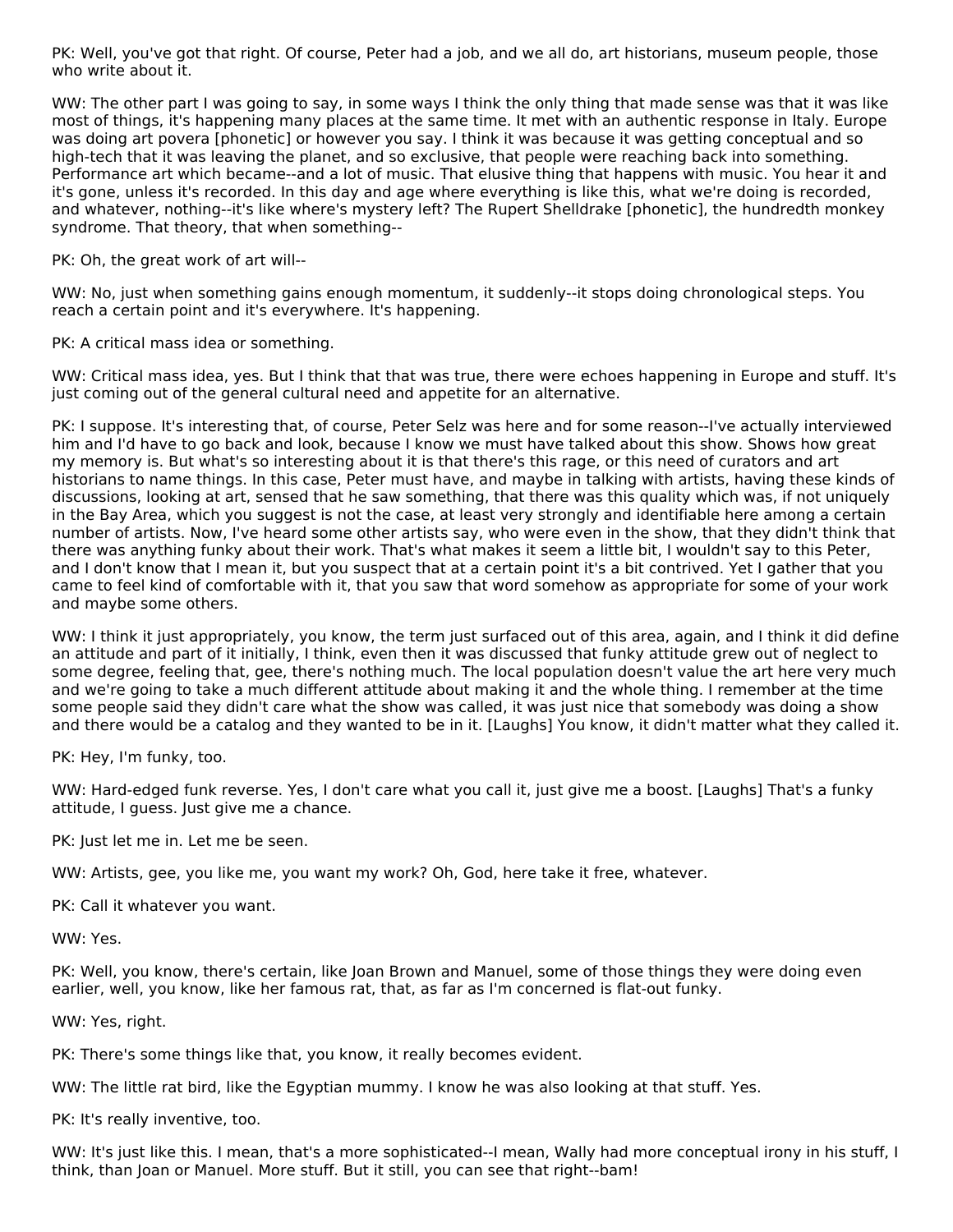PK: I don't want to overpursue this particular topic, but since I have you here, who else, in the show, did you feel really matched or the work really matched this term?

WW: Do you have who was in the show?

PK: I wish I had that catalog with me. I looked for it. I've got a copy. It's very rare.

WW: Yes.

PK: Well, I think Bruce was in there. Bruce Conner.

WW: Bruce Conner, I would say, yes. Yes, very much so.

PK: I should know this. Actually, it was a good number. Was Harold Paris [phonetic] in that?

WW: I don't know if he was or not.

PK: He doesn't seem too funky to me.

WW: No, I wouldn't say so.

PK: Well, I guess I guess I shouldn't sit here and speculate, but more to the point was, I was just wondering if there were any of the other artists in particular who you felt--was Hudson in it?

WW: Well, yes, I think he was. Yes. Yes.

PK: Do you think that's appropriate for him or not?

WW: Boy, I think Hudson--not in the work. I think he's funky in feeling. That's all he is, is feeling, in a way. I mean, his intellect is feeling in some way. I mean, he's really a heart-based person, I think. It's funny, because the work on one level is funky, but on another level it's very high-tech in some ways. I think he's really interesting, too. He's one, I know, that doesn't like the term.

PK: Yes. I don't think Bruce Conner did either. I'm not positive about that. But then he doesn't like to be categorized at all.

WW: Right. Well, that's what artists love, is mystery.

PK: Unique.

WW: Or just love to be categorized, pigeon-holed, put in their place. [Laughs]

PK: Well, you know, hey, we've got to control you guys somehow. [Laughs]

WW: Right.

PK: You know who does, just, again, I'm sure they were both in the show, Arneson [phonetic] and Bob was in there. Also, I'll bet you Pete Voulkos [phonetic] was there.

WW: Yes, probably. Yes.

PK: Yes, some of those plates and ceramics that seems pretty--

WW: Oh, Pete, I think, is very funky. Arneson, too, less so. You're getting more into intellect again. And Meltric [phonetic] the same way, I think. Was Meltric in the--

PK: Yes, I think he was.

WW: Yes. But there's a funky sensibility there, but it's more rarified in a way.

PK: It's interesting you drawing this distinction, in fact, if I'm hearing you right, between an idea-based or laden kind of funkiness, as in Wally. That's how you described him. Then on the other hand, I get the impression that there is kind of just felt funkiness.

WW: Yes, I'm making that distinction.

PK: So that is a real interesting distinction, because the one goes much more clearly into conceptual art, and the other is more gut, sort of intuitive or emotional or something. And icky. What about icky? Is that a good word for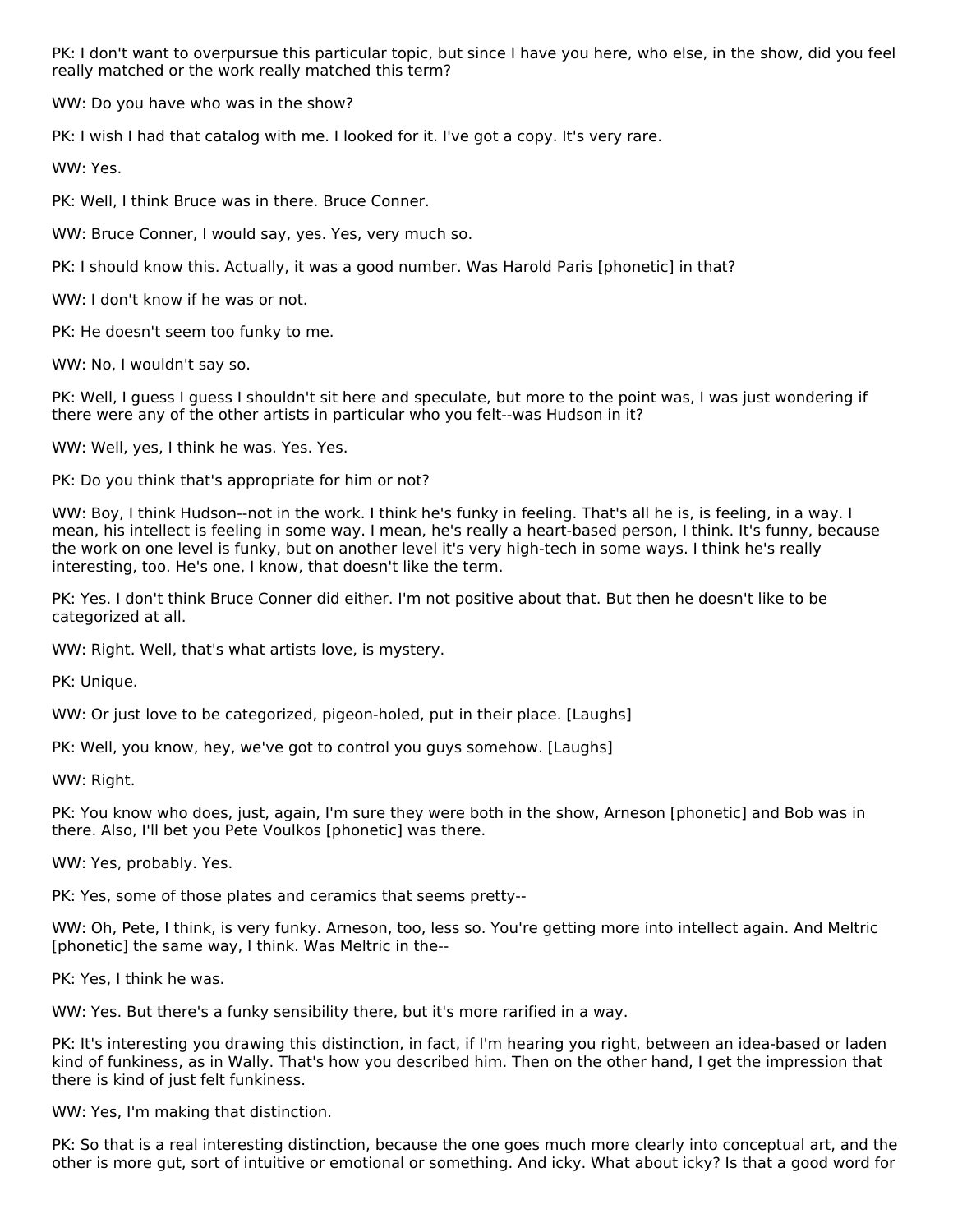funk?

WW: Sure can be, yes. [Laughs] But interesting recognition of what icky is, I think, is in the idea of getting a lot of your own saliva, building up a big ball of it, putting it into a glass, and then taking it back in again.

PK: That's icky. [Laughs]

WW: Yes. Why? When only moments before it was okay in your mouth?

PK: I don't know. Maybe if you let some things out into the world, they become corrupted.

WW: It's interesting that that's a real interesting way to check out what you call icky, something can be in why, because moments before it was fine in your mouth and suddenly once it's slightly been, even in a totally clean glass, you don't want to put it back in there again. It's really interesting. You have the Redd Foxx thing, that he heard about those mouthwashes that kill the germs and he didn't use that stuff, because he didn't like the idea of dead things in his mouth. [Laughs]

PK: That's funky.

WW: Yes, that's pretty funky. Well, he'd say, "Not me, because I don't use that mouthwash. A lot of people think I'm funky, they use that mouthwash to kill all the dead things, leave them in their mouth."

PK: Well, maybe all of this has a little bit to do--I'm sitting here looking at your sculpture here, which, does it have a name?

WW: Boy. Not really. Not yet.

PK: It doesn't have a name yet. Well, anyway, it looks to me like a big branch.

WW: Yes, it's a plum branch.

PK: With kind of--well, "V." It's inverted and then the smaller branch form like a "V."

WW: That's a tripod.

PK: Tripod, yes, I see that.

WW: It came from right outside there, that plum tree that goes over the walk. It came up badly pruned and this gained too much weight and broke off. So I was getting ready to cut it up and I saw, well, maybe there's a piece of sculpture here. So I brought it in and stood it up on itself and then had to add some support, because it buckled, because it was still green and everything. Then one day hung the string and got into it.

PK: With a rock.

WW: With the rock and the little baton on it with this brass bowl I had for a long time. It's a Tibetan bowl. Then just hooking it up that way to see if it worked, that eccentric kind of the rock with the string hanging off to the side, it adds some kind of funny motion to it. I can adjust the stick so I can get a wood sound, as well as just the ball sound. Then the whole branch, if you give it a real swing, rocks and moves a little bit.

PK: I should point out that I'm practically touching the sculpture here rather than the string, it's right in the studio. I'm not going to try to describe it too carefully. One would, I think, recognize it has incorporating a widely aesthetic, I don't think there'd be much trouble with that. And that's of real interest. What you've just described is something that I do associate with you, but not just with you, and that is this creative, this transformation of found material and objects and then combining in a way that's--well, what about the process? How does that work? You said you were getting ready to cut up the branch.

WW: Yes.

PK: You saw potential in it.

WW: Yes.

PK: Yet my guess is, you didn't envision straight-off this.

WW: No.

PK: That it must have sat around here and--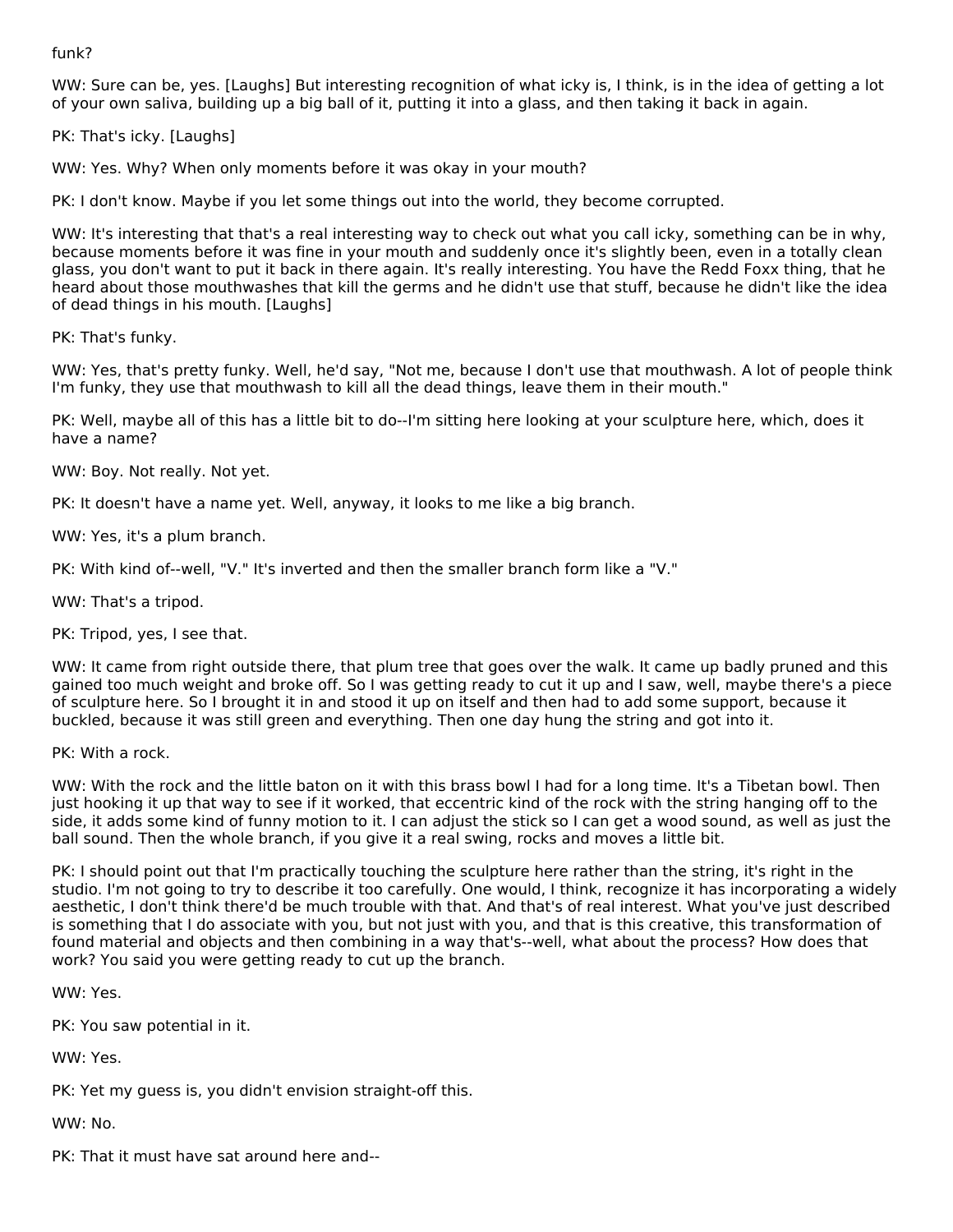WW: Yes, well, actually, all these branch pieces, they partially construct themselves. It's like, I suppose, in fairy tale terms, it's "Woodman spare" me. You know, Pinocchio kind of things. That's got an interesting shape. Sculpture's always been a space for me to play in more, where in painting I got bogged down more in the history or the flatness of the piece or all the technical history. Or that I probably, early on, define myself more as a painter than a sculptor. So it's like sculpture I can play in more. I don't have to wear quite a serious hat, although I get serious about the pieces, regardless. I mean, that's the interesting part. Once you set up the thing, you find yourself being silly about serious pieces and serious about silly pieces. But I think sculpture's a much more playful, intuitive kind of approach. I wouldn't say that's true at all in terms of intuitive because it's all intuitive. But it's kind of letting them construct themselves to some degree, kind of, of the piece, for whatever it is attracts me, I bring it here and sometimes it goes right to where it's supposed to go. It's like it's been waiting. Other times I don't know why I brought the piece here and I've been on the verge of throwing it out several times, and then one day it will go right exactly where it's supposed to be and I see the reason for it. So this piece was just kind of constructing itself as it went along.

#### PK: When did you start it?

WW: Oh, gee, last--it's been in there quite a while. Must have been from last winter. Yes, late last winter, February. Actually, the stripped-down one, this one down here, which is also a sound piece, this one, it's off the same tree and it's the first one that kind of intrigued me, because of just all the complexity of the limbs and the suckers on it coming back and forth. So I brought it in and stripped it down. Initially, these weren't together. They were two separate pieces and one was just, I thought it was a record-holder.

PK: Bill Wiley, session two, tape one, side B.

WW: So these two pieces mushed around here is separate sculpture. Then one day this piece here, which is something I made for the boat to hold the motor up, to support the motor up here while in the water, it wasn't working and with this I could wedge that in there. We got that fixed, so I didn't need this anymore. I brought it down and I wondered, what could I use this for? The peculiarness, it looked like it was made for something, but what? And I found that it fit on here and so it was up there for a while, and then these things appeared. These holes were already in. So this piece came together. It's a little bit like that piece. It's a sound piece. Interactive. A number of the sculptural pieces I've done, even the ones I did at Lippincott, which are much different material- -have you seen any of those? The ones out of steel and chrome and some of that stuff.

PK: I think I've seen a few, but not much.

WW: Yes, I mean, it's funky and it's in a different, very different way, certainly. But also interactive. In fact, this piece is at Rene's and you can play that.

# PK: It's called Harp?

WW: Yes. There's a baton there that you can play that, and the other piece, the gong had a log on the other side that you could swing. In fact, most of those pieces that show was kind of arranged around are music and art mingling.

PK: I was going to comment on that. It seems to me, further, like with these moving or sound, the sound wooden pieces.

# WW: Which are fairly unsound, some of them. [Laughs]

PK: It seems that you're interested in different ways of the works interacting with the viewer, let's say, and the world and the environment. You apparently like to see these different senses brought into play, and in some cases here, at least, as a work is reproduced in this catalog, like for instance, Gong, there seems to be some Wiley writing underneath. So you never really seem to let go of that either, that you bring in the text or words quite a bit.

#### WW: Yes.

PK: Let me make a suggestion regarding these pieces. As we're talking, I get the notion that perhaps for you, you say that there's a playfulness, playing with the sculpture, all the pieces, more so in that case than with the paintings.

WW: Yes. That's true and not true, I think. But in the sense that I think the sculpture, just in terms of construction and materials, falls much more outside of academia than the painting does in that sense. The paintings can be just as playful, I think, in terms of execution or word or whatever. Like the ocean painting next to the Van Gogh chair, or whatever that other landmine piece is, one fairly academic-looking, the other one much more playful and sketched and drawn on.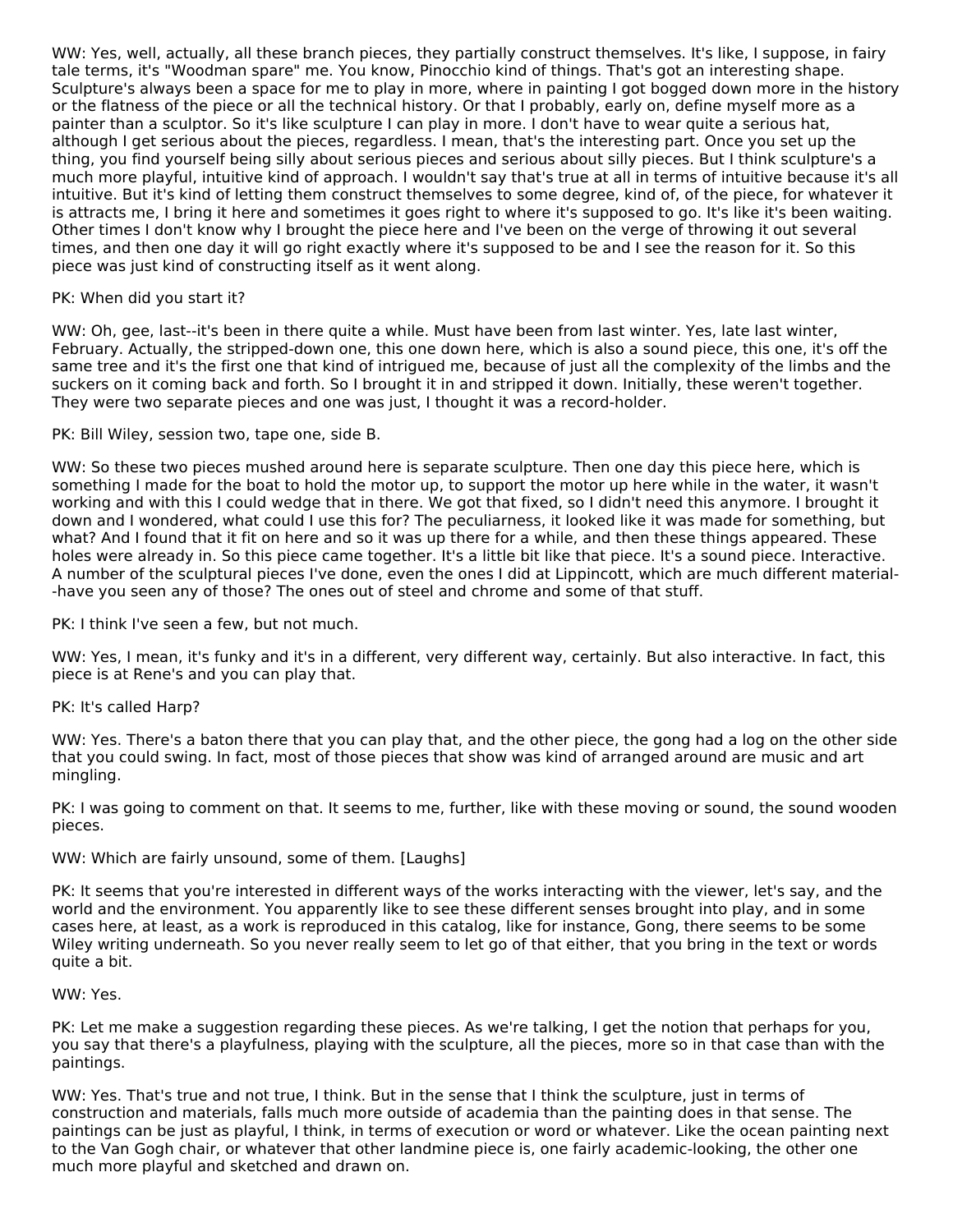PK: What I was wondering, is there an aspect of this with these found object, sculptural pieces, of kind of a basic impulse that many of us may have to arrange things in our world? You can touch them. Kids do this all the time, they combine. For that matter, of course, if you give them crayons and paper or pencils, kids will draw. So I'm not saying that's not natural. But it seems to me we're always sort of puttering around in our worlds picking up things and arranging them. We do it even, I think, unconsciously. We also doodle unconsciously. But you see my drift on this? This is perhaps even a more--

WW: [unclear] I do it consciously? [Laughs]

PK: Yes. Yes. But is it possible that the--you know, you encounter something in your world, all you do is encounter, I think, a canvas or a piece of paper when you start with this. But you're actually encountering something like a branch, or a plum tree, right, that's fallen off. You find that and it speaks to you in a way, you maybe trip over it, you got to do something with it. That's a matter of choice, is what do you do with it and at some point you say, well, this has possibilities. Form has the possibility as art or just as something that you want to play with.

WW: Well, both. [Laughs] It kind of doesn't matter, as long as it intrigues me, I find it intriguing. As I told somebody recently in a painting I recycle, actually using Goya's "Children of the [unclear]," I said, "I've been pulling out some older paintings that had been in storage for a while, and to my amazement all the art had drained out of them." [Laughs]

PK: What do you mean by that? What do you mean?

WW: They didn't seem authentic to me anymore.

PK: These were your old ones?

WW: Yes.

PK: What do you mean by authentic?

WW: I thought they were art at the time, but, you know, in hindsight, nah, it doesn't look like art anymore. And some things I thought weren't art turned out to be art. That's also happened, too. Something I was about ready to destroy I suddenly saw this really interesting piece and I'd never seen it before. It kind of corroborates a statement somebody made to me at some point not all that long ago, it's happened before we were looking at a painting, oh, it was a Arizona ocean painting I did. They said, "I wish I could have done that painting." I said to them, "I wish I could have, too." [Laughs]

PK: It seems there's some sort of almost mystery or mysterious force at work that you don't take particular credit for. I'm not saying that you're just a receptacle.

WW: I'm a channel.

PK: Or a channel.

WW: I'm just a channel. I'm just a fuckin' channel. [Laughs]

PK: I mean, obviously that's not true.

WW: Why obviously is it not true? I mean, all those things are only obviously not true because we think they're not.

PK: Well, okay.

WW: Once you shift your perception a little bit, it could be very true.

PK: But do you think that's possible then, that artists are finally fundamentally channels through which some existing, I don't want to say just forces, but ways of perceiving, ways of organizing or manifesting?

WW: Yes. Yes. Everybody, I think, basically is a channeler of one kind or another. We're all in some sense, as we have, not that we're tabula rasas, because I think, like [unclear], we are born with a whole lot of baggage to begin with. One of the biggest is intelligence, the mind that's there from baby on up. They know now scientifically that at eight months you're breaking down words and you're decoding. So, full intelligence and everything is there, it's just we get shunted off into these Skinnerian versions where, "No, you're not feeling that." [Laughs] "No, you didn't have that dream." "No, it doesn't mean anything." "You can't draw or sing." Until you finally, as Noam Chomsky says, you get trained to be on time. Work. [Laughs]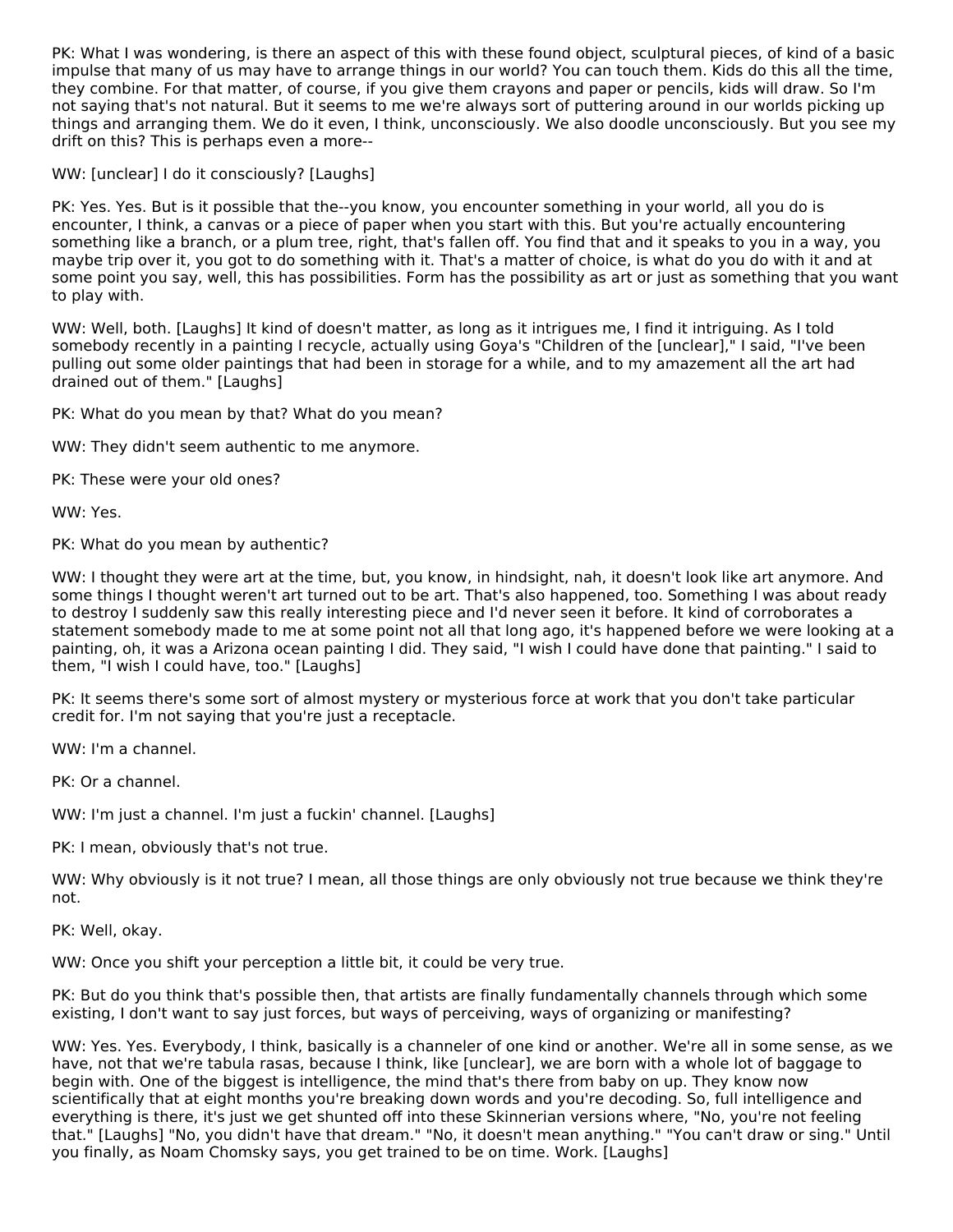PK: What were the notions of the attention, what was the term, the attention--

WW: The attentional system.

PK: Yes, attentional system. That's a Sufi [phonetic] notion?

WW: That's my understanding, yes.

PK: I know we said we wouldn't get into it, but at least the words come up now and then. There seem to be some interesting philosophical notions there. I gather at base this comes from a kind of thinking that there really are certain, what you would say, basic types and that somebody wisely has examined human beings and human behavior or maybe even cultures, I don't know, and identified these. From that, then, variations emerge. I'm just, from what you've said, that's what I'm saying. I wondering, and I may as well ask you if this fits in some meaningful way with your work or your approach to your work. I'm not going to ask you about your approach to your life or anything at this point. That can come later. But to the work, is this a useful way, do you find a useful way to think about yourself as an artist in relationship to the work and perhaps then the work to others?

WW: Well, I think, any of the things we're attracted to, or find attractive or resonate, some resonance there, then, yes. Then that intermingles with the work and with the mind and with--yes. Yes, sure.

PK: Well, does this fit then with your own self-conception? I mean, do you see yourself in a broader sense somehow in these terms and maybe even interaction with other people, not just the work? Is this too early to ask you that? I mean, in the interview, not in the day. [Laughs]

WW: Maybe. I was just thinking of what we were talking about in terms of channeling or whatever statement I heard, I think, attributed to Guston [phonetic]. He said, on good days in the studio, first of all--I forget all the different ways he identified them. The critic leaves and the teacher leaves, and so on. He says, "When I'm really lucky, I leave." [Laughs] I think that's where art and consciousness maybe in the Eastern sense of getting you out of the way and in some sense self-consciousness, which tends to make us inauthentic, rather than authentic. So I think art's a place for that. Anyplace you are is a place to practice that, but art is some kind of selfconscious attempt to engage in that in some way. It's one of the few places where utilitarian things don't have to be considered. So it's a kind of really interesting full and empty space to work in whereby you can empty it of all previous rules or you can have all those at your disposal, which I think is interesting in terms of Eastern thought of the nature of the universe being both full and empty consciousness and self being both full and empty at the same time.

PK: Do you know the work, at all, of John McLaughlin [phonetic]? He used to work out in Dana Point down in Southern California.

WW: Oh, yes.

PK: Geometric abstracts.

WW: Yes. Yes, I do.

PK: I mention him for a couple of reasons. I knew him and interviewed him. But what you're describing just now, what you have been saying, reminds me so much of the way he expressed his relationship to his work and his concept of the void and erasure of self. He wanted very much this to be case, and so he sought ways to, well, to at least hide the self, if not eliminate the hand. Which seems a little bit actually paradoxical because surfaces tended to be very hand-done and a little bit scruffy. Which is the opposite in a sense and it's quite wonderful.

WW: I little bit in the same way that [Piet] Mondrian's things for as smooth as they were, you could still--which kind of makes them human in some ways that what followed that, it became digital after that in some ways. This is still somebody painting [unclear].

PK: Well, of course, that's exactly where the evidence of the humanity and the warmth, the life, comes into it.

WW: Right.

PK: But I think that's interesting, because McLaughlin was very influenced by Japanese. He spoke Japanese. He was in the service as a translator, Second World War and, I think, studied Zen ideas quite a bit. He also was a great golfer, but those two things aren't at all contradictory. Have you always been interested--I gather you're interested in Eastern ideas and, I don't know about religion, but certainly thought?

WW: Well, always. I mean, I just ran into it when I came here.

PK: I see. How was that?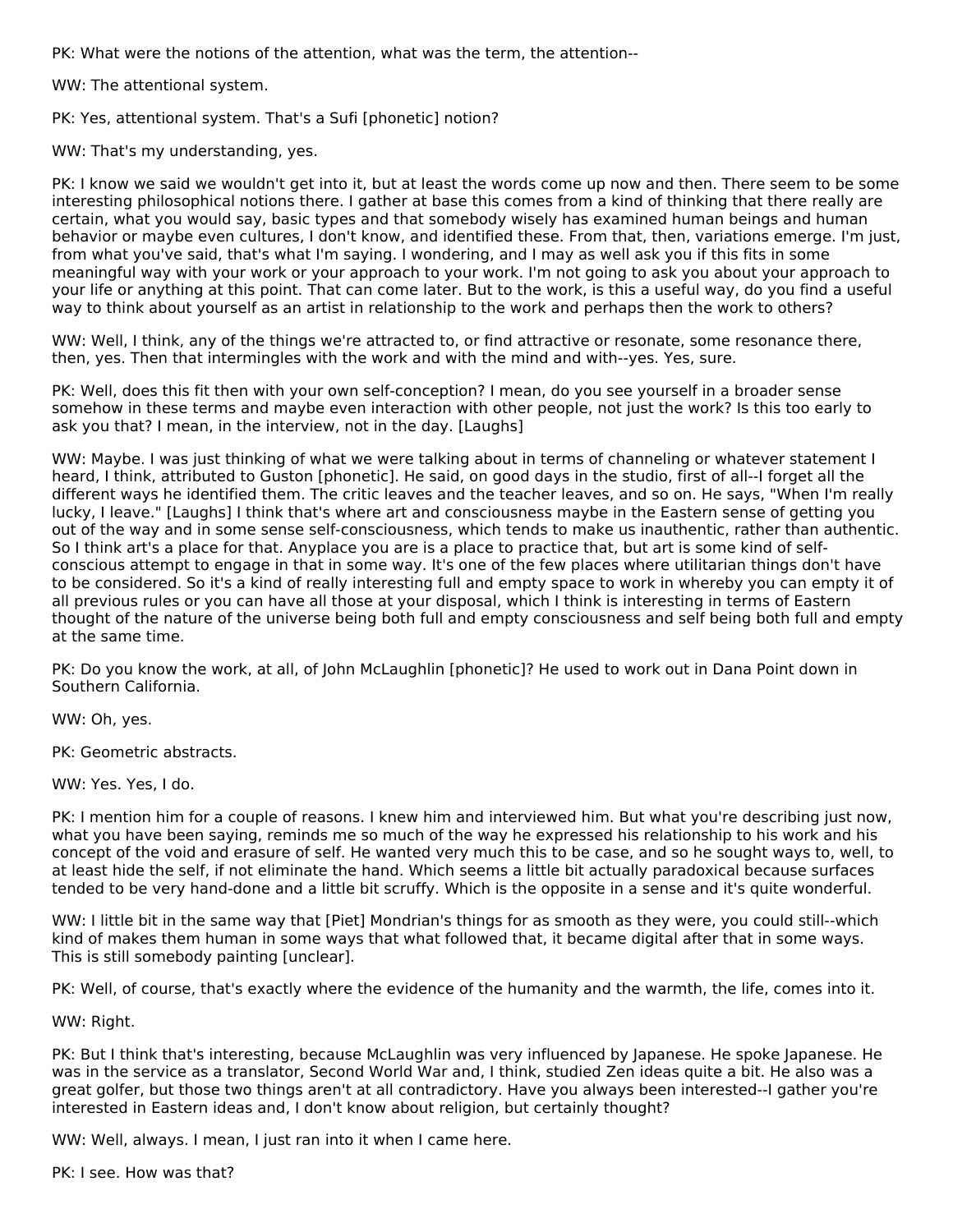WW: Boy, interesting. It was all around. Asian Academy of Studies was under way, and Alan Watts was around, but my initial involvement was very simple. I had heard the word coming from the north, around Seattle, with Graves and Toby, anesticism and Zen. I'd heard those terms. I had no idea what they meant or anything. Working downtown at Duncan Vail Art Supply Store on Sutter and Stockton, at that time on the corner was Paul Elders bookstore. I'd walk up there on my lunch break and look at art books and stuff. One day in there I picked up a little book by Paul Repps, called Zen Flesh, Zen Bones. That was kind of my introduction to Zen thought. As I read through it, I immediately resonated the many different things in there and I thought, "Ah!" I, in fact, bought the book.

PK: Now, you mentioned that before. His last name is R-E--

WW: R-E-P, either two Ps or just R-E-P-S. It's a double P or--

PK: So that engaged your interest.

WW: Yes, on Zen.

PK: Was there a point at which you saw that this is more than just an interesting way of thinking about the world and that it in some way could affect your art? Did you ever make that conscious connection?

WW: I think initially I thought of it just more in terms of what those little stories and poems could do your consciousness. Once that's changed, then everything's changed, in a sense. So that one statement before enlightenment, mountains are mountains, rivers are rivers, trees are trees, and during enlightenment they aren't, and now that they've attained enlightenment, mountains are mountains, rivers are rivers. Somehow intellectually, maybe even emotionally, when I read that, I knew that was true. But there was no way I could authenticate it or say that, yes, I'm a Zen master. That resonated as really insightful as to the nature of things. Although I couldn't have told you that at the time, but I can sure feel that there was some authentic understanding in that. As I was talking to a friend, the guy I went fishing with, Dick Fishman [phonetic], who has recently survived a liver transplant, and also has studied some Eastern thought, we just were both kind of marveling at Eastern thought to give you beginner's mind. If you resonate with it at all, how it's such a matrix for dealing with consciousness in some way.

PK: Did you ever in any kind of structured way study Zen?

WW: No.

PK: You didn't, say, join any groups where there was a discussion?

WW: He did. He went and sat. Although I knew a number of people that did. I had close ties with some students, and still do, with people involved in Zen. No, I told Fishman, I said, "One of the things that immediately attracted me beyond the little Paul Repps thing, I didn't even connect at all initially. I just put Zen under Zen and I didn't make distinctions between other Eastern thoughts and Zen thought, Tibetan thought and Tibetan Zen. Buddhism was Buddhism. I thought it was all Zen, which it's like Alan Watts said to T.D. Suzuki [phonetic], supposedly, "But really Dr. Suzuki, aren't all religions the same at the base?" He says, "Yes, it's just that Zen is more so." [Laughs]

PK: What do you say to that?

WW: But I said, I felt right away one of the interesting things about it was that you didn't have to go anywhere or do anything. You could if you wanted to, but you were immediately released from that, which most other religions or philosophical thoughts weren't that open. They didn't say things like, if you see Buddha coming down the street, kill him, because that's not him. Right away I thought that was very interesting. Then in terms of religious figures that you look at, here's Christ and how he's generally portrayed, end result, and Buddha. I suppose they could show you that Buddha [unclear]. [Laughs] There were a whole lot of positive things there. But it was basically in some of those Zen poems that Paul Repps translated, I just thought what incredible, penetrating thought, wisdom, there was there. To find out later, like through the E-chain [phonetic] and stuff that, geez, it's been around for a long time. So the timelessness of it in some ways starts to make sense to you in some way.

PK: How were you raised? Was religion a presence in your family, in terms of your background when you were child? Did you go to church or anything like that?

WW: Arbitrarily and occasionally sent often, my brother and I. "It's Sunday. You guys go to church" So, a kind of haphazard relationship. So, no particular Christian orthodoxy. Just whatever was nearby, I was often sent to. I think within the household nothing too orthodox, other than just basic common sense. You know, do right, don't lie. Rough about hypocrisy. You could see alongside of that. You know, a pretty basic way. So in some ways, grew up very ignorant in terms of what separated Christian religions, denominations. Still I'm foggy about it.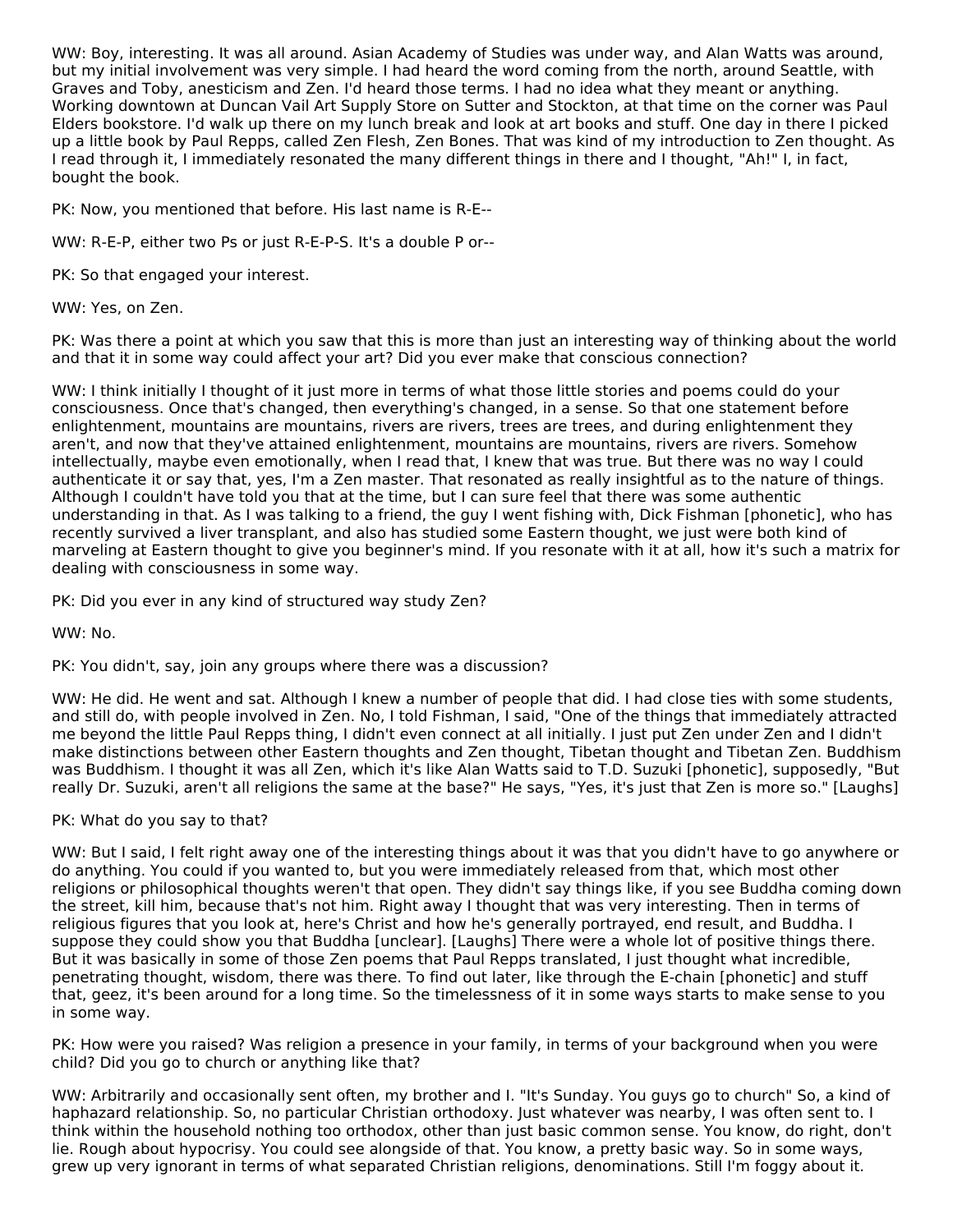PK: Would you describe yourself maybe as a Protestant, at least, rather than a Roman Catholic?

WW: No.

PK: Not even?

WW: I wouldn't have. I would have been even careful about saying "Christian."

PK: Really.

WW: Well, there wasn't enough--I hadn't been pressed into any of it enough. My mother had been raised Catholic, but left the church to marry my father, who was divorced. I think her engagement with it had only been because that's what she was born into. I don't think there was any deep connection. I'm not saying that quite right. Not that she didn't have a deep religious connection, but I don't think it was necessarily within catholicism, although I'm sure for most Catholics once you've had that, you carry a heavy brand a long time. You don't get rid of it easy.

PK: So, religion really wasn't a factor very much in forming your world view.

WW: No.

PK: So it's interesting that in some ways, I guess, you're quite open to the--I don't want to say "epiphany" at this point. That's a little bit strong. But to the attraction of a certain way of thinking that seemed to match, perhaps, I don't know, what you'd experienced or the way you saw things.

WW: It seemed to match more life experience and common sense and true engagement with things, rather than a hierarchical and a predetermined thing. It seemed like a more real engagement with actual, with what was actually going on.

PK: The stuff of the world, maybe. You know, it occurs to me, Bill, that there's a certain humbleness or humility in much of your work, I think, not just you, but certainly with you, and I'm looking right at these pieces that are pretty damn humble. Certainly that is viewed as, not a tenet exactly, but perhaps a virtue of at least what I understand to be Zen attitudes towards creation. There is also a resistance, I believe, to assigning relative values to things in that respect. Again, you said that you weren't all that interested in things that had a hierarchy imposed. It would seem to me--and you can respond to this--that this attitude then, on your part, is brought to your work. What you do is, as they say now, "privilege" objects that many people pay no attention to. They wouldn't see them as having potential as becoming part of something that might be called art and actually even exhibit it. Some of your work very much like this has been exhibited, for instance, in the San Francisco Museum of Modern Art and many other places.

WW: Shipped to Amsterdam.

PK: But doesn't this strike as interesting how these works then--I won't say they get out of your control, but they move on, they take on a life of their own, which actually and finally, much to your surprise, I suppose, becomes to a degree described or included in this notion of fine art.

WW: Yes.

PK: Fine art. Something precious.

WW: Yes, it's just amazing. Yes.

PK: Yet that clearly wasn't, as I understand it, your intention when first encountering some of these branches and other things.

WW: Well, the interesting part, I think, about art, like music more so, because it kind of, as somebody said, it leaps right into the heart. You can't guard against it in some way. It jumps the boundaries. Whereas art, you can hold it out a little bit more. In regard to what you're saying, I'm thinking about that piece that was in the de Young show, "Gays In The Military," which had a little wire and rubber construction and string. That very funky piece, I think, is a funky piece and that cardboard picture. But displayed behind the plastic display case there, it became like a saint's finger or something. You know, some crumbling thing that was suddenly precious. But the fact that you see that it was made out of things. If its voice carries to you, if its soul is authentic enough, it suspends your disbelief, then it leaps that boundary, even if you can't touch it. I guess there's one aspect of humble materials or whatever is in the technology. You know, if you set a TV set in a room and turn it on, it's just got to be interesting. It's hard to keep your eyes off of it. So in terms of art's voice and being available to people, but if it's a pencil drawing on paper that brings you to your knees, or you want to weep in front of it, or you just see the achievement and only technology alone when another human being's there with a pencil and a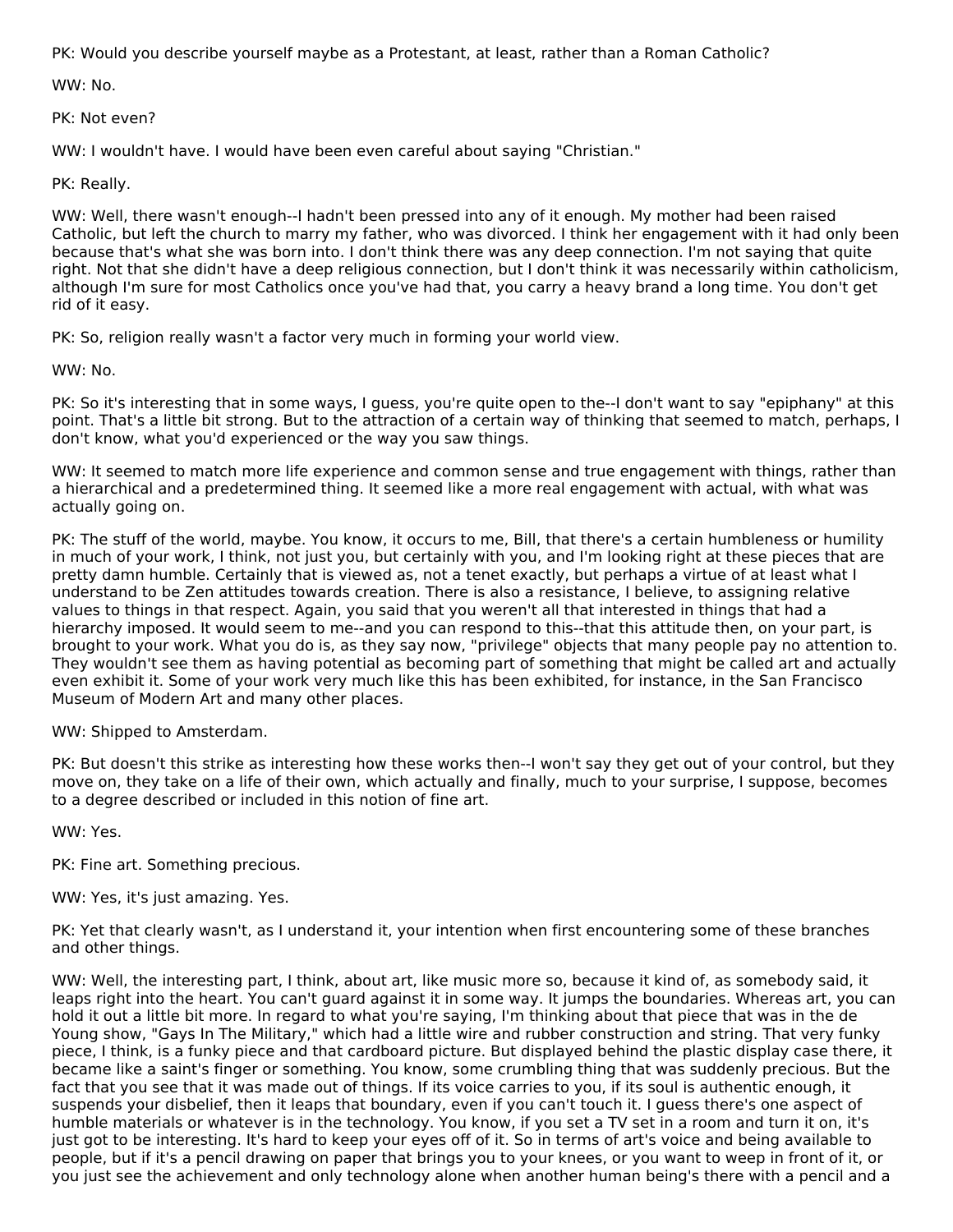piece of paper, which is available to just almost anyone on the planet, or at least a substitute, then it keeps it so- -it's like Zen, it keeps it so right there. So you can't have any excuses for, "I can't afford it," or, "I don't understand it," or whatever, because it's just so there. Which is why I think Zen is interesting. You don't have to sit in meditation or cut your hair or wear robes. You can if you want to and that may help, but it may get in the way. Suzuki Rosche said, "Don't be too hurried to be enlightened, because you might not like it." [Laughs]

PK: How do you know if you don't find out? Do you feel any affinity or some sort of relationship to some of the other art--

PK: Continuing the second session with William T. Wiley. We were cut off as you were beginning to say a few words in response to my question about some of the other artists who some people would say seem to have affinities to you and your work, or perhaps even a kind of shared sensibility. George Herms [phonetic] certainly, at least in some ways, seems to be one of them. Is that right? Do you feel this?

WW: Yes. When I saw his work, I thought it was very interesting. There again, a sensibility that knew how to put trash together, turn it into art. Bruce Conner, the same.

PK: Bruce, exactly.

WW: Earlier examples, I guess, would be [Kurt] Schwitters, maybe the earliest, preceding [Robert] Rauschenberg and Duchamp, were also another, you know, the found object thing. It seems like people--well, anyway--

# PK: It seems like they what?

WW: Misconstrued or misused that thing in some way. Not so much artists, but just perception of that. I mean, just seeing beauty, it's a statement. The I Ching, actually, my friend Michael Hannon [phonetic] used it in one of his books, opening the book, it's from I Ching and it's, "No need to present false appearances to God. Even with slender means the true sentiments of the heart can be made known." Something. So, discarded or discarded people, discarded objects. In fact, I heard a woman the other day, just caught the tail end of it on KPFA, had written a book called Beyond Recycling. It's "reuse." Which is, I think, a kind of idea out of the Depression in a way, where things were reused and refashioned and remade and re-tooled so that this whole throwaway, use it up once, and go buying another one, which I think we're finally starting to see some of the foolishness in that. So I think that idea in art--

PK: Well, that certainly, although again it's not limited to California, certainly there has been--

WW: Sp\_\_\_\_ and Sperry [phonetic].

PK: Yes.

WW: And Picassos. Funky.

PK: True.

WW: The found object pieces. That comes from childhood, I think, you know, seeing the creature's face in the tree.

PK: But there certainly has been, and art historians and critics increasingly point to this as having a strong presence in California and maybe in the sense of a willingness to use really lowly materials and objects and include them. Elevate them, if you will. Certainly, Herms' whole ideas about really these objects having lives, these materials have their own lives, and he just is like a facilitator. Then they continue to live as they change, perhaps, with weather and so forth. So there is in many books now and in sort of the art historical look at the century, particularly this second part, this notion of assemblage, the assemblage movement, in California is really given a lot of attention. There are an increasing number of really interesting people. For instance, Noah Purifoy, the black artist who was the founder of the Watts Towers Art Workshop down there. Then, of course, Rodia [phonetic] himself with Watts Towers. Not that all of these things are the same, but it does seem to count for a kind of movement, at least in this respect, and that is that some of the younger artists who are now distinguishing themselves, people like Michael McMillan [phonetic] down in Santa Monica, describe themselves or their work in terms of this profound influence of the California assemblage movement. Are you comfortable with that term applied to you, or at least to some of your work?

WW: Yes, definitely. I mean, technically it fits. I think of Kienholz.

PK: Yes.

WW: A powerful [unclear].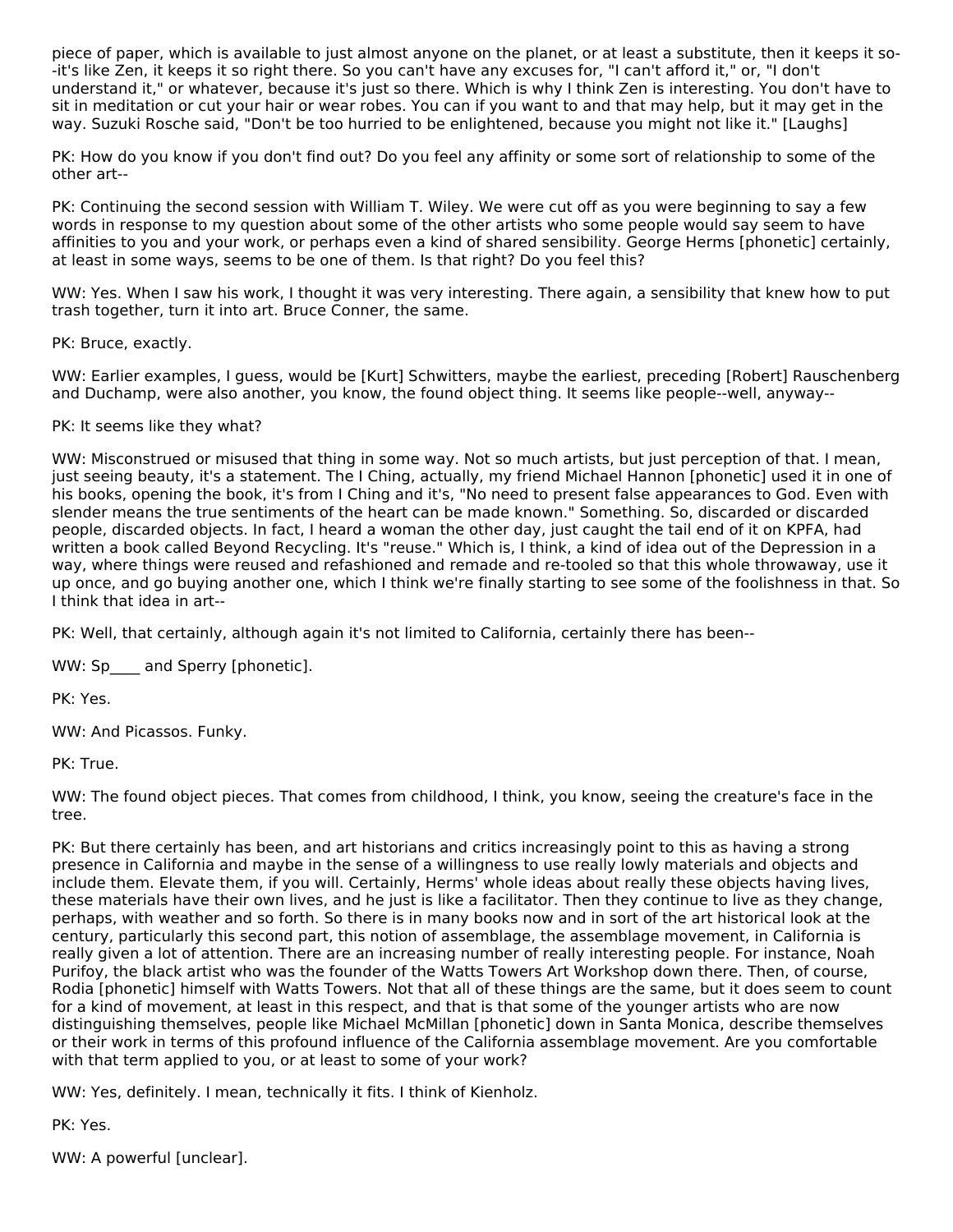PK: Were you interested in his work? It was fairly early on.

WW: Oh, yes.

PK: Did you see it?

WW: Yes. I didn't see a lot, but occasionally, yes, saw stuff from--yes. It was pretty interesting.

PK: Did you ever meet him?

WW: Yes. Yes, in fact, I had an interesting interaction with him. I didn't know him, but there was a woman had a gallery for a while in Los Angeles, Eugenia Butler [phonetic]. In fact, she showed this black ball here, yes, tape ball, when it was much smaller, along with some drawings, some black and white drawings. She was interested in the work. After that, she came up one time and she said, "You know, Kienholz is having a show down there. You should come down and see it." Or maybe she phoned me. She says, "It has something about you in it." I said, "Really? I didn't even know he knew who I was." She said, "Oh, yes." She says, "So you should come down and see it. It's interesting." So I just decided, yes, I would. That's when you could fly to L.A. round-trip for twentyfour bucks. [Laughs]

PK: I remember that.

WW: So on the way down there, I was very moved that he'd do something involving me. And I had a little watercolor block with me. I was doing those kind of overall pen, black-and-white pen drawings that come automatic sort of things. So I just did one of those on the way down, and when I got there the show was--I don't know if you saw that phase of his work. He took watercolor paper, all the same size, and would put a wash of one color down the middle and with big rubber stamps, stamp what he wanted for the watercolor in the middle, like two good mountain horses, or a McCullough [phonetic] chain saw, or '48 Caddy [phonetic]. Then if you brought him that, you'd get the drawing or the watercolor that said that. He had one for a dollar and one for \$20,000. Seeing that one sold, you know, it was going to alter the moment. One of them said, "For a work from William T. Wiley." And I said, "Boy, far out. I didn't even know any of that, but I did this drawing when I came down. So, here."

#### PK: Did he trade it?

WW: Well, he wasn't there. I showed it to Eugenia and I said, "Here." She said, "He'll say it's too small." She says, "People have drug things in here and he comes and looks and he says, 'I don't want that one. It's another McCullough chain saw I want.'"

#### PK: Too small.

WW: Yes. I said, "Ah, that's okay. He can have it anyway. I don't care." So I thought, well, maybe somebody will give him a piece of mine and maybe I'll have the watercolor. So sometime after that, Eugenia Butler phoned me and said, "Ed was in the other day and I showed him the drawing." I said, "What'd he say?" She says, "Just what I said he'd say. Too small." I said, "Did you give it to him anyway?" She said, "Yes. I told him, 'You can have it.'" So a year or two later at some opening, I ran into him. I don't know if that was the first time I met him or not. I think maybe it was. But anyway, he came up to me. He said, "Did Eugenia ever send you that watercolor I did?" I said, "No, you said the drawing that I left for you was too small." "Yes, it was too small." He said, "Well, I'll have her send it to you." I said, "Okay." So he sent it to me. [Laughs]

#### PK: Even though it was too small?

WW: Yes. So I ended up with it anyway, which shows that under that gruff exterior was a big heart of gold.

PK: Yes, he was quite an interesting guy. I spent a very interesting two nights--I think it was two nights--up at his place at Hope. I had just started this job. That was way back when I first met you, I think. I went up there and he agreed to let me come up and tape some interviews and so forth. They were just building this wonderful compound, new studio, master [unclear]. Still living in a small house, he and Nancy. Very, very interesting experience. I certainly got the impression that he was thinking circles around me, that there were other things always on his mind that I really wasn't privy to. I would go straight ahead pretty straightforward manner, and I got the impression he was always thinking in terms of deals.

#### WW: How he could deal you. [Laughs]

PK: Yes. Too small. Interview too short. [Laughs] So you really were attracted or interested in his sensibility as much as anything else, is that right?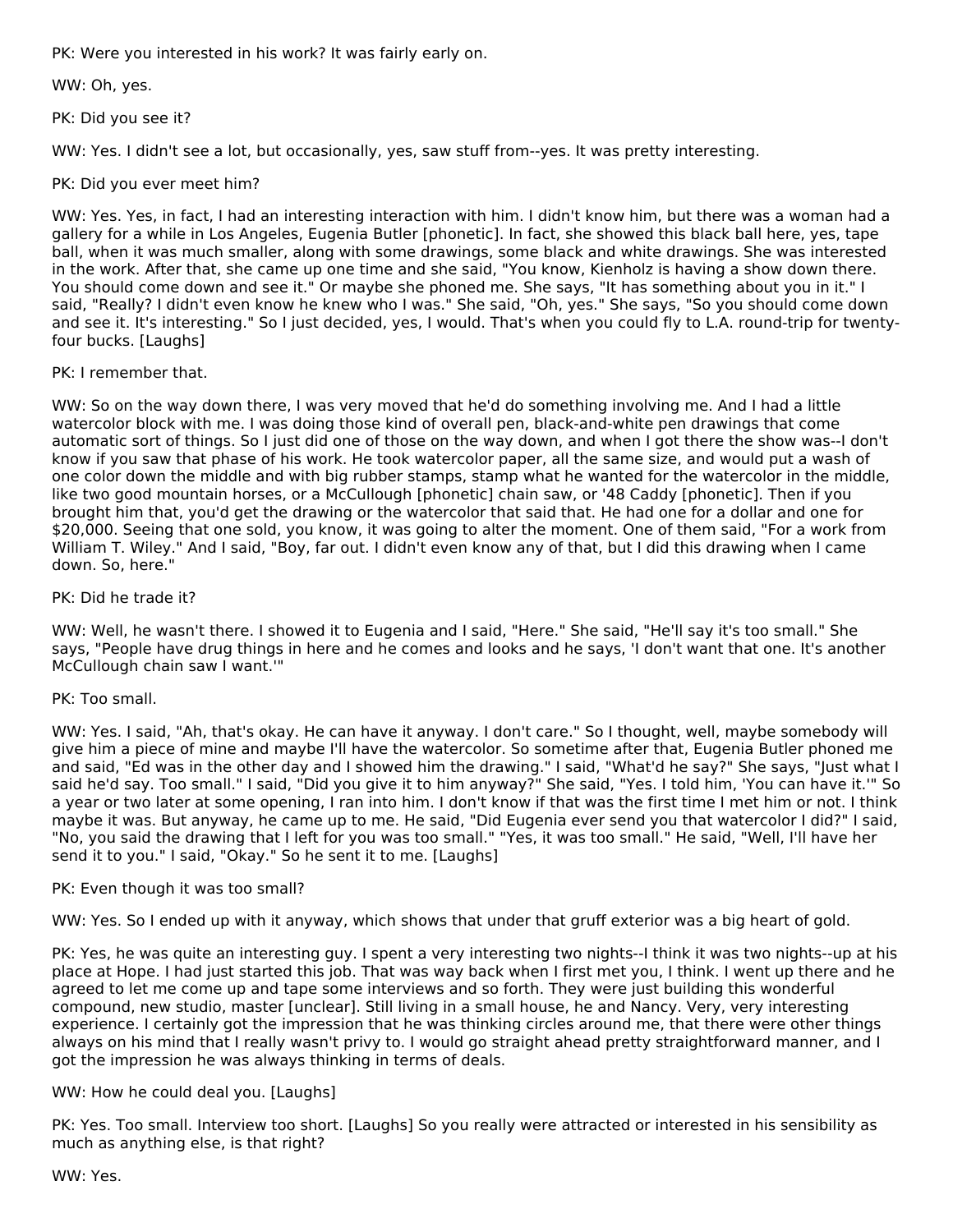PK: What about, using him as an example, the moral power of the work?

WW: Yes.

PK: Sometimes pretty much in your face, I guess, would you say.

WW: Yep, that, too.

PK: You responded to that?

WW: Yes.

PK: Do you see your own work as some of it as having connections to that?

WW: Oh, yes, very much. Occasionally, yes. Yes, some pieces very much in your face. Political and environmental things, yes.

PK: Was that always so, or was that more recent?

WW: Oh, I think--well, all of it got identified in some way in that particular period that we're talking about, '67, '68. I think prior to that, it's in there more haphazardly. But from that period on much more obviously identified as so, yes.

PK: Did Ed or anybody like that ever come actually to your studio?

WW: No. Not Ed.

PK: Where were you living at that time?

WW: Well, in that period, '67, '68?

PK: Yes.

WW: I've been pretty much in Marin County, some part of it, since '58, '59.

PK: Oh, I didn't realize it was quite that long.

WW: Mill Valley, Muir Beach, and moved here in '68. Prior to that it would be either Mill Valley or Muir Beach. I moved here in the fall of '68.

PK: Not too many people would schlep out necessarily to visit San Francisco like Kienholz did on occasion.

WW: No.

PK: Did you seek that out, by the way? Not isolation per se, but a little bit of a remove, so you didn't--for any reason?

WW: Oh, more just being in semi-rural or country or country-available. Easy to get into. This is where I mostly grew up. I think I like that more than city or too suburban, although enjoyed the time in San Francisco and my initial, where I lived, Al and I shared an apartment up on Bay Street. You could, even without a car, walk across the Golden Gate and get down onto the ocean and fish. I thought that was really incredible. You could have a city that--in fact, I read a line in a book I brought about that time by Cyril Connelly, the Unquiet Grave. In there was a quote, I can't remember who it was, that said, "No city should be too large for a man to walk out of in the morning." I thought, "Yes, that's probably true." If that were true, we'd be happier here on the planet.

PK: That's right.

WW: And the planet would be happier with us. [Laughs]

PK: So you've lived in pretty rural environments, then, most of your life.

WW: Yes. Yes, I really have. Very little time in towns, cities.

PK: Which is certainly reflected in much of your imagery and much of the work at least that I'm familiar with.

WW: Sure.

PK: There was camping, campfires. I'm thinking partly of, for instance, the journal illustrations which are so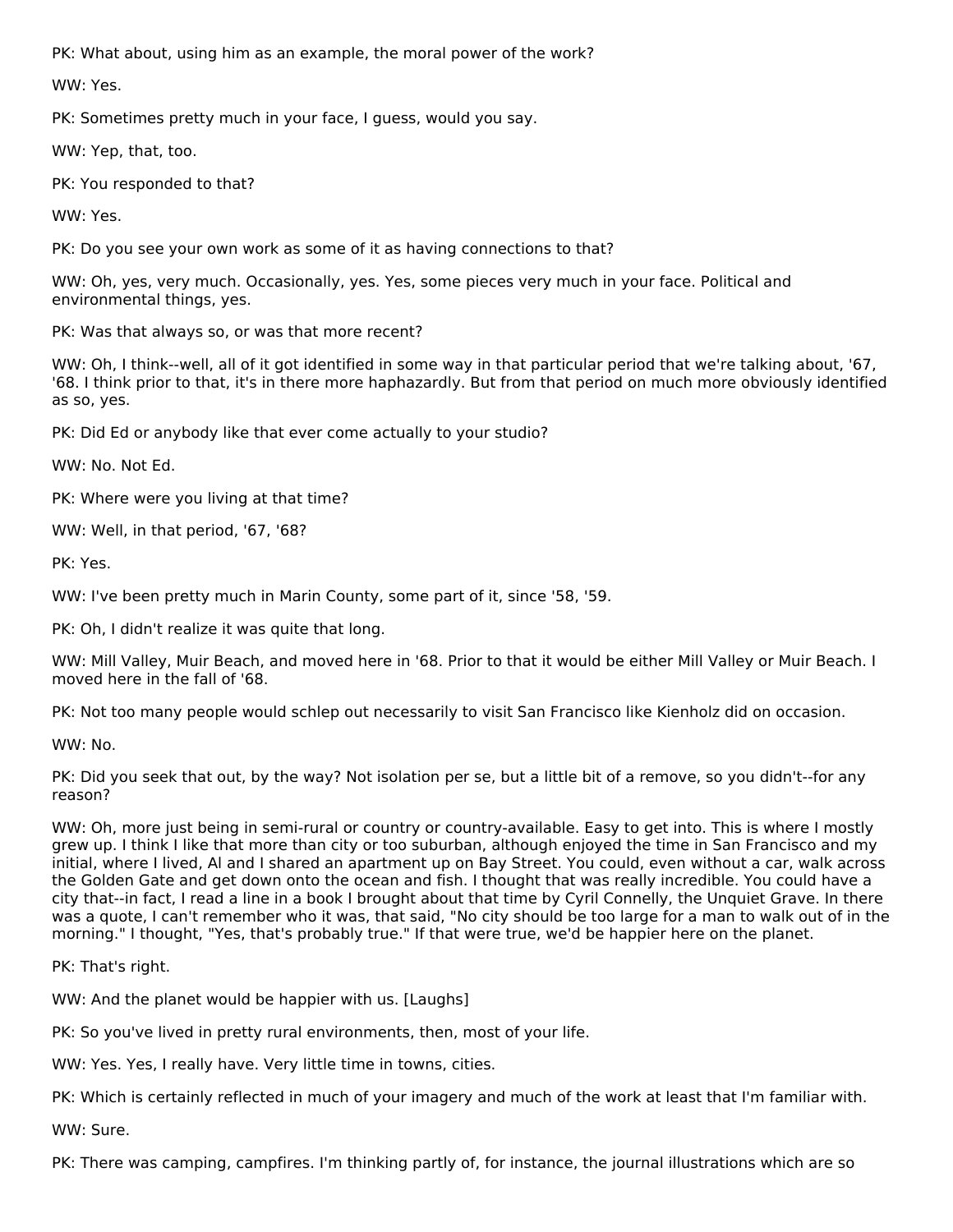wonderfully autobiographical, it seems to me. You acknowledge constantly, well, this kind of rural, woodsy world in which you live.

WW: Yes.

PK: It suits you.

WW: It suits me, yes. Yes. Mary and I were talking the other day about living in the city, and I saw that winter back in New York, that I spent back in there a bit. Just being in New York all the time, painting, without some other life form intermingling, wouldn't seem real to me. It just wouldn't seem like life somehow. To do all [unclear], it just seems too removed in some way. Even San Francisco now would seem not quite right, if that's the only thing. If I can go salmon fishing or deal with tree limbs or something. The other part's too [unclear].

PK: You're describing a kind of value system, or a set of preferences, that I think infuse your work. I think there's absolutely no question about it. It occurs to me there's a very direct, it's not always evident, let's say, but it occurs to me that there's a very direct connection between your sense of your place in the world and the works of art. It strikes me that way, anyway. Would you agree with that, this linkage?

WW: I don't know exactly just what you mean by that.

PK: Maybe I'll try it again. That your work is an extension or an expression or, in a way, an articulation of how you conduct your life, your preferred environment, values and so forth, which is not always the case. Certainly, it was not the case at that time with most of the foremost artists or minimalists. That seems to me quite different. I always thought so. I always thought, you know, Wiley has staken out his territory and he's sticking to it.

WW: [Laughs] See, I always wanted to stake out a territory, but I could never find any, so I worked them in.

PK: Yes, but they're related.

WW: Yes, they're all very related. I mean, that's what you finally see is that it's all the same stuff and some way regardless of how scattered or unrelated it seems at times. But, yes, I mean, I think the work reflects me from day to day and that it's world-responsive in some way. That it's not only involved in itself. In fact, hearing about a freighter leaking badly off of Malaysia or something was--

PK: Was that the story behind this?

WW: That's, yes, pretty much where it came from.

PK: That's an anvil, though, that's floating along.

WW: Right.

PK: Good job. That's almost like Christ walking on water. [Laughs]

WW: Yes, right.

PK: Well, do you think that--are you going to add--well, you're already starting to add--

WW: I'm messing with titles up there trying to figure out what I want to call it.

PK: Are you going to put words on this one?

WW: Probably not. I have some words on it. They're hard to see. No. No, this will just possibly have the title of the anvil that's leaking in the ocean as royal, or anvil in the ocean near shore and [unclear]. Actually, I'm not happy with any of the titles.

PK: Is anybody going to know what this refers to unless you tell them?

WW: Not in an obvious way. But I did a series of drawings, and, actually [unclear], during the Valdez spill. So I've addressed that pointedly and specifically occasionally in some work. Actually, I've got a song about it, too. But in both these works, both the anvil and the ocean thing, occasionally, for whatever reason, although generally the titles are elaborate and sometimes specific, I'm hesitant to do that on these, because I like more what they conjure without getting too specific. Since a lot of the stuff is specific, like the one right next door to the anvil is a lot about landmines, and it doesn't take very much reading to see that that's what the piece is about, and our recent reluctance to join the landmine treaty, for God's sakes.

PK: Hard to figure.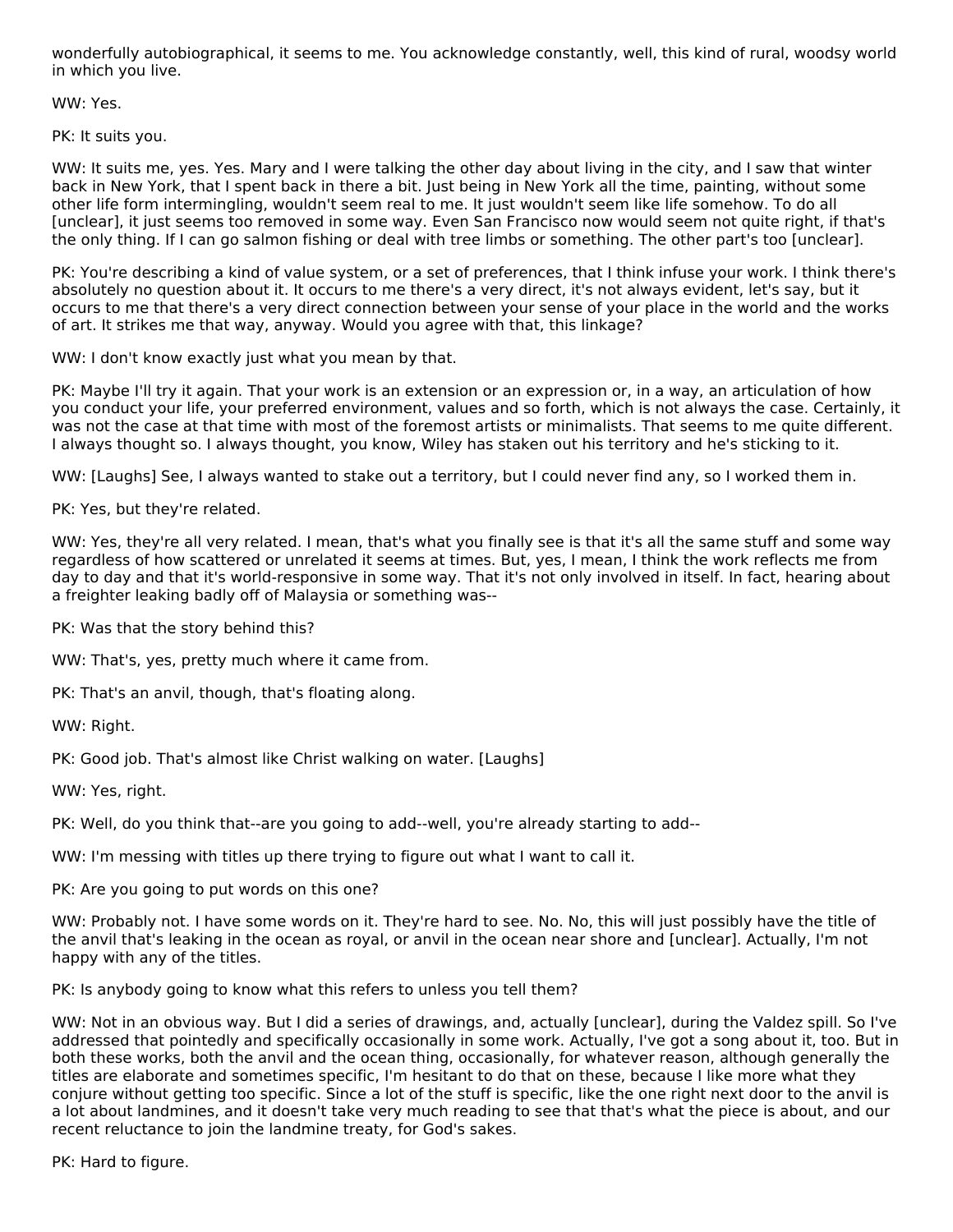WW: Well, yes, on one hand and immediately, no, it's not, because we're the arms merchants to the world. That's our main product. We sell more than any other country.

PK: Isn't that something to be proud of.

WW: Yes. So it makes perfect sense why we didn't want to give up the landmines, even though every year 26,000 people are maimed, a quarter million. As the doctor I heard talking about it said, "And with landmines it's the victim that pulls the trigger." Heard a doctor talking about, he says, "Most field operations take at least two operations. With landmines, four or five, six, are common." He says, "Because so much debris has blown into the wounds. Even other parts of the body blown into the wounds that it just takes--infection, you're just fighting infection all the way." He says, "It's also a device that's not made to kill, it's made to injure. It's made to maim." So they bring really a lot of suffering.

PK: Well, in works like that where the political content, or the message, is something that you want to be unequivocal about, I guess you just adjust accordingly.

WW: Occasionally I have to. I can't bear to--I sacrifice the art. Hopefully, I get them both together occasionally.

PK: But do you think that that is a challenge to be too clear or almost polemical?

WW: Sure. Yes, that usually turns people off, so they shut it down rather than open it up. But sometimes I think it's okay. Art's the place to release it, and how effective it is, is shown by how they want to kill NEA [National Endowment for the Arts] budget. Just can't bear to have Robert "Mapledork" out there.

#### PK: Mapledork. [Laughs]

WW: I mean, the fact that it's so attackable is another thing. But that its power is such that it upsets people that much, because you can do in an obvious way. Mapplethorpe or [unclear].

PK: Yes.

WW: But you see more of the work and you see, gee, there's an authentic voice there and it just happens to, you know, wherever it goes, it gets potent. But you often are counterproductive, I think, when you get too in somebody's face.

PK: Well, it does seem to be a bit of a problem, because it becomes a tract, you know, which has its place. But much more than art. I'm not sure what the perfect balance is.

WW: Well, I think when it becomes chronic it's not always moved by authentic feelings. It becomes chronic and then you become insensitive to how you're presenting it, and it becomes counterproductive. So I think demands should be conscious. How a lot of art can keep appearing without occasionally specifically voicing itself that way is amazing to me.

PK: Well, of course, nowadays, I don't know, not necessarily more than ever, but certainly very much in recent years, identity politics have come to the fore in art. In fact, in certain communities or groups that's pretty much it. In fact, if the artists stray from that, they become suspect. Like in the Latino community. It's interesting how much it swung in that direction where responsible art is supposed to have not just a message, but a political message. How do you feel about that? Have you paid attention to some of these developments in contemporary art?

WW: Well, no, not as such. Oh, I'm aware of it. Knowing few people in those communities, it's interesting to me, at least two artists I know probably fit those communities. One very responsive, I think, maybe even gaining identity through that, and the other one holding it at bay and keeping--

PK: Who are they?

WW: Mike Henderson and Carlos Villa [phonetic].

PK: Carlos. I interviewed him. He's a friend. Carlos, no doubt, would be the one who's finding, sort of retrieving identity. Yes, he's very much about that.

WW: And community. You know, dialogue and support system.

PK: Henderson more of--

WW: Holding the line on that.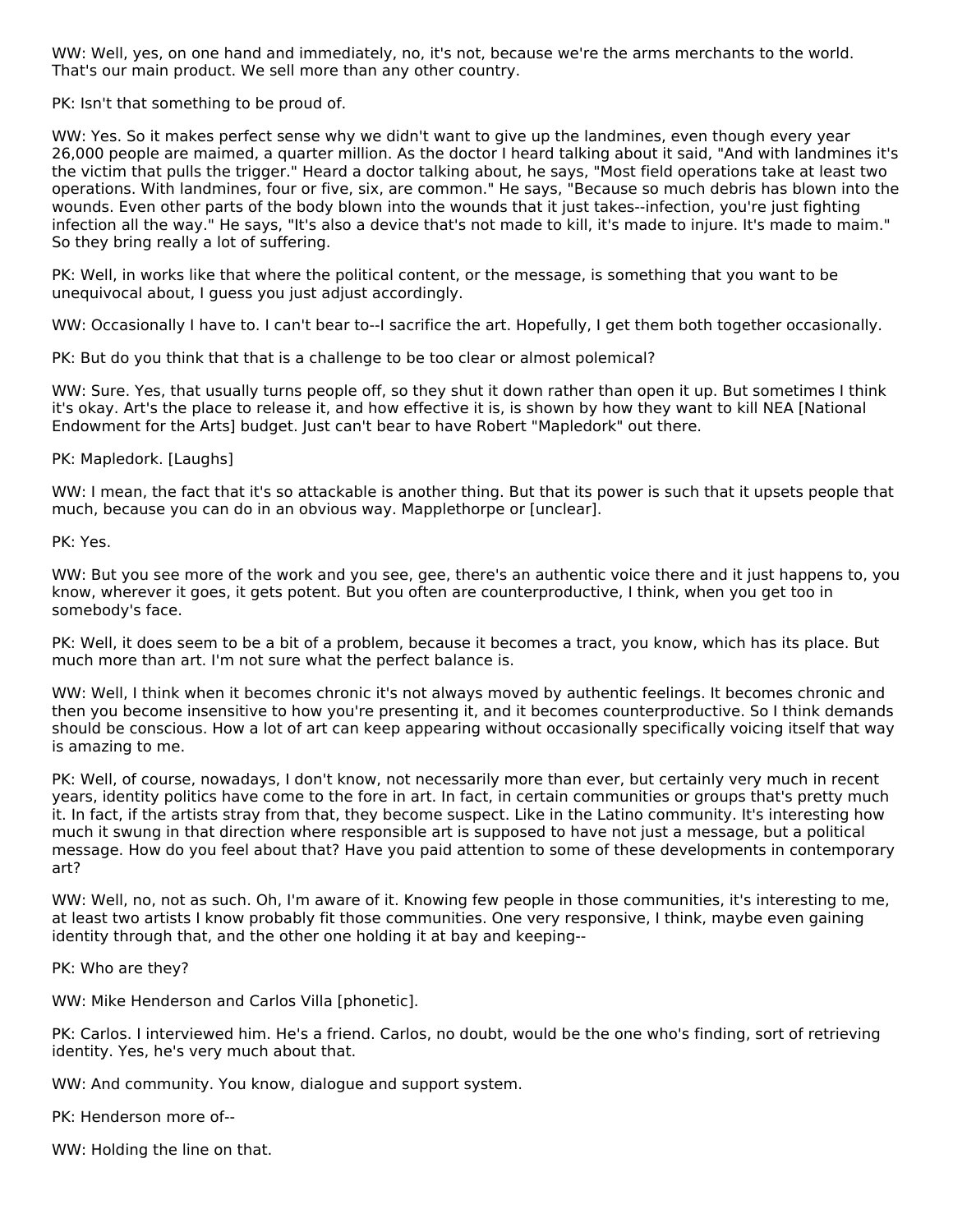PK: Do you know Rupert Garcia?

WW: A little bit, yes.

PK: Rupert's gone, it seems, the full gamut, I mean, from being an extreme activist--

WW: Well, Mike did, too, early.

PK: Did he?

WW: He was with the [Black] Panthers and this stuff.

PK: Oh, I didn't know that.

WW: You know, maybe not officially, but delivered breakfasts in Oakland. All that stuff. But, I mean, I think it's a good example for somebody who happens to be black but is also just an artist and won't cop to that as the way he's being involved or just a person. Holds on to that, too, keeps it clear in that way. Very powerful.

PK: Well, you have obviously a political consciousness, a sense of responsibility to the Earth and to other people, I guess a sort of social conscious or sense of responsibility. From what you've been saying and what I know about your work, this does come out, it comes to the fore, it's something that you never fully abandon. It's in there. And yet it seems to me there is that issue, at least for a lot of artists, and I wonder if you feel this at all, the artist as the individual dealing with art issues, or what it is to make things. You know, what is this all about. Then on the other hand, being part of a community or the family of man, if you want, the family of man/woman. Have you felt that conflict at all for you, on the one hand an independent position, the individual struggling to make things, but on the other hand no man is an island?

WW: Something I'm conscious of and sometimes it's a conflict and sometimes I have guilt about, "Geez, I should be more involved." But mostly I've tried to be responsive when the alarm gets loud enough in some way community-wise. I've been over to the Civic Center for various meetings when bodies were needed. Some activists within the community here know that I can be counted on to show up if they have to have me. But also I think they've been sensitive to not overdo that, too. So feel like, you know, in this area you live in a lot of consciousness, I think, which is one of the reasons why I stayed here. I'm kind of making the whole Bay Area matrix for that, just a real consciousness about individuals, male, female, sexual orientation, race orientation. I think there's just a lot of extra consciousness about that around here. So, maybe a better balance of it community-wise in some ways.

WW: It seems to me the area's is really rich in that way.

PK: Continuing the interview with Bill Wiley. This is tape two, side B.

WW: I've got to take off here.

PK: What time do you have to leave?

WW: I think we want to get out of here at 4:30.

PK: Well, why don't you just then finish up.

WW: Be finished by 4:30.

PK: We'll go a few more minutes, fifteen minutes. I think we lost part of your response as I was changing it.

WW: Well, just conflicted about the artist stuff and the ivory tower, whatever, and maybe sometimes that's, yes, I am in here painting, but I'm addressing some of the issues that I think we're facing in the world. So I guess [unclear] wasn't doing enough. So I'm not totally conflicted, since I feel I've addressed some of those things in the work and I've done the other stuff, too. I vote.

PK: Well, you're engaged in the community. I was going to ask you sort of out of curiosity, how you're perceived. Of course, there are all kinds of creative people out in this area, other artists and so forth. But are you pretty much just one of the neighbors?

WW: I think so, yes. Yes.

PK: Do you think some of them really know what you do?

WW: What I do? No. Although when the show was at the de Young, I was surprised at people that I'd seen at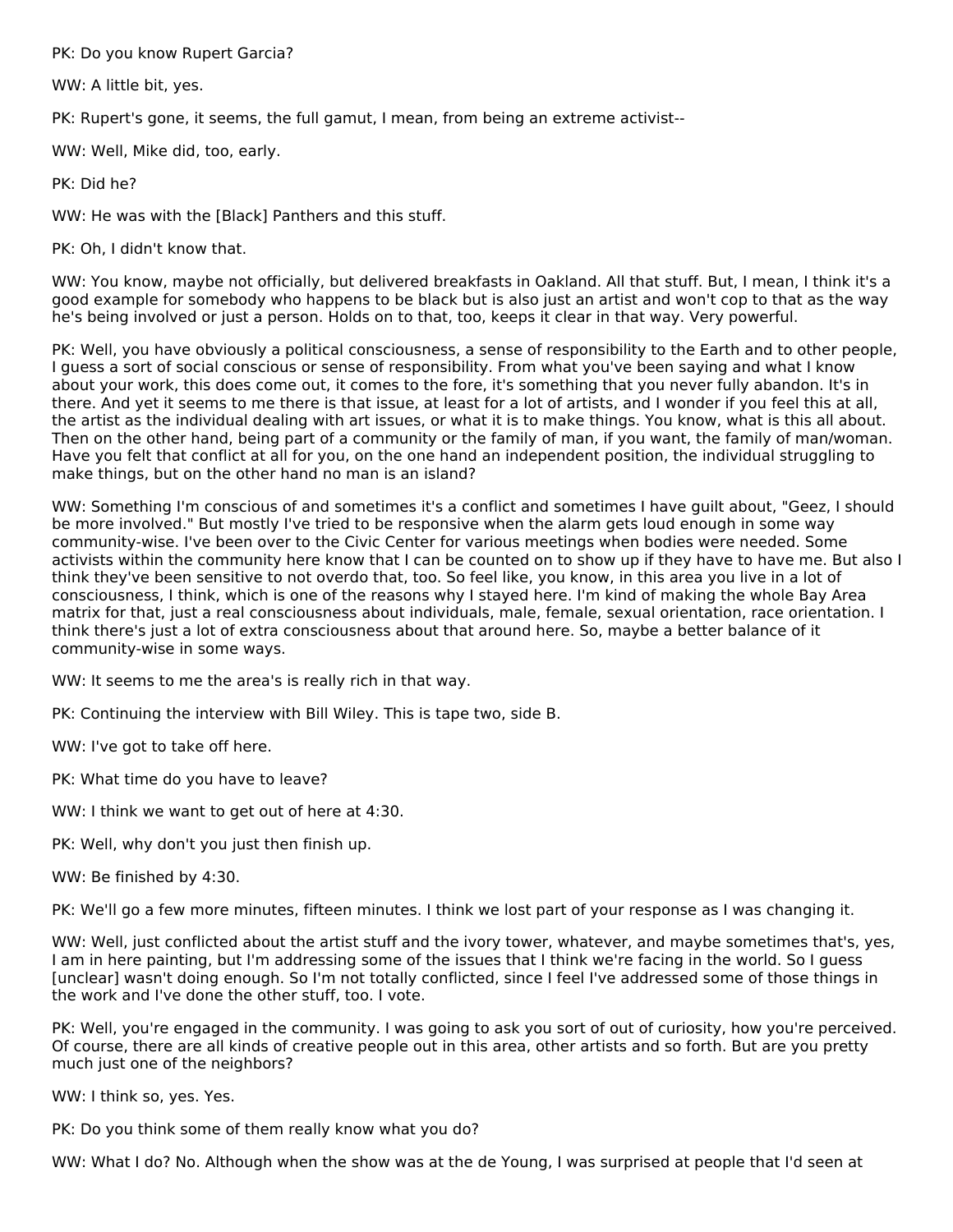different times going in and out of the post office, who I didn't know they knew my identity, they said, "Oh, I saw your show at the de Young and I liked it." So, a number of people I found did know who I was, who hadn't indicated prior to that that they knew. But for the most part, nobody pays me any mind. [Laughs]

PK: Let's move back, and I'll watch our clock here. Believe it or not, we've been hovering around, taking little forays, but hovering around this 1966, '67, '68 time, talked about the funk show and going back to then, presumably the funk show came at just about the same time you had this crisis, an art crisis, in terms of your own work. Was there any kind of energy around being included in that exhibition and the--what should we say--a sense of involvement that the work was interesting, everybody's work is interesting in a certain way, that was helpful to you at that time, or did that really have no effect? I remember you said you went off then to New York and Europe.

WW: Yes. I can't say that it did. I mean, I'm not conscious of it, if it did. I think I was too perplexed by my own dilemma at the time to think very much about it. I can't say that it did.

PK: So it just was something that happened and that was nice, but it didn't have a great impact on you in terms of your career or thinking about what you were doing?

WW: Not that I was conscious of or aware of, although it might have. I think Frumkin was already aware of my work. Because it was just about that time that I started showing with him and Wanda.

PK: You still are associated with Wanda, aren't you?

WW: Yes.

PK: She's great.

WW: Yes.

PK: I have to be in touch with her. This, of course, is a whole other subject we'll get into it another time. But obviously she will figure in this narrative. But I'm interested to hear that it was that early that you had your first, I guess, association with Wanda.

WW: Yes.

PK: '68 or something?

WW: '67.

PK: All at the same time.

WW: Yes. Yes, I was just taking off. I got the Creative Arts grant from the university. I had never been to Europe, so I was going to go there, maybe stay in Europe. I kind of didn't know. I just knew it was time for a change. I'd been teaching about five years. I sublet the studio. I had a nice studio in Mill Valley on Church. Bruce Nauman just graduated from the art institute--I mean from Davis. So I sublet it to Bruce, and Wanda showed up interested in the work at the time, and Allen did, and so it kind of solved it. They both took enough paintings that it got the studio emptied out. I was very, very pleased that that all worked out. I took off for Europe and then ended up spending the winter on the East Coast. Allen, when he saw the work I did back there that winter, invited me to join him at the gallery. Prior to that, he was just having my work in a group show. But he got some response and I think he had sold a piece or two, came out to New Jersey where I was and saw the watercolors and gave me the show, and then I joined his gallery.

PK: You had been teaching. Let me make sure I have this right. You had already been teaching at Davis?

WW: Yes.

PK: For how many years?

WW: About five years.

PK: Oh, boy. So you must have started in--

WW: '62. '61, '62, something like that.

PK: That must have been something of a drag to schlepp out there. How long does it take?

WW: Oh, well, from Mill Valley it took about an hour and a half. Between an hour and a half to two hours.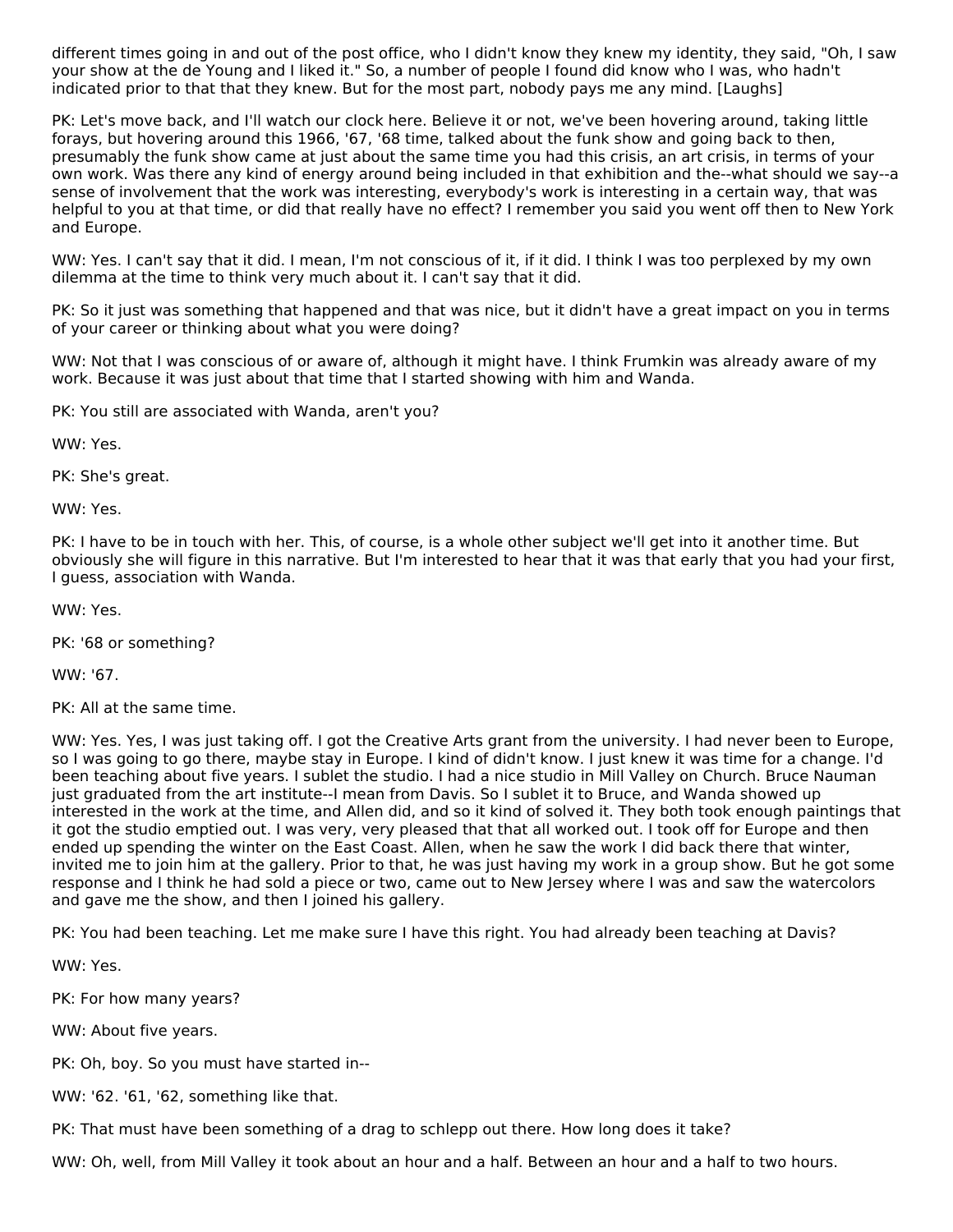PK: So what would you do, would you go out and like spend--would you come back every day?

WW: Initially I stayed over. I taught Mondays and Wednesdays. Davis was really tiny and stuff when I first started there. There's a little cheap hotel downtown, Bank Hotel. So we were given a little studio space there, faculty space, and I tried staying over and working a little bit, but I could never get anything done. It seemed too broken off from here. So I started driving back and forth. So I'd just drive up on Monday and come back Monday evening.

PK: So that's about almost four hours.

WW: Four hours, yes.

PK: That's worse than my commute to Southern California. Of course, I go just once week.

WW: I did it twice a week, and Wednesday evening it was over till Monday, so that was great. A good long chunk of time in there. When I was there, I was there, and when I was gone, I was gone.

PK: Who were some of your colleagues there?

WW: Arneson, [Wayne] Thiebaud, [unclear], Roy De Forest.

PK: All at the same time?

WW: Yes. T.O. J\_\_\_\_\_. Ralph Johnson. Roland Peterson [phonetic]. The head of the department at the time initially was Richard Nelson. Wonderful department head.

PK: Who's responsible for bringing that group together? That's really extraordinary.

WW: Well, Nelson, I think, was the guiding-light principal. Davis, prior to that, had been--I don't know how long art and theater had been added, but I think prior to that it was just all agriculture. Just, you know, really tiny. So Nelson was just expanding the art department.

PK: What's his name?

WW: Richard Nelson. In fact, the Davis Gallery, the Richard L. Nelson Gallery, is named after him. He was a rare person, I think, in university situations. He just said, "Your job here is to teach and do your work." He shied me away from academia as such. He said, "Watch out for [unclear]." [unclear] committee meetings and stuff. So that's kind of the line he pushed.

PK: So it sounds like it was a pretty sympathetic environment for you. Pretty good environment.

WW: It was. It was just starting and it didn't really have an art department. It was kind of taught in odd buildings and inadequate circumstances. So it was good, and everybody kind of came at the same time. So, no hierarchy, again, no "old boy" stuff. And an interesting range of people, independent, but all pretty much serious and hardworking artists, and also dedicated to teaching. And enough interesting personalities and approaches to work involved in there, between Wayne and Roy and Bob and Manuel.

PK: Did you know all of them before? You knew some, of course, but what about Wayne, for instance?

WW: No, I just met him at Davis.

PK: No women on the faculty?

WW: Ruth Braunstein. Ruth Braunstein and Jane Garretson [phonetic], although Jane was more in design. Ruth Braunstein was sculpture, a sculpture teacher there.

PK: I'm going to want to pursue this when we get together next time, but I'd sort of like to leave it here, or just raise it very briefly. One of the things that distinguishes you is an influence that you had on many students, way beyond Davis--I mean, if not you directly, the work itself, the style. Was that something that you were really aware of? I mean, you used to be described as one of the most influential, your work, the most influential on art students in the country. Didn't that strike you as--well, did you notice that, or is there any way that you would notice that?

WW: Well, when Brenda [Richardson] did the show, Berkeley Museum, in '71, '72, somewhere along there, and that showed traveled around, there was a big response to that show and I became aware of it. That was kind of a period when I think a lot of the visiting-artist stuff really came into full swing, and I was often invited to be a visiting artist at places and I happily went to any place pretty much for a number of years there. Then I finally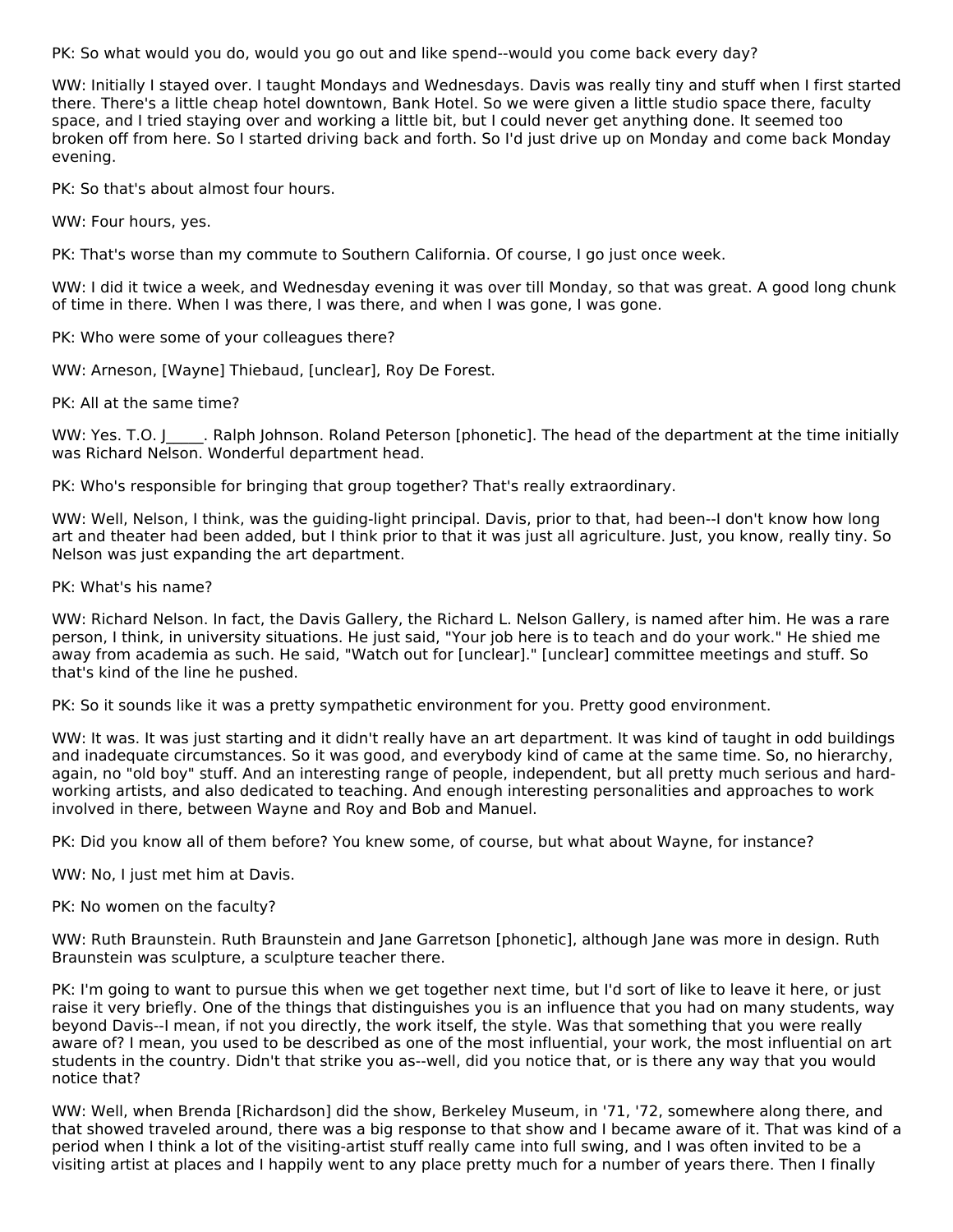said, enough. I was aware of it, yes, to some extent anyway.

PK: Just real briefly, because we have just a couple more minutes and I want to free you up so you can get going, but briefly, what do you attribute that to? Have you thought about this at all, what would make your work style so susceptible to--I don't want to say imitation, I don't mean that--but so influential on the students. Imitation maybe is a good word.

WW: Yes. Yes, in fact, I experience some of the things. I think I heard Jasper Johns say once, he saw people doing Jasper Johns better than he could. [Laughs] I had a couple of instances that I'd see students pushing a lot further than I did in some ways. I'm sorry. I kind of wandered off. What was your question?

PK: Well, I was just wondering if you gave--

WW: Why I thought that it was successful?

PK: What was it about your work in particular that seemed to get this kind of response from the students?

WW: Well, some of it, I think, is what we've talked about. Just the low-tech being offered up instead of high-tech, and the work being friendly, and offering conversation and stuff, rather than being remote. I started to see--I don't know if I identified it at that time, but my teacher that I had in high school, McGrath, that I think really the founding father, or the identifying founding father of some of the sensibilities, was a person who was inclusive, not exclusive. So I think it had something to do with that and that getting back in touch with the narrative thing that kind of emerged at that point. So people could see the art was based on something real and you didn't have to have an art background necessarily to understand it. One thing that I think probably in some ways, probably in the high-art sets gives problems, but almost from that time on, anytime I've been around some exhibit of my work, somewhere along the line somebody says, "My kids love your work."

PK: Well, what's wrong with that?

WW: No, that's--absolutely, I mean, because you can't fool them. And the fact that a really little kid could come in and be connected, could find something in there to identify or enjoy or be fascinated with is, I find a great honor in that, actually.

PK: Well, certainly the style would be--I mean, it's deceptively simple and familiar.

WW: And humor.

PK: Yes. Anybody who enjoys Sunday comics is going to then be drawn into something that actually gets much more, of course, beyond that.

WW: Right. My oldest son, Ethan, one time we were talking, you know, when I finally started getting some attention, he was aware that I was somebody, he became a fan of Pogo, and he says, "Did Kelly influence you?" I said, "Oh, yes." I would never have thought of that, but yes.

PK: [unclear].

WW: Yes. Really interesting artist.

PK: Some of these people, we can talk about this if we want to on another occasion, but some of these artists really are, in a sense, unappreciated. I think that their day is coming more and more as these somewhat artificial notions are removed. It's not to say that they're the same as [Roy] Lichtenstein or something. But within their area, there's a great deal of more than craft art, I think. What's interesting, and what we can talk about more later, is how these notions, these ideas, have been shifting very much during your time, the sixties, and then on up to the present. Anyway, thank you, I don't want to take any more of your time. We've got a good second session.

# WW: Yes. Good.

PK: ... to jump into it, but one of the things that I hope we can do today is trace further the biographical development, those events, significant events, in your life and career. I mean, life, as well as art career, always understanding that, of course, they're closely linked and can't always be separated. One of things that occurred to me driving out today with--we're in the midst of some rainstorms right now. There's a beautiful sun. The clouds are embracing. They're real low, embracing the mountains. You have these beautiful wooded hills out of here. It's very rural. Some people might say paradisically. You've got a little creek running right down in this gully, or whatever it is, next to your home. There's something very rustic about your environment, about your world. It occurred to me, as I'm driving out here, that what I know of your art, I really can't imagine it being created by anybody else or in a different situation. I realize, at least for me, there seems to be this seamless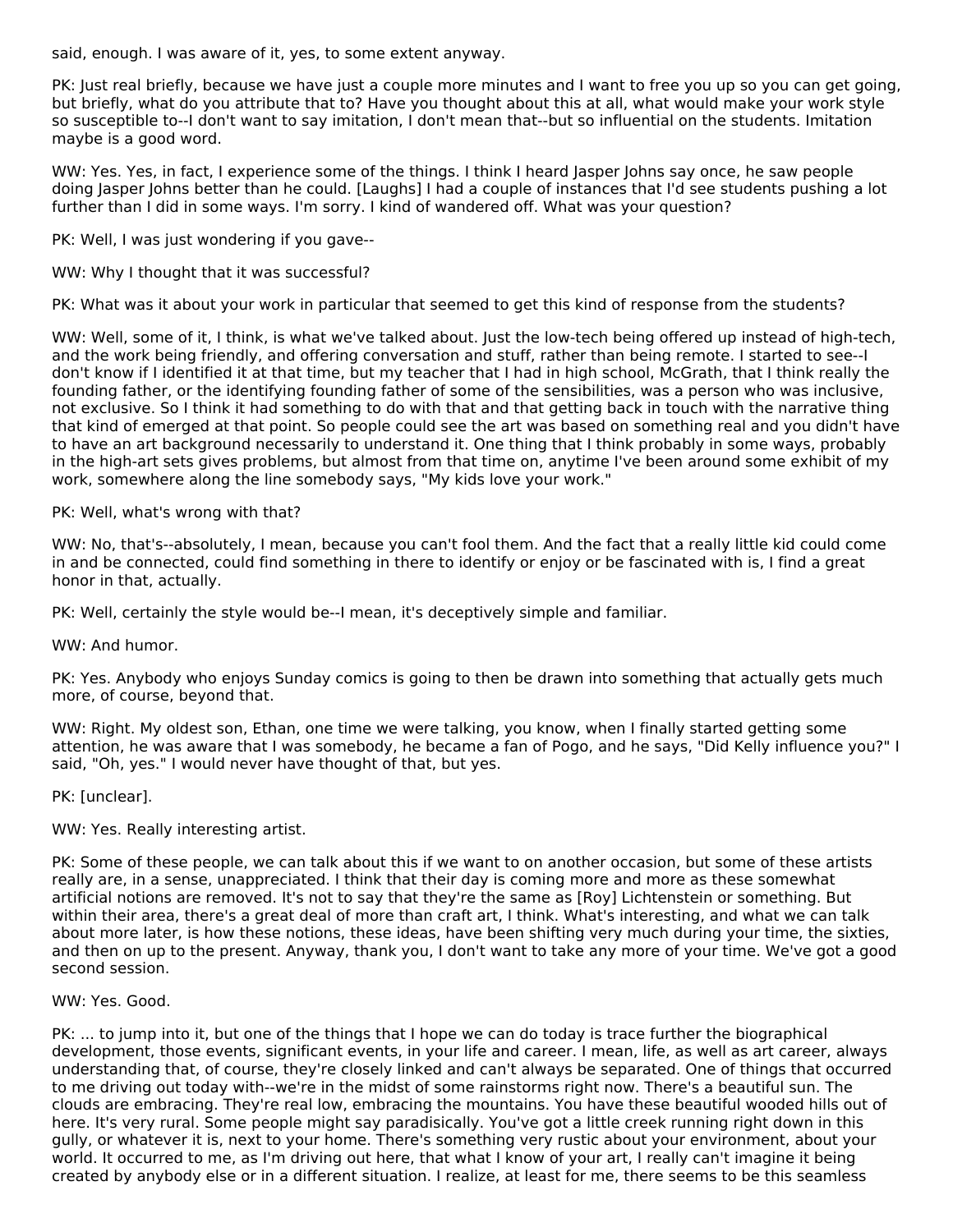union between your imagery, perhaps the ideas, but the environment in which you live. I think of some of your wonderful watercolors and images in the journals, especially from the early days, and I always thought of Wiley as being interested in camping out--fishing, camping out, you know, sitting around a campfire. This is just an observation on my point, but how do you respond to my reading this or describing it in this way?

WW: Well, I think, yes, I think we all probably, to some extent, occupy environments, layers of environment. There's been an interesting book, in fact, a number of interesting books, by a man named Lyle Watson, Gifts Of Unknown Things. He did Romeo Era, Super Nature, and Heaven's Breath: A Natural History of the Wind. He's talked about the wind in terms of all the different layers of wind, and the different creatures that lived and traveled in these different layers. It made air, it says like dirt, only it's different layers with creatures. So I think I following on kind of all the same thing. Having spent probably, other than the first couple of years of school, well, no, just the half semester of school, first grade, five, six, somewhere along there, those years in the city. just the neighborhood, Indiana, then moved out in the country and have lived in some kind of rural, semi-rural, you know, on the edge of cities or towns, pretty ever since then, just where my family ended up, and what kind of space I ended up occupying. So I lived in the city briefly in San Francisco, when I was going to school there. Then at the earliest opportunity, I guess after I married to Dorothy, moved to Mill Valley in '58. I think it was '58, somewhere around there. I have been in various locations ever since then. Muir Beach, and the rest of the time in Mill Valley, and then here in the San Geronimo Valley in '68. A lot of it, also looking for a kind of rural area, something close to a city, where I can get in to get materials. Then I had the job in Davis someplace, and even considered moving up to Davis. Went up and looked around, and decided not to, because, first of all, I was just a temporary replacement there for somebody on sabbatical. The first two years, I was a sabbatical replacement, so didn't know if I would be located up there. By that time, I'd kind of got used to the drive, and I liked the break from being up there, having to stay in Marin. So the valley here, '68, to this place in the fall of '68, with the family, Dorothy and two kids.

PK: You have two children?

WW: Yes, two boys.

PK: How old are they now?

WW: How old are they now. I think Ethan's thirty-six, thirty-seven. Zane's about thirty-two, something like that. They're about five years apart.

PK: You mean they're just about as old as we are?

WW: Yes. Yes, gaining on us. [Laughs]

PK: What are they doing?

WW: Ethan's living in upstate New York right now, although prior to that, he was in Los Angeles. He's in filmmaking. He kind of got interested in theater and filmmaking in high school and followed that up. Then married a lady, Kate Dobson, who works for Scientific American. She works in Manhattan. So he's in filmmaking. My younger son, Zane, is in child education, child sports. He teaches kids at school in Marin. There's a program, initially he designed, for after-school sports, kids between school and parents.

PK: Near here in Marin, you say?

WW: Yes, it's in Dixie Lee School over in Lucas Valley. He lives in Fairfax.

PK: I'd like to pursue this line a little bit. That is, the domestic side of it. Again, I'm operating from a belief, certainly, in your case, I think also with many other artists, that there is this close link between one's life experience and the images, at least on one level, that they create. One of the things that struck me at our last interview, towards the beginning, we were talking about the Funk show. You said something that I really should have followed up on, and I didn't, but I can do it now. You, in trying to describe some essential quality of funkiness, funk art, you described it as feminine, as opposed to masculine. You did. What you said, I have my notes here. You described it in terms of at least some of the connotations of having to do with the earth female, as opposed to male high art. I don't know if you meant by that a preciousness, artifice. I wanted to make sure that I understood, or that we understand what you mean by that, because I think it connects to an interest you have in, I don't want to say gender issues, but in the nature of being man, being woman. We were talking about that last session, before we taped. Could you clarify that a little bit?

WW: Well, it just makes me think of what the initial question was, the space one occupies, literally the space. I think, you know, living more in a natural or--"natural," funny word--living more in the country than the city, I remain in a--you're just more conscious of nature and the interface with nature and animals and things that, you know, we're interdependent on. The more removed youare from that, I think, the less conscious you just are of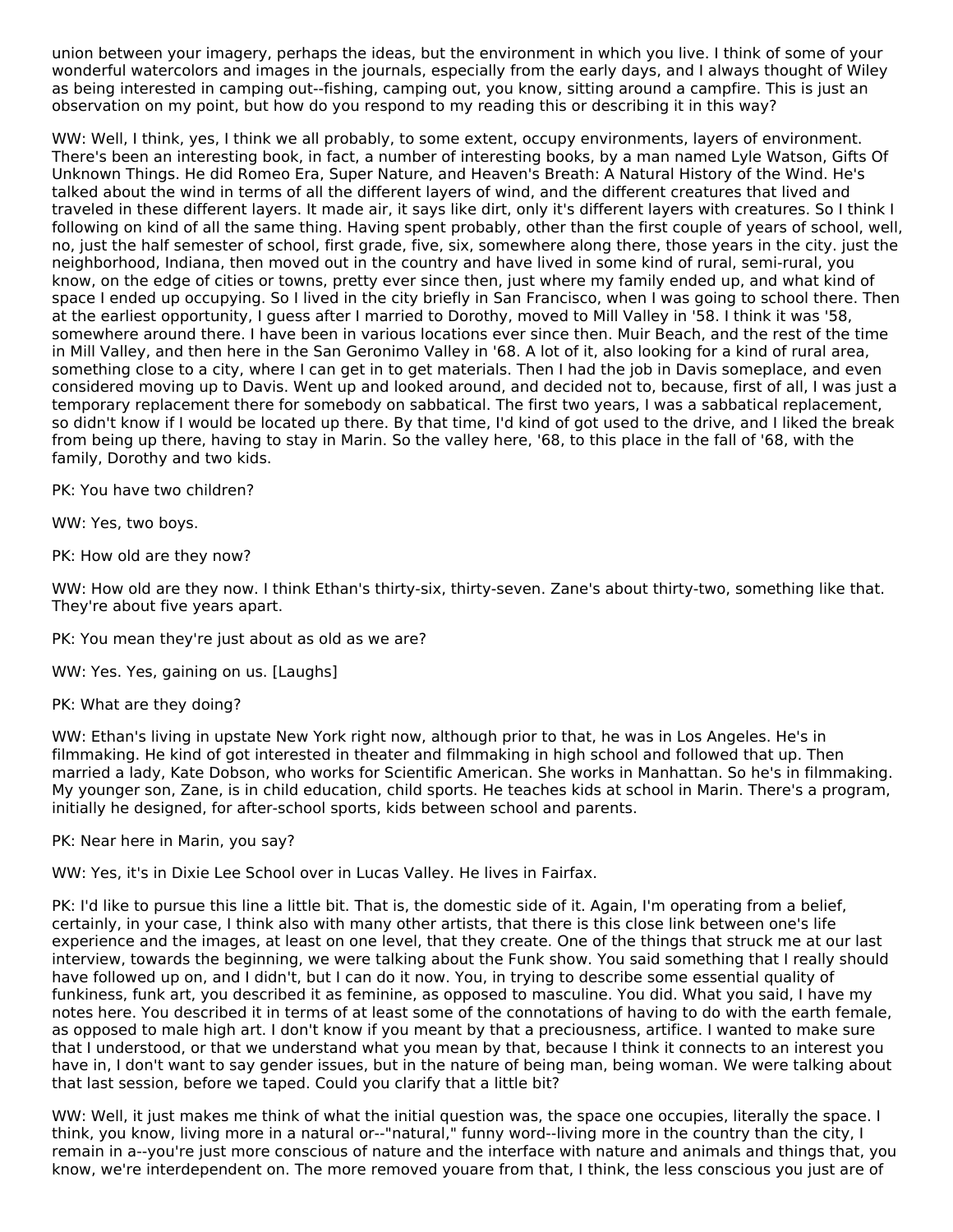the environment and the impact we have on each other, how they nurture and support and the necessity of some kind of conscious interface there. I don't know if we spoke about it last time or not, but I read a book recently by Ken Wilbert [phonetic] called The Brief History of Everything. Wonderful book. Good title. It just kind of explained in there, or at least gave me some map to view what we're talking about. I think my consciousness about it, part of it is because I somehow early on identified myself as an artist. Therefore, even if you're not, in some particular way, you're defining yourself in some field. It's a little bit set apart from what's considered usual or normal. At least you're adopting that label to some extent, and that also allows, at least in my fairly early interpretation of it, although it wasn't anything that sophisticated, a more liberal definition of what is and what isn't, in terms of life, female, male, the whole thing. It's a more spacious area to occupy. I think Eastern thoughts, same kind of thing. It's just understanding natural systems, or what consciousness or intelligence there might possibly be. It's taking a penetrating, open-minded view of what that's about. That natural interface, I think, too, also keeps you close to that form of consciousness, whereas the more you move into totally man made environment, the less conscious one becomes of that. So I think that's it.

PK: When we were talking, before taping last time, you had been talking with Mary, the woman with whom you live now. How long have you been together?

WW: About three years, something like that.

PK: Anyway, you said that just that morning you had been talking with her about some of these related issues.

WW: Well, I know I kind of got off into--I wanted to finish up with the Ken Wilbert--

# PK: Please, go ahead.

WW: He said in there, prior to agriculture, basically, all the deities were feminine or matriarchal, and with agriculture it became impossible for pregnant women to become part of the food planning and gathering sources, because, I think, even at that point, there was no grain or food storage, and we were in a kind of nomadic relationship with nature, although I think some probably really primitive forms of agriculture were taking place. But it was agriculture that a pregnant woman could do. When it moved into plows, that took an ox to pull it, and women could no longer participate in that part of it, the deities shifted to patriarchy at that point. It was the first time, we, as a people, were released from continual nomad harvest, grain storage. And out of that came religion and language and the control of those things basically by the patriarchy. The spiritual got alienated and designated to works of Satan and witches and that whole thing. Religion was taken over basically by patriarchy at that point. The natural world that translated into verifiable scientific units, and therefore, saleable. That's what we're suffering at this point is that everything of real value has been turned into something that can be marketed.

#### PK: Commodity.

WW: Yes. He said, also in there, men were hardwired to fuck it or kill it, and women are hardwired to relate to it. I recommended this book to a young woman artist, and she wanted to know the premises of it. I told her about those premises, and she said, "How about fuck it and kill it?"

PK: Oh, that's pretty dark.

WW: It's probably a little closer to our way of dealing with things.

PK: Do you see a basic relationship between men and women as antagonistic, or do you think that that's something that, if you pay attention to it and want an alternative, something that can be moved beyond?

WW: Oh, yes, I think so. I think any time you, regardless of your gender, sincerely want an alternative, it will occur, regardless.

PK: How has it worked in your life? On the one hand, we all have a perspective, a kind of world view and the way we want things to be. But then, of course, we're all, to a certain degree, subject to our own hardwiring. How has this worked out in your own life? You were married for many years, and I guess, what about four, three years ago, four years ago, got divorced, is that right?

WW: We're just separated, intending divorce.

PK: Well, I presumed there. But in other words, you had occasion to separate. I'm not interested in probing into your private life in that respect, but to the extent that you can comment on maybe the difficulty of--well, where there's an ideal, which I think many of us share, the difficulty of, over time, achieving that.

WW: Yes, sure, ideals. Married for thirty-seven years, you know. A highly important relationship. Just unbelievably beneficial, I think, to me as a human being, as an artist. Dorothy and I both shared the same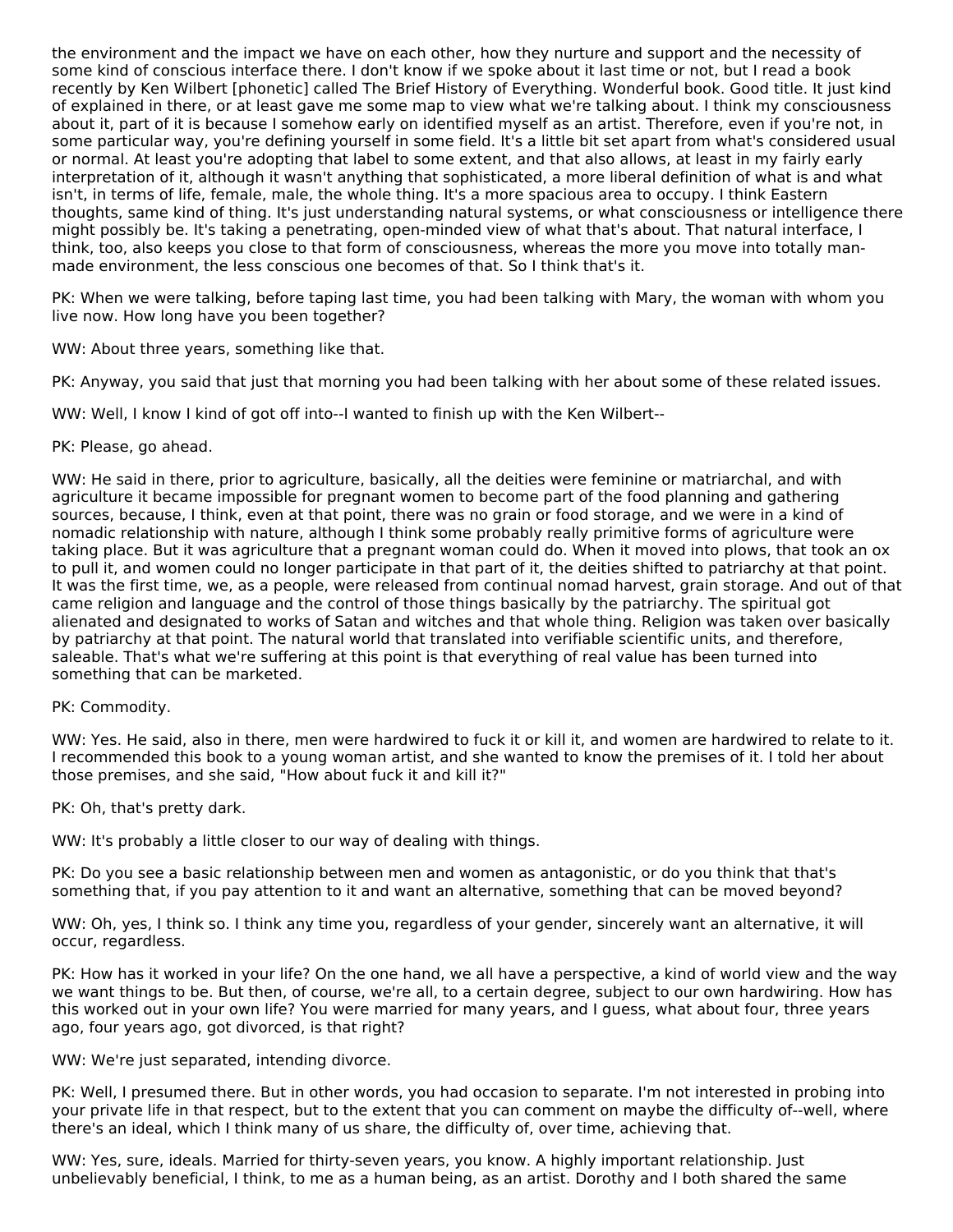teacher, Jim Brown, really highly important to both of us, and a kind of family out of that of other artists and people with similar beliefs. There again, that kind of a pantheistic relationship, too, between human nature and the nature of humans and consciousness about that, I think very much planet and reinforced by McGrath, because I think that's the edge he occupies. So, why that changes? Boy, flat mystery to me. [Laughs]

PK: And I think for most of us.

WW: Not in any way, without being personal, justifiable on my part, or whatever. Just basically on some level, it's the way I've led my life. I've come to certain points and it's changed. I know it's me making the choice on one hand, and on another hand it's like the painting. I just witness it on some level. I think my particular attentional system and the [unclear] system, I'm just always selfish and I do what I want. You know, fuck the outcome. I feel bad and stand around and sometimes wish I could repair it, and try, you know. So I think it's a pattern that I suffer, deal with, but I'm conscious of it.

PK: Well, you're certainly not alone.

WW: Oh, yes. [Laughs]

PK: Human beings have a tendency to be that way. Do you feel, then, that that aspect or mode of conducting your life also explains, or describes, the way you approach your art? You said, "Well, you know, fuck it, I'm going ahead. This is what I'm going to do, the consequences be damned."

WW: It's counterphobic, I think, you know, running into what you're scared of rather than running away from it.

PK: So you anticipate the consequences. What is it, like daring almost?

WW: Sure. Yes, there's that aspect to it.

PK: Because you've certainly gone your own way with your art, and it seems to me--let's see, how can I say this without doing another cliché? It's one of the problems in talking about these things. But it seems to me that along the way you could have made choices to pursue a specific very successful expression, style, if you will, theme, and sometimes you do, sometimes you don't. But I think that as a result, it seems to me you've made art on your own terms and the critical reception, market reception, hasn't always remained the same.

WW: No, definitely. Yes, there's a certain consistency being looked for in there, a certain stylistic logo. If that doesn't become apparent, then people are confused by that. Yes, I think, we're right back out on, you know, what we're suffering from to some extent, is that it's not connected to heart or to soul, it's connected to verifiable units that can be sold, commodities, and recognized. That voice that I think really is the driving forces in nature, and our relationship to it, is kind of basically edited out of that to some degree, and becomes a certain dead thing on some people that doesn't in any way threaten you or deter you or make you conscious. It sounds pretty vindictive and devoid of stuff. So, you see, it's what I feel, or that's what I don't feel sometimes and wish I did.

PK: One of the things that interests me, as I say, there are so many things that I'd like to follow up on, that I get pretty soon almost like an overload in my mind trying to trace, ask the right questions, follow the right theme. There are a number of things right now that occur to me. But I guess one question to follow on this would be, are you pleased, despite the consequences, do you feel that there is a certain integrity or order to the decisions that you've made and have talked both about life and art? Maybe not in inevitability, but at least a consistency?

WW: Well, yes, and I think the art, pretty much since '67, '68, chronicles that, is pretty reflective of almost everything we've talked about in some way. Sometimes I'm accused of making obscure, but I don't think I'm really ever that obscure. You get the drift and the scent of what the thing's about. Sometimes it gets real specific and shrill, and probably not very attractive, but that's okay. I think that's probably less effective that way, but sometimes that has to be heard, too. There has to be human voice. I mean, that's why I think art's such an incredible concept, because it is the one place you can vent all of your feelings and thoughts. It's a very, I think, incredible form of communication in our species, communication, and through the word image and different forms evolve out of it, and in some way that isn't immediately threatening. Powerful and potent, but in some way that one can experience it without having to go into fight-or-flee mode. Although it obviously pushes those buttons in certain people. Senators back East are deeply threatened by black and white stains on paper that happen to be the wrong kind. So really, what a gift [unclear].

PK: Let's talk a little more about your community. I don't mean literally this Woodacre area, but a circle of friends, contacts, which seems to have remained, again, pretty constant over time. You still hang out. You still hang, as the kids say, a bit with Bill Allen and with Hudson. It seems to me like an extended family. As a matter of fact, you've been described by--who was it--I guess, very early on, by Peter Plagens in Sunshine as, your art, at least, as a sort of mature hippie art with all the connotations. This is something, actually, I want to explore a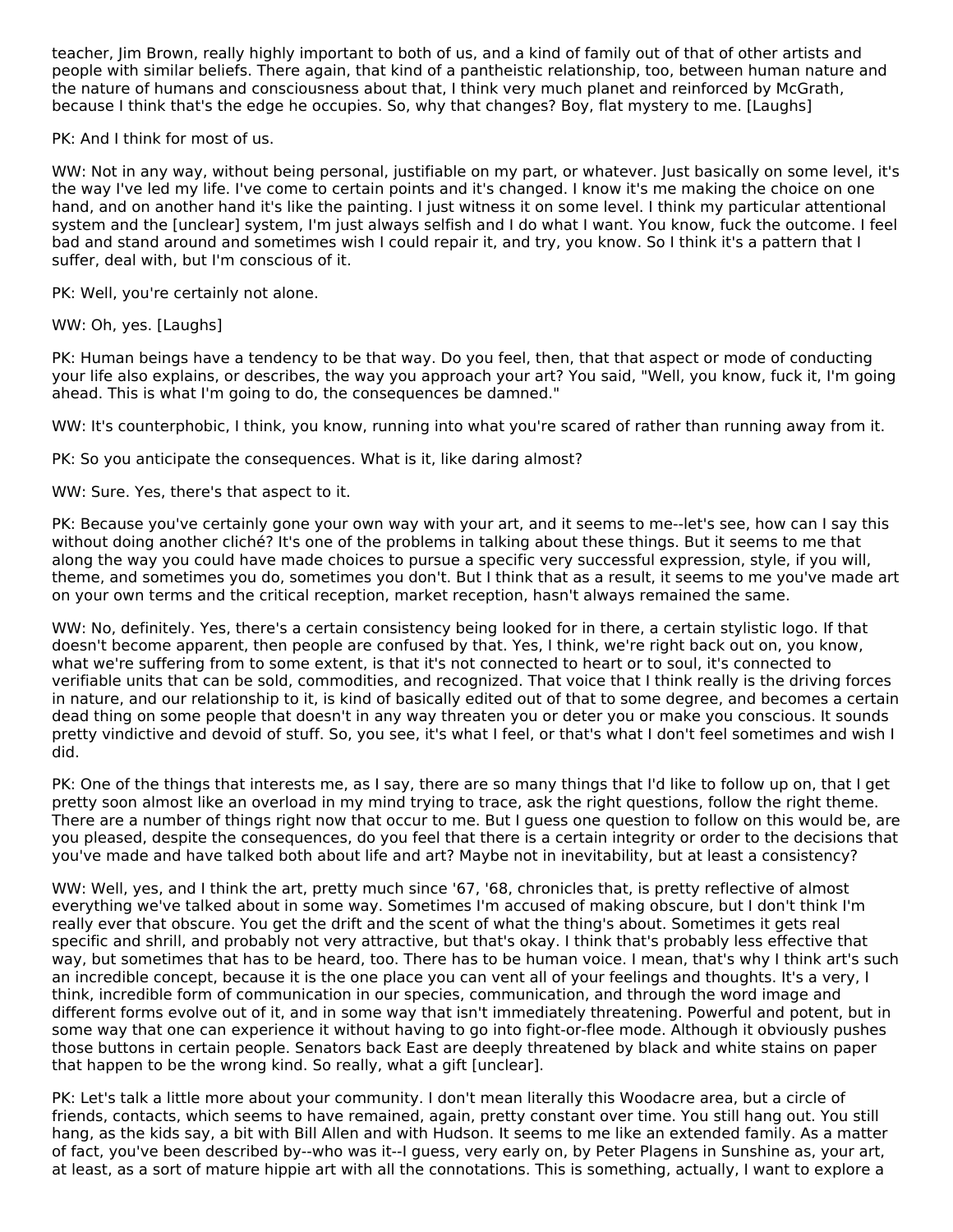bit in a moment. But there is that sense of tribe, of community. Yet in some respects, or maybe because of this, I don't want to answer my own question, but you seem not antisocial, but not extremely social in terms of needing to be out there all the time. Is this a fair characterization, that you've really kept pretty to home and hearth, and with a smaller group of friends, or am I perceiving it wrong?

WW: Oh, I think so. Yes, to some degree. I think part of it is just the family, the domestic aspect of one's life developed. In my case, married at twenty-one and a child immediately. Dorothy was pregnant within a month or so after we were married. About five years and another child. Just suddenly. And in teaching. So a lot of that time just used up. But still, again, just the amount of energy between twenty and thirty to participate in art events locally. There were a bunch of mutual shows that all of us participated in, the [unclear] show and some happenings at the Hudson. I worked with Ronnie Davis, the Mean Troupe [phonetic]. Some interesting linkages there with various people. Filmmaker Robert Wilson. Musician Steve Reich, who showed me the East Coast. Steve and I did some performances together.

PK: Oh, I didn't know that.

WW: Yes.

PK: Tell me about that. That's too interesting to pass up.

WW: It's just a period of time, I think. You know, on the East Coast, at that point, some of the happenings, or whatever they were called there. Deying [phonetic], I think was doing some of that. Hudson and I, interested in the same thing out here, and Ronnie Davis, Bob at times, and Judy Davis, that became Judy Raphael [phonetic], Judy North. Just another friendship. So Bob and I did a piece with Ronnie at the theater in downtown San Francisco. It was called "The Event", I think. Mainly visual things, all in black and white. Then Ronnie invited me to do cast sets and costumes for Ubu [phonetic], King Ubu, Jarrys Ubu. So kind of became familiar with Jarrys through that. Steve Reich was around at the time. Oh, we also did some filmmaking. Bob Nelson and Hudson and Ronnie Davis and I did a film called Plastic Haircut. Steve did a soundtrack for that. Then we all kind of collaborated in various aspects on doing Alfred Jarry's Ubu. That was performed at a theater on Capp Street that the Mean Troupe was using at the time. That linked up into the--I wasn't involved in that, but my brother was, the minstrel show. Bill Graham got involved at that point.

PK: I didn't know about this. When you say Ron Davis, Ronnie Davis, that's not the same Ron that--

WW: R.G. Davis. Yes, different from the painter.

PK: Ron Davis was up here at one time, but not connected to--

WW: Yes, he was going to the Art Institute. Yes.

PK: Sorry, I interrupted.

WW: It was just an interesting group. A lot of cross-buyers of ideas and images, and I think-- ... presenting a piece at the School of Visual Arts called Violin Face. Blood Death was beautiful, interesting experience. But, I, at the same time I had ideas for a visual accompaniment. There was just the violinist. So it turned out Steve was going to be in the West that summer, and I'd taken a job at the University of Colorado in Boulder, so we both met there. I had a studio space there. I was teaching some graduate students. Actually, that turned out to be an interesting group of people, too, as I think about it. But anyway, he and I worked together there and worked out a performance piece that we did in Boulder, and then brought to the west coast and did it, Hanson Fuller [phonetic], two to three times. Also at Sac State [Sacramento State University] once, I think. Then I ended up doing a record cover for Steve's, a record of his Violin Face and Brother Walker [phonetic]. I got it stuck in the back there.

PK: Well, we can look at it maybe.

WW: No, I think I took it down. I had it there for a while. I think it's packed away.

PK: Was Reich then visiting at the university?

WW: At Boulder, you mean?

PK: Yes.

WW: Yes. No, he just came and stayed there. No, he wasn't doing anything there. He had a son in the area he was visiting. Michael.

PK: Did you keep up with him?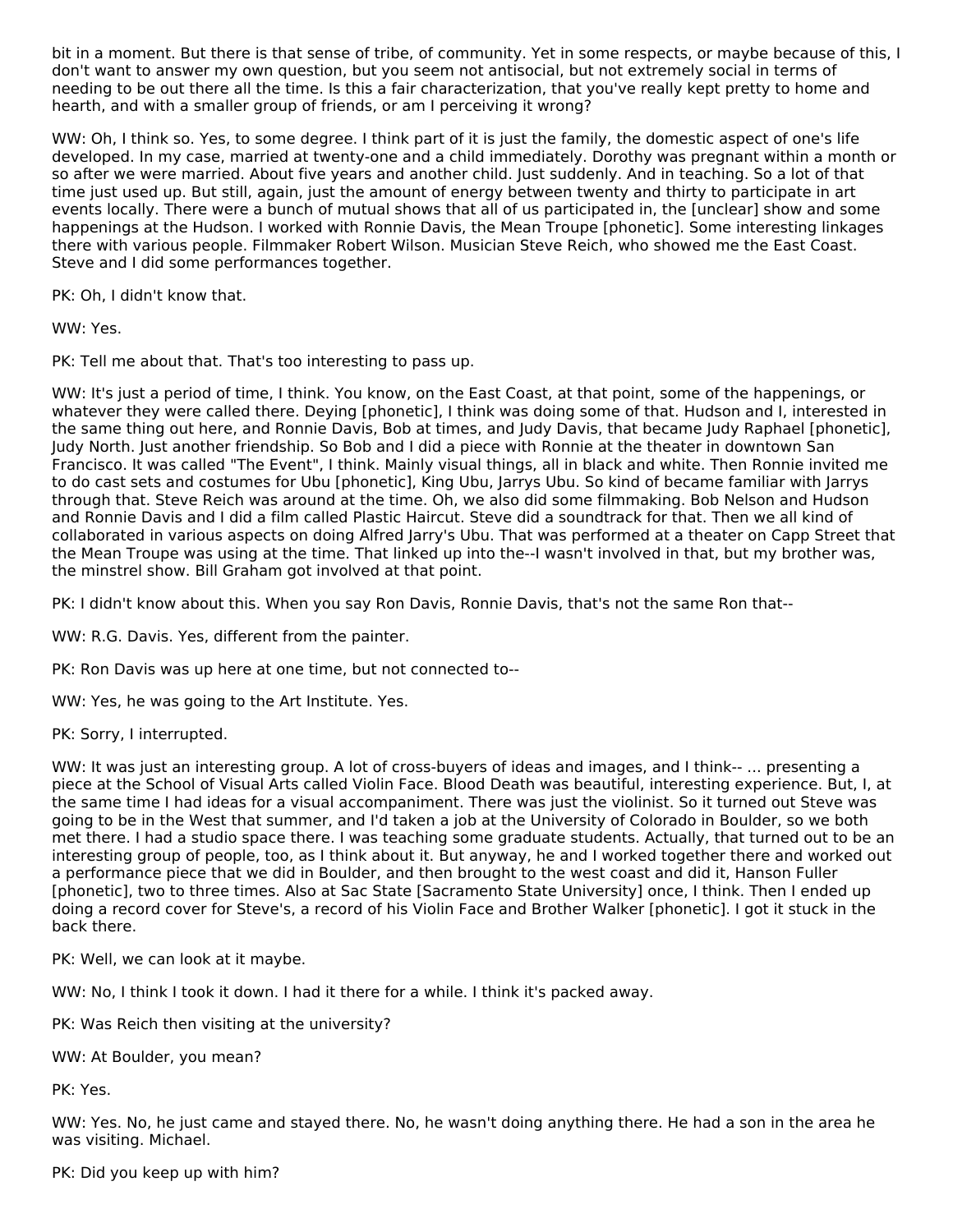WW: Yes, we have a little bit. I saw him when he was out not too long ago. Kind of gappy, but I still see him. I met an interesting group of people in Boulder that summer. It was an interesting time--the hippie stuff you were talking about earlier. You know, that was the love summer and all that stuff.

PK: Was that '65, '66? When was that?

WW: No, for me it was the summer of '68.

PK: Was that the summer of love in San Francisco?

WW: '67, '68, somewhere. It was '67 was the Be-In at Golden Gate Park. That was the real peak of that, I guess. Then I spent that next winter back on the East Coast in '68, and got that teaching job at the University of Boulder that summer. So Roland Reiss was there.

PK: Roland was there at the same time?

WW: Joan Moment [phonetic], who teaches up at Sac State. Interesting group of students. People who became friends. Jim and Joe Hawken Hall [phonetic]. Actually they performed. They helped Steve and I in that performance we did there. Then we ended up doing a performance there. There's a poster for it there, called Parachutes, Dumbbells, and Me; The Space Opera. So, a whole lot of things.

PK: Oh, yes, The Space Opera.

WW: A whole lot of the artists that were there in the art department, we all got together and we got a stage and did a performance piece down at the local high school there. It was nice.

PK: So that has an image by you, a Wiley drawing.

WW: Yes.

PK: That's a document.

WW: Yes. Well, everybody said, "Well, what should we do?" One night I was sitting around thinking, and so I suddenly got--as I was doing kind of [unclear], the second time on stage, handheld fruit. The human teetertotter. See the naked light bulb direct to oblivion. The battle of the spaceship. Trained potato puppets. [unclear] movements.

PK: And only fifty cents admission. Boy, what a bargain.

WW: Yes. Well, it was a great show. We just had a really--it was visually [unclear].

PK: Was Roland involved in--

WW: Oh, yes.

PK: Well, you know, this is interesting. I think I told you that I'm simultaneously, not quite, but concurrently, I guess, interviewing Roland, doing an Archives interview with him. I recall when he was talking about those years, he mentioned that you were among the people there, and that he actually brought in a number of guests, I think. I think he was chairing.

WW: Yes, he was. He was department chair at the time.

PK: It sounded like a very exciting time there, that people were coming through. Judging from what you say, that was certainly the case. Let me ask this, then. It would appear that at that moment, you became more interested in such expanding ideas of what art activity could be, and you were becoming interested, I gather, in some performance in process, or this kind of thing. Crossover, I guess, is the way it could be described. Do you feel that the experience there, at that particular time, was critical in a way for you taking another step?

WW: Not entirely. I'm thinking about the origins of that. I think, again, go right back to McGrath and high school and his non-distinction between expressions and forms of expression in art. Although I wasn't involved in any performance pieces in high school or anything, I remember McGrath talking about things he put on. Hudson and I did do decorations for school dances and things. So, objects and movement and stuff were in there. In that stuff with Ronnie in the event, that must have been early sixties somewhere. So, kind of messed with that stuff off and on a little bit. Although I didn't get into actual performance, I guess, myself maybe until--was it prior to that? I think so, maybe a little bit at Davis. I don't think so. Then that led into doing more at Davis. [unclear] got to be kind of an annual event. Then I think performance art, you know, the form, kind of emerged about that time, too.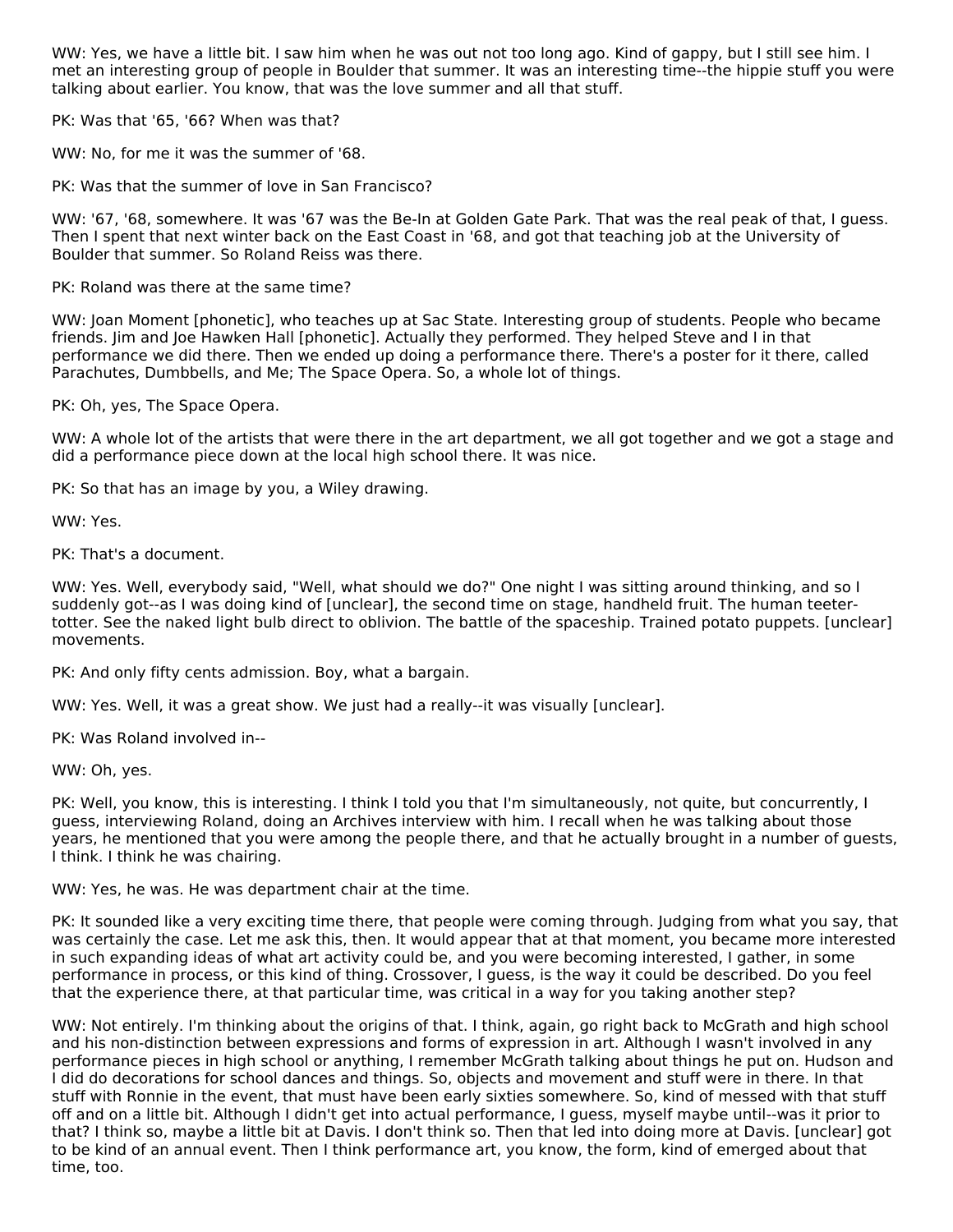PK: Right. Did you feel, first of all, a connection to that new form?

WW: Yes, I didn't have any problem.

PK: Felt comfortable?

WW: Oh, yes.

PK: You liked it?

WW: Oh, sure, yes. I was in support of it. Yes, there was some--it wasn't openly accepted at Davis. There were people who--Bob Arneson was very resistant to performances art.

PK: Really.

WW: Yes.

PK: I didn't know that. Gee.

WW: Yes.

PK: That's kind of surprising, because he was certainly pushing the boundaries of acceptable art in his work.

WW: All his were just frozen performances, that's all. He just didn't like it when they moved around. [Laughs] Too scary I guess. I don't know. But, yes, we were often on very opposite sides of the table there.

PK: Really.

WW: Yes. In Davis, at different times, we had strong performance artists who used that as a major form of expression. It doesn't have to be static on the wall. It either is convincing or not. I wanted to be moved or convinced by whatever it was, a drawing, a little dance, whatever. If I wasn't, I wasn't. It didn't matter what the medium was very much. Probably at that time, encouraging anything other than traditional.

PK: You, yourself, as a teacher?

WW: Yes, sure, because it was already established. It's got its place and its reason and stuff. I think the differences, and maybe, again, it's back to that feminine or open view, there's inclusive and exclusive, and I like inclusive.

PK: It's interesting that you mention that, at least on this issue of performance, you and Arneson were on opposite sides of the table, because in Tom Albright's [phonetic] opus here, Art in the San Francisco Bay Area, was it 1945 to, what was it, '85?

WW: '80.

PK: '80, yes, the book came out. Anyway, I want to talk about some of what Tom wrote about you and its implications a little later. But I think he's talking about you as a teacher at Davis, and some student, I forget who it was, remembering--well, this didn't happen to the student, but he heard the story, so this gets to be anecdotal in the extreme. But where you went to critique--well, not to critique, to a younger artist's studio, he was struggling, and the work wasn't going well, and he was hoping you could give him some direction. According to this I hope not apocryphal story that Albright recounts, you noticed a spider web in the corner, I guess, and your comment, your remark, was that that was the most interesting thing going on in the studio. Now, that, of course, sounds a little bit harsh. But the way the story is told, it was suggesting that in a way he had been participating, or aware of something that could be seen as part--the awareness of it, the allowing it to happen. Is that a true story? Do you remember that at all?

WW: Oh, boy.

PK: I'm pretty sure it's an Albright story.

WW: Yes. It kind of mingles with other stories, you know. I'm not certain. Did I occasionally say harsh things to students? Yes, I did. [Laughs]

PK: I don't think that was quite as much as--

WW: I would say that. I'm thinking about a kid who, when I was a visiting artist back East, that I think maybe was doing work with a spider.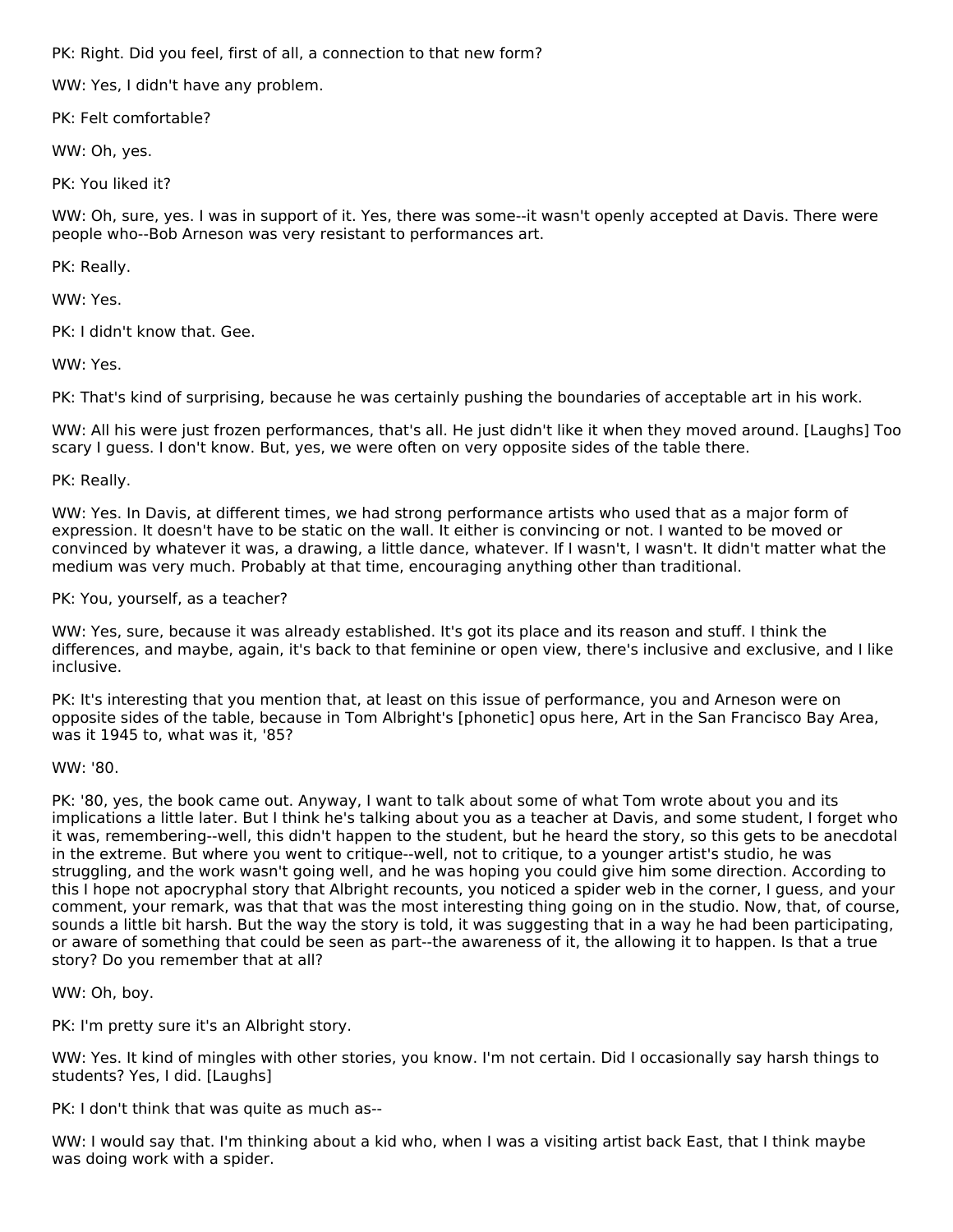PK: Well, here's what it says, since I mention it. I'm going to read it real quickly. I'm not trying to call into question the story, but trying to get at what it may tell about your approach to teaching, as for the subject. It was Jock Reynolds who told this story. He was a student in the late sixties. He says, "While he had visited this artist's studio, he was having trouble with his work," the student, not the artist. "It wasn't coming through the way he wanted, and finally he showed Wiley a spider web. He'd left this spider alone for months and it had spun the whole corner of his studio. Wiley pointed out that that was the most interesting thing there, and it was significant that he had been letting it happen." So this isn't so much a negative comment on the way you interact with the student. But my interpretation of this--and I'd like you to comment on it in more general terms- is that you're helping the students see in a different way perhaps.

WW: Well, yes, it makes me think of McGrath again.

# PK: Really.

WW: Yes. That openness to seeing. Again, too, in a way shifting the focus out of something critical. It makes me think of my approach to teaching, which I think started out pretty critical in some ways, not in others, but pretty critical, and it evolved to pretty uncritical, maybe not so much so for graduate students, exerting different kind of pressures there, but for undergraduates, seeing that, boy, art just needs support and help, mainly. If it gets it, then it flourishes, and if it doesn't, it doesn't do too well. But, yes, I think that period, again, just opened up that possibility of people and process. Well, Bruce, I think, Bruce Nauman, had a significant feed into that as a student in Davis.

#### PK: Was he a student of yours?

WW: Yes. Graduate student. He came here as a graduate student.

PK: Tell me what you remember about Nauman as a student.

WW: Just right away interesting approach to image-making. I think he came in with some paintings. I can remember him as sort of an abstract expressionist, symbolic, marked gestures. Reminded me a little of [unclear] or [unclear]. That's my sketchy memory of him. Bruce himself, physically, very unopposing. Didn't look like a hippie, or bearded. He had hair cut close and very ordinary clothes. Not, you know, at the time--

#### PK: Not Bohemian.

WW: --sixties. No. Quite the opposite, real unobtrusive. I had a course for me, you could take along with seminars, special study courses. Davis, at the time, didn't have the art department. It was still in those scattered buildings. It had an art department, but they were in this building and that building. There was no art building. That came later. So we agreed to meet on some corner there in Davis, and he was going to show me what he had been doing. He had this little chipboard folio, as I recall, and in it were eyes that he had cut out of a magazine and lips that he had cut out of magazines. He laid them out, as I recall, on one side of the chipboard, these eyes, these various--I don't know if they were all women's eyes or men's eyes. Eyes on the one side and lips on the other. These were some things he had been doing, gathering. Right away I liked that. It tickled me. I thought it was interesting.

#### PK: You didn't say, "You call that art?"

WW: No, I didn't. I don't think, anyway. I think I just liked it. I thought it was interesting. He continued to produce things kind of in that vein, just another view that was happening. Kind of a funky version of what was going on. Kind of a low-tech version sometimes, a minimalism. But interesting, strange materials, and real obvious things, like boarding up under a chair in the studio, just boarding up the sides and casting a bowl of cement and breaking the chair away, and it was the space under a chair made solid. It was brilliant. So, real low-tech. But really sharp. And pushing the edge all the time. Also very adept, a skilled draftsman, as well. I saw some beautiful drawings he had done of studies of a blanket on the floor. It was in charcoal, and just very tasty, very nice. So, very mentally and technically adept, and intellectually, I think, very sharp and curious about the world and art and human activity in the interface. Merged right into what this area, I think, is significant more in terms of his art and nature and mental interfacing. You know, all the [unclear] and [unclear] mental stimuli that takes places.

PK: So you felt that Nauman was pretty cerebral about his art.

#### WW: Oh, yes.

PK: Did you feel a kind of affinity? Because I think, in many ways, you two could be seen as--certainly, if you divide the creative art room, so you've got a room, into corners, it would seem that you guys would be at least near one another in one of the corners.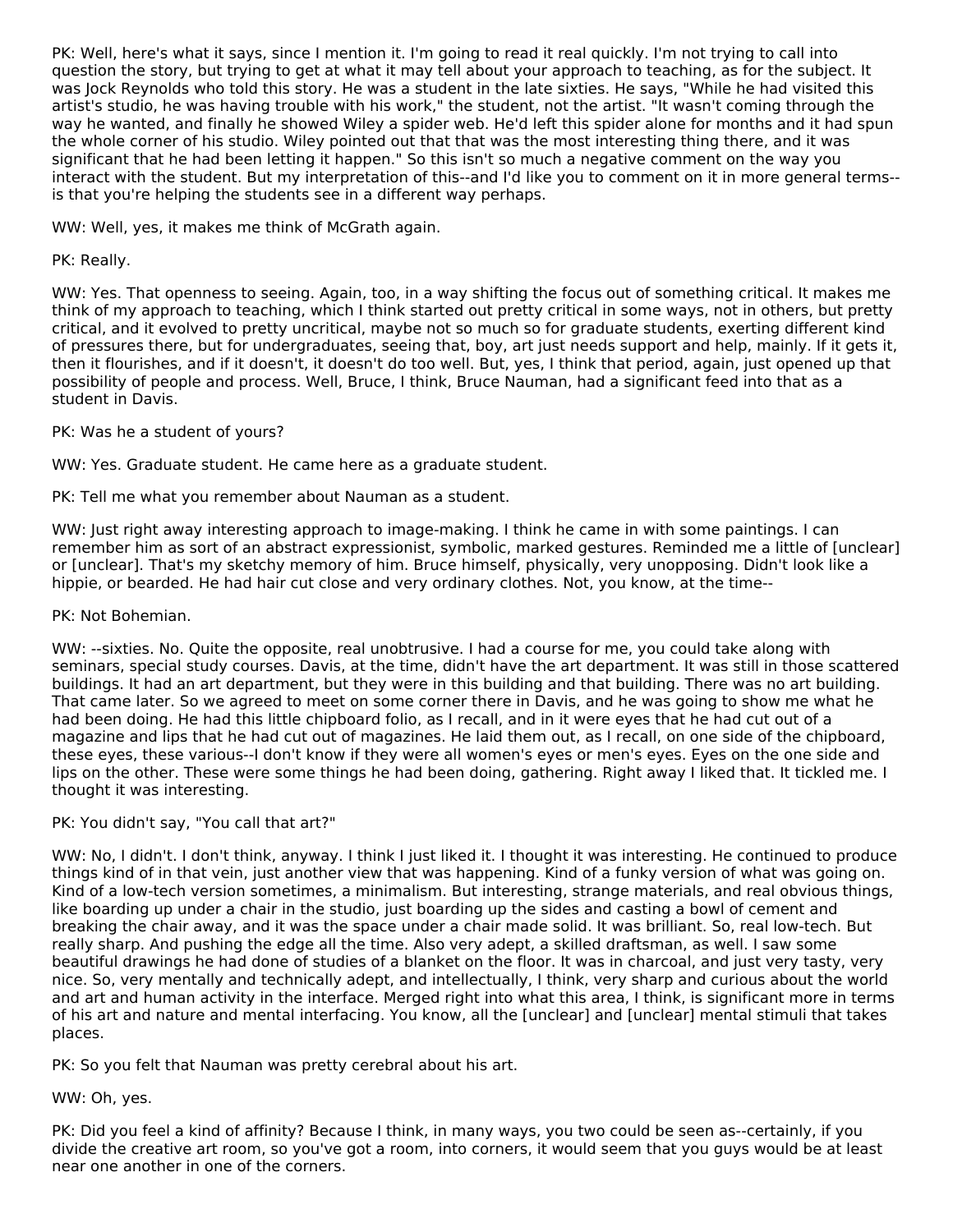WW: I think so, yes. Yes.

PK: But did he seek you out, or did he just get assigned? Here you were and he signed up for your class or something?

WW: You'd have to ask him, really, but my recollection is that he studied briefly with Italo Scanga and that Italo suggested that he check out Davis, that Italo was aware of my work and Wayne's [Thiebaud] work, and thought Bruce might find it simpatico or interesting.

PK: Isn't that interesting that you would think of Wiley and Thiebaud and recommend, "Now I'm going to go to the place where they both teach," as if each had something to offer that Nauman could benefit from that particular teaching environment. That seems like a bit of a stretch in some ways, or maybe it isn't. I was thinking of your work and Wayne's work, esthetics. Most people, I would say, quite different. What do you think?

WW: About? There's a number of questions there. [Laughs]

PK: Pick your question.

WW: Well, I don't see it so far-fetched, because I think Davis, everybody agrees, had a really interesting accumulation of artists there at the time. That also is just only my recollection, which maybe not true at all. So I think the main thing that made Davis interesting was the commitment of all the teachers there towards teaching, as well as their work, which was really fostered by Richard Nelson, the man who started the department, another exceptional person in terms of Davis, and the impact and the kind of attitude that was strong there, and one that wasn't bogged down in academia, but that was maximized in terms of creativity in teaching and the freedom to do that, support for doing that. So I think it was just a good, lively place for Italo, whatever was aware of good people.

#### PK: Serious people.

WW: Yes. Bruce was also a latecomer there. He studied math and music, I think, prior to getting to art. Anyway, for me, I think Bruce was important for me, as many students were at different times, in terms of who gives who what and who gains by that. I think teaching, you know, that's just hard to know. I think it's always 50-50 mutual in some ways, if there's a resonance, if there's a connection.

PK: It's like a collaboration, almost.

WW: Yes, it really is. But I think Bruce's approach at that time clarified things for me in my own work, about some things that I hadn't been able to resolve, just the way he approached doing things, and minimalism and not a biographical information being reinforced again in another form. Also, I think an important show at that time was Lucy Lippard did anti-form. That's probably immediately to all that stuff getting rigid and hard, things suddenly going soft and antiheroic and humble and back to low-tech again, looking more like projects that failed, rather than ones that succeeded.

PK: From which you can often learn more. I think that's for sure.

WW: Right.

WW: The real antiheroic, the anti-hero or looking for the heroic in a different form, not the same hierarchical form. One God, one only.

PK: You went to the Art Institute. I can't remember, did you teach there briefly?

WW: I did, yes. Like a summer session or something like that. I also did a few graduate students at the time. I remember one named James Reineke [phonetic] studied with me. They signed me up so graduate students could take a study course, and we he worked out, you know, visiting the studio. Also Berkeley at the same time had the same policy, and some students from Berkeley came up and took courses, graduate courses, from me. Mary H<sub>im</sub>, Jim Pomeroy [phonetic] and various people. Brenda Richardson from the museum. Hudson was teaching there. So that was another nice interaction, too. I think [Jim] Melchert [phonetic] and a lot collaborative, Slant Step show [phonetic], all that stuff.

PK: What year was that? That's a very famous show. Now, wait a minute, I bet it's in--no.

WW: Somewhere I got a--I had for a while [unclear]. I took it down.

PK: It's probably actually listed in here. I didn't mean to interrupt.

WW: It must have been about '65, '66, something like that. It was at the Berkeley Gallery, which was in San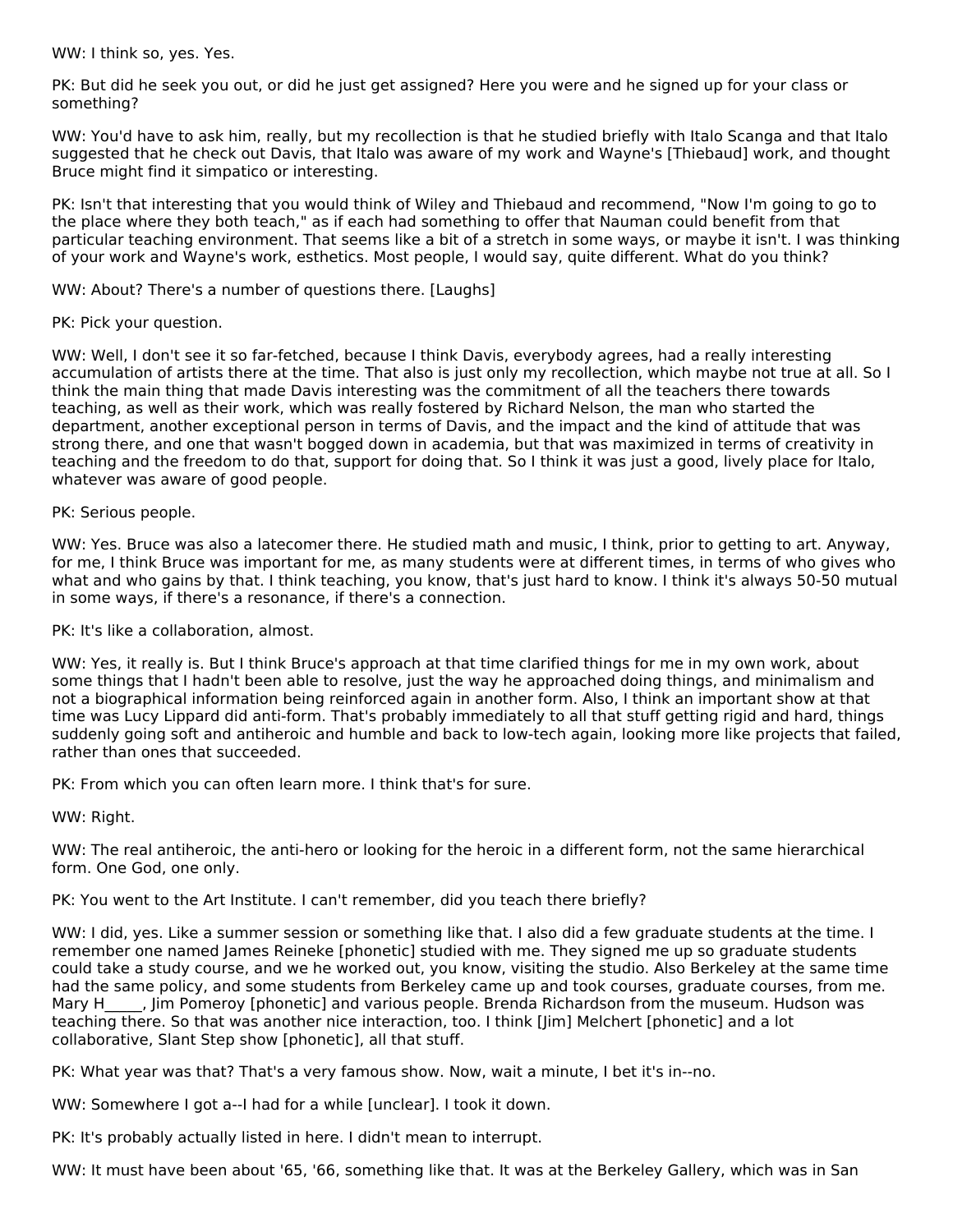#### Francisco.

PK: Well, anyway, that's easy for people to find. I'm just, again, just trying to keep things placed in time. I wanted to ask you about teaching, your observations on, perhaps, the different approaches to teaching are at the Art Institute, which became finally pretty free-form as far as--at least that's the impression I get. I gather that Davis was really a different situation, or is that not so?

#### WW: It was, yes.

PK: I get the impression that there was a lot of interaction and engagement with the students at Davis, perhaps in a good sense, a more structured situation than the Art Institute, is that right?

WW: For that parallel of time, you mean?

PK: Yes, about.

WW: Yes, but then I think the whole area was kind of cracking up at that point, too. So, everything shifting, and the age difference. When I was at the Art Institute, I was pretty young, and in a group of very young people, and mostly there were older students there, veterans from Korea. Davis, I think, at least my age, I wasn't all that much older than the students. I was twenty-four or something like that, so much closer in age. And the whole Flower Power Child generation and music and all that stuff was very potent, revolutionary kind of time culturally. Bob Dell went to Stanford [University], the whole Art institute kind of regime that was in [unclear] when I was a student there. But also that particular group of people significant. The students that were there, Hudson, Joan Brown, Manuel, all those people. You know, another strong body of students and teachers.

# PK: That's for sure.

WW: Powerful images. So just, I think, a really fertile period of time. I don't know where we were going with that.

PK: This is almost over. I think I'm going to turn the tape, if I may, and we'll pick up on--

PK: Continuing this third session with Bill Wiley on November 17, 1997. Bill, we were mainly talking about your teaching experience, some of your teaching experiences, at Davis, and trying to get an idea of what the department was like at that time. I asked you if there were some differences, in your view, between the programs, if you want to call them that, at that same time at the Art Institute and at Davis. Perhaps, I guess, what many people would suspect is that the Art Institute had gone almost into free-form, and that Davis perhaps represented, in some respects, a more structured approach, perhaps with a little more respect for some of the traditional methods, life drawing and all. How do you see it? How do you remember the two places? Or did you even think about it?

WW: I didn't think about it too much. I think I was just involved in what was going on at Davis and wasn't real aware of the Art Institute. So the thing I was always happy about Davis, because there were a variety of students there, not just art students, liberal arts students, but regardless of who was there and the graduate, in fact, the MFA program was just coming into existence as I started there. They had just did an MA before that and they were just adding MFA. So in some ways, after being at the Art Institute, I initially thought, Davis, gee, it's so square up here, the students. [Laughs] But I eventually liked the balance and found it a little more interesting in some ways, and because I think the MFA program developed well and attracted interesting students, and some of the homegrown students, too. Steve Kaltenbach and Dave Gilhooley [phonetic] and people [unclear].

#### PK: Gilhooley was your student also?

WW: Yes. He was a marine biology student initially that changed to art major. Anyway, the thing that made me happy there, I think, as a teacher, was the variety of people teaching there--Wayne teaching a very academic viewpoint. So there was such a gamut and range of sensibilities from, I think, academic to very open, very liberal, that it was like a well-stocked grocery. Students could get what they needed, and in kind of the time or space they needed it. So if you thought that's what you needed, it was available, I think, in attitude and approach. If you needed something more open and experimental, I would allow that, at least initially. If you needed something more structured and goal-oriented, Wayne was offering that. So I think we were polarities, and then all the viewpoints in between that kind of echoed both in different ways, Roy and Manuel.

PK: That's right, Roy was teaching. Roy DeForest [phonetic] was there at that time. What an incredible faculty.

WW: Yes. I think, faculty meetings, it was like, sometimes I felt maybe--there was a woman on the faculty initially, Ruth Hornstein [phonetic]. I mean, that part of it was probably out of balance. But when affirmative action became apparent there, fortunately, at least in my view, Mike Henderson graduated from the Art Institute, and we were looking for somebody of ethnic persuasion, or view, or color, or background, or whatever,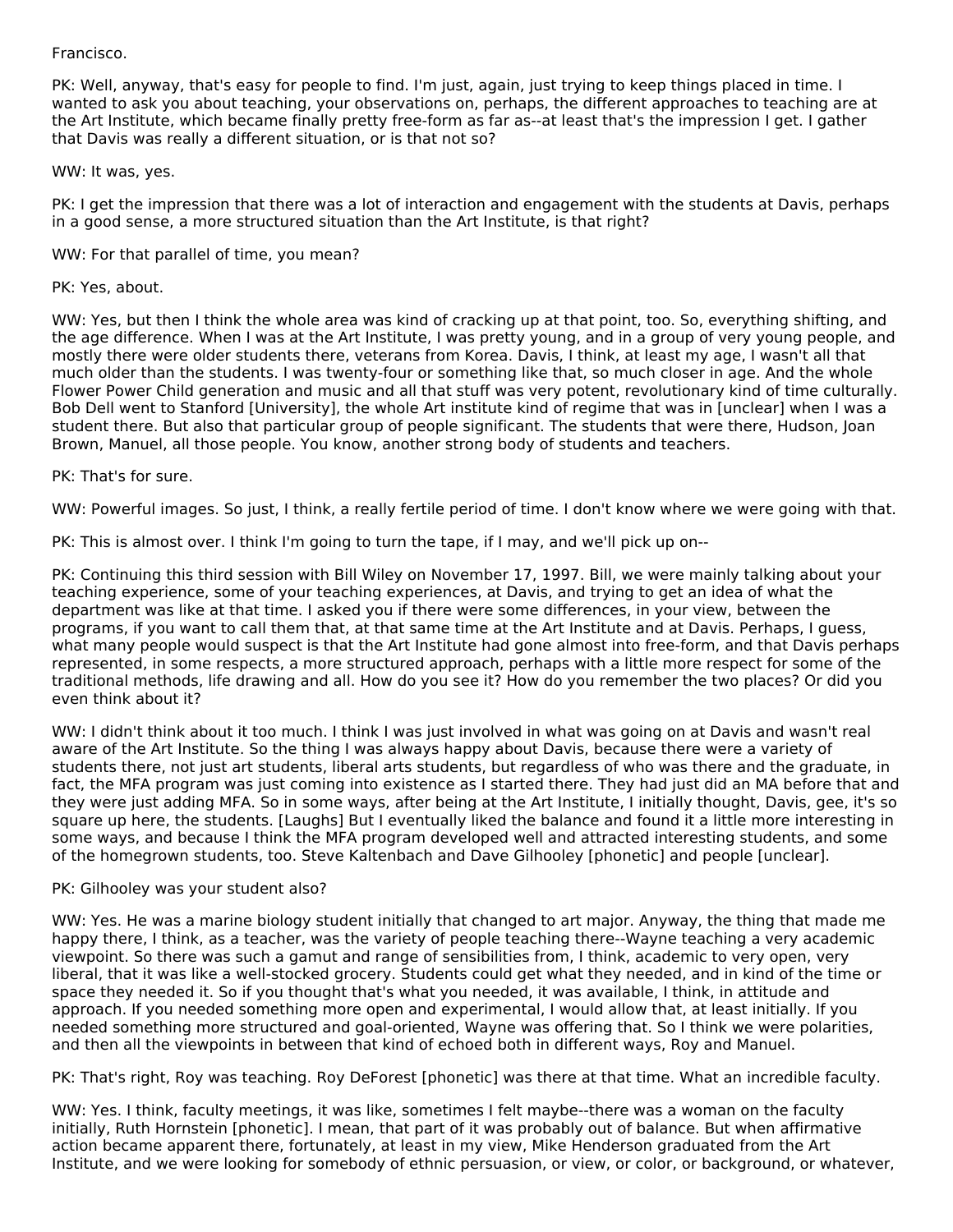and also somebody who could teach filmmaking as well as painting. Mike had been refused MFA status at the Art Institute in painting. Bob Nelson saw his paintings, and Nelson who had been a painter before he became a filmmaker, said he really liked the paintings, and if he wanted to get in a graduate program, why didn't he enter as a filmmaker. So Mike said, "Yeah? What do I gotta do?" He said, "You get a camera and some film." So he said the next time he saw him, he had a 16-mm camera and a big stack of film. He says, "Now what do I do?" [Laughs] So I met Mike right then. He was showing Nelson his first film, The Last Supper. I thought it was just a knockout. Anyway, it just blew me away, and was happy to have run into him. I thought "Davis, we're looking for you." So he came out and taught there. So I just felt that added another whole dimension to Davis, a filmmaker, blues musician, ethnic viewpoint, just an incredible person, artist, mind. So, Davis, I think, just really volatile, interesting range of people. The faculty meetings and things are really well balanced and everybody got to have their viewpoint expressed, at least, during that period, I think.

PK: When did you retire?

WW: Well, I took a leave of absence around '72, '73. Then they just were just insisting that I come back to teach more than before I was ready. I'd been off. I think I was starting the third-year leave of absence. I just wasn't ready to go back, so I didn't.

PK: So you really were only teaching there for how long?

WW: About a ten-year space. During a couple of those years, one year I had a sabbatical and one year I had grant. I did teach, guest teach those years, visual arts.

PK: So you've been gainfully unemployed, I guess, retired, ever since '73?

WW: Yes.

PK: I didn't realize that. Now it occurs to me, though, that when I first met you was probably just about that time, and you maybe were just--well, you probably had just finished up with Davis.

WW: Yes.

PK: People still, for a long time, I think, associated you with the place, though.

WW: Yes, yes.

PK: Did you find that students actually came to Davis specifically to study with you, in hopes of, I don't know, picking up some of whatever it was that seemed to be so successful out there in the art world?

WW: Oh, I think so.

PK: Stylistically or whatever.

WW: Yes. Yes, I think so. That winter I was back East, Art News had done that "Metaphysical Funk Monk," as I worked my way back out West. But people were aware of that.

PK: Is that what they called you?

WW: No, it was the title of the article.

PK: "Metaphysical Funk Monk."

WW: Yes, [unclear].

PK: That referred to you?

WW: Yes.

PK: I've got to see that. Do you have a copy of that?

WW: Yes. It's in the house.

PK: I'd love to see that. Presumably that will be with the papers, you see.

WW: But, you know, I'd also realized with that show that I had with Brenda that spring that there was a definite response to the work. I could feel it from the people there, which initially really surprised me. I wasn't necessarily expecting that. But I, myself, was very happy, very pleased with the work.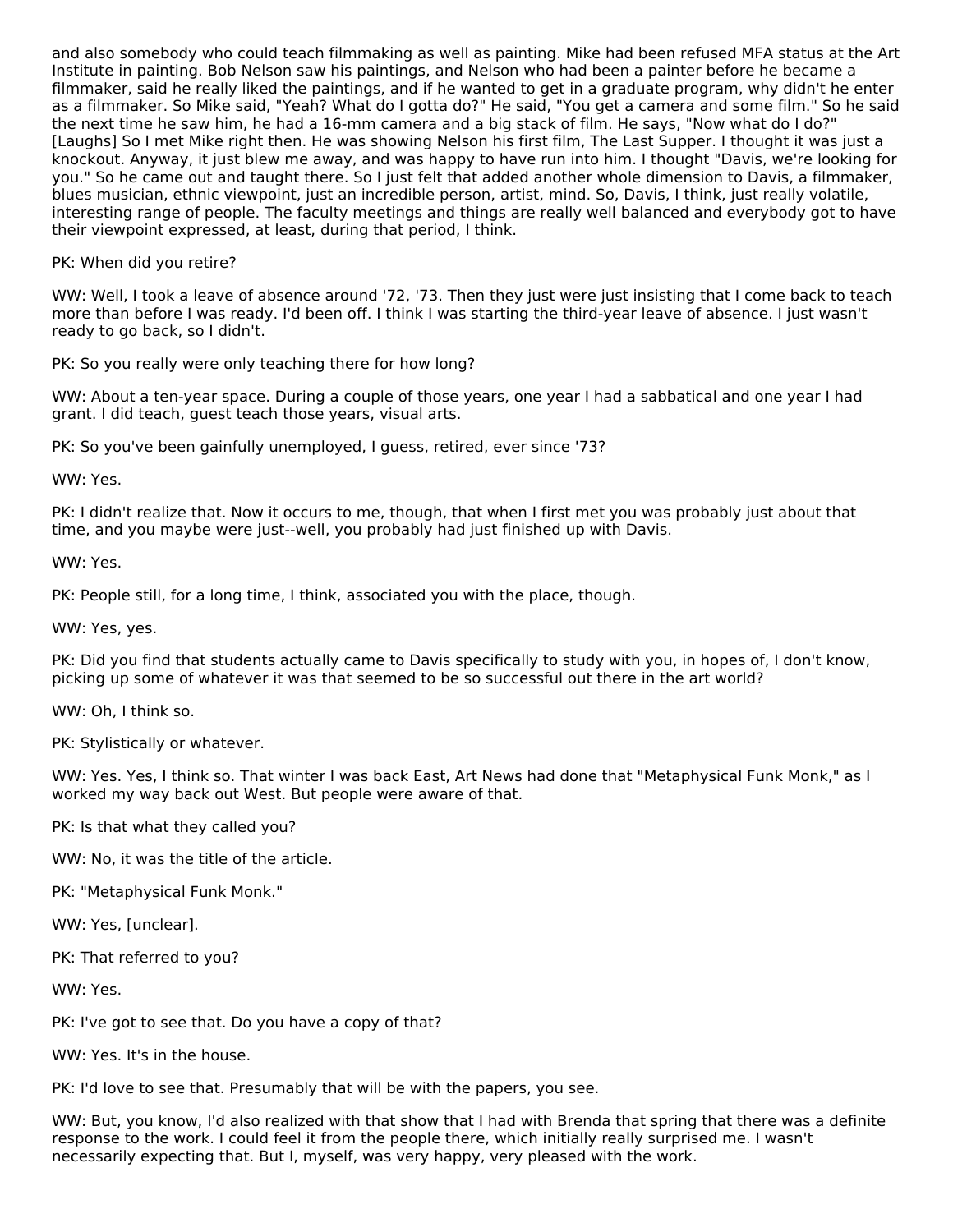PK: I'd like to, following up on this, introduce a new and perhaps pretty big subject, one that we can explore a bit now, if it seems productive, and then maybe even return to. It has to do with the critical view of Wiley over the years. We certainly can't dispatch that all at once. But we've alluded to it earlier, sort of the ups and downs, the extraordinary success at one point, imitators and everything else, the collections, all the museums picking you up. Then over time, now it sort of dips. It's a story that, of course, isn't over yet. As Mary said to me the other day, she was happy that we're doing these interviews and she feels that you still haven't been accorded a kind of position that your career and your work call for. I think that's probably true, and I think it's also true of a lot of artists. Your stories aren't over. But what interests me, and this again is looking back, it's not looking at more recent writings on you, where you're included, but back to an earlier period. I've already referred to one of the main, one of the really important texts on Bay Area art, and that's Tom Albright's book of 1985, Art In The San Francisco Bay Area, 1945 to '80, one of the most important books written on California art, no question. Not that there are very many. Another one where you appear, of course, it's pretty encyclopedic, and I don't know that you get any disproportionate notice, that's Painting And Sculpture In California: The Modern Era. Remember that big show at San Francisco Museum of Modern Art? The national collection of fine arts. That was 1977. Henry Hopkins, Walter Hopps, and all these people put it together. These are two of the a bit earlier sources. Both, especially Albright's book, both accord you a prominent and influential position in California, especially in the Bay Area. Albright was especially attentive. I think there were, I counted, four pages, really, mostly on you, and four illustrations, at least. I think you actually appear in another section, as well. So you're like a touchstone, especially at that time, talking about the seventies, sixties and seventies. I mentioned Peter Plagents' book. In each, you're aligned with a Dada, or a neo-Dada, esthetics and funk. But what I want to mention is that there's an obvious, again, especially in Albright, acknowledgement of your achievement and of your position, but there's also a slightly dismissive quality. This isn't directed exclusively at you. In Albright's case, its directed at the whole phenomenon in Bay Area art. It's a whole other subject. I actually reviewed that book after it came out and read it very, very carefully in this respect. But in Albright's treatment, there's this invocation of Hilton Kramer's [phonetic] review of the 1971 show at Hansen Fuller, where he uses the word--and I don't think it was intended to be too complimentary--"dude ranch Dada." I'd like you, if you would, to sort of reflect on maybe your feelings about this kind of critical look, which seems to, I won't say invalidate the work, but remove a kind of seriousness from it that you, I'm sure, feel is there. Again, it touches on this idea of Plangent says, you know, hippie, mature hippie art, country Dada. This is something, I'm sure, that you've thought about a bit over the years, is that right? Your thoughts.

WW: Boy.

PK: Did that bother you?

WW: Being dismissed or--

PK: Well, I wouldn't say you were being dismissed, but there was that sort of undercurrent.

WW: Well, sure, yes. I mean, a whole room of people saying yes, and one with his back to you saying no. I don't like that. [Laughs]

PK: Unfortunately, the one who says no is the one who goes into print, which raises a whole other interesting question. Who's in charge? [Laughs] Whose voice is heard?

WW: Right.

PK: Well, it's the words that are read.

WW: Right. Well, I mean, any number of ways for me to read that or field it, or what. Part of it disappointing in some ways, to think that you're typecast or used in that way. I know some people that hate that word "funk." Or probably didn't before the Funk show, but feel that that typecast and you're filed there. So in that sense, yes, I think. But in Albright's sense, I think just relationship to me, some great disappointment in him when Abstract Expressionism ended. That approach to it somehow just--

PK: That that was it, there was nothing more.

WW: Yes, not a post-modern man, I don't think. Anyway, as far as me, at that time I think my attitude about art was about opening, and also thinking that no matter what anybody said, it was the truth. It was at least their truth. I could always see a reflection of that in whatever anybody said in regard to my art. The places that failed, the places that are weak, whatever. So anytime somebody says something against your work or yourself personally, I think it hurts. So in that sense, yes. But in the other sense, I could see it as the truth. But this is the way the work is and this is the way it's going, so, kind of undefensible in some way. This is regardless.

PK: That's what it is.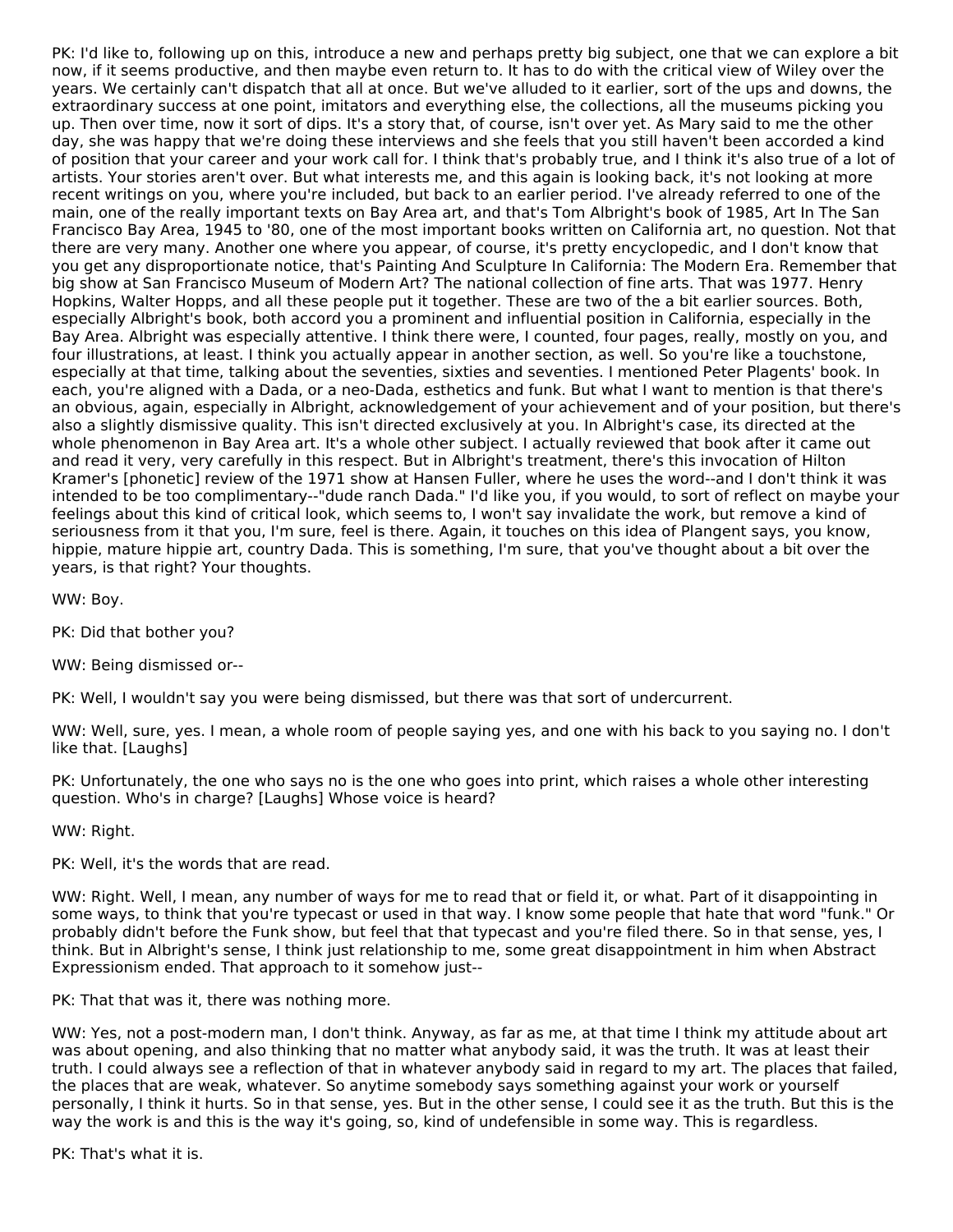WW: This is what it is. This is how I feel about it. Eventually on some level, you do it long enough, and it doesn't matter what anybody else thinks about it; it's what you think about that matters. Sometimes I'm pleased with it and sometimes I'm not. It doesn't have a whole lot to do with what somebody else is feeling about it. So in that sense, yes, those things. I think the whole area has been dismissed, or you know, treated critically in a very light-handed way, because I think a lot of what we're about is threatening to a more established art form, corporate-looking art that--geez, all those terms are so cliché in some ways.

PK: Oh, well, at least we understand them.

WW: That's what I think has happened. That was my feeling in '67, '68, when it was all going down some very narrow road that didn't allow for very many people to accompany it. I didn't think it was healthy for art or those on the road. So, wanted to, at least for myself, have a different connection with art, and being here, and what it reflected about. There again, I think important voices in this area. Fred Martin, a very potent and important voice in relationship to that. Others in other ways. But poets and that whole literary connection that's in this region from writers, the connection with nature again, and being less so about-- You know, at one point, I suppose in the mid-sixties, I had some fantasy about getting a loft in New York and maybe staying there and doing that, but at some point that didn't--that doesn't--now I can't imagine. It doesn't seem like enough to exist on in some way. Where would the art come from? [Laughs] Although I like art that's about art, if it's only about that, it's not enough in some way, my existence. So, that whole thing about serious and humor, and humor used as a way to denigrate something, making light of it. Serious is somehow more important or better doesn't [unclear]. So I think, you know, thinking about other local artists again, I think really interesting artists who don't have a book on them or a voice that should be recognized, especially for this area and feeding artists for this area, Bruce Conner, Wally Hedrick, two really interesting non--at least logo working in a multimedia approach, inclusive rather than exclusive.

PK: I mean, it does seem that Tom Albright--rest in peace--had a certain axe to grind, and I think that most observers of this scene here would agree that everything, from his perspective, was downhill after Clyfford Still [phonetic]. Downhill after Still. That's simply is a way he--that was the standard, and a rather narrow one, as a matter of fact, that he applied. There always seemed to me--well, there's several interesting things about it. Here was an observer right at the center of things in many ways, Tom Albright, as jazz music critic and all that, sort of himself an old beatnik, perfectly positioned to be open and understanding, but for some reason, quite, I think, rigid, and I use the term "dismissive," because I think he dismissed basically the scene. But the fact of the matter is, you were certainly one of the leading, most prominent figures, and so a dismissal of the scene ends up being focused on you. It's just interesting. I wonder if you feel--well, I think you've already said it, in this case it was a local observer. But in effect, his view was reflecting very much an Eastern perspective or mainstream high art. Is that right? Do you agree with that?

WW: Well, I think so, yes. I mean, you're defending the territory you have, and anything that threatens it or raises a possibility or an alternative against it, it's better to keep that out than invite it in. If it's in, it should be homegrown in some way that you can adopt to and make sense out of.

PK: It seems to me, Bill, that one of things that's missing, in at least in some of the things I've read about you at different times, is an appreciation of what I now would call a kind of a feminine aspect to your work, or, to use another term, a gentleness, which hasn't always been viewed as a virtue in making what they used to call tough art. New York art's tough. Remember when people used to say that?

#### WW: Yes. Sure.

PK: They don't say that so much anymore, but they said it all the time, and a lot of artists bought into that. They would use the same term, "Man, that New York stuff's edgy. It's tough." Well, myself, I don't think that's so interesting. But it does seem to me, and more so as we talk, that you bring to the making of art and, I think, to your life, a kind of gentleness which then actually produces or creates, represents a slightly different relationship between the artist and a work of art and an audience. I just made that up, but that's my thinking. Does that seem right?

WW: Well, yes, again, I think, inclusive and exclusive. It's more offering an art that says, "Welcome aboard," rather than, "You're not good enough." [Laughs] "You don't know enough to get on board this ship. In fact, you don't have enough money to buy your ass onto it." I mean, that's just too narrow. It's available for anybody. Gee, I mean, it seems so sad, and so simple in some ways. I mean, we've just such a low value for it. I mean, art in some ways just got co-opted right into industrialization, just like everything else in some ways. A panel discussion last spring in San Francisco with art and art education, I just mentioned, when you stop to think about children when they arrive at school at the age of five or six--and we may have already covered this in here, I don't know, it just goes through my mind--it's such a simple statement about where art is within our culture, society. When they arrive at school, almost every one of them is a poet, a musician, a dancer, a singer, draws, paints, and somewhere roughly in the fifth or sixth grade, that's pretty effectively wiped out as a form of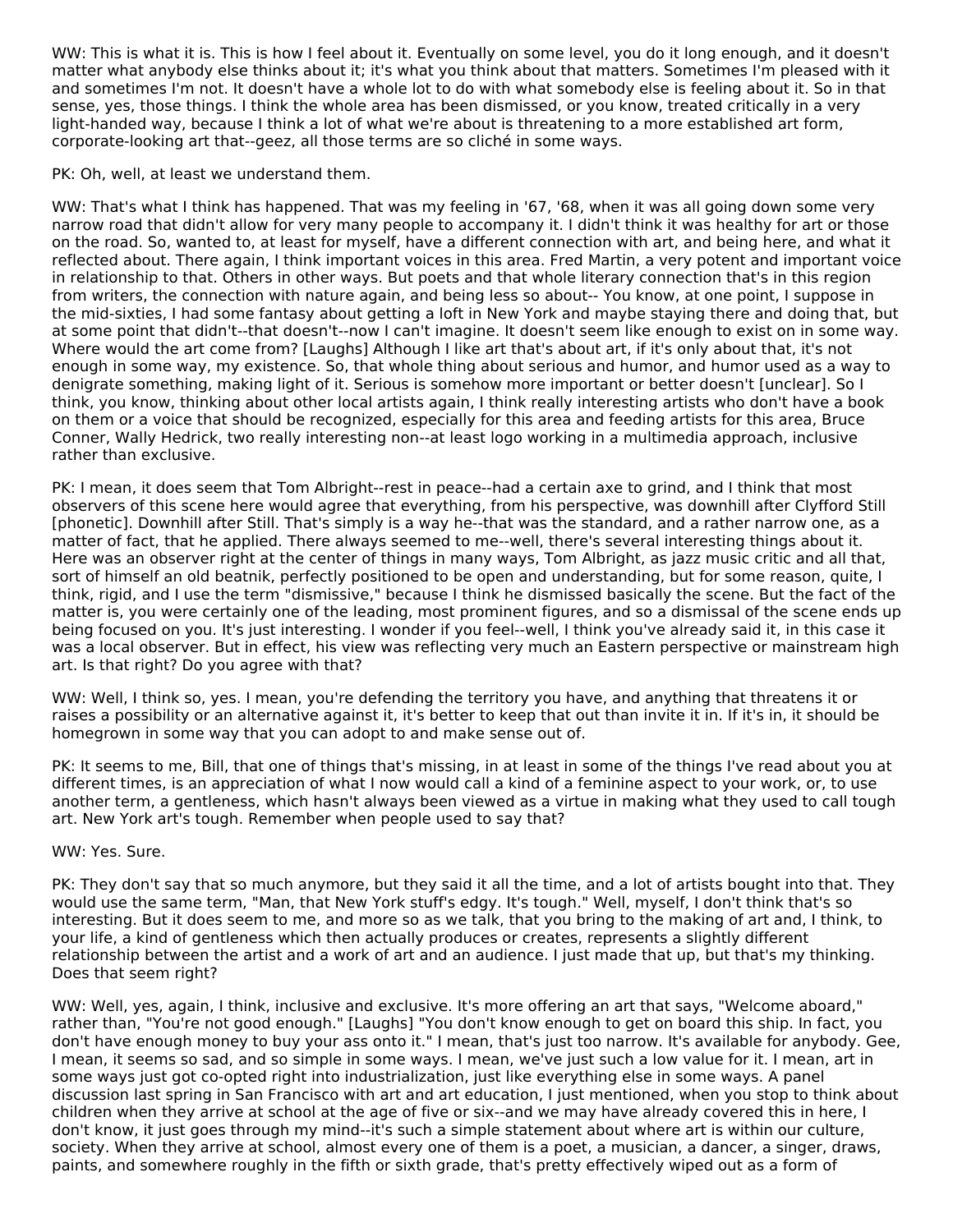#### expression.

PK: Well, would you say that one of your goals, as an artist, is to try to redeem or retrieve some of that more youthful sense of adventure or discovery?

WW: Yes.

PK: Wherever you may find it?

WW: Yes. Yes, exactly. Just keeping it in some form that remains available, too. I think we talked about it before. When something done with a pencil on a piece a paper just astounds you, just stuns you with its whatever it is, its skill or its inside or its exclamation, it's just such a valuable ingredient, I think, for consciousness. And it's so easily obscured. I think that other matrix that Wilbert talks about, where it's all divided and turned into a commodity or something you have to have a lot of money in order to possess, or own, or have.

PK: This leads to a couple of things. I don't want to dwell on Tom Albright or any particular critic. I guess, in a bigger way what I'm trying to get at is your kind of relationship to changing criticism and reception of your work. In a moment, when we flip this tape over, maybe we can continue to bring that more closer up to date. When we do our next session, I'm going to be more up to speed on some of the more recent writings about you, and maybe changing ways in which your work is seen, although one thing I think becomes clear from this interview, and I certainly believe it, is that as far as you're concerned, the work isn't done in response to criticism or to outside reception, because there is this consistency, almost a kind of an inevitability for you and the way you just continue to do the next thing. Is that a fair appraisal?

WW: Well, I think the consistency is that it continually reflects my concern in the content, not in the style.

PK: So that's what Wiley's work is about?

WW: Yes. Right. I think often people are looking for style, not particularly interested in the content, what the work evokes. But I also like it to be in fairly traditional forms, or at least I want to keep the voice operable in that. Or at least so far I've wanted to.

PK: You're allowed to change your mind, of course.

WW: Sure. But it's like having--

PK: Continuing this third session with Bill Wiley. Bill, you were talking about languages, and you were making a point when we were cut off. For you, art obviously is your most articulate--that is your language. You would say that is your first language, right?

WW: Yes. Probably yes. Well, probably, saying I don't speak any other language. I studied briefly in the sixth grade Spanish while I was in Texas. So I've got about six words in Spanish left from that. I spent a summer in Italy, working in Italy, and I got about a dozen words in Italian. But in art I have all these languages I can work with: my actual poor English language, and the visual language, and then whatever particular form of expression my art language wants to take, from abstract to representational to imitational to whatever the voice or the heart, or the mind, or soul wants to say, then letting whatever language seems the best conveyer of that thought from word to image is what I try to let happen, or watch occur. So it's in a kind of partnership, I think, with materials and art images from the past, the present.

PK: This leads me perfectly to a question I had. Actually, I devised this one maybe last evening. I was looking at these catalogs of yours. One was the Afterburner. Catalog for that show at Rena Bransten's. That was in '94, but then more to the point here, was the year before, '93, was a show at Rena's, March of '93. Didn't have a name, it just says "William T. Wiley." I was looking through this, and there's not a lot of text, or at least I didn't pay much attention to that. It was mainly just the nice reproductions. All of these are works from '92. What struck me, as an art historian, about these images, these works, and just now we were talking about the material, the means, the style, as part of the language, it's like a vocabulary, what struck me most of all is that there seems to be this interesting juxtaposition of, in art historical Renaissance terms, Florence and Venice--in other words, the linear Florentine style--this is what we're taught in art history--and the Venetian, the rich, the sensuous, the painterly, the coloristic, line and form in paint. These exist in the same works. It's a rather unusual juxtaposition. You're also including motifs, usually in the non-painterly part, the drawn part of images, like Eastman Johnson [phonetic] and Homer, etc., Bruegel, Bosch. Just by way of example, I noted "Modern Alchemy" was a work that does that pretty well, "The Poor Copies, Part II." Even this incredible work, "Hinge," and that's got that poor old blind Mickey in there. I guess the questions that come to my mind, is this, on your part, a conscious reference to the two great traditions in Western art history that then developed in the late eighteenth, nineteenth century into the neoclassical and the romantic? But again, Ingres and David on one hand and Delacroix on the other. You know, the linear, the more classical, and then the painterly, the more romantic and baroque. Do these terms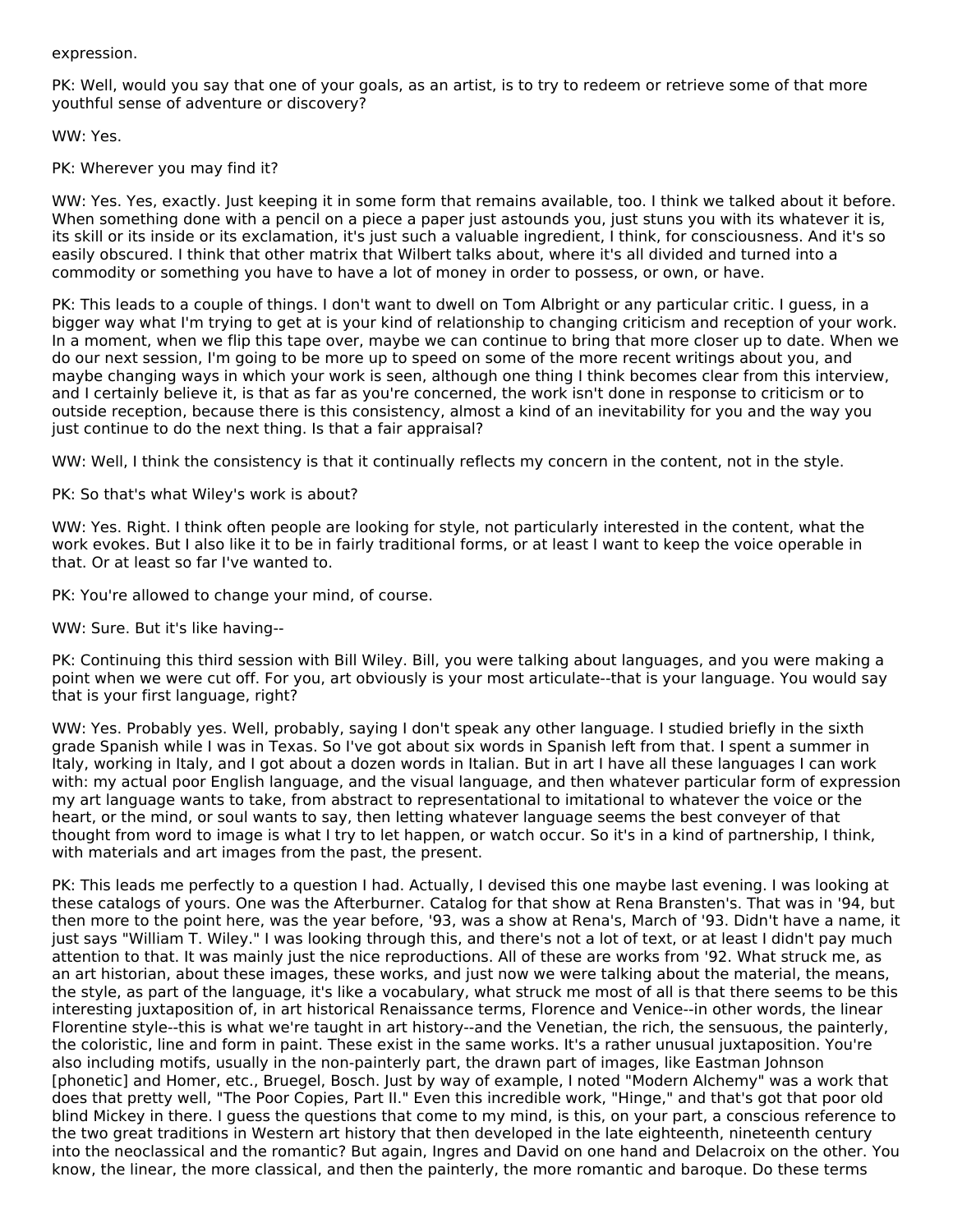mean anything to you in the way you develop these interesting paintings?

WW: No, I don't think conscious as such. It makes me think again of that Ken Wilbert book, The Brief History of Everything. In there I read a kind of explanation, I think, of what I feel I've been doing or attempting to do. He says the universe is made up of holons.

PK: Holons?

WW: Holons. H-O-L-O-N. He also traces it, I think, out of Greek words, I think, he gives it its root in. He said basically that's what everything is. What holons do are transcend and include.

PK: Transcend and include. Embrace. I still don't understand what holons are.

WW: Well, you'll have to read the book, A Brief History of Everything. Well, it's kind of you're transisting that which you are, but at the same time you're including it and honoring it.

PK: Do you see my point, though, about these two traditions? It's real, real simple and basic, of course. It is very striking in the work. I think anybody who's at all knowledgeable about art tradition and art history, I would think would bring that to your work or take that away from your work. So I had to ask you. But you answered, and this is not something--this is a little puzzling, though. Despite your acknowledged interest and, indeed, the images in many of the works, that hark back to the Old Masters and to tradition.

WW: Well, that's always a curiosity. Like the book, how can I include everything? [Laughs] How can it all be there? I mean it all is anyway, but is there some way to also show that it's there and nothing's missing? So it's like all the aspects of art I love, from representational to the abstract, I'm going to deal with, are conceptual to, you know, whatever else there is. I mean, it's all conceptual in some sense. So looking for some way to give voice to all of that, rather than just one small aspect of it. Then also what you're thinking and feeling at the same time that could also be present. Interesting enough, at different times, when works are shown, the writing's often excluded.

PK: Oh, really.

WW: Yes. Or a crucial part of the writing where that's dismissed.

PK: You mean when a work is reproduced, a detail that ends up missing the point of the work?

WW: Yes. Often what I've written on there is changed back to the way they think it should be. [Laughs]

PK: What do you mean? How can they do that? You mean in a caption or something?

WW: No, just have it corrected. Like I manufactured an alternative, a couple of alternative personalities and voices, and one of them is Lout Sue, kind of a pun on Lao-tse.

PK: Lout Sue?

WW: Yes, Lout Sue, L-O-U-T S-U-E, sort of back into the feminine, "A Boy Named Sue." And I've seen that often turned back into the Chinese philosopher Louts [phonetic], poor guy. [Laughs]

PK: This is, I think, an important point in connection with your work, and we were touching on it earlier, and that is a refusal to acknowledge the seriousness of wit and the sense of humor and paradox and irony that your work, to me, seems to be largely about, and that somehow it's--I don't know if it's view as irreverent or trivial. Again, talking about criticism, and criticism is only worth what it is, I'm not saying that that's the truth of it. But it suggests an inability to go along with you on your journey. I guess that's the best way I can put it.

WW: Well, it's something that pokes fun at itself. I think it hovers in the territory of "The Emperor's New Clothes" fable. My art may not be the best example of that. I can't do anything about that, but I sure think it's necessary to have some voice occupying that position, because we're so blind to ourselves and our excesses and our stupidities and whatever that something that isn't going along with the program. It's like the Canetti thing that, quote, "The only hopeful thing about any system is what's been left out." I mean, part of the mind that wants to pin it all down in some way, thinks that there is such a thing. José Ortega [unclear], Revolt Of The Masses, is a beautiful quote about that, about how people born into this chaos and they can't stand it then, and what they do is they pull a window down over the chaos, where everything is clear, and it doesn't matter that it in no way reflects that around them. They use it as a scarecrow to frighten reality away.

PK: Scarecrow? You like scarecrows. Do your scarecrows have something to do with that?

WW: Well, it's fudging with the shade, I think. [Laughs] Or that window of clarity that we like to hide behind,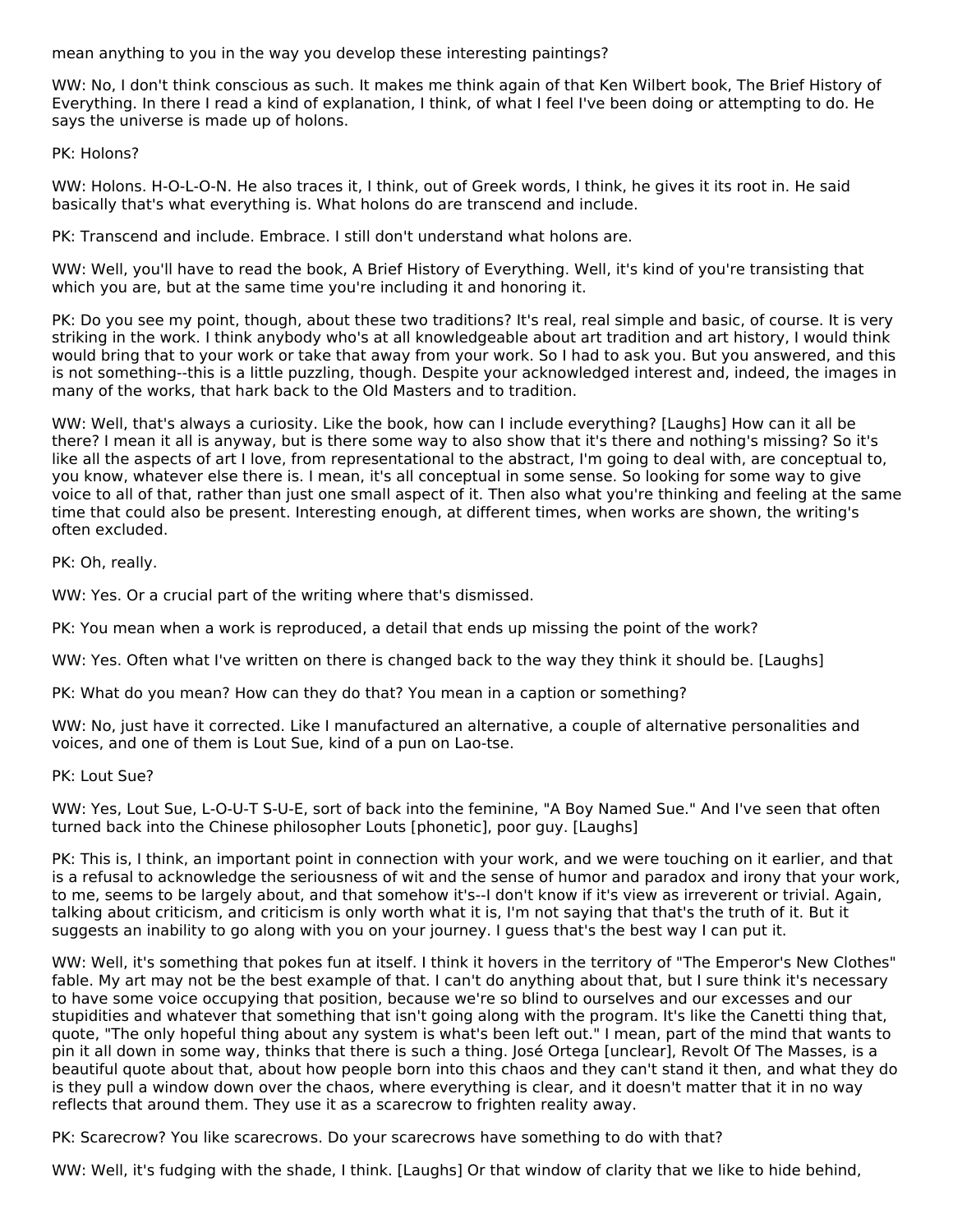pretending it's not opaque. Our favorite.

PK: You're sounding more and more like a post-modernist, you know. Not that we, of course, accept these terms. But the simplest terms, of course, the modernism, or high modernism, being thought of as an essentialism, that there is some universal core truth, if you will, and it's singular, and everything is a progress towards that. Well, we sort of gave up on that idea. I don't know when we did, but we have, and it opened up the world. It made the world, of course, much more confusing and maybe scary. But fit in with what you just described, being born into chaos, and then finally, well, maybe some--perhaps you're one of them--acknowledging that this is the case, and then you would develop strategies to coat it and at the same time acknowledge.

WW: Well, you don't want to be overcome by the technical amnesia that continues to tend to overwhelm us. [Laughs]

PK: Well, would you consider yourself, if you'll allow using the term, a post-modernist? If you had to stick yourself, even if you had to write your own--what if you had to write the Dictionary of Arts entry for Bill Wiley, and this would be set in stone? That means this would be the official description into the future for posterity. Would you use the term post-modernism, to the extent we understand it, for ourself? Or how would you write your own little blurb?

WW: Oh, geez, I have no idea. I kept using the term "modern." I can remember when it occurred to me. I think I'm too far behind the times in some ways. There was a show I had in Los Angeles with Peter G\_\_\_\_\_ and Terry. Allen was down there at the time, and he was in there looking at my show and he says, "What do you think?" I says, "It doesn't look very modern." [Laughs] So I called myself "Mr. Unmodern" for a while there, because I thought, geez, everyone is going forward, but me, I'm going backwards. And I said, "Hmm. With the way things are, the only way to go forward is to go backwards." I thought of a time I read Robert Monroe's Out Of The Body Experiences book that I came across a number of years ago, and a really interesting, strange book about a man who started having these out-of-the-body experiences, and he would write about them. One of the things that impressed me in there was when he'd have these out-of-the-body experiences, he'd often run into some scary situations. He would be frightened and wanted to get back to his body, and he'd always successfully been able to do it. One time he was going back to his body, and he suddenly came up against a totally impenetrable barrier. No matter how high he went or how low he went or how much to the side, either way, it was there. He couldn't get around it. He was just in total panic, until he suddenly knew what to do. He just turned around and went back the way he had been coming, and went right back into his body. So I think I would say, "Go the other way." [Laughs]

PK: Going the other way is one way to actually describe post-modernism. It's appropriation of grazing through the past, which you certainly do.

WW: Yes.

PK: The post-modernist--we don't want to get into this, believe me, too much--but the post-modernist presumably has given up the notion that there is this going forward. You just yourself just said it. You just described yourself as Mr. Unmodern, everybody else is going forward, you're going backwards. Well?

WW: It's all fantasy that you're going anywhere. [Laughs]

PK: Really?

WW: Yes, I think so, in some ways. I mean, it both is and it isn't. Now we're in the realm of the indefinable, undefinable, I think, where Buddhism dwells so beautifully and [unclear], in the realm of the undefinable, as I saw in--was it Michael [unclear]', little book, Time And Tales. [unclear], that's the zone we're entering in. He says, "If I could wake completely, I would say without speaking why I'm ashamed of using words." So, post modern, modern, I keep wanting to turn to Suzuki Rosche's Beginner's Mind as the term I'd like to locate near, if I had to have anything carved on a stone about me, "Looking for beginner's mind. Hoping to find beginner's mind."

PK: Here we are. We're doing a tape that's going be used by art historians and biographers, and so forth, and poor us, you know, we're somewhat lacking in imagination, so we end up relying on all these terms. You might want to think about writing your own entry. I'm not sure I could do it. Actually, we're asked to do this when we're on a panel, I mean, professionals, art historians, and others, cultural historians, if we're going to give a talk, they say, "Please give us one short paragraph describing yourself." So you can think about that, if you want. I do think we have to deal with certain terms, without you asking for it, brought to bear on you and your work. One of them for sure, and it is the way you are placed, or is where you have been placed, is Dada or neo-Dada.

WW: Well, Dada seems very post-modern, in some sense. It's questioning the authority of a given line, of a given whatever is. I think that our tendency to mass hysteria, it's what Kennety made his thirty-year work, Crowds And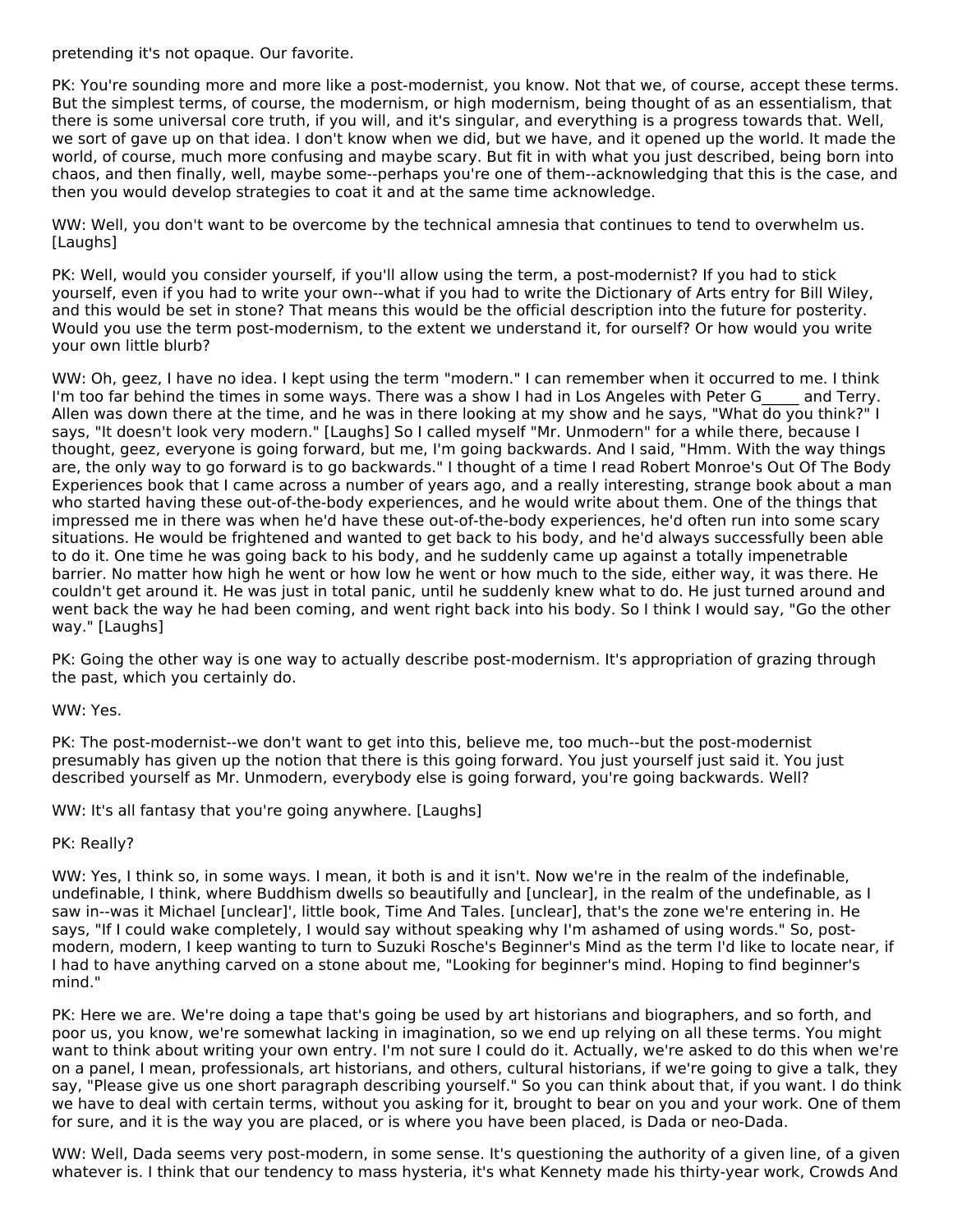Power about, people becoming part of a mob, and the mob itself an organism that people get caught in and trapped in, and don't even know that it happens, that they're aware of it. But it came out of an experience that he had as a young man, of becoming part of a mob and then later realizing something had happened to him that he didn't understand.

PK: Does this have something to do with the notion of anarchy, chaos and anarchy?

WW: I think so, yes.

PK: Which is, of course, one of the things, and I'm not sure that I understand all this myself. We tend to use terms, we sort of just receive them and accept them, and they become periods in art history. But "Dada," to me, has an element of anarchy about it and nihilism, which I do not see at all as part of many of the neo-Dadaists' works. Certainly, not you, because I see your work as quite the opposite, quite affirmative.

#### WW: Yes, the affirmative of humor.

PK: Maybe some of the forms, the means are associated with Dada or neo-Dada, but I don't think the intention. Well, how do you feel about that, thinking again of your own work being embraced by this term neo-Dada?

WW: Well, I think there again it's summative. You want give the whole picture, rather than just a one-sided view, so it's inclusive, again, rather than exclusive. I think what it basically about is about is the whole Eastern- Western crux of how we view the universe. For whatever reason, Western viewpoint has it located in moral terms in some way.

#### PK: In moral terms?

WW: Yes. Yes, the universe. We tend to assess it in moral terms, I think. Where, I think, an Eastern viewpoint sees it more in terms of fields of energy and assess it less harshly than we do in terms of morality, and see it more as positive, negative energy fields, therefore, I think, having a wiser understanding of the play of energy of the thing, and probably a less punitive, less damaging psyche emerging from that.

PK: You don't really think of your art strictly in art terms or in terms of art history. It seems to me, in responding to questions, or as we're discussing different aspects of your practice, of your work, how it's perceived, that you try to somehow retreat--no, that's not the right word--redirect the thinking, sort of lift us in the discussion into other realms. You mention these, very often, Eastern ways of looking at life, not looking at art. It's looking at life and existence. So you answer questions about art in terms of systems and perceptions of looking at nature in existence.

WW: Well, yes, I think that's what art is for. At least mine is. That was the window that I wanted to reflect or view from, or whatever.

PK: Well, this seems to be clear. It's becoming more and more clear as we talk. Well, what about your own ancestors, if we're going to allow that there may be some? If we want to look at, certainly, Western art as having certain dominant strains that go through, you've pretty much disavowed the connection that I made with Florence and Siena, those traditions, or at least in terms of your conscious approach in your work. But again, I'm going back to the way people have written about you, and Tom Albright is certainly no exception. But to group you within this Dada, neo-Dada strain that's run especially through the second half of our century, and especially in California, goes back to Marcel Duchamp, now, do you see that as helpful in terms of looking at your work? Is this something that you accept, or do you perhaps object to that connection?

WW: No, I mean, you know, the truth-- [Laughs] I mean, Duchamp definitely, and I mentioned it somewhere. I know in my own writings that was a model of mobility that one, you know, could express one's self in many forms, and, I feel, really a valuable explorer in the same sense geographically exploring--Jarry, Raymond Roussel. I mean, any of those people that I have rubbed up against. Duchamp, definitely, interesting. There again, I think it's the consciousness that emerges, that becomes interesting, and he happens to be in the art field. But you know, Kennety think is another incredible, valuable explorer of just human consciousness, and again, Eastern thought. I mean, that's what we've got to work with, really, our consciousness. So things that are aiding and assisting in that, I think, it's the form of consciousness, in whatever way it emerges, that offers up possibilities and potentials, I think, rather than diminishing them, where we get stuff we need to survive.

PK: So I gather you resist the overuse of categories.

WW: Yes.

PK: Sort of snuggling into a comfortable category and letting that be.

WW: Yes, sure. Yes. Categories. To resist them is kind of futile, because people are going to put them there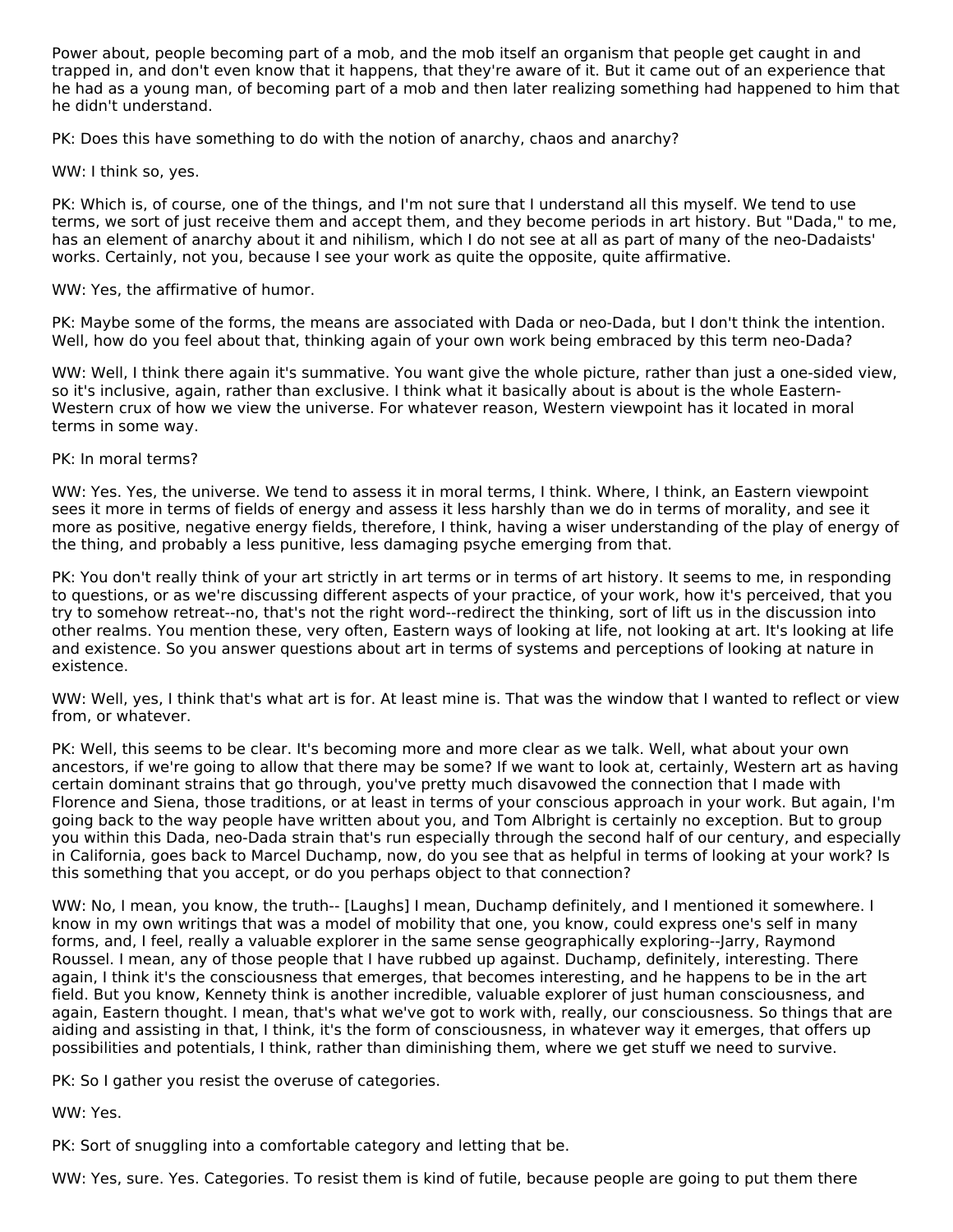anyway. I mean, Wanda has owned a piece of mine for a long time that she always titled "It Remains to be Seen." I always told her that there was no "it." It took her a long time to understand.

PK: To get "it."

WW: To get "it." [Laughs] Which there isn't any of. She says at one point, "Oh, that changes the whole meaning." I said, "Yes." Suffering. Suffering, being awake. I mean, suffering being asleep. [Laughs] Suffering from both. Suffering from suffering.

PK: Well, this may be a good place to stop. Of course, I have about ten questions, but I'm just going to have to write them down and remember them. But I guess finally, on this note, I would ask do you, yourself, feel a connection, some sort of a fraternal connection, if you will, with artists like Johns and Rauschenberg, you know, naming the most prominent, the most famous of that particular, so-called direction?

WW: Oh, yes, I remember, absolutely, specifically, when the Art News with Jasper Johns' "Target" appeared. I was immediately conscious. I didn't know what it meant or anything, but it was very interesting. It sort of flew in the face of some of the things that I digested at the Art Institute, and I definitely drew strength and possibilities from that. Kind of led more back to, I think, McGrath again, and inclusiveness, and opening up to the process and substance, rather than this defined goal that we were striving for. My circumstances, too, I think with Hanford up there, the atomic thing, and seeing some of results of that, and gaining consciousness just about the lethalness of the plutonium, just first-hand experience with that in some way, in seeing how we're still making the stuff and there's no solution for it. I think Jeremy Rifkin pointed out an analogy, "What would you do if you knew you could make the most potent poison on Earth? What would be the first thing you'd do?"

PK: Archives of American Art, Smithsonian Institution, a fourth and, unfortunately, at least for the time being, final session with William T. Wiley at his studio in Woodacre, California, November 20, 1997. The interviewer for the Archives is Paul Karlstrom. This is tape one, side A. Bill there are about eight questions, I guess, that I put together, several things that I'd like to touch on in this wrap-up session. I'm hoping that some of them will be provocative in a way that can get us discussing areas that need to be included here. I wish we had taped our luncheon conversation. We just came from lunch at Tony's. Is that what you call it?

WW: Two Bird Cafe, it's called.

PK: And had a wonderful conversation--discourse, I guess they call it--over food with Mary. You two went several weeks ago to Washington. We didn't get a chance to talk about in our last session, but you seemed to find some special interest, a couple of the exhibitions, maybe three, that you mentioned, and I think it was the Stanley Spencer Show at Hirshhorn. I believe you mentioned Charles Burchfield at the National Museum of American Art. Then I think it's Arthur Dove [phonetic] at the Phillips.

#### WW: Yes.

PK: Without dwelling on it, necessarily, I would be interested to know why you found it particularly interesting and maybe what draws you to these artists and to some of the works that were on display. Are there any special affinities that you feel, something special for you, in those artists or their works?

WW: Burchfield initially, probably, the most relevant artist out of that group, and, I think, just because I was aware of his work in high school. I saw some of those landscapes that were kind of turning towards abstraction or abstract elements where weather became visible, sunshine and heat. I didn't know so much about him, just visually I can remember seeing some of those pieces that eventually I saw in this exhibit. And occasionally just some feeling in my work that there was a Burchfield influence for whatever reason, possibly my Midwest origins coming from Indiana, something related there. But it was more in terms of just a few touches, rather than an extensive knowledge of his work. In fact, the retrospective surprised me. I was amazed at how much work he'd done. The scale of some of the watercolor works was really large.

# PK: Are you especially attracted to the watercolors?

WW: Well, not necessarily initially, although my introduction into painting had more to do with watercolor or water-based paints than it did oils, because the teacher I had in high school, McGrath, although we worked in many media, I think in school we didn't do much with oils. Some did, but I messed mostly with tempura and water-based paints. Also I think the Northwest artists, artists that I became aware of still in high school, Tobian Gray [phonetic], all worked in water-based paint. Oil paint was a new experience for me at the Art Institute. So I don't think it had so much to do with material; I think it had to do with the imagery. I think, also, Burchfield moving from representational to symbolic abstraction, just an easy bridge for someone not terribly sophisticated or whatever. You can see his interpretation of things taking on an abstract form. So I think it was instructive in that way.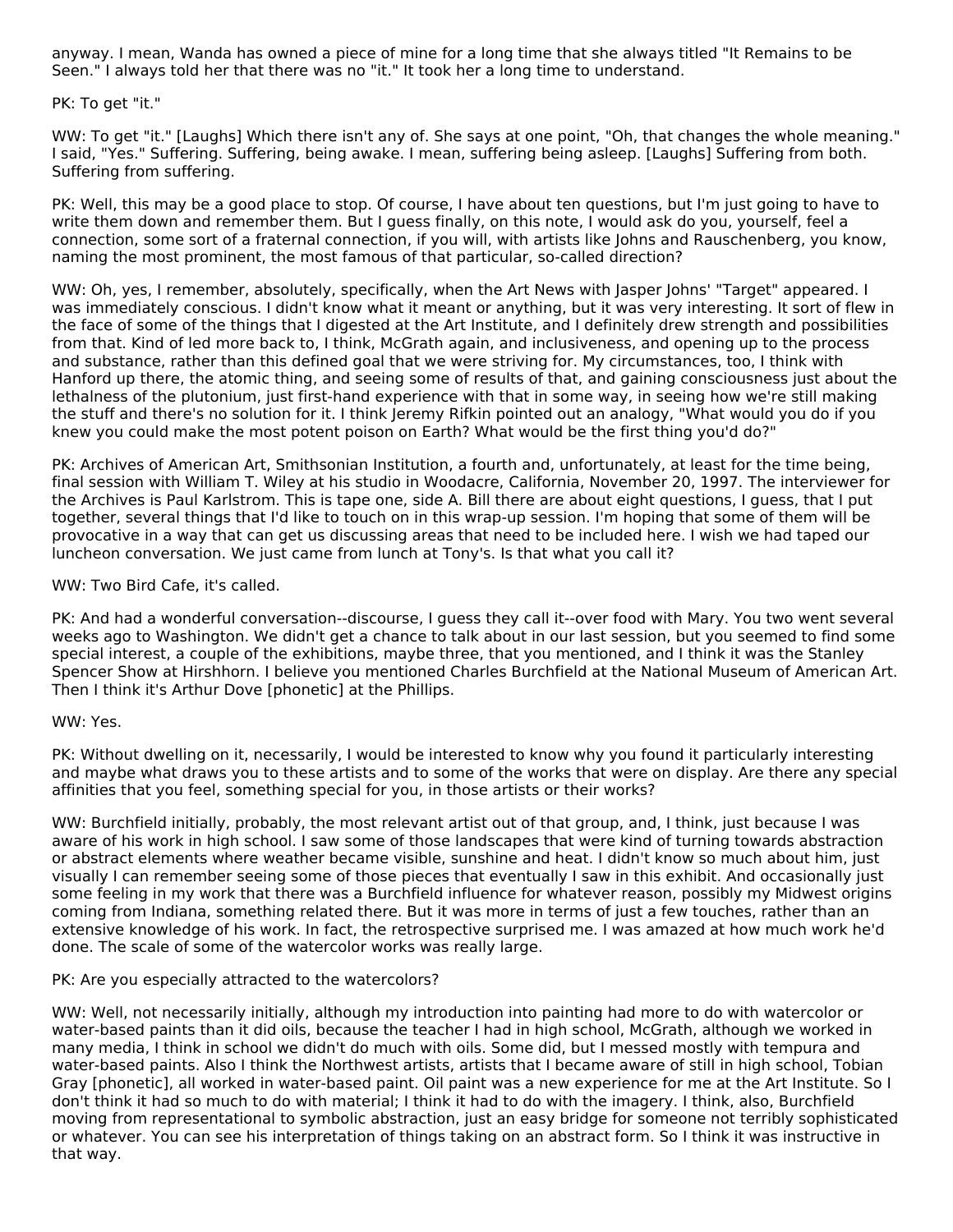PK: So in some ways did you feel you were revisiting one of your own sources?

WW: Yes.

PK: That's interesting.

WW: Yes. In fact, in that catalog you just returned, the forest catalog, one painting in particular in there reminds me very much of a Burchfield painting.

PK: Which one is that?

WW: I forget what it's called.

PK: I think we left that probably in the house.

WW: I think I've got one more out here. It's called "Time Entering the Forest," I think.

PK: I certainly can see some connections there.

WW: It's "Running Out Of The Forest."

PK: Where do you feel the connections are? Is it really the idea of it? This is quite abstract actually, this work.

WW: But I just feel trees are identified and they're identified somewhat symbolically, somewhat literally, and somewhat in the same way--if you can't see the connection, I can't show it to you. [Laughs]

PK: I understand that.

WW: When I finished this, I thought, this has echoes of Burchfield in it for me. I feel it. I see it. There it is in front of you, and if you can't see it, then I can't show it to you. But that painting in particular has Burchfield in it for me.

PK: Is it his pantheism, is it the sense of all of nature being imbued with some force, some life?

WW: Yes, I think so.

PK: Because in this particular work, which, of course, people can look up, "Running Out Of The Forest," 1993, there's actually a deer. There's a drawing, a monochromatic linear or drawing up in the upper left quadrant. It's not quite that, it's maybe about an eighth of the space. With the deer running off the canvas to the left, interestingly enough. In a sense, one could say--I don't want to suggest the deer is escaping the forest at all, but it's just the rest of the painting is this quite abstract depiction of trees, trunks of trees. I think it's very interesting that you single out this particular work to show a connection to Burchfield. What do you think about the houses? One of the things about Burchfield that always attracted me for years--I actually wrote, I think, the entry for Burchfield in, I think it's called The Dictionary of Contemporary Art or something like that. I did it a few years ago. Always very interested in Burchfield. Of course, you know, there's a homeliness to much of the work that is maybe part of its appeal. But it's this visionary, a quality of understanding nature, not just nature, but the world around the built environment, as well, as having life. You look at those buildings, some of them anyway, that are, I guess, in Buffalo, and they're almost spooky. In fact, they're haunted. It doesn't have to be a bad thing, but that they have a life. We don't want our houses, necessarily, to have that. Do you feel that way about the work? Do you identify with it and see it that way a bit yourself?

WW: Oh, sure, yes. I think it's the presence of soul in everything that he senses and reflects. It appeals to me on some level.

PK: I hope you got the catalog.

WW: I have a book I bought on him sometime ago.

PK: Oh, yes, there's a good one.

WW: A big, thick book that was on sale.

PK: What about the other artists? Again, you mentioned Spencer and Dove, as well. What was your response? How did you find them? What in those shows was of interest?

WW: In the Dove show, I have seen a fair number of Dove's paintings, and at one point in my own development I looked a lot at Dove and in some way attempted to imitate things I thought were going on in his work. So I went to that show expecting to see what I saw, but probably the most interesting aspect were little watercolors, very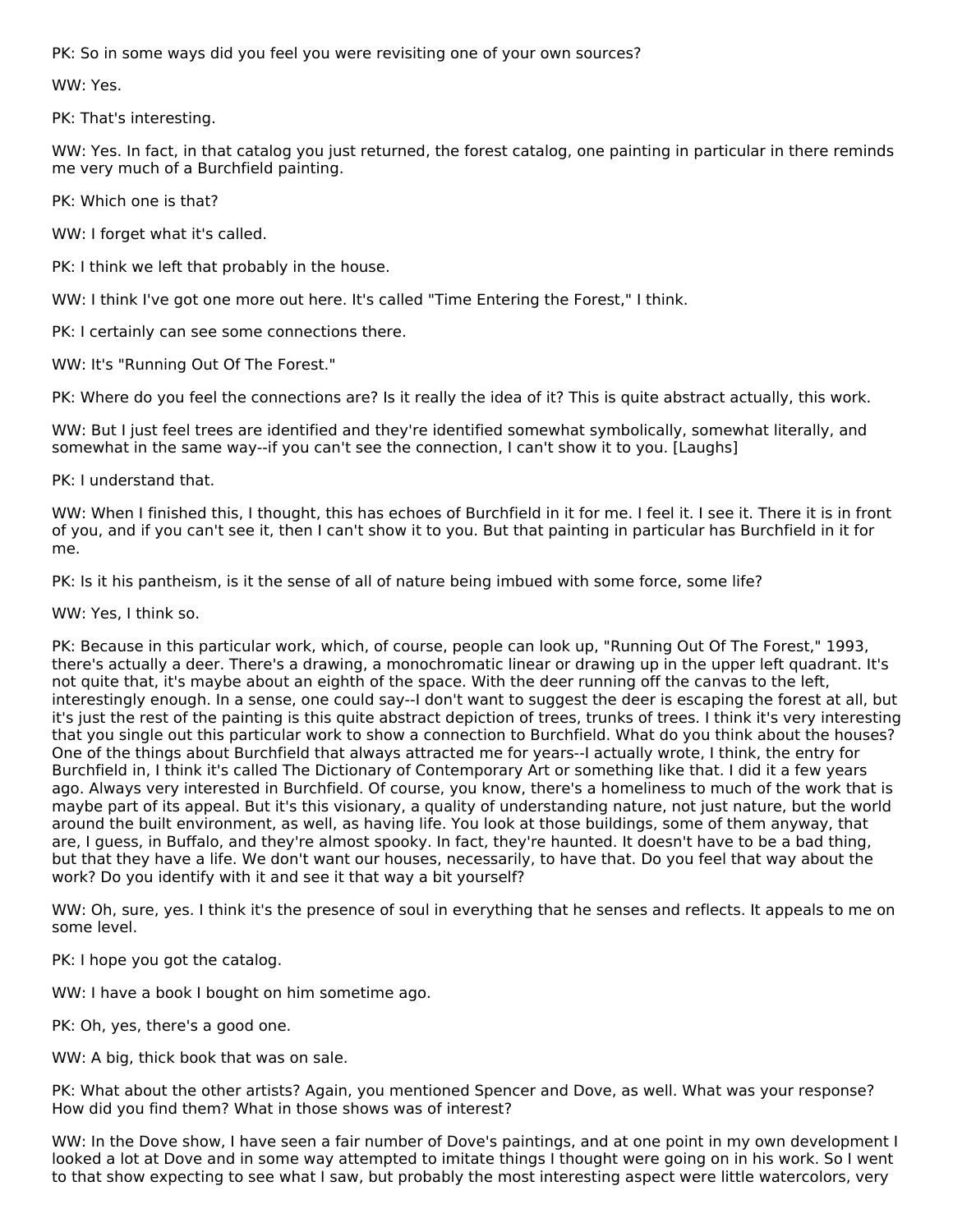tiny, very small little watercolors, a whole lot of those that I'd never seen before. In some ways those were more interesting to me than the paintings. Some were studies for the paintings, but seeing the watercolors, it was like the first-impression feeling you get where the painting got a little bit more cumbersome and decided, and then the watercolor just like the first impulse recorded there and, so, less presented, something much more small and intimate and less self-conscious in a way. So those were really nice to see. The Spencer show, I wasn't very aware of him. I have a book on English painting, [unclear] book, and Jim Dimetrion, whom I know somewhat, had mentioned him. I looked him up and he is in this book that I have, very small black-and-white reproductions, not really reproductions. So I just went to take a look because I knew Dimetrion and interesting art, [unclear], and to see this guy. So I wasn't familiar with the work, but found the show really interesting and intriguing. Just saw the source, I think we mentioned at lunch, for some English painters that actually Dimetrion had some of those people gathered at the end of the Spencer exhibit. The ones that came to mind as I went through were Bacon and Lucian Freud, [David] Hockney, and a Scottish artist, Campbell [phonetic] was his name. They just kind of floated to mind as I looked at Spencer's work, without necessarily literally linking them up. So I thought, well, he must have been the source for all these artists in some sense. So, interesting, strange, strange works, a really intriguing show, kind of my first exposure to the work. So I don't know what I thought beyond just that it was interesting to find those sources in there and that he had a great technical mastery of light and dark and that strange quality of English countrysides and English neighborhoods that I love very much, captured in the works. But a kind of surreal aspect to them and religious.

PK: That was an interesting component there, the Christian [unclear], the crucifixion and so forth.

WW: Right. I guess in all the artists we've mentioned there's a kind of spiritual aspect. Didn't know much about Burchfield, but in reading some of the blurbs that went around there, I mean, he had trouble being in the Midwest, dealing with Christianity, orthodox religion, and his interface with nature between man and nature and neighborhood and nature. You could see that echoed in, I think, Dove and Spencer in different ways.

PK: It's interesting that you describe what you feel is a kind of connection between these different artists, and it certainly seems legitimate to me. What's also interesting, speaking of the British artists, is that they're now enjoying a great deal of attention and admiration, whereas, I don't know, with the exception of Bacon, I suppose, they were pretty much set aside, British art in general, during the sort of heyday of high modernism and abstract expressionism and so forth, because they were almost, including Hockney, looking in a realist mode, which was also a little bit of your story, as well. Because although you had your early abstract expressionist period, as you know, that you chose a different route, which you've pretty much adhered to.

WW: Well, yes, so I think, you know, you find people working outside mainstream movements or in more marginal regions that there's some sense of hope in that or encouragement that you can do something interesting outside of whatever the perceived hotbed of cutting-edge thought or art or whatever. Yes, I think people that fit into that category, we mentioned Westermann.

PK: Yes. Why don't we pause a moment. Somehow we missed him. It ain't going to be the only thing, or individual, we miss in this interview. But apparently he really was quite influential on your thinking and your work.

WW: Yes.

PK: Did you actually meet him?

WW: Yes. Yes, met and corresponded some. He seemed like pretty much anyone he met up with who had any kind of relationship or sincere interest in him or his work could be included in his correspondence or whatever.

PK: You said, or maybe Mary said at lunch, that Westermann was an important presence, had a real impact on the region, on a number of Bay Area artists. Do you agree with that?

WW: I think so, yes. In fact, when you read the catalog you'll have that substantiated by a number of testaments in there by various people. Yes, I think so.

PK: What were the circumstances of your meeting Westermann? Do you recall how that kind of thing came about here in the Bay Area?

WW: I tell a very detailed story in the catalog.

PK: Oh, so it's already set down.

WW: It's all written in there just as clear as I can possibly remember it. All I'll be doing is just going over that again, because that's--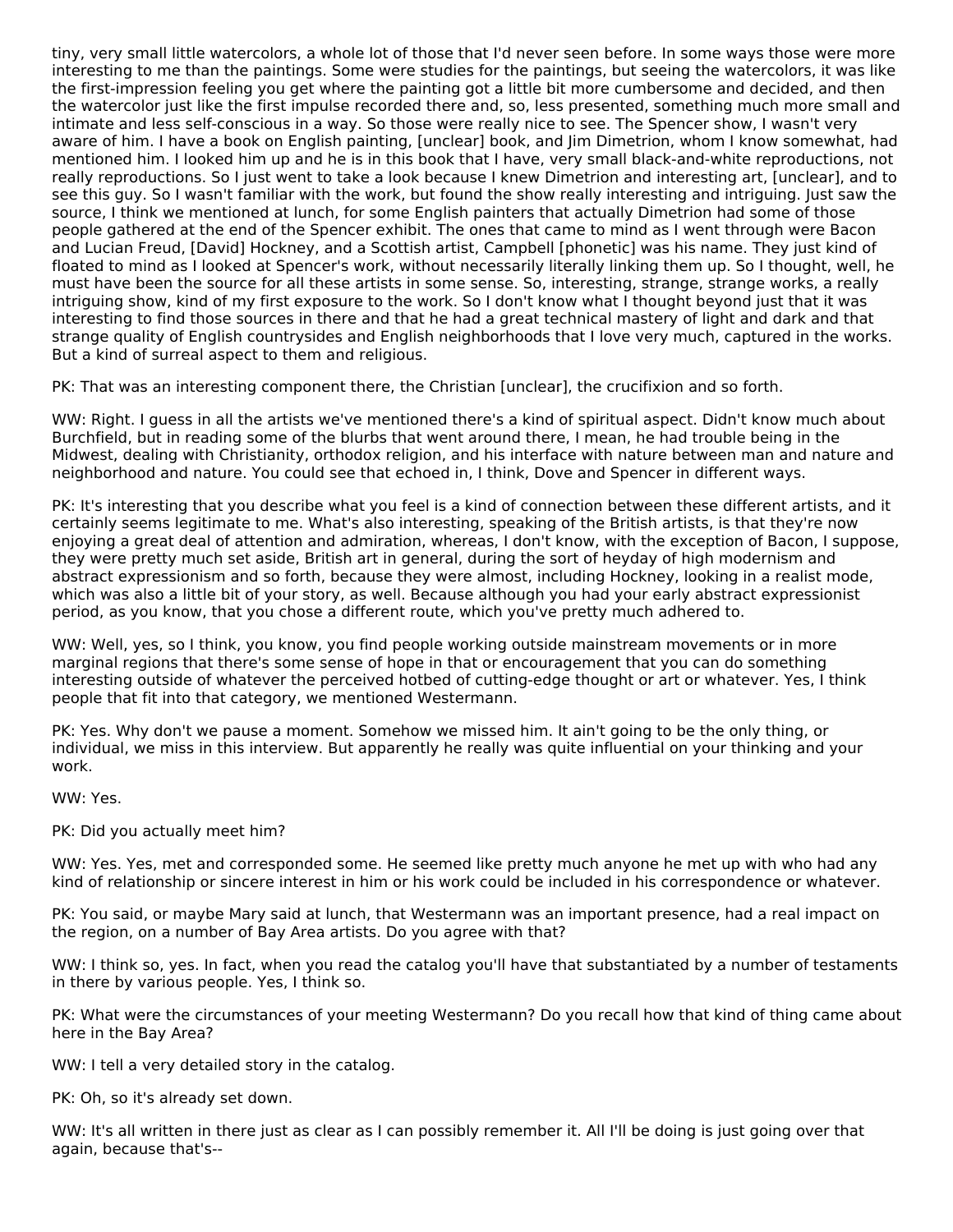PK: Then you don't need to. But I guess the important thing is just reiterating that it meant something to you.

WW: Oh, sure, yes. Yes. Again, I think it's just somebody doing interesting, really interesting art and doing it in his own particular manner. The work never seemed to me unaware of what was going on in art, and occasionally made use of it, but I can't say that was conscious, or whether what he was doing just crossed over into occasionally what seemed like was also happening in parallel situations like in New York, although he didn't seem particularly involved in art issues very much. Using art to make statements, rather than statements to make art in some way was how I initially characterized it. The content sometimes was about art, or in honor of art, but other times it was about nature or craftsmanship or anti-war sentiment. Like a pre-Vietnam vet in some way. His war experiences turned him very much against war and what we were doing. So that entered into his work, I think, as comment. He was really expressing strong beliefs and thoughts and feelings through the work that had more to do than just with art thought or theories or comments on society.

PK: We should mention at this point, I think, the catalog in question. It was for a show at the Richmond Art Center, recent, just closed, unfortunately. I missed it. So it would be, I think, is it just called "Westermann"? Well, here's the--"H.C. Westermann West." Nice publication, with reflections by artists and friends and various essays. It's edited by David King and Melanie McKim King, 1997. You know, it isn't very difficult to see some connections to Bill Wiley when you look at these images.

WW: Comic books and various sources, and also when he got out of the war, I don't know why, but he went to Chicago. It might even say in there why. So I think there's cross-fertilization there in Chicago. Chicago collectors also has a big anchor in surrealist art and Dadaist art. So I think some of those things, like Sheldrakes, they're just synchronistic magnetisms. [unclear] says he can remember Westermann and some early meetings they had in Chicago. He was still in the Chicago at the time, a little older than the other young artists were. I first saw his work up there. I'm telling the whole thing here. Jeremy Anderson [phonetic] had a catalog with the Art Institute and showed it to Bob Hudson and I, and I just instantly liked what I saw. A little tiny catalog. Just immediately liked the imagery and what it seemed to be about, and materials and all. Then saw probably my first Westermann show at Newman's Dilexi Gallery.

PK: That was what, around '59 or something like that?

WW: Somewhere around there. Maybe a little later, early sixties.

PK: I don't want to go into things that are covered in that catalog, because it's a waste of our taping time, but I am just curious, for my own information, what was Westermann like? What was the nature of the social interaction? Was there a social dimension to this? Usually in the Bay Area or in California among artists there is also a social aspect.

WW: Well, with Cliff, I met him at different times, a little more formal.

PK: A little more formal?

WW: Yes, but not hanging out and running around doing things together. Like I tell in the catalog, I met Peter Selz. It would be easier for me just to read the catalog than to try and reconstruct it, because I wrote one short succinct piece in there and David wrote back and said, "I know you can do better than this." And I wrote down everything I could possibly think of so I wouldn't have to be asked the same--

PK: Gotcha. Gotcha. Let's let it stand that way.

WW: So I think it's really in there, and I just keep running back to that, because whether that's the truth or not, that's the way I wrote it down and that's as close as I can be.

PK: That's good. Because people can go take a look at that. It also brings up the next question here that has to do with a certain spirit, or what I imagine to be a spirit, here in the Bay Area, which is a spirit of actually sharing, of collaboration, of, what should we say, generosity with ideas and themes and images. I don't want to make too much of this or try to set it up as an opposition to a more competitive East Coast situation, but in talking with artists in California, and certainly in the Bay Area, there is a sense of this generosity of participating together in an endeavor. Is this how you remember it? Do you agree with that? I'm thinking also particularly of you with Hudson and the joint show at Brandeis in 1991 that Carl Belz [phonetic] did, where it even reproduces a dialogue between the two of you. How important has that been for you and what form has it taken?

WW: Well, collaboration, I think, around here has happened with Hudson and I, and we talked about last time with Ron Davis and the [unclear]. I think just because we've both been interested in things other than just stationary two-dimensional, or stationary three-dimensional art, the interest has been in performance and in other aspects of art and relationship to it. So that goes back, I think, to even high school, and part of it having to do just because we'd known each other for a long time, so, I think, familiar in that sense and collaboration's a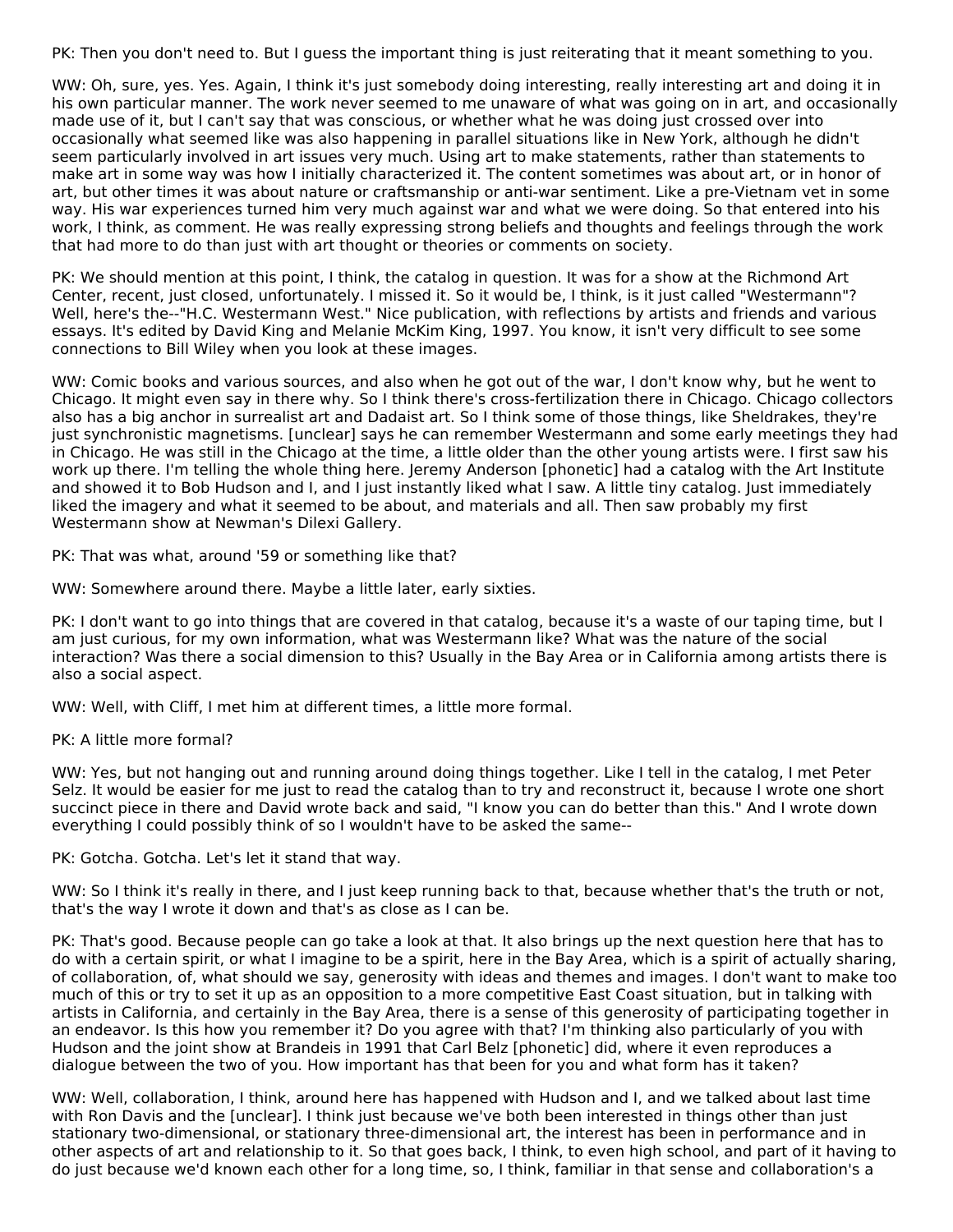little easier just because you know somebody and feel comfortable with that. I think it is characteristic of the Bay Area in many ways. The shows, the Slant Step show or the Repair show, somebody would suggest a theme among a group of people. The Slant Step caught hold of a lot of different people for different reasons. The timing, I think, sometimes is probably important. This being generous and, I mean, the philosophical underpinnings of that, whether out here we're generous and back East they're less so, I think that's just more a situation of circumstances in some way. Because I think probably in early '80 days there was a greater sense of collaboration. I know when Hudson and I were doing some of the stuff with Ron Davis, that Dine and Oldenburg were doing the store and happenings and Kaprow and that kind of thing. So I think before art became commodity and legitimized, there was just more of a general camaraderie, because the critical attention and the financial support weren't as established or as prevalent. So I think just, in general, there was probably more cooperation and mutual interest. It seemed to me, when I was back East in the sixties, mid-sixties, '67, '68, where, through abstract expressionists, the commodity aspect of art has been more established, that back East there was more to lose if you cooperated, and out here less so, because there was some financial remunerations starting to happen and recognition here for local artists, but nothing to the extent that it was happening on the East Coast. So I think getting together for fun was still viable and reasonable, and there wasn't anything, I think, to lose, really, and no great positions gained or lost or whatever. Less to be protected in some ways. That's how it seemed to me.

PK: What about the issue, in this respect, of ego and of individuality, having the unique special voice, which very often artists, we think they try to achieve? How you separate yourself from the pack. It sounds to me as if that was far less an issue. It was even, as some observers have pointed out, in some cases sometimes it was almost difficult to distinguish between the works of maybe you, Hudson, maybe some Fred Martin, I don't know. And this didn't seem to bother you. You didn't feel that you had to be instantly recognizable: "This is Wiley." Is that so?

WW: Well, probably if I could have come up with something that would have satisfied people. [Laughs] I often yearn for something that would be simple and recognizable, like Ad Reinhardt's five-by-five black paintings. I thought, geez, if I could just do that and be satisfied, wouldn't that be wonderful? Of course, that's all fantasy. I mean, that stuff is never easy for the person doing it, or generally, it's not. If it's very interesting, it's not easy. So that's fantasy. But, yes, I thought I should do that, and I tried for a long while to get rid of my variety of interests and my eclecticism for this or for that, and it didn't work. It made me unhappy, so I surrendered to it rather than tried to get away from it. Counterphobic. I decided to go into it and divulge influences and not try to pretend like they weren't there or deny them, whatever. So again that word came up the first couple of times, decided more on the inclusive, rather than exclusive, because I just think that's more my nature.

PK: As I was saying when I was cut off here, we are talking about individuality, originality, and sort of a signature. The observation I was going to make, whether it matters too much to you, then or now, that, in fact, there developed, certainly in the seventies, what amounts to a signature Wiley. I think it had most to do, frankly, with the watercolors, as much as anything, which are really quite wonderful, and whatever else you've done, certainly you staked out your own kind of territory with that. But I get a sense, in what you've been saying, of a kind of almost communal endeavor. I don't know if this could be associated with some of the "hippie attitudes," summer of love, this kind of tribalism that developed certainly for a while here. But I do think of you in connection with these group shows that you do. I think of that poster that came from--I can't remember the source for that, if it was Ruth Braunstein. But there's a poster of you guys dressed up like the Old Masters, not just guys, by the way. But there's Richard Shaw, you, Henderson, Hudson.

WW: Bill Allen, Marcus Shaw, Jamie Allen, and Alice Shaw.

PK: To me that's very telling, very revealing. What its implications are I don't entirely know, but you do definitely get a sense of almost a familial thing, a shared endeavor, not down to the details. Is that a fair way to describe it?

WW: Yes. Well, that's Richard Shaw staging photographs based on famous paintings has been a theme he's carried through.

PK: So that's what that was.

WW: Yes.

PK: Was it a Rembrandt, maybe.

WW: Yes, it wasn't Rembrandt, but it was one of that ilk.

PK: Frans Hals, maybe?

WW: It wasn't Hals, either. I can't remember the name, but it was based on his painting. Prior to that Richard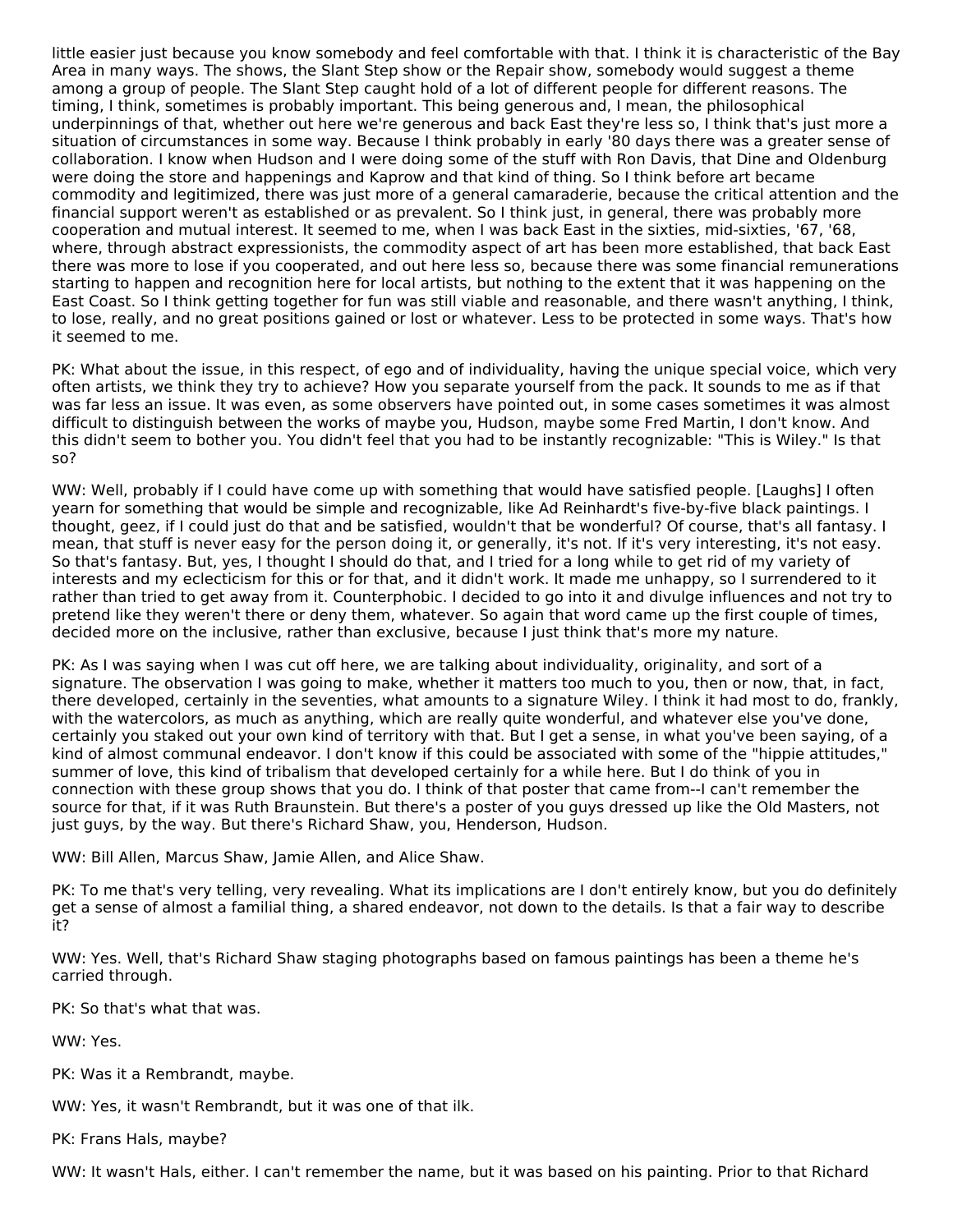Shaw poster, that I liked a lot, based on Custer's Last Stand, with B \_\_\_\_\_, I think as Custer. A lot of people with stakes on their head, looks like they'd been scalped. Ruthie Braunstein as an Indian lady on a horse. Richard's done a lot of those. Yes, I think that kind of group, "let's throw in together and do something camaraderie" stuff has happened over the years in some interesting ways.

PK: I don't want to romanticize this too much, but there seems to be a certain lack of competitive envy. At least, there's the appearance of that. This isn't to say that people aren't aware of how they're perceived in their position, how they're doing in the galleries, who's having the shows and all that. But there seems to be here less of that than I imagined to be the case, especially in New York, where there's such a driving force to success.

WW: Well, as I said, I don't think the rewards are here, at least the financial and the kind of star reflection that it has, the power thing in the East. I don't think that's here, although I've been told just the opposite by the East Coast. Out here you can be a big fish in a little puddle, but back there the puddle's too big, so everybody's a little fish. In some ways, that winter I spent back East, I met people who worked back there, who contradicted my cliched version of East Coast people. Just like you meet people out here who seem very ambitious and probably hang around the art scene a lot more. I just think my generation of artists and art friends, a lot of them were teachers. They taught in situations and shared teaching situations. I don't know how to follow-up on that.

PK: I'm interested in, and I think this follows to a certain extent, the idea of, on the one hand, community and the notion of originality and individuality and work, which I think then connects to the notion of self, a sense of self, a sense of self-image. We were talking at lunch a little bit about that, the question, search for the self, whatever else is going on. One of the images that is associated with you, something I'd like to talk about a little while now in different ways, is the idea of Wiley the trickster. It brings to mind, I mean, even your name, Wiley Coyote. You certainly know about that wonderful cartoon, and the Road Runner. It also then extends or expands in the form of the idea of the magician, the alchemist. We were talking about alchemy and you, in one way or another, casting yourself literally in your art in that guise and then sometimes in a less direct way. Of course, the trickster is a very important idea in certain cultures, I think of close to home, Latino culture, Latin America, and even throughout the Southwest. The coyote, once again, gets to play that role. My question is, is this a persona that in some ways you've, for one reason or another, assumed for your own ends, whatever they may be? Is this something that you consciously assumed or invoked to make a certain kind of aesthetic or philosophical statement?

WW: Well, I think most of those things initially come on as just a practical solution. I think the most developed alter ego, or the one that's most defined, is Mr. Unnatural. That was just a character. How that came about was when I was at Davis I became friends with a man in the drama department, Dan Snyder [phonetic], and we both had mutual interests in art and theater, so now I'm mixing them. At that time, seventies, performance art was also becoming known about. So Dan and I collaborated, just the two of us, on an event we did one time in the basement of the art building, just a kind of improv thing that we did with some props, a Jonathan Winters sort of thing. Then started collaborating with art students and drama students who wanted to do something other than just straight drama or straight art. So we procured various theaters on the UC-Davis campus and gave presentations, performances. They attracted more students from both drama and art and it kept getting larger and more elaborate and got quite large and quite elaborate. I had left Davis at one point, a leave of absence, and wasn't there. I don't know if that was after I quit or not. But anyway, the interest to do another performance, which at one point we titled "Out Our Way," based on an old cartoon that I used to see when I was a kid in the newspapers under the same title, "Out Our Way," and it was kind of generally one-frame cartoon of a situation in a factory or a home in the thirties and forties. I don't know who drew it.

#### PK: It was in the newspapers?

WW: Yes at least in the Midwest. Nice drawings, fairly elaborate drawings, something along the quality of George Harriman, a little bit more social conscious work. Anyway, "Out Our Way," it was called. That's what we started calling these events. So generally when they came about, I was there and part of the process, and so whatever evolved, evolved out of the process. But here Dan was coming up with it, but asking me to come back and join it, sort of not in progress, but at the beginning. So coming in from the outside, rather than having it evolve from inside as it had up to that point, I thought I needed some kind of character or costume in order to get back into it. Mr. Unnatural was--I was sitting around sketching one afternoon--was the figure that evolved. Thinking, as people point up, probably about Crumb's, Art Crumb's Mr. Natural. Well, Mr. Unnatural. And that would kind of cover my character in the "Out Our Way" performance. The costume that evolved was roughly what I conceived on that and got the dunce hat and a slate, that he would not speak, but write on. So it was a practical solution. I had to come back into Davis and do this thing. I don't know, since I didn't start it, like I said, since usually before it all evolved from being there, I was coming back in from the outside, so it was like I need some kind of a cover. This occurred as the cover. Then after those performances, whatever took place during them would often be the strongest thing in my mind as imagery, that's when I came back to the studio, those often--the drawings and comments about what I'd just been involved in, would kind of occur here.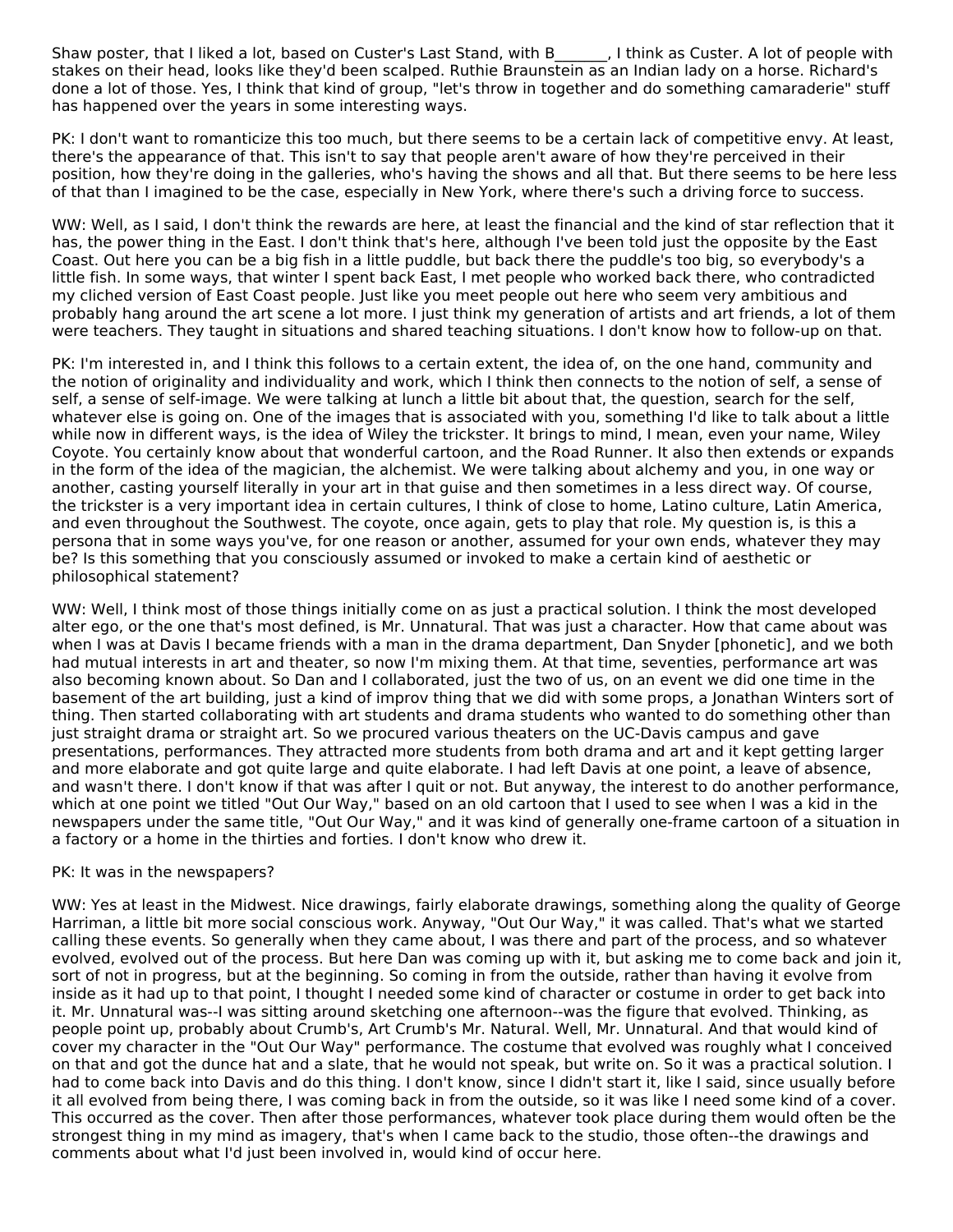PK: Who was your collaborator on that, Dan?

WW: Dan Snyder.

PK: He was in the department?

WW: Yes, he taught stage design. He painted. Basically an artist background. He didn't have much background in theater, but he picked it up somewhere along the line. He was in Europe and did some designing there. Then he got hired at Davis to teach stage and set design. Similar sensibility, kind of wacky sensibility.

PK: Did you ever meet Crumb?

WW: No.

PK: I never thought of this. It's pretty lacking insight on my part. But I would think that you must have really been interested in the underground comics of those days, certainly many of them based right here in the Bay Area.

WW: Yes, somewhat, although it all seemed just parallel activity at the time. Yes, Wilson and Vic Moscoso [phonetic] I went to school with. He was a graduate student when I was an undergraduate at the Art Institute. But I knew Vic a little bit when he was out here in the valley. Crumb--actually, at a show I had at Hansen Fuller [unclear], a notebook occasionally [unclear] the San Francisco Museum, a ship's log where you [unclear] was another piece. I think there's one at the Oakland Museum. Anyway, there was a notebook there that people could write in or comment. At the end of the show I looked through it and had a nice drawing by Crumb with a guy saying, "I don't get it." [Laughs] It tickled me. I think it was him.

PK: Did you see the documentary on Crumb?

WW: Never saw it.

PK: It was very disturbing, of course, because he had a horribly dysfunctional family. But there are a number of sequences where he actually is drawing and actually completes fairly elaborate drawings. I'll tell you, I was absolutely fascinated by that facility, an incredible [unclear].

WW: Yes, right.

PK: Just amazing.

WW: Yes. A lot of that look is that comic I mentioned, "Out Our Way." A lot of Crumb's drawing has very much that same quality, yes, from the thirties' and forties' cartooning. Interesting kind of thing we were talking about the other day, Wilbert's holon kind of transcending and honoring, going forwards and backwards at the same time. That kind of appeal.

PK: Back to the idea of the trickster, though. This is not a concept, I gather, that you paid any particular attention to in a sort of anthropological sense, in other cultures what that might mean, that you might be in some ways connected to that role.

WW: Yes. Yes, I see it.

PK: Were you aware?

WW: Well, I've become aware. Like most of the stuff in the work, I don't think a lot of it starts out conscious. But through whatever your soul and heart is telling you and wherever it's taking you, those things become synchronized with them. So become aware of them and sometimes you take it on more formally, look into it a little bit more. But I think I tended to put more in the intuitive. Somebody will mention it, thinking that, "Oh, you must have studied that." No, I didn't. I just picked it up through osmosis. It gets explained to me as I go along in some ways, which I find more interesting in some ways. That shows there's something operating outside the conscious mind, which I think often prevents a deeper understanding. If it's all done consciously, plotted, you see a connection, you exploit it, you follow that up into the next one. I think you lose sometimes what it was that was actually happening there through trying to specify it and trying to pin it down. If I did this well, not knowing, or not being that conscious, then maybe I should continue in that vein until that becomes less interesting or something. So, that's what always interested me, is finding those parallel things. It's a surprise and kind of a delight in a way. It'd be a little less interesting to me, probably, if I was that conscious of it out front.

PK: There's an element, I think a very strong element, of self-portraiture in your work. We've talked about this a little bit, a presence of the self in your work and it takes different forms, Mr. Unnatural being one of them. You're constantly appearing, as far as I'm concerned, as I look through these catalogs and so forth. What strikes me as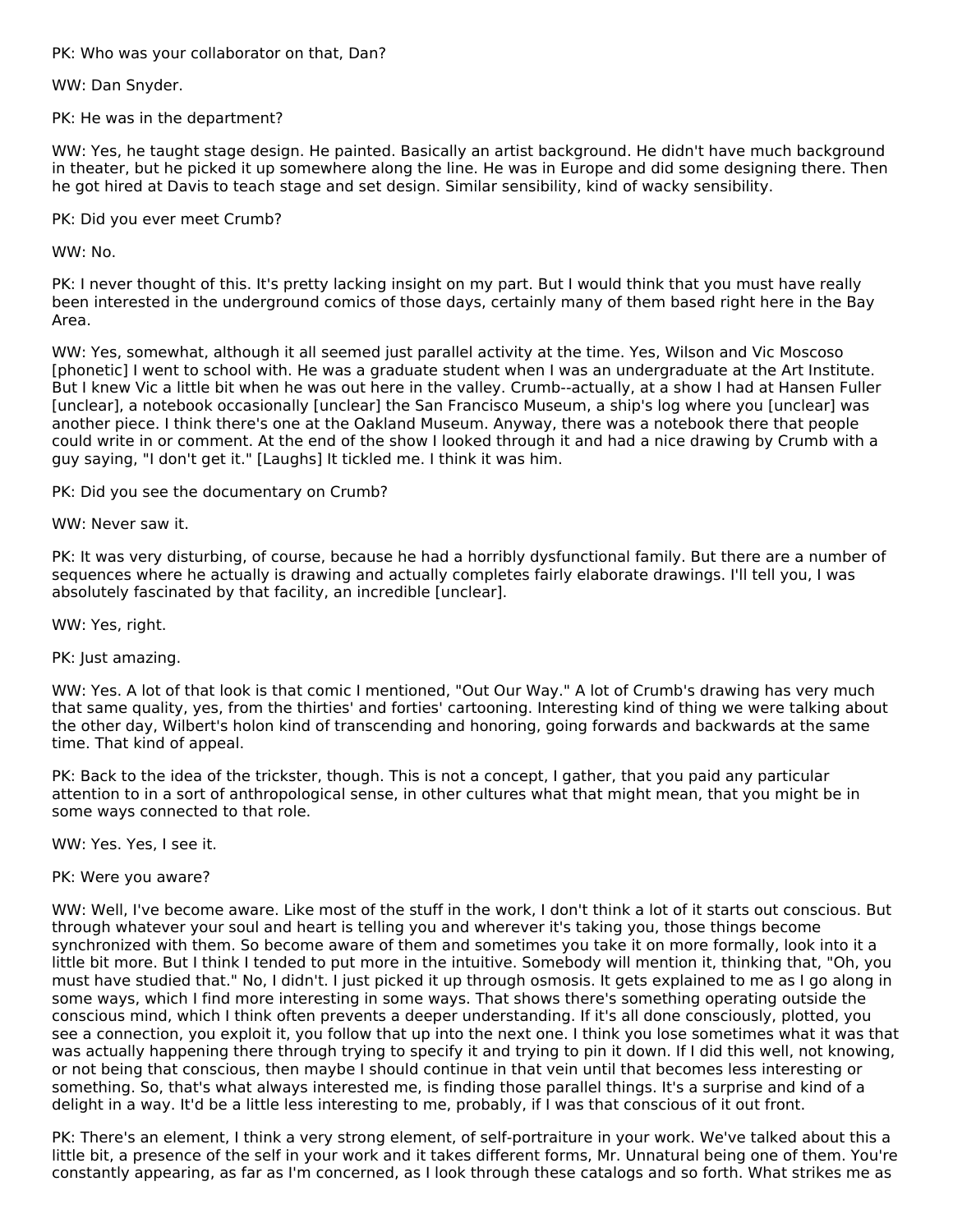interesting about this, and I don't think it's any kind of contradiction, you have, on the one hand, an interest in Eastern thinking and Zen, I do believe. I'm certainly not an authority on that, but one of the aspects of Zen that I suspect is operative is a sense of erasure of self, ofsubsuming the self in something, other something greater, a sort of modesty. But in your work, despite, I believe, an interest in those kinds of ideas, in your work there is a strong sense, I think, of the individual. I would describe this individual as kind of rugged, even, kind of Western and a pioneer, sort of frontiersmen. Which all leads me to think of a kind of existential Wiley. I guess the question here is, is the trickster, the magician, your way of ordering this chaos? Ortega [unclear] chaos that we talked about earlier.

WW: Well, yes, I think, all the different selves we manufacture and produce are ways to deal with the chaos, yes. The profusion of forms and potentials that we find in here, ourselves, our souls. Yes, sure. Yes, I think all those things are. I think everybody has those selves, too, some in more obvious and some in less obvious degrees, but it's pretty much beared out in that we are hardly the same with different people. Almost every people we meet at least in some--if it's in solo we become a different person, too, in regard to whoever, or whatever, or however they are. I mean, I guess that's one of the main tenets of Zen, is that there is no self. It's an imagined thing. Steven Lavine's book, Who Dies, trying to locate the one that dies by asking those kinds of questions.

PK: You seem to have created a kind of coexistence--I don't know what term actually to use. Kind of a balance between these ideas, that they don't have to be mutually exclusive, that you can bring the Western sense of individuality and self, presence of self, to the work, while acknowledging this other idea of an immersion, subsuming individuality, and yet you can hold on to both.

WW: Well, I think the other part, the rugged individual, that's like the early American ideal that I was raised on. Especially for a male, that was the kind of persona you had to develop in order to be an American, alive, a human being. You had to be this John Wayne kind of undaunted regardless of the situation. So I think both those things coexist in me. I think probably without the Eastern one I'd be dead. [Laughs] Gets you off the hook. And it's a more generous and lenient interpretation of what one's life might possibly be about, I think especially in relationship to a more linear goal-oriented version that most of us have been raised on. Nobody remembers who's second. You have to be at the top.

PK: What about your identification--we touched on it earlier--at the University of Colorado at Boulder? You talked about the summer of love and an awareness of, in a sense, connection to what was going on during the sixties, the whole so-called hippie sensibility and all that entails, which I, myself, tend to view as almost a subset contemporary bohemianism, if you will. Looking back, how do you see yourself as functioning within that kind of role, in a bigger sense the whole idea of conducting your life with a bohemian ideal?

WW: That whole era looked to me like the rest of society was joining m and inally. [Laughs] Everybody had awakened. Gee, you know, we can all dance and sing and write poetry and share things, and to hell with war and all that goal-oriented stuff. Gee, look, our life is passing by here as we try to apprehend those things. So it was like finally, maybe in some G accores sense, everybody woke up briefly. Then when we went back to sleep on some other version. But basically, I think it was a kind of conscious awakening of, you know, the connectiveness of everything, a lot of it brought about through, I think, acid and Leary and peyote and things that removed a lot of the superficial barriers and conventional barriers. It gave people access to information that had been pretty much wiped out through formal education. I think unless you were an artist, probably a horrific thing to withstand if you weren't already there to some degree, which I think artists were already dealing with a lot of the things that erupted during that time. So, less of a cultural physical [unclear] people who were already bohemian, at least in their thinking and their lifestyles. It was like suddenly briefly for a couple of years there, the ranks swelled and all kinds of people were in that region, and then pretty quickly that shrank back to a different set of circumstances. But it had powerful social effects that we're still feeling. Somebody said things move in kind of thirty-year cycles. An idea like that will appear in the sixties and it will start to resurface again thirty years later.

#### PK: Which is now.

WW: That you can see. Yes. But you can see aspects of that in ways, as environmentalism and those things become more relevant topics and are harder to keep out people's concern. I think that was just an early eruption of a form of consciousness that has to reemerge, I think, in some ways, not shorten our tenure here.

PK: There was a certain Utopianism that I remember in connection with the sixties, also a kind of innocence, I think, unawareness of some of the darker consequences of behavior. But from your own experience and within the Art Institute crowd, or the group you're part of here, how aware were you all of that, the notion of conducting your lives in a different way, in a liberating way, that finally set you aside, but, more than that, held some kind of promise for an improved world and society? Was that something that you were actively thinking about?

WW: Oh, yes, sure. It seemed like in some ways everybody's finally awakened to the potential of a life of art and love and sharing. I thought, well, once you see this, you know, why would you do anything else? It seems pretty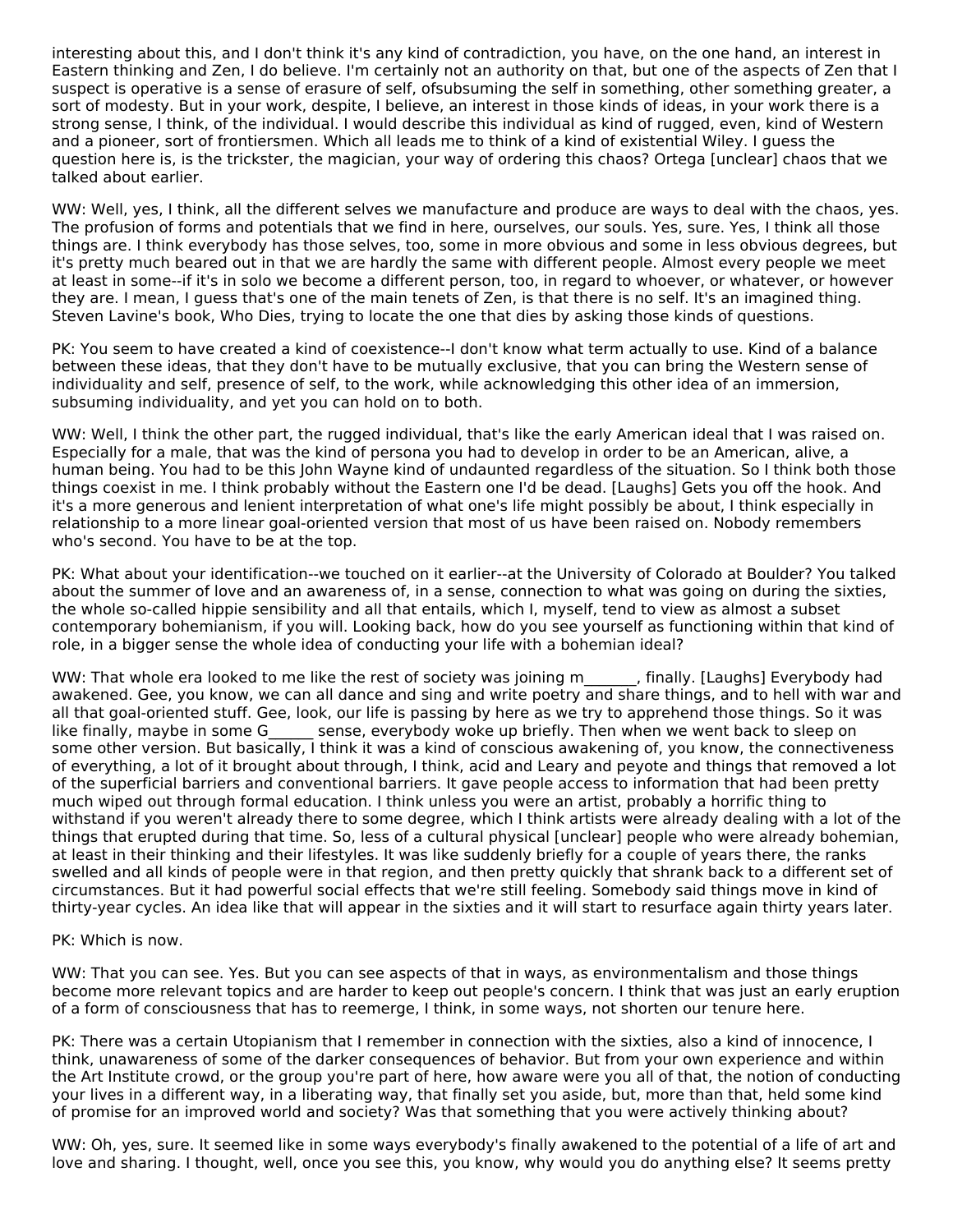nice. But it's a very shortsighted, naive viewpoint. But it all seemed very possible at that point in some ways. It didn't take long to exploit it pretty quickly.

PK: Isn't that the sad part?

WW: Yes. Yes.

PK: Let me flip the tape over, because we're getting towards the end and I don't want to interrupt us. We're going to not flip it, but get a new tape in here. Tape 8, side A [session 4, tape 8; 30-minute tape sides]

PK: Continuing this session four with Bill Wiley. This is tape two, side A. We're talking a little bit about those good old days, the sixties, where they maybe didn't fulfil the dreams that somehow, especially younger people, but in some other ways things have never been the same.

WW: And a brief hallucination of what it might be like with a lot of those barriers removed. I mean, ageism was certainly out the window. You had people of all ages grooving at the Fillmore. It was like a real celebration. A lot of [unclear] came out of probably the forties and fifties, repressive things and whatever. But we've never been too good about the dark side here in terms of understanding that or integrating that. It's always been pretty much relegated to one must be ousted, suppressed, or executed. I feared we were philosophically set up to suffer that fall that came about all that just because of our life and understanding. But other countries with supposedly a more sound grounding in those light-dark, yin-yang principles are just as screwed up, if not worse. So, we of the world. [Laughs]

PK: One of the things that's always puzzled me, and maybe it's almost a moralistic stance that I, myself, take but society has taken, as well, in looking at bohemia, looking at those who choose to live what, interesting enough, is often described as a selfish existence, basically a way to do what you want and then put it in the framework of a community. One of the things that always struck me as interesting is that artists--being an artist is a hard job. It takes a lot of work to make art. That's real simple. These notions that it can come out of a fever dream or an opium dream, like C\_\_\_\_\_\_\_, for instance, these romantic notions, for the most part, I think you'd agreed, simply doesn't hold up. You can't be on an acid trip all the time and make good art. How much of a role, though, did drugs play? After all you're not going to run for President anyway, so you can respond any way you want. But within, well, let's say your own creative life at that time, but then within your group. We certainly know that the Beats had their ways of using drugs and conscious or mind-altering substances with an idea, I suppose, they're going to provide insight and all that. How true was that? How much was that sort of an instrument during the sixties for the artists that you knew?

WW: I think haphazard. I mean, some people used drugs, other people were used by the drugs. I don't think it was across the board. I don't think there's any single answer to that. There were some people that used drugs who you'd say, yes, and other people who didn't who you would say, yes, they were probably out of their gourd on drugs. Definitely it had its effect, I think, on at least some people who used them, but I know people who didn't, who also changed or were affected. So I think it just depends on the person and what their life circumstances had been up to that point, whether it mattered or not in their life. I know for some people it totally changed them forever, opened them up to things they'd never experienced before. That wasn't the case for me, although I thought they were interesting, but I was already involved in art and faced with whatever art's about. So, like getting drunk or anything, you can eventually see the [unclear] of it, what it can and can't do. I think what [Carlos] Casteneda wrote in one of the Don Juan books about just drugs in general at a particular time for a particular person, it might be helpful. But all that stuff, I think, it's real hard to make general statements about it.

#### PK: Well, I think that's true.

WW: Yes. So many misinformed statements have been made in regard to them that I think it's--I don't know how to add to them other than confusion. Like Leary, they stayed important to him all the way through in some way.

PK: We all have friends like that, that seemed not to have changed since the sixties.

WW: But also for native church people, peyote is a ritual that apparently they perform every so often as a way of communion. So I think we need ways. Essalen is another way for some people. I think almost all of us need some way, meditation, time in the wilderness, time alone, time away from TV, fishing, going out on the ocean. Actually, when you ask things that entered my life in the last few years, been important, since that particular change that happened to me '67, '68, which was gone over and gone over in catalogs and stuff. I've talked about that as clearly and as simply as possible, what happened during that period. The only other probably significant thing in my life is the ocean. About twelve years ago I started going out in the ocean in that little Boston whaler, chasing salmon. But I think being on the ocean is probably the most important part of that. That was like adding another whole dimension.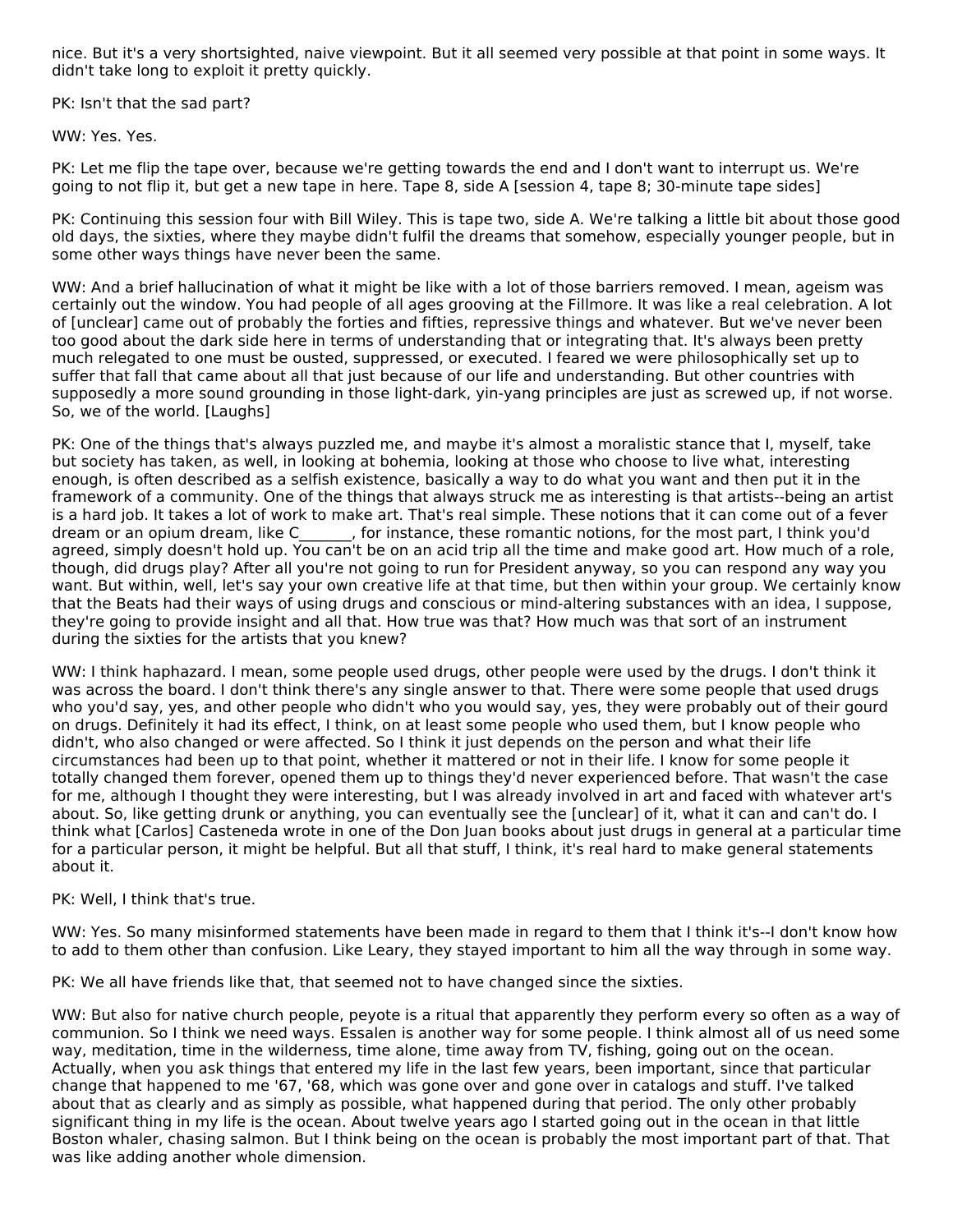PK: That was about ten, twelve years ago?

WW: Yes.

PK: What led you to do that? Because this sounds like--it indeed is very important. It must have been perhaps a series of events, or maybe just accidents.

WW: Yes, series of kind of circumstances, boats and ship's log, boats and nautical themes and terms and stuff had been in my life for a long time. But very haphazard connection with it, just a boat here and there. But about the time that I started going out in the ocean, a year or two before that I acquired a boat, a wooden boat, which I fixed up and learned to sail on Tomales Bay. Then got into the motor boat for going out on the ocean. So it looks like that's where, if you look back down the path of the work and stuff, it looks like that's where I was headed anyway, but I didn't know it. I didn't know I would fall in love with the ocean the way I did and it would get its hooks in me the way that it did. For the first five or six years, that's kind of all I wanted to do, is get in the boat and go out on the ocean. [Laughs] Other than art, that's kind of one of the most captivating things that's happened to me in the last few years. That's eased off a little bit now.

PK: Do you think of yourself--this is really a reach, real literary, but in some small sense, because we're talking about salmon and not whales, participating in this kind of early American idea of a quest for--I'm thinking of Moby Dick, of course, and these kinds of symbols. Obviously, the sea has been such an important part of this American story. I don't want to overanalyze something that you found important to you. But I believe my observation in connection with you is that much of what you've done, and certainly the art has served this function, is an investigation of self or search for a deeper you, always exploring further. It sounds as if this discovery of going out in the ocean has played an important part in that. Finding oneself, is that putting it too fancily?

WW: Well, I think something about [unclear], just consciousness, interested in what consciousness is and what it is that occupies us here, or we occupy. What relationship that has to the ocean, the mind, I think, is like the ocean in some ways, all that stuff hidden in there. What else? Yes, to know what there is to know.

PK: So it is a kind of, without necessarily having to put a lingo on it, a continuing quest for knowledge or selfknowledge.

WW: Yes, I think so. And just what is consciousness. There's a book by a guy called Dimoli [phonetic], Anthony Dimoli, it's called Looking Into Mind. He just says in there--I didn't read the whole book, I just read it haphazardly. It's, again, a kind of Zen or Eastern approach as to question and consciousness and what is it and ways to examine it. He just said in there at one point--I thought it was really an interesting statement--he says that the thing is, he said, "Real thinking is much more difficult than anybody actually imagines." He says, "And, in truth, very little of it goes on." I think that's pretty much true. [Laughs]

PK: When you go out on the ocean, you've got to pay attention, of course, to where you are and what's going on out there. You've got a big outboard motor on that whaler, Boston whaler, I suppose. I mean, you've got to work at it. You've got to pay attention. But on the other hand, do you find this provides an opportunity for you, as you're out there looking for your salmon, to do this kind of thinking that you say Mr. Dimoli claims doesn't really happen that much?

WW: Well, yes, I think so. Yes, the ocean, that's putting yourself in some extreme position, in a way. There's a couple of statements that I've read different places. One of them is, "You can't bullshit the ocean, because it's not listening. You can't be alone in the ocean, because it's too lonely." So actually something that's that close that you can just go out there and it doesn't care how much you know or how big your boat is, I mean, it's just not impressed by any aspect of you. [Laughs] There's something wonderful about that, where things are really reduced to very, very simple.

PK: Do you find that comforting in a way, that it reminds you of your own place within the grander scheme?

WW: Yes. Yes, I think so. It's real.

PK: Because this seems to be something, kind of a motif in your work, as a matter of fact. I suspect that your work provides some of the same kind of experience.

WW: Yes, very much so. Yes, I think the work is always humbling in some sense. And it's funny, because if you're successful at it, then you get lauded for it, which kind of builds the ego, but then the work soon takes care of that. [Laughs] So it keeps you in a kind of a balance, I guess. I've been fortunate in that way, a lot of what I've done has been received and recognized and lauded and applauded. It doesn't help much on some level, which is interesting to know, but then it probably does, too, in other ways.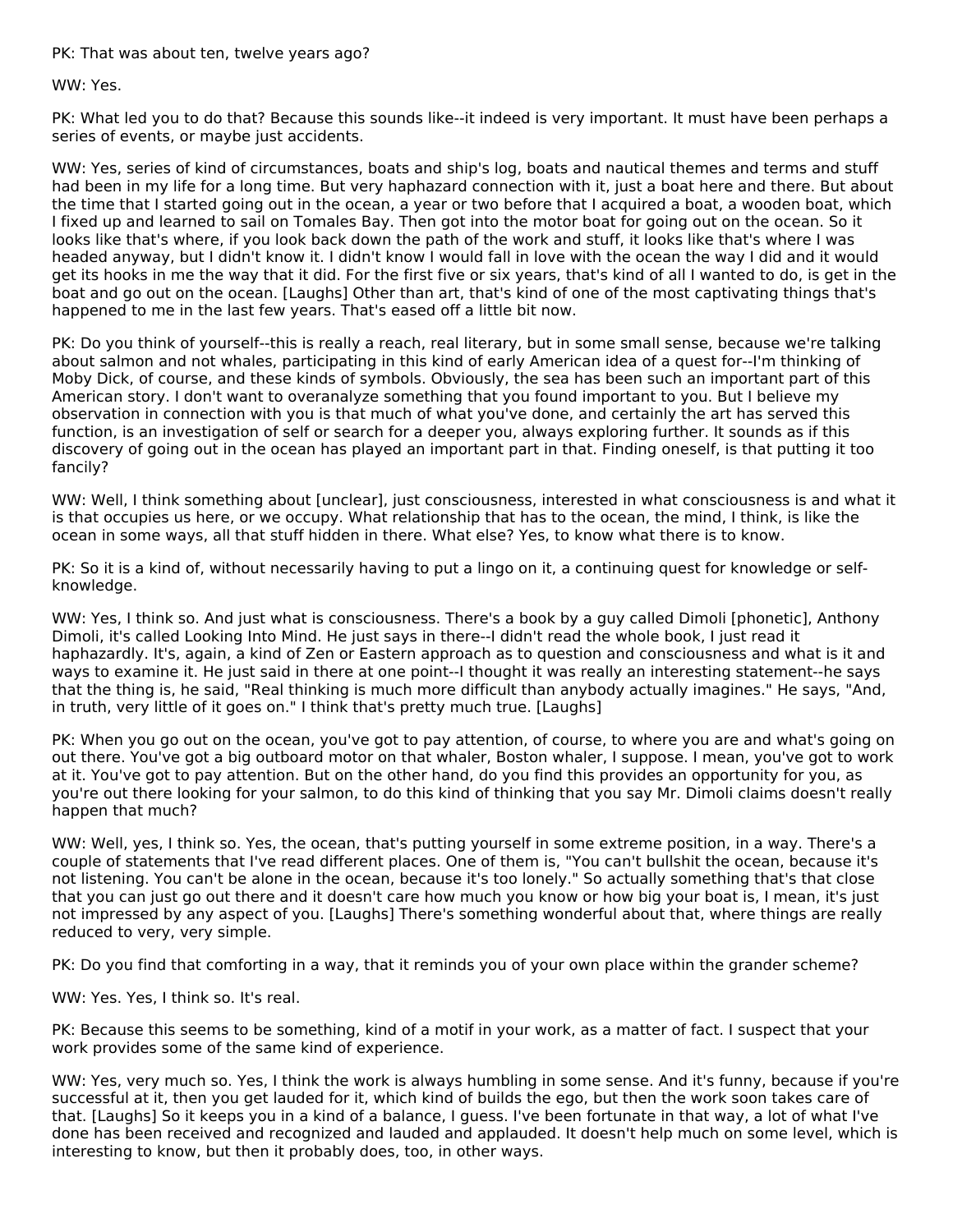PK: Let's talk a moment about Wiley's iconography, the images that keep reappearing in your work. If you look over, if you look back, oh, practically to the beginning, and then look at how the work changes and develops over the years, there are certain images that reappear over and over again. I was looking through your catalogs, for instance, the L.A. Louver [phonetic] catalog, and made a kind of list of Wiley's iconography represented there. In work like "Autumn Chimes" and "Ann Hill Watercolor" of '86, or "Was it Ever Any Different Than Now?" another Watercolor '87, of course, it's a title, which is very interesting in light of what we had discussed earlier. The idea of things, in many respects they may seem to change. But here are some of the motifs that came up with. Oh, dear, let's see. We've got, well, the anvil itself; maps; drafting tools; tools in general; cones; funnels; dunce caps; knives; trowels; pallets and easels; compasses; things that sometimes look like eyeballs; plumb lines; pencils, etc.; skulls; and then hides. It occurs to me that you, more than most artists, have developed this incredibly complex iconographical tool kit, or more, as they say, you can turn to. I don't where the question is in this so much as just really more of an observation, but what does that bring to mind for you? Here are all these Wiley elements. Is it possible for you--it's not your job;, I suppose it's our job--to make sense of this in a way? You obviously choose things for reasons and continue, if you find them useful, you continue to put them in your work. What are those reasons?

WW: Well, some of the obvious things, skulls and skeletons, is because we are, that's what we are. [Laughs] Powerful. Just a powerful image in itself. I think it's another thing out of Zen in my life, to be constantly reminded of one's own demise.

#### PK: Mortality.

WW: Mortality, yes. So I think most of those things have come along as a device initially, or often just a visual element that I like, that initially I take it just for that reason. At least that's why I assume I take it, but often it evolves into something else and becomes generally symbolic of more than one thing. Like the F-shape out of the musical instrument, that just represents, where at one point I used the infinity symbol a lot, use that less so now. They were just visual reminders of what those elements stood for, at least as much we knew. Sometimes just a visual device in place of--I needed something, so that F-hole, if you use that as a matrix, just working paint off of it as a beginning. It's like throwing a rock in a pond, it starts concentric circles and that causes something to happen. So it's like looking for a way into engagement or involvement. Then some of them--I think all of them are embedded somehow psychologically in me from childhood, from various sources. My father doing some surveying. A lot of them have been written about, people always want to say, see the black-and-white checker in there. What does that mean? Then I locate, as much as I can, where that came from and how it came about, but I usually don't have it categorized so that I say, here it is on page twelve, it means--I'm more interested in the multiplicity of meanings and the associations it has for me, which in one case will be one kind of association and in other case will be another one. Like I say, some of the things I started out, like with Mr. Unnatural, I bring him in and then it's like I can't get rid of him. He stays for as long as he wants. Or the checkers at one point, I was happy to use kind of that checkered square, which I kind of picked up in Holland, seeing a blue-and-white plaque on a wall in Holland and asking my friend, "Why is that there?" He says, "It shows that it's part of a historical landmark and if you're following the mission guide and you see those blue-and-white plaques, you know that wall or that church or that building has historical significance." That wasn't what interested me. What interested me was what I saw visually, that clear designated image on this kind of crumbling wall. I'm not looking at it; I'm just remembering. So it wasn't the fact that it was connected with a mission guide or historical image, it was just the visual aspect that you looked up and suddenly, with no explanation, this blue-and-white plaque was there. Once I got the explanation, I lost interest in it to some degree, but I already had it as a visual circumstance that I organized a lot of paintings and drawings around for a while. Some people say, "Well, is that a Western version of the yang-yin?" Then I say, "Yes, that sounds good." So I think a lot of those things kind of swim out of that region and start out as one thing and turn into something else.

PK: Your work, I think, could fairly be described as visually and verbally complex. It certainly isn't reductionist, minimalist, in any sense of the word. It goes really much in the other direction, as does a lot of Bay Area art, I think.

#### WW: Maximal rather than minimal.

PK: Very characteristic of your work is the use of narrative and puns. This is not difficult to notice or to point out. But I wonder if for just a few moments we could perhaps explore a little the purpose of the narrative and especially the puns, the playing with words beyond the obvious reference to both the language and perhaps the slipperiness of language itself. This would be one of my guesses, but I'd like to know your thoughts on this. Do you see, to a certain extent, these strategies of yours as a kind of rejection of a fixed or singular meaning?

WW: To some degree, yes. Yes, I was just rereading a statement, going through the catalogs, by Graham Beal about my work, which was good and succinct. It just said that where an entity is on the verge of becoming something else, was my domain.